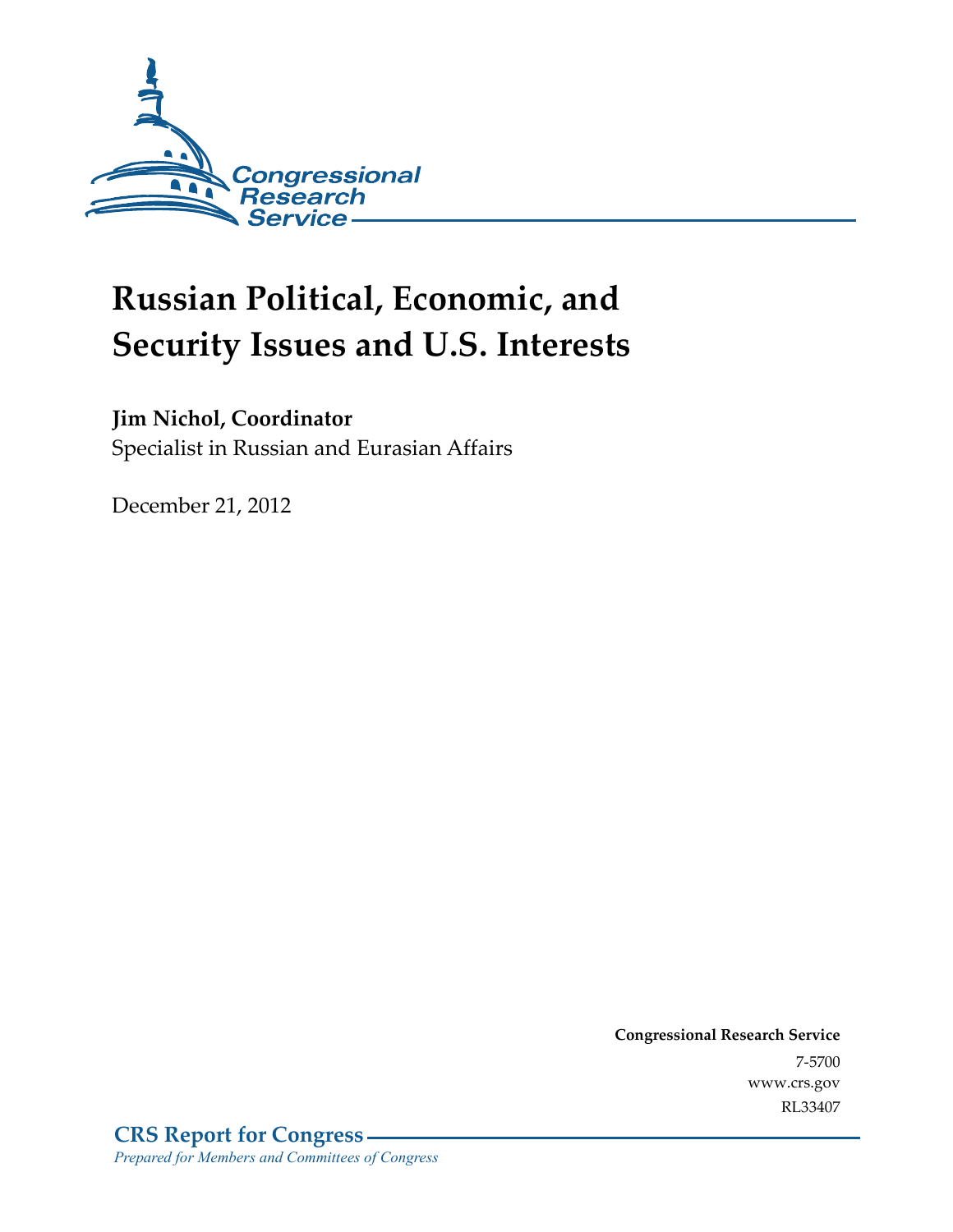## **Summary**

Russia made uneven progress in democratization during the 1990s, but this limited progress was reversed after Vladimir Putin rose to power in 1999-2000, according to many observers. During this period, the State Duma (lower legislative chamber) became dominated by governmentapproved parties, gubernatorial elections were abolished, and the government consolidated ownership or control over major media and industries, including the energy sector. The Putin government showed low regard for the rule of law and human rights in suppressing insurgency in the North Caucasus, according to critics. Dmitriy Medvedev, Putin's longtime protégé, was elected president in 2008; President Medvedev immediately designated Putin as prime minister and continued Putin's policies. In August 2008, the Medvedev-Putin "tandem" directed military operations against Georgia and recognized the independence of Georgia's separatist South Ossetia and Abkhazia, actions condemned by most of the international community. In late 2011, Putin announced that he would return to the presidency and that Medvedev would become prime minister. This announcement, and flawed Duma elections at the end of the year, spurred popular protests, which the government addressed by launching some reforms (such as the return of gubernatorial elections) and holding pro-Putin rallies. In March 2012, Putin was (re)elected president by a wide margin. The day after Putin's inauguration on May 7, the legislature confirmed Medvedev as prime minister. Since then, Putin appears to be tightening restrictions on freedom of assembly and other human rights.

#### **Russia's Economy**

Russia's economy began to recover from the Soviet collapse in 1999, led mainly by oil and gas exports, but the decline in oil and gas prices and other aspects of the global economic downturn beginning in 2008 contributed to an 8% drop in gross domestic product in 2009. Since then, rising world oil prices have bolstered the economy. Russian economic growth continues to be dependent on oil and gas exports. The economy is also plagued by an unreformed healthcare system and unhealthy lifestyles; low domestic and foreign investment; and high rates of crime, corruption, capital flight, and unemployment.

#### **Russia's Armed Forces**

Russia's armed forces now number less than one million, down from 4.3 million Soviet troops in 1986. Troop readiness, training, morale, and discipline have suffered, and much of the arms industry has become antiquated. Russia's economic growth during most of the 2000s allowed it to increase defense spending to begin addressing these problems. Stepped-up efforts have begun to restructure the armed forces and improve their quality. Opposition from some in the armed forces, mismanagement, and corruption seemingly have slowed this restructuring.

#### **U.S. – Russia Relations**

After the Soviet Union's collapse, the United States sought a cooperative relationship with Moscow and supplied almost \$19 billion in aid for Russia from FY1992 through FY2010 to encourage democracy and market reforms and in particular to prevent the proliferation of weapons of mass destruction (WMD). In the past, U.S.-Russia tensions on issues such as NATO enlargement and proposed U.S. missile defenses in Eastern Europe were accompanied by some cooperation between the two countries on anti-terrorism and nonproliferation. Russia's 2008 conflict with Georgia, however, threatened such cooperation. The Obama Administration has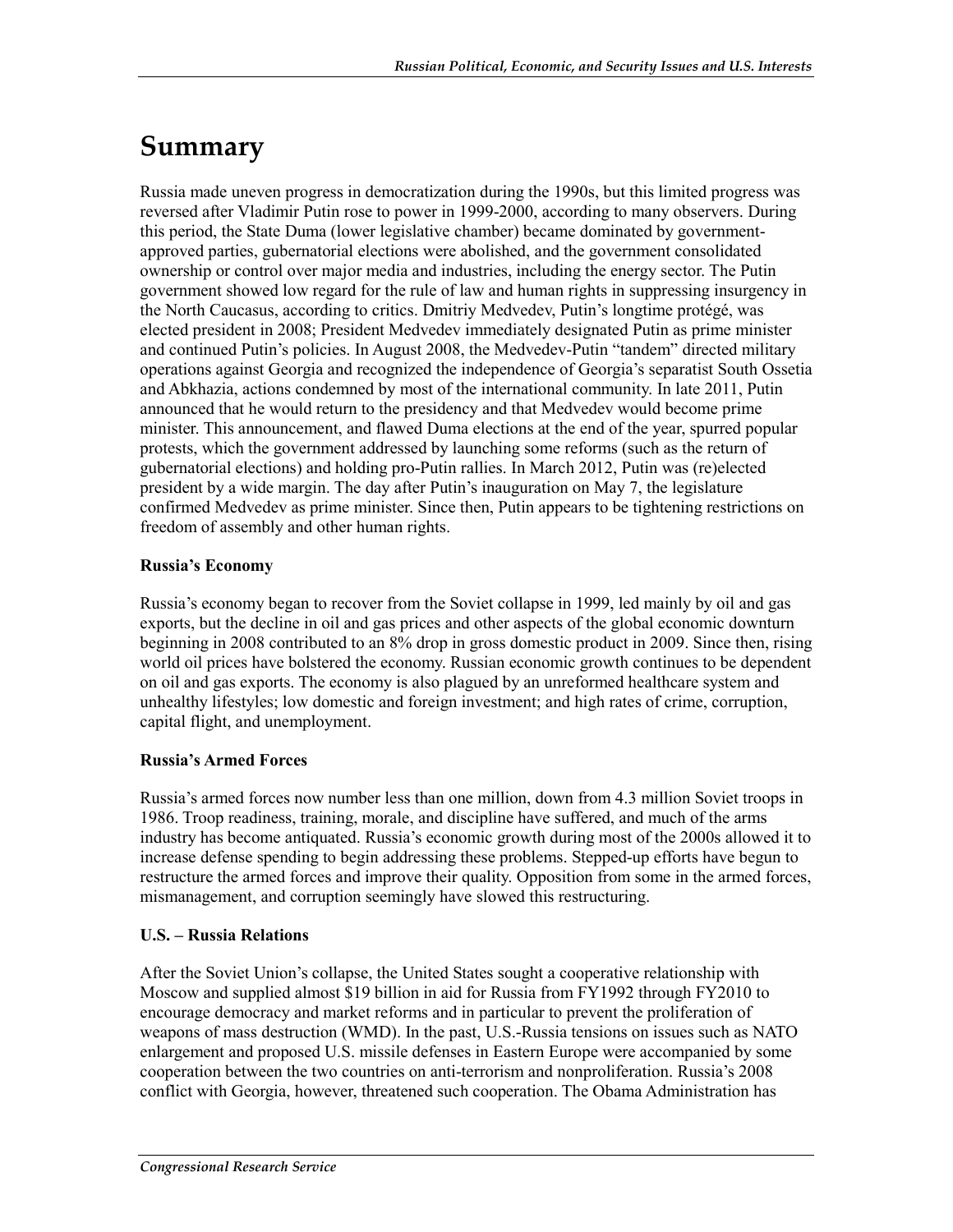worked to "re-set" relations with Russia and has hailed such steps as the signing of a new Strategic Arms Reduction Treaty in April 2010; the approval of new sanctions against Iran by Russia and other members of the U.N. Security Council in June 2010; the accession of Russia to the World Trade Organization on August 22, 2012; and the cooperation of Russia in Afghanistan as signifying the "re-set" of bilateral relations. However, in late 2012, Russia ousted the U.S. Agency for International Development (USAID) from the country, and criticized the help that USAID had provided over the years as unnecessary or intrusive. H.R. 6156 (Camp), authorizing permanent normal trade relations for Russia, was signed into law on December 14, 2012 (P.L. 112-108). The bill includes provisions sanctioning those responsible for the detention and death of lawyer Sergey Magnitsky and for other gross human rights abuses in Russia.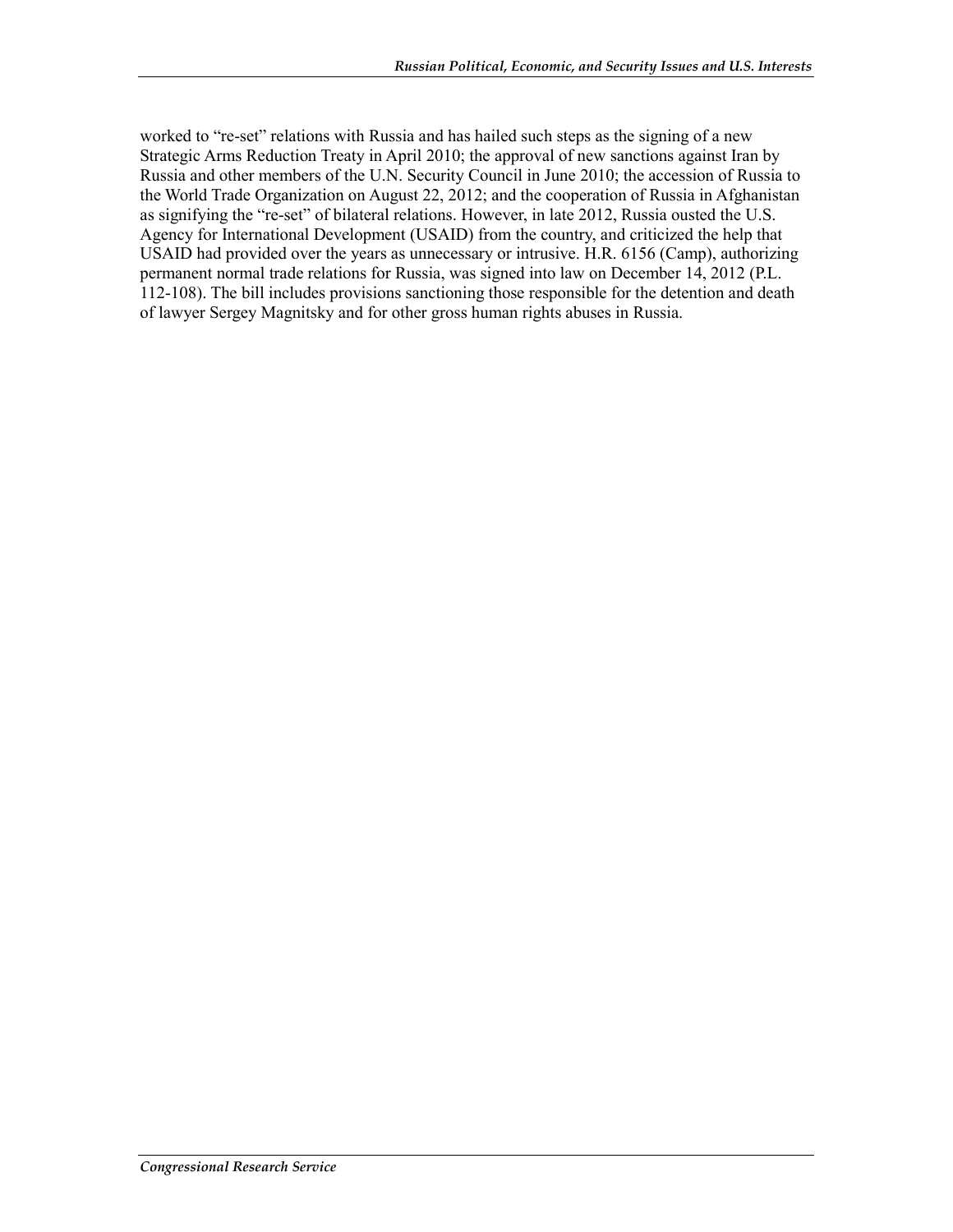## Contents

| Putin's First Two Presidential Terms: The Tightening of Presidential Power  4    |  |
|----------------------------------------------------------------------------------|--|
|                                                                                  |  |
|                                                                                  |  |
|                                                                                  |  |
|                                                                                  |  |
|                                                                                  |  |
|                                                                                  |  |
|                                                                                  |  |
|                                                                                  |  |
| The Case of Punk Rockers Mariya Alekhina, Yekaterina Samutsevich, and            |  |
|                                                                                  |  |
|                                                                                  |  |
| Russia's Presidential Council for Civil Society and Human Rights 18              |  |
|                                                                                  |  |
|                                                                                  |  |
|                                                                                  |  |
|                                                                                  |  |
|                                                                                  |  |
|                                                                                  |  |
| Russia's Accession to the World Trade Organization (WTO) and PNTR for Russia  27 |  |
|                                                                                  |  |
|                                                                                  |  |
|                                                                                  |  |
|                                                                                  |  |
|                                                                                  |  |
|                                                                                  |  |
|                                                                                  |  |
|                                                                                  |  |
|                                                                                  |  |
|                                                                                  |  |
|                                                                                  |  |
|                                                                                  |  |
|                                                                                  |  |
|                                                                                  |  |
|                                                                                  |  |
|                                                                                  |  |
|                                                                                  |  |
|                                                                                  |  |
|                                                                                  |  |
|                                                                                  |  |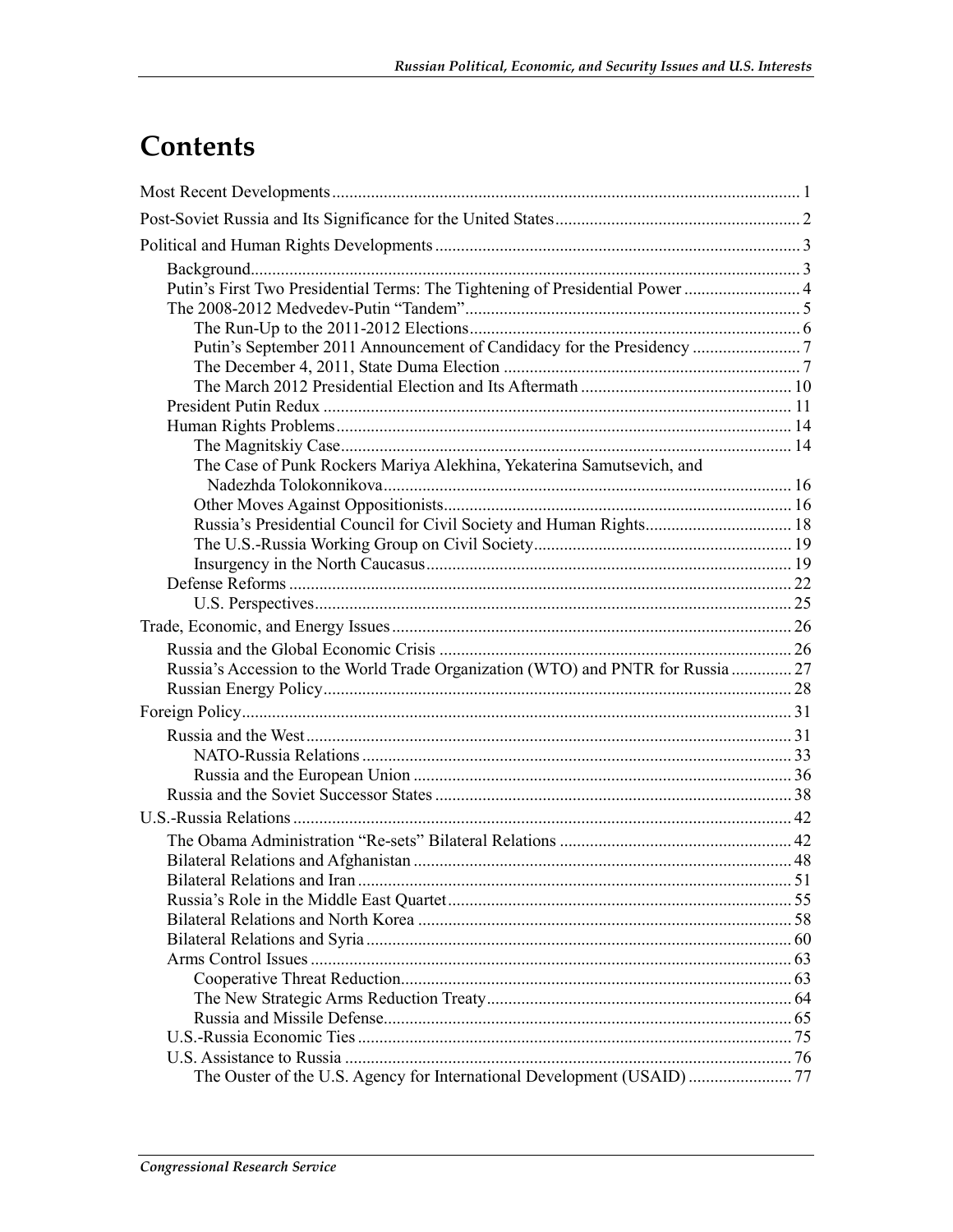## **Tables**

| Table 3. U.S. Government Funds Budgeted for Assistance to Russia, FY2000-FY2010 |  |
|---------------------------------------------------------------------------------|--|
|                                                                                 |  |

### **Contacts**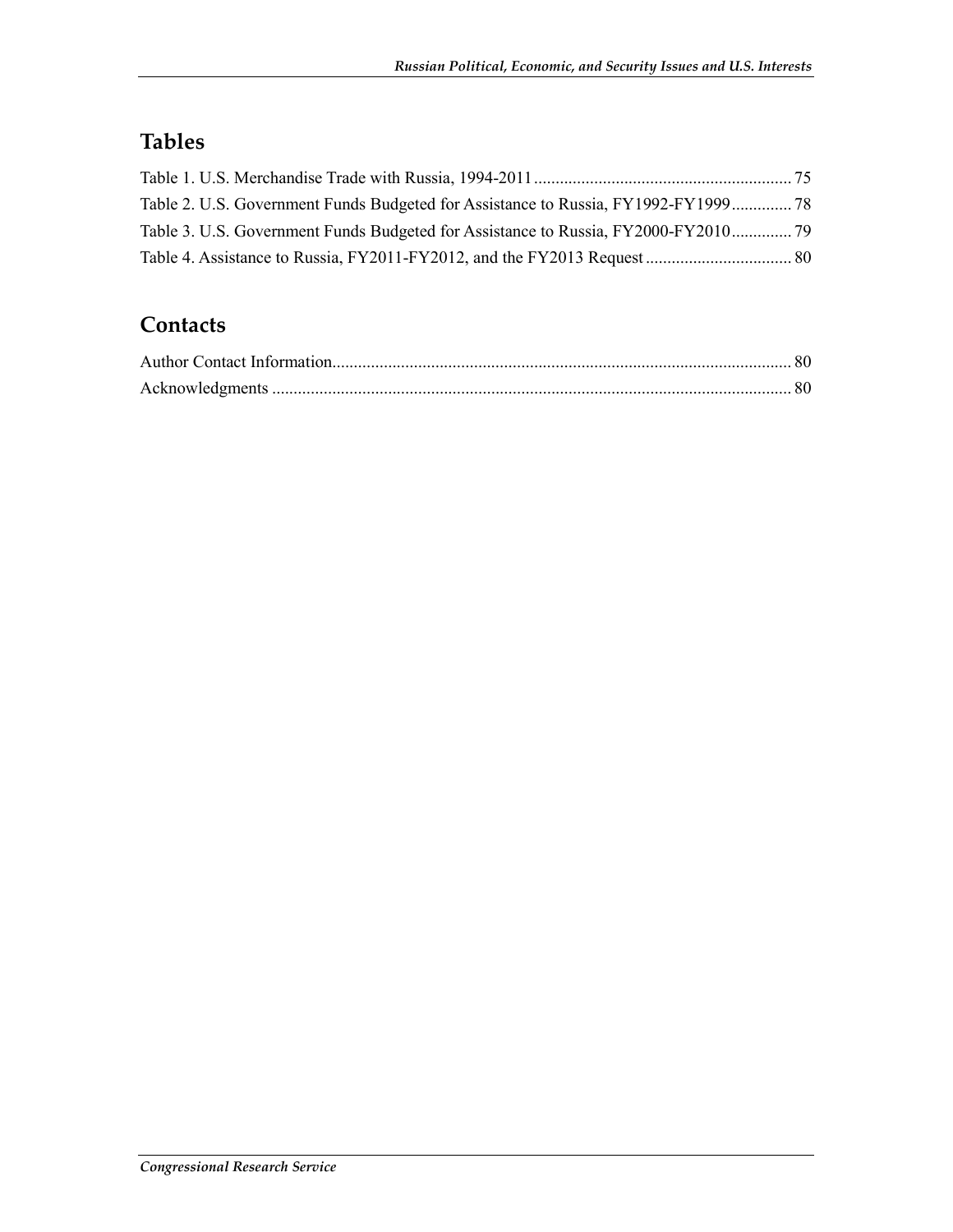## **Most Recent Developments**

Putin anchored his state-of-the-nation speech to the Federal Assembly on December 12, 2012. He warned at the outset of the speech that he would not dwell on specific policies, since he had spelled out his policy aims in a series of articles issued during his run for the presidency in early 2012. Critics argued that the speech was another display of Putin's penchant for control and his generally insular world view. He opened his speech with a warning reminiscent of Marxism-Leninism that technologically oriented countries were involved in imposing a new world order (imperialism) where the losers would lose their independence (become colonies). Faced with these global stresses, Putin stressed that "we must be and remain Russia," appearing to argue for Soviet-era communalist values (which he termed civil responsibility and patriotism) and against "private interests." He also argued that the preservation of Russia's sovereignty required that other Soviet successor states be brought more closely under Russia's political, economic, cultural, diplomatic, and military control. He claimed in effect that the United States similarly is pushing such integration in North and South America. He hailed his successes in setting up the Customs Union and the Common Economic Space of Russia, Belarus, and Kazakhstan, and in launching a larger Eurasian Economic Union.

Perhaps surprisingly, given his emphasis on outside threats to Russia, he argued that Russia needed to continue to increase the quality of life for young adults or else Russia "will fall apart on its own." He decried ethnic and religious intolerance as threatening Russia's unity, and proclaimed that "the emergence of closed ethnic enclaves ... existing outside the country's common legal and cultural norms," would not be allowed, perhaps alluding to Chechnya under Ramzan Kadyrov. He claimed that people want to immigrate to Russia and become citizens, and called for facilitating the granting of citizenship. At the same time, he stated that he had submitted legislation to the Duma to toughen penalties against illegal immigration.

He argued for a special "Russian democracy" that emphasizes tradition and compliance, rather than standards "imposed from the outside." However, he also called for encouraging citizen input into legislative action, seemingly revealing the scant degree of such participation. He counterpoised this progressive proposal with another urging that Federal Assembly deputies be given the authority to introduce bills in regional legislatures, which seemingly would interfere with local constituency representation. He asserted that it is unacceptable for anyone in Russia to receive foreign money in support of their political activities. He called for resurrecting singlemandate elections to some seats in the Duma, and again permitting parties to form blocs, hailing a return to practices he had previously abolished as new "progress" in democratization. Perhaps surprisingly, Putin called for establishing public opinion as the primary measure of the effectiveness of public services.

President Putin hailed economic gains since 1999 under his leadership, including the neardoubling of GDP per capita, the near-tripling of federal revenues, and a ten-fold reduction of public debt. He also claimed that the stability he created increased the trust of the citizenry in the future and contributed to an increase in births over deaths (even though only over the past few months). He stressed that if Russians work hard to implement his development programs, then a prosperous life will be assured.

He admitted that the government is largely dependent on revenues derived from oil and gas exports, which make government budgets and policy highly vulnerable to foreign commodities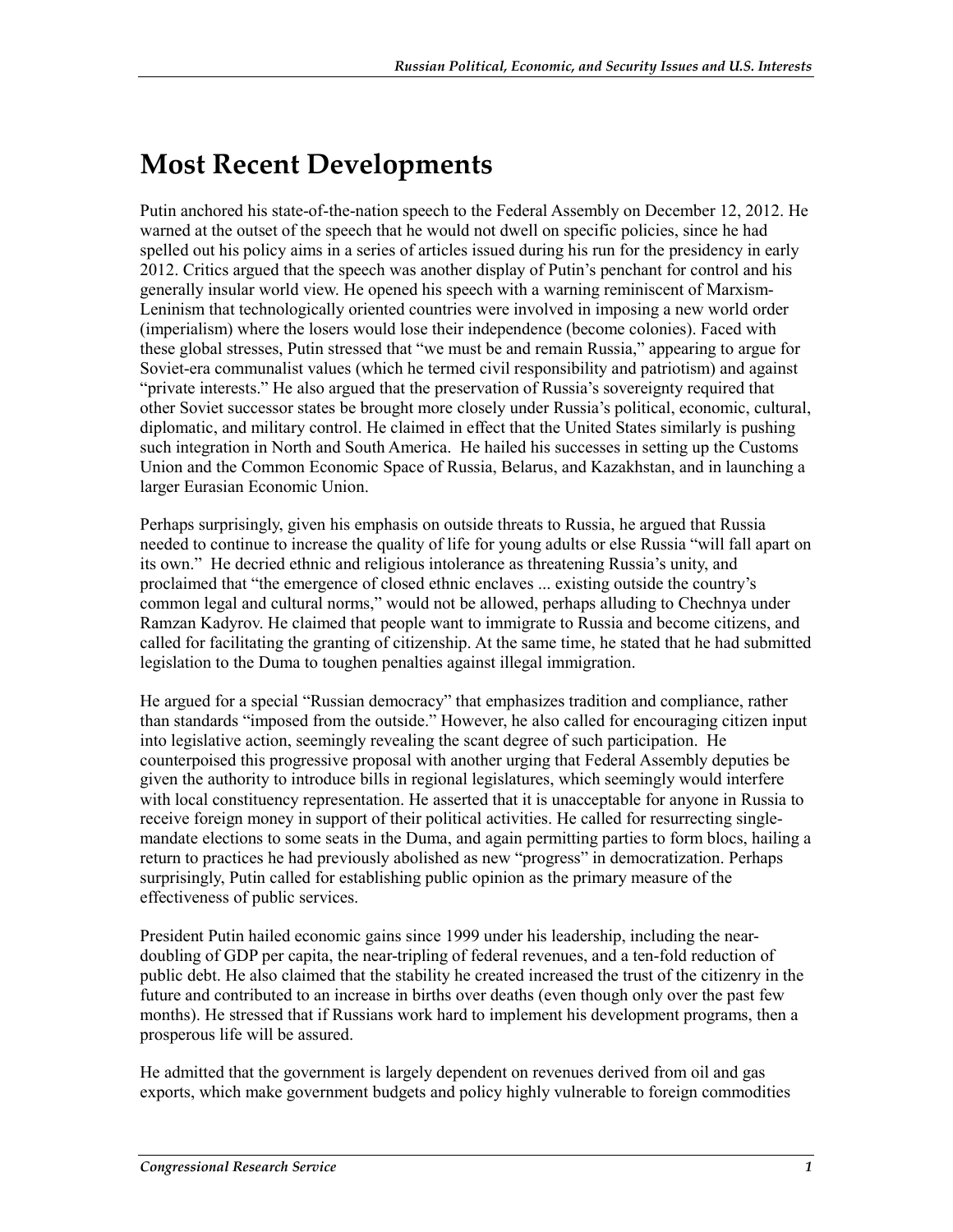markets. This commodity-based economy had contributed to a situation where the only jobs with "decent salaries" were in Moscow, St. Petersburg, or resource-rich regions, and high-quality education and healthcare only were available in major cities. He called for various measures to remedy this situation, including by fostering business and investment in the eastern regions to boost trade ties with Asia-Pacific countries. He asserted that more than one-half of the world's arable land was in Russia, so that food production could be a major source of diversification of the economy. He also argued that the large expenditures on defense procurement would contribute to a boost in high-technology manufacturing, another means to diversify the economy. He called for building a modern market economy rather than relying on elements of state capitalism, but at the same time he criticized the loss of government control over the multinational activities of Russian corporations. He called for combating arbitrary bureaucracy and corruption that have driven Russian corporations to operate off-shore. However, he also appeared to argue that the untoward activities of the business community have contributed to the lack of respect of many Russians for entrepreneurship and their views that business is unpatriotic. $1$ 

President Putin attended the European Union-Russia Summit in Brussels on December 21, 2012, to discuss trade, energy cooperation, the "Partnership for Modernization" initiative, prospects for short-term visa-free trips, and progress on negotiating a new framework agreement (see below, "Russia and the European Union").

## **Post-Soviet Russia and Its Significance for the United States**

Although Russia may not be as central to U.S. interests as was the Soviet Union, cooperation between the two is essential in many areas. Russia remains a nuclear superpower. It still has a major impact on U.S. national security interests in Europe, the Middle East, and Asia. Russia has an important role in the future of arms control, the nonproliferation of weapons of mass destruction (WMD), and the fight against terrorism.

Russia is a potentially important trading partner. Russia is the only country in the world with a greater range and scope of natural resources than the United States, including oil and gas reserves. It is the world's second-largest producer and exporter of oil (after Saudi Arabia) and the world's largest exporter of natural gas. It has a large, well-educated labor force and scientific establishment. Also, many of Russia's needs—food and food processing, oil and gas extraction technology, computers, communications, transportation, and investment capital—are in areas in which the United States is highly competitive, although bilateral trade remains relatively low.<sup>2</sup>

<sup>&</sup>lt;sup>1</sup> The Kremlin, President of the Russian Federation, *Address to the Federal Assembly*, December 12, 2012.

<sup>&</sup>lt;sup>2</sup> According to the National Intelligence Council, Russia will face growing domestic and international challenges over the next two decades. It will need to diversify and modernize its economy, but the percentage of its working-age population will decline substantially. Under various scenarios, its economy will remain very small compared to the U.S. economy. Social tensions may increase as the percentage of Muslims increases in the population to about 19%. Putin's legacy of mistrust toward the West could stifle the country's integration into the world economy and cooperation on global issues, and increasing militarism could pose threats to other Soviet successor states. See *Global Trends 2030: Alternative Futures*, December 2012.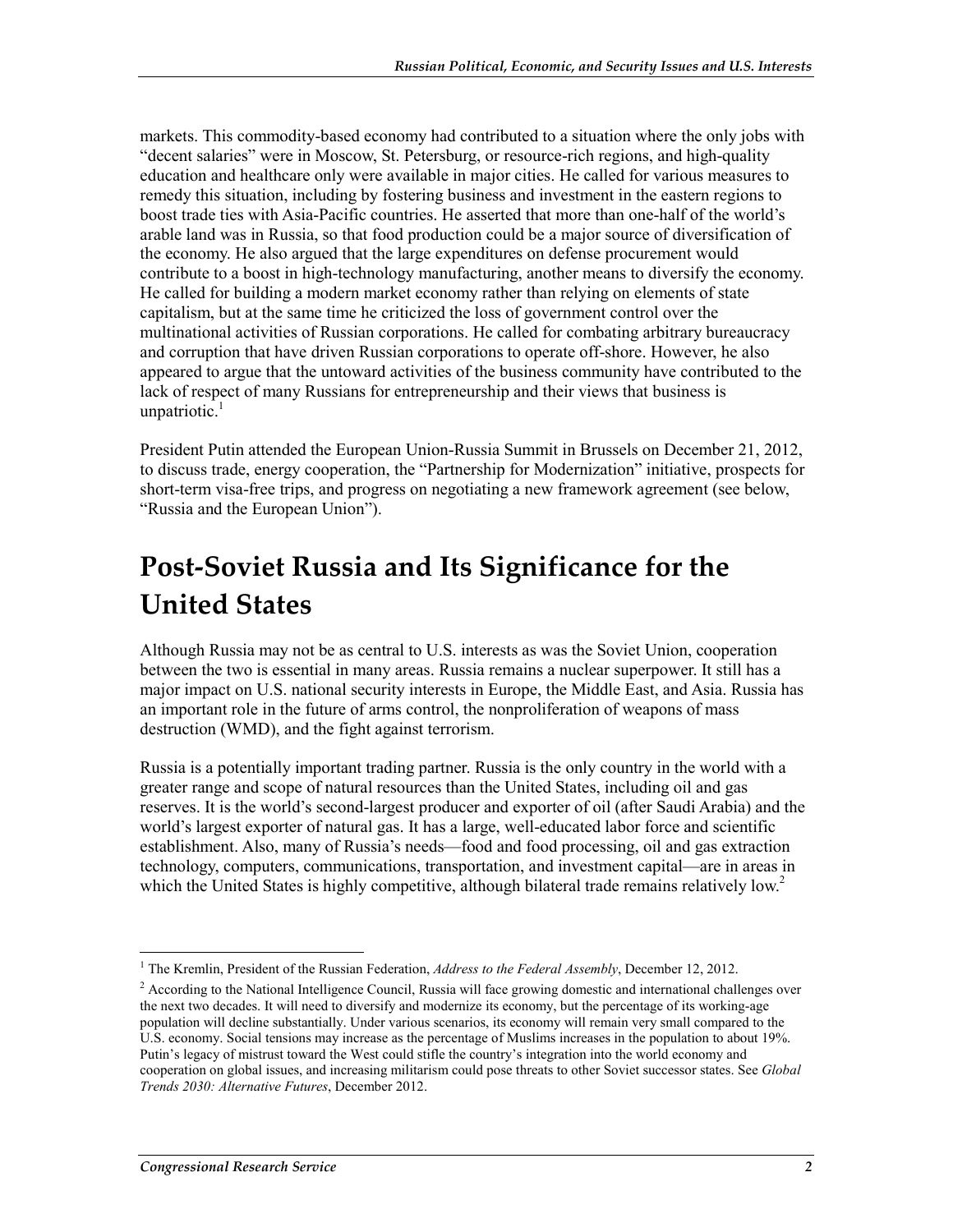## **Political and Human Rights Developments**

## **Background**

Russia is a multi-ethnic state with over 100 nationalities and a complex federal structure inherited from the Soviet period that includes regions, republics, territories, and other subunits. During Boris Yeltsin's presidency, many of the republics and regions won greater autonomy. Only the Chechen Republic, however, tried to assert complete independence. During his presidency, Vladimir Putin reversed this trend and rebuilt the strength of the central government vis-à-vis the regions. In coming decades, the percentage of ethnic Russians is expected to decline because of relatively greater birthrates among non-Russian groups and in-migration by non-Russians. In many of Russia's ethnic-based republics and autonomous regions, ethnic Russians are becoming a declining share of the population, resulting in the titular nationalities becoming the majority populations. Implications may include changes in domestic and foreign policies under the influence of previously marginalized ethnic groups, including the revitalization of Yeltsin-era moves toward federal devolution. Alternatively, an authoritarian Russian central government that carries out chauvinist policies could

#### **Russia: Basic Facts**

**Area and Population:** Land area is 6.6 million sq. mi., about 1.8 times the size of the United States. The population is 138.1 million (*World Factbook*, mid-2012 est.). Administrative subdivisions include 46 regions, 21 republics, 9 territories, and 7 others.

**Ethnicity:** Russian 79.8%; Tatar 3.8%; Ukrainian 2%; Bashkir 1.2%; Chuvash 1.1%; other 12.1% (2002 census).

**Gross Domestic Product:** \$2.4 trillion; per capita GDP is about \$16,700 (*World Factbook*, 2011 est., purchasing power parity).

**Political Leaders:** President: Vladimir Putin; Prime Minister: Dmitriy Medvedev; Speaker of the State Duma: Sergey Naryshkin; Speaker of the Federation Council: Valentina Matviyenko; Foreign Minister: Sergey Lavrov; Defense Minister: Gen. Sergey Shoygu.

**Biography:** Putin, born in 1952, received a law degree in 1975 from Leningrad State University (LSU) and a candidate's degree in economics in 1997 from the St. Petersburg Mining Institute. In 1975, he joined the Committee for State Security (KGB), and was stationed in East Germany from 1985 to 1990. In 1990-1991, he worked at Leningrad State University and the Leningrad city council. He resigned from the KGB in 1991. From 1991-1996, he worked with St. Petersburg Mayor Anatoliy Sobchak, and became first deputy mayor. Starting in 1996, he worked in Moscow on property management, and then on federal relations, under then-President Boris Yeltsin. In 1998-1999, he was chief of the Federal Security Service (a successor agency of the KGB). In August 1999, he was confirmed as prime minister, and became acting president on December 31, 1999. He won election as president in 2000 and was reelected in 2004. From 2008-2012, he was prime minister, and was reelected president in 2012.

contribute to rising ethnic conflict and even separatism.

The Russian Constitution combines elements of the U.S., French, and German systems, but with an even stronger presidency. Among its more distinctive features are the ease with which the president can dissolve the legislature and call for new elections and the obstacles preventing the legislature from dismissing the government in a vote of no confidence. The president, with the legislature's approval, appoints a prime minister who heads the government. The president and prime minister appoint government ministers and other officials. The prime minister and government are accountable to the president rather than the legislature. In November 2008, constitutional amendments extended the presidential term to six years and the term of State Duma (lower legislative chamber) deputies from four to five years, and these provisions came into force with the most recent Duma election in December 2011 and the most recent presidential election in March 2012.

The bicameral legislature is called the Federal Assembly. The State Duma, the more powerful chamber, has 450 seats. In May 2005, a law was passed that all 450 Duma seats would be filled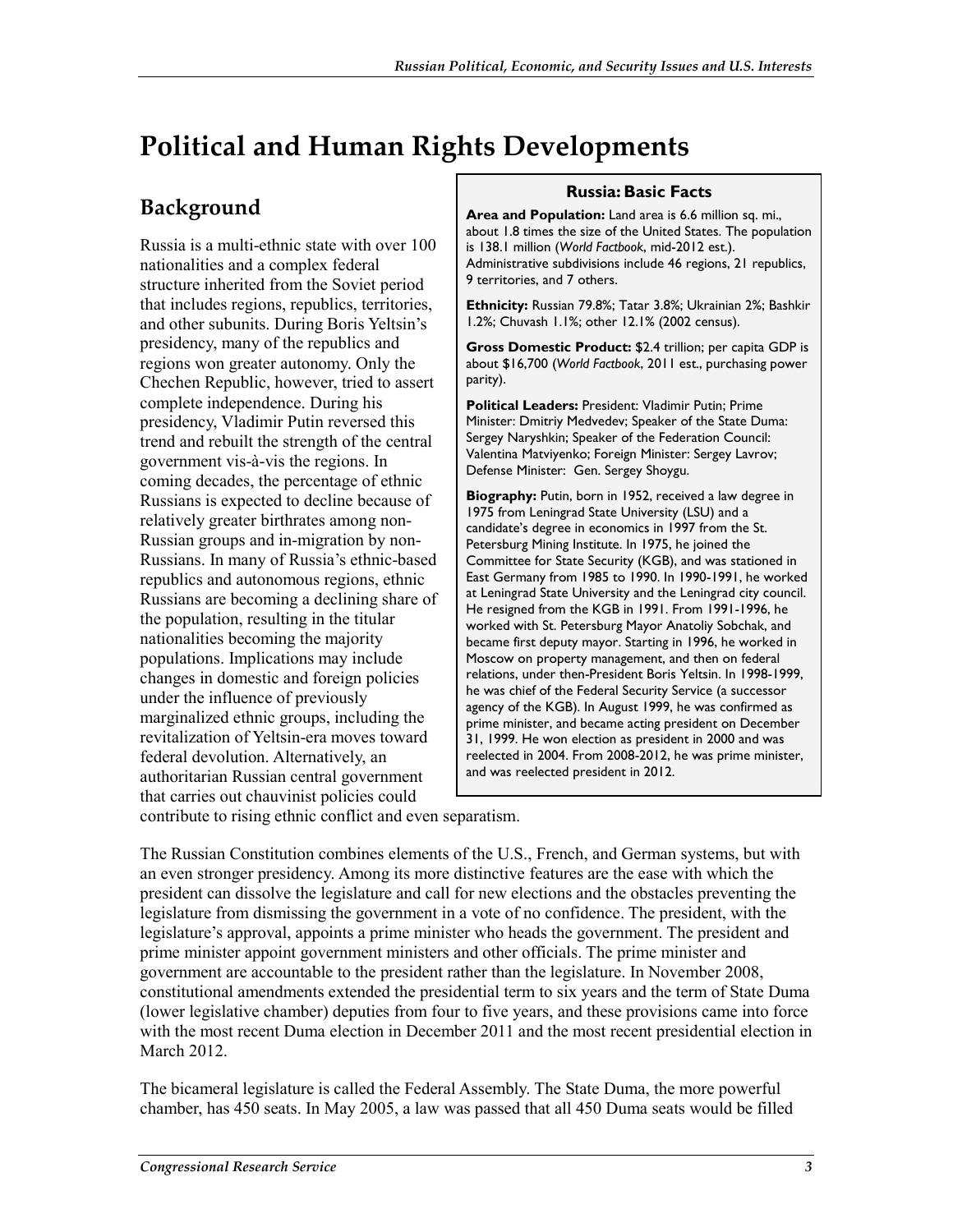by party list elections, with a 7% threshold for party representation. The upper chamber, the Federation Council, has 166 seats, two from each of the current 83 regions and republics of the Russian Federation. Deputies are appointed by the regional chief executive and the regional legislature.

The judiciary is the least developed of the three branches. Some of the Soviet-era structure and practices are still in place. Criminal code reform was completed in 2001. Trial by jury was planned to expand to cover most cases, but instead has been restricted following instances where state prosecutors lost high-profile cases. The Supreme Court is the highest appellate body. The Constitutional Court rules on the legality and constitutionality of governmental acts and on disputes between branches of government or federative entities. The courts are widely perceived to be subject to political manipulation and control.

## **Putin's First Two Presidential Terms: The Tightening of Presidential Power**

Former President Boris Yeltsin's surprise resignation in December 1999 was a gambit to permit then-Prime Minister Vladimir Putin to become acting president, in line with the constitution, and to situate him for election as president in March 2000. Putin's electoral prospects were enhanced by his depiction in state-owned television and other mass media as a youthful, sober, and plaintalking leader; and by his decisive launch of military action against the breakaway Chechnya region (see his biography above, Russia: Basic Facts).

Putin's priorities as president were strengthening the central government and restoring Russia's status as a great power. His government took nearly total control of nation-wide broadcast media, shutting down or effectively nationalizing independent television and radio stations. In 2006, the Russian government forced most Russian radio stations to stop broadcasting programs prepared by the U.S.-funded Voice of America and Radio Liberty. Journalists critical of the government have been imprisoned, attacked, and in some cases killed with impunity.

A defining political and economic event of the Putin era was the October 2003 arrest of Mikhail Khodorkovskiy, the head of Yukos, then the world's fourth-largest oil company. Khodorkovskiy's arrest was triggered by his criticism of some of Putin's actions, his financing of political parties that had launched substantial efforts in the Duma to oppose Putin's policies, and his hints that he might enter politics in the future. Khodorkovskiy's arrest was seen by many as politically motivated, aimed at eliminating a political enemy and making an example of him to other Russian businessmen. In May 2005, Khodorkovskiy was found guilty on multiple criminal charges of tax evasion and fraud and sentenced to eight years in prison. Yukos was broken up and its principal assets sold off to satisfy alleged tax debts. Since then, the government has renationalized or otherwise brought under its control a number of other large enterprises that it views as "strategic assets," and installed senior government officials to head these enterprises. This phenomenon led some observers to conclude that "those who rule Russia, own Russia," In December 2010, Khodorkovskiy was found guilty in a new trial on charges of embezzlement, theft, and moneylaundering and sentenced to several additional years in prison. In February 2011, an aide to the trial judge alleged that the conviction was a case of "telephone justice," where the verdict had been dictated to the court by higher authorities. In late May 2011, the Russian Supreme Court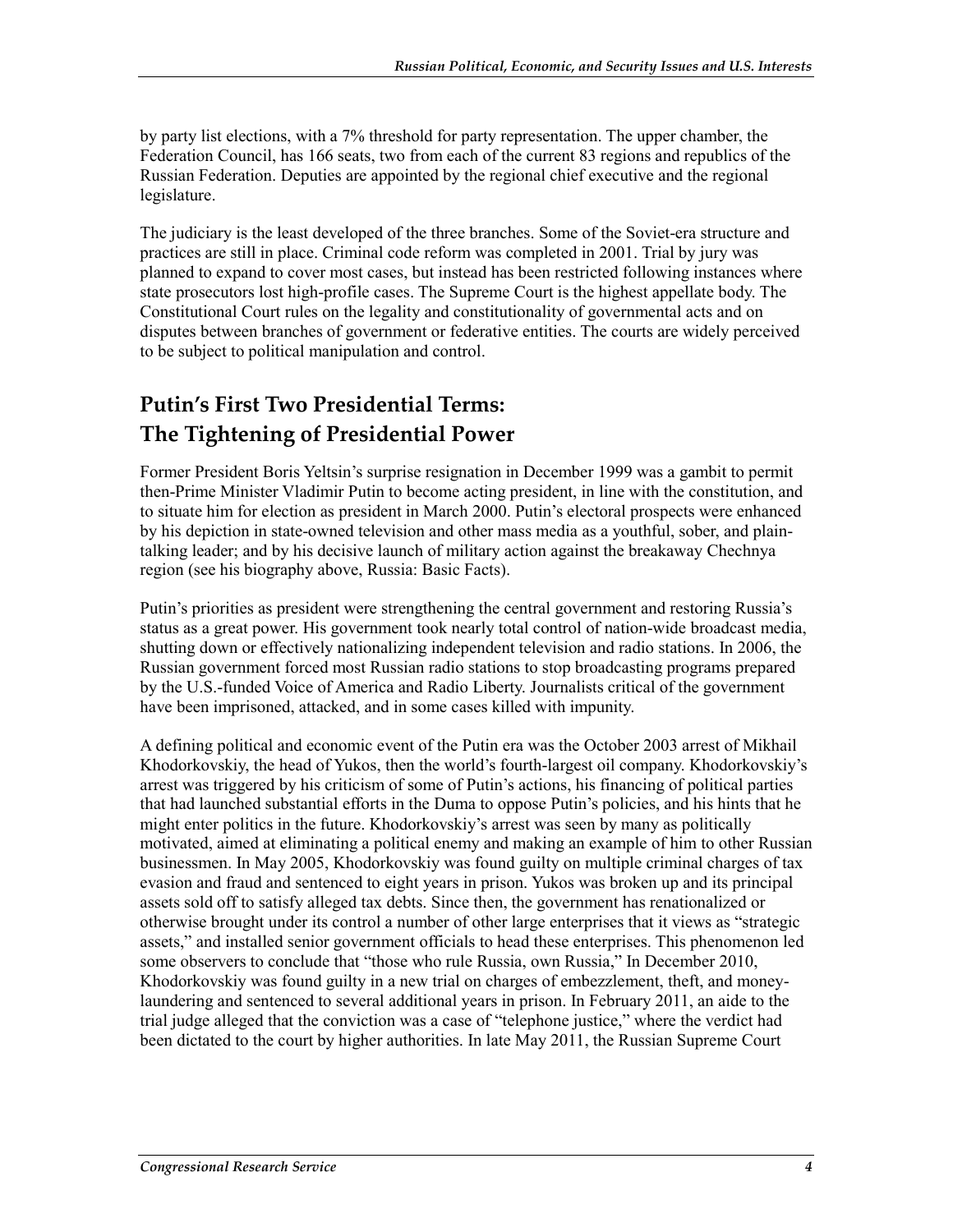upheld the sentence on appeal. $3$  However, in December 2012, the Moscow City Court reduced the sentence slightly, so that he may be freed in 2014.

Another pivotal event was the September 2004 terrorist attack on a primary school in the town of Beslan, North Ossetia, that resulted in hundreds of civilian casualties. President Putin seized the opportunity provided by the crisis to launch a number of political changes he claimed were essential to quash terrorism. In actuality, the changes marked the consolidation of his centralized control over the political system and the vitiation of fragile democratic reforms of the 1980s and 1990s, according to many observers. The changes included abolishing the popular election of regional governors (replacing such elections with the appointment of presidential nominees that are confirmed by regional legislatures) and mandating that all Duma Deputies be elected on the basis of national party lists. The first measure made regional governors wholly dependent on, and subservient to, the president. The second measure eliminated independent deputies, further strengthening the pro-presidential parties that already held a majority of Duma seats. In early 2006, President Putin signed a new law regulating nongovernment organizations (NGOs), which Kremlin critics charged has given the government leverage to shut down NGOs that it views as politically troublesome.

The Kremlin decided to make the December 2007 State Duma election a display of Putin's popularity. Putin's October 2007 announcement that he would run for a Duma seat at the head of the United Russia ticket made the outcome doubly sure (under the constitution, however, a sitting president is barred from also sitting in the Duma). Russian authorities effectively prevented the Organization for Security and Cooperation in Europe (OSCE) from sending election observers by delaying the issuance of visas until the last minute. United Russia won 64.3% of the popular vote and  $315$  of the 450 seats—more than the two-thirds majority required to amend the constitution.<sup>4</sup>

### **The 2008-2012 Medvedev-Putin "Tandem"**

Almost immediately after the 2007 Duma election, Putin announced that his protégé Dmitriy Medvedev was his choice for president. Medvedev announced that, if elected, he would ask Putin to serve as prime minister. This arrangement was meant to ensure political continuity for Putin and those around him. The Putin regime manipulated election laws and regulations to block "inconvenient" candidates from running in the March 2008 presidential election, according to many observers. Medvedev garnered 70% of the vote against three candidates. As with the Duma election, the OSCE refused to submit to restrictions demanded by Moscow and did not send electoral observers<sup>5</sup>

<u>.</u>

<sup>&</sup>lt;sup>3</sup> S.Res. 189 (111th Congress), introduced by Senator Roger Wicker on June 18, 2009, and a similar bill, H.Res. 588 (111th Congress), introduced by Representative James McGovern on June 26, 2009, expressed the sense of the chamber that the prosecution of Khodorkovskiy was politically motivated, called for the new charges against him to be dropped, and urged that he be paroled as a sign that Russia was moving toward upholding democratic principles and human rights. S.Res. 65 (112th Congress), introduced by Senator Wicker on February 17, 2011, expressed the sense of the Senate that the conviction of Khodorkovskiy and Lebedev constituted a politically motivated case of selective arrest and prosecution and that it should be overturned. For Congressional comments after Khodorkovskiy received a second sentence, see Senator Wicker, *Congressional Record*, January 5, 2011, p. S54; Representative David Dreier, *Congressional Record*, January 19, 2011, p. H329.

<sup>4</sup> See CRS Report RS22770, *Russia's December 2007 Legislative Election: Outcome and Implications*, by Jim Nichol. 5 RFE/RL, *Newsline*, February 5, 20, 2008.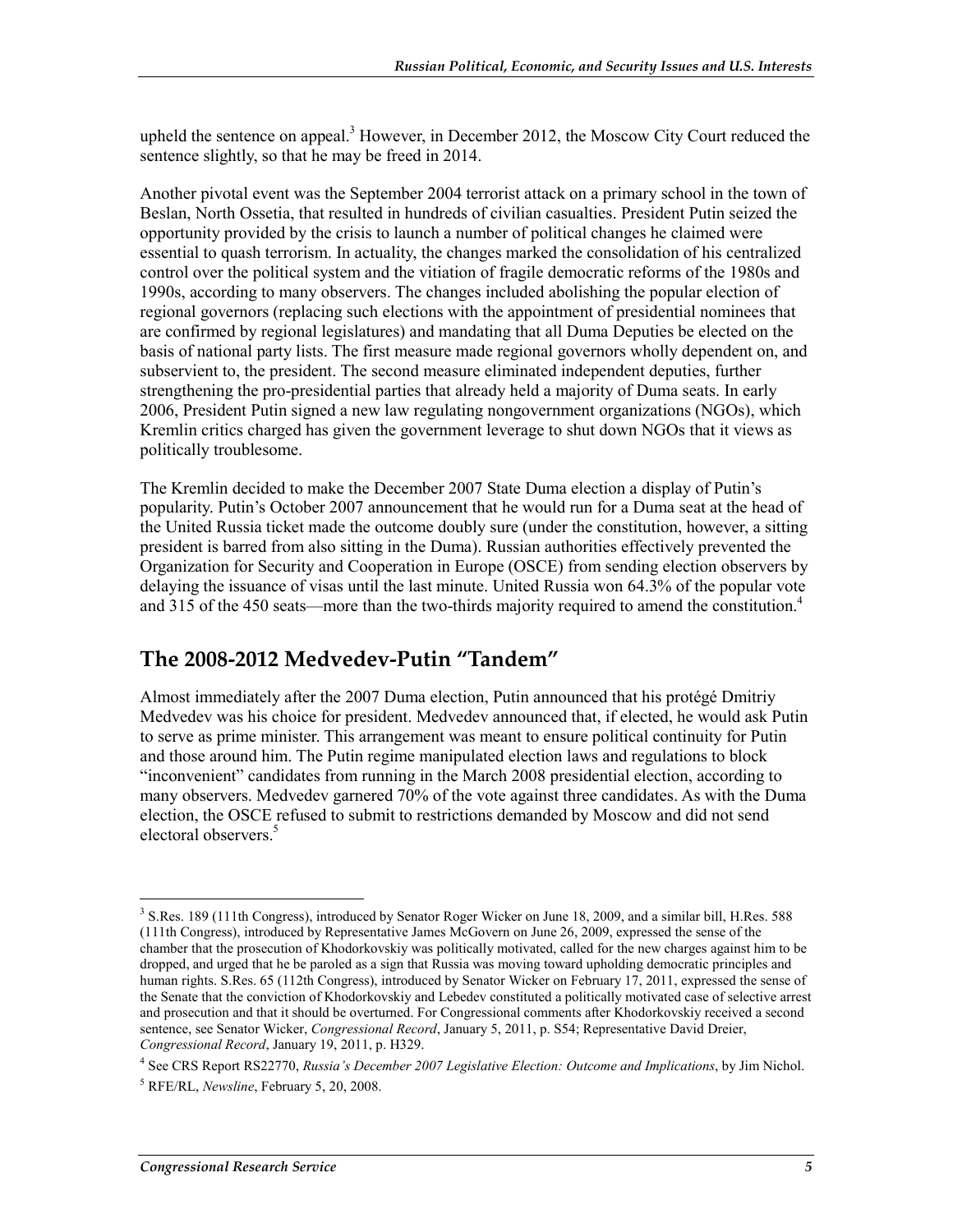Many observers had hoped that President Medvedev would be more democratic than former President Putin. Despite some seemingly liberal statements and decisions by President Medvedev, the main trend was a continuation of the political system honed by Putin, according to most observers.<sup>6</sup> In late 2008, President Medvedev proposed a number of political changes that were subsequently enacted or otherwise put into place. Observers regarded a few of the changes as progressive and most of the others as regressive. These included constitutional changes extending the presidential term to six years and State Duma deputies' terms to five years (as mentioned above), requiring annual government reports to the State Duma, permitting regional authorities to dismiss mayors, reducing the number of signatures for a party to participate in elections, reducing the number of members necessary in order for parties to register, abolishing the payment of a bond in lieu of signatures for participation in elections, and giving small political parties more rights (see below). In October 2011, President Medvedev signed legislation to reduce the voting hurdle for party representation in the State Duma elected in 2016 from 7% to 5% (Putin had raised the limit from 5% to 7% in 2004). As with a similar move by President Nursultan Nazarbayev in Kazakhstan, the flip-flop in the percentage was proclaimed to mark advancing democratization.

#### **The Run-Up to the 2011-2012 Elections**

At a meeting of United Russia in May 2011, Prime Minister Putin called for the creation of a "broad popular front [of] like-minded political forces," to participate in the upcoming December 2011 Duma election, to include United Russia and other political parties, business associations, trade unions, and youth, women's and veterans' organizations. Nonparty candidates nominated by these various organizations would be included on United Russia's party list, he announced. Following Putin's speech, a headquarters and regional branches, leadership, and a website were quickly set up. Then-deputy prime minister and chief of government staff Vyacheslav Volodin was named the head of the popular front headquarters. Critics objected that it was illegal for government resources and officials to be involved in political party activities. They also claimed that the idea of the "popular front" was reminiscent of the one in place in the German Democratic Republic when Putin served there in the Soviet-era KGB.

A prospective pro-democracy party, the People's Freedom Party (also known by its Russian initials, PARNAS)—co-headed by former Prime Minister Mikhail Kasyanov and liberal activists Vladimir Ryzhkov and Boris Nemtsov—submitted signatures in late May 2011 to gain registration, but was turned down on the grounds that many of the signatures were invalid. According to some reports, authorities had pressured some individuals to repudiate their signatures. The U.S. State Department criticized the refusal to register the party as a setback for democratization in Russia.

Another party, Right Cause, had been set up with reported Kremlin support in early 2009 as a pro-government liberal party. In May 2011, the Kremlin allegedly picked Russian businessman Mikhail Prokhorov to head Right Cause, but he began to criticize the Kremlin's control over the party, and according to his account, was forced to step down in mid-September 2011. Among his allegations, he claimed that then-Russian presidential administration official Vladislav Surkov was dictating who the party could field as candidates in the upcoming Duma election and

 6 Analyst Gordon Hahn has argued that even though President Medvedev's overall reform record was disappointing, some of his changes to the criminal code were progressive. See "Assessing Medvedev's Presidential Legacy," *Other Points of View*, November 3, 2011, at http://russiaotherpointsofview.com.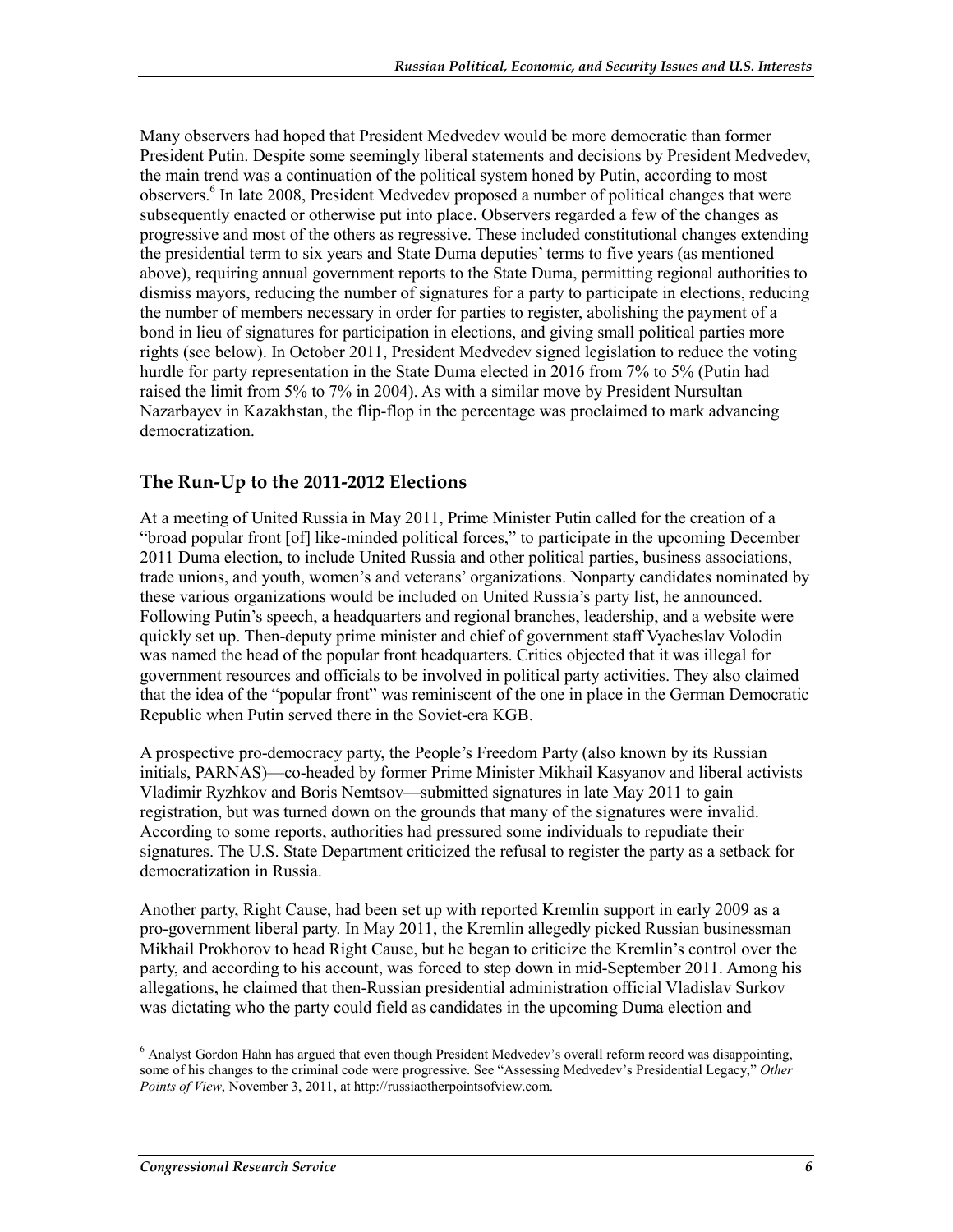otherwise attempting to maintain control over the "puppet" party.<sup>7</sup> Prokhorov later ran in the presidential election, amid controversy that he had been put forward by the Kremlin to serve as a progressive candidate.

#### **Putin's September 2011 Announcement of Candidacy for the Presidency**

In late September 2011, at the annual convention of the ruling United Russia Party, Prime Minister Putin announced that he would run in the March 2012 presidential election. President Medvedev in turn announced that he would not run for reelection, and endorsed Putin's candidacy. Putin stated that he intended to nominate Medvedev as his prime minister, if elected. The two leaders claimed that they had agreed in late 2007, when they decided that Medvedev would assume the presidency, that Putin could decide to reassume it in 2012. Until these announcements, the United Russia Party had left the leading slot open on its proposed party list of candidates for the planned December 2011 State Duma election. Putin suggested that Medvedev head the party list. In his speech to the compliant delegates, Putin warned that global economic problems posed a severe test for Russia, implying that Russia needed his leadership to solve these problems. In his speech, Medvedev pledged that he would continue to modernize the political system, the judiciary, and the economy; would combat corruption; and would strengthen the military. The official news service hailed the continuation of the "effective" and "successful" Putin-Medvedev "tandem" as the best assurance of Russia's future modernization, stability, and "dignity."8

Just after the party convention, Medvedev fired eminent Russian Finance Minister and Deputy Prime Minister Alexey Kudrin after Kudrin stated that he would not serve under Medvedev as prime minister (according to some reports, Kudrin may have expected to be named prime minister). A United Russia Party convention to formally nominate Putin as its candidate was held in late November 2011. Russian analyst Pavel Baev stated that the legitimacy of Putin's return to the presidency "is seriously compromised because the spirit, if not the letter, of the constitution is clearly violated" (at issue is one word in the constitution, which specifies that presidents are limited to two *successive* terms in office).<sup>9</sup> Some critics have warned that Putin might well feel free to fill out another two terms as president until the year 2024, making his term in office longer than that of former General Secretary of the Soviet Communist Party Leonid Brezhnev, who served for 18 years and who was remembered for his senility and the "era of stagnation" during the last years of his rule.

#### **The December 4, 2011, State Duma Election**

In the run-up to the December 2011 State Duma election, seven political parties were approved to run, although during the period since the last election in late 2007, several other parties had attempted to register for the election but were blocked from doing so. These actions had elicited criticism from the U.S. State Department that diverse political interests were not being fully represented. As election day neared, Russian officials became increasingly concerned that the ruling United Russia Party, which had held most of the seats in the outgoing Duma, was swiftly losing popular support. According to some observers, Russian authorities, in an attempt to prevent

<sup>7</sup> Open Source Center, *Central Eurasia: Daily Report*, September 16, 2011, Doc. No. CEP-9001.

<sup>8</sup> *ITAR-TASS*, September 25, 2011.

<sup>9</sup> *Eurasia Daily Monitor*, October 3, 2011.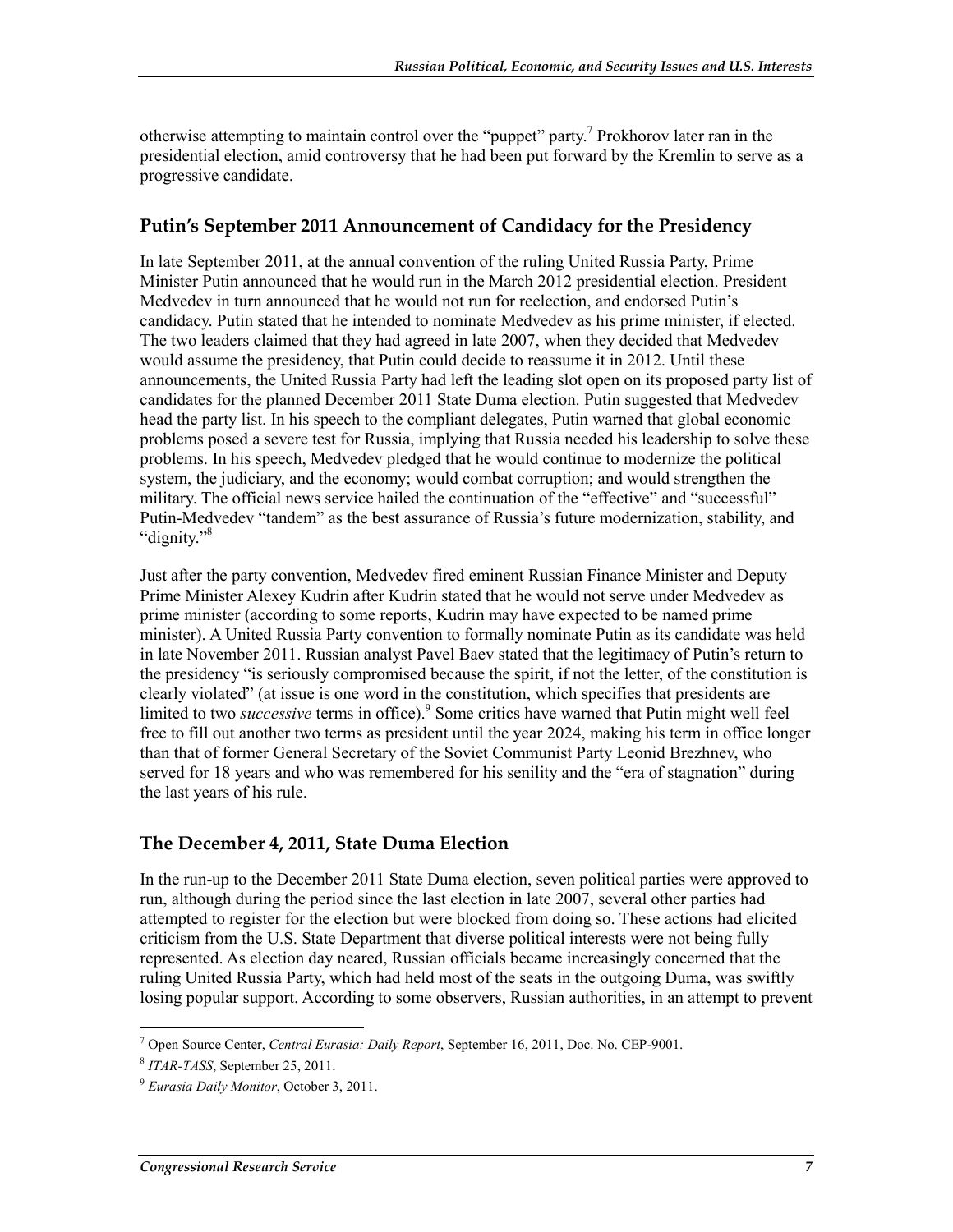losses at the polls, not only used their positions to campaign for the party but also planned ballotbox stuffing and other illicit means to retain a majority of seats for the ruling party. In addition, then-President Medvedev and Prime Minister Putin insisted on limiting the number of OSCE observers. Russian authorities also moved against one prominent Russian nongovernmental monitoring group, Golos (Voice), to discourage its coverage of the election.

According to the OSCE's final report on the outcome of the election, the close ties between the Russian government and the ruling party, the refusal to register political parties, the progovernment bias of the electoral commissions and most media, and ballot-box stuffing and other government manipulation of the vote marked the election as not free and fair. OSCE observers reported that vote counting was assessed as bad or very bad in terms of transparency and other violations in one-third of polling stations they visited and in up to one-quarter of territorial electoral commissions.10 Golos has estimated that just by padding the voting rolls, electoral officials delivered 15 million extra votes to United Russia, nearly one-half of its vote total (by this assessment, United Russia only received some 25% of the vote, even after authorities used various means to persuade or coerce individuals to vote for the party).<sup>11</sup> On December 23, 2011, the Presidential Human Rights Council called for the head of the CEC— Vladimir Churov---- to resign because he had lost "the people's trust," and for new electoral laws to be drawn up in preparation for an early legislative election. Instead, outgoing President Medvedev later gave Churov one of the highest state awards for his service.<sup>12</sup>

#### *Protests After the State Duma Election*

On December 4-5, rallies were held in Moscow and St. Petersburg to protest against what was viewed as a flawed election, leading to hundreds of detentions by police. On December 5, about 5,000 protesters or more held an authorized rally in central Moscow. When many of the protesters began an unsanctioned march toward the Central Electoral Commission, police forcibly dispersed them and detained hundreds. The Kremlin also mobilized pro-government youth groups to hold large demonstrations termed "clean victory" to press home their claim that minority groups would not be permitted to impose their will on the "majority" of the electorate. On December 7, 2011, several U.S. Senators issued a statement condemning Russian police crackdowns on those demonstrating against the "blatant fraud" of the Duma election.

On December 10, large demonstrations under the slogan "For Fair Elections" (a movement with this name was formed by various political groups) were held in Moscow and dozens of other cities. At the Moscow rally, deemed by some observers as the largest in many years, Boris Nemtsov, the co-head of the unregistered opposition Party of People's Freedom, presented a list of demands that included the ouster of electoral chief Churov, the release of those detained for protesting and other "political prisoners," the registration of previously banned parties, and new Duma elections. Some protesters shouted "Russia without Putin." Local authorities had approved the demonstration and police displayed restraint. Another large demonstration sponsored by the "For Fair Elections" group occurred in Moscow on December 24, 2011.

<sup>1</sup> 10 OSCE, Office for Democratic Institutions and Human Rights (ODIHR), *Russian Federation Elections to the State Duma, 4 December 2011, OSCE/ODIHR Election Observation Mission: Final Report*, January 12, 2012.

<sup>11</sup> Golos, *Domestic Monitoring of Elections to the 6th State Duma of the Federal Assembly, Russian Federation, 4 December 2011: Final Report*, January 27, 2012.

<sup>12</sup> *CEDR*, December 23, 2011, Doc. No. CEP-950175.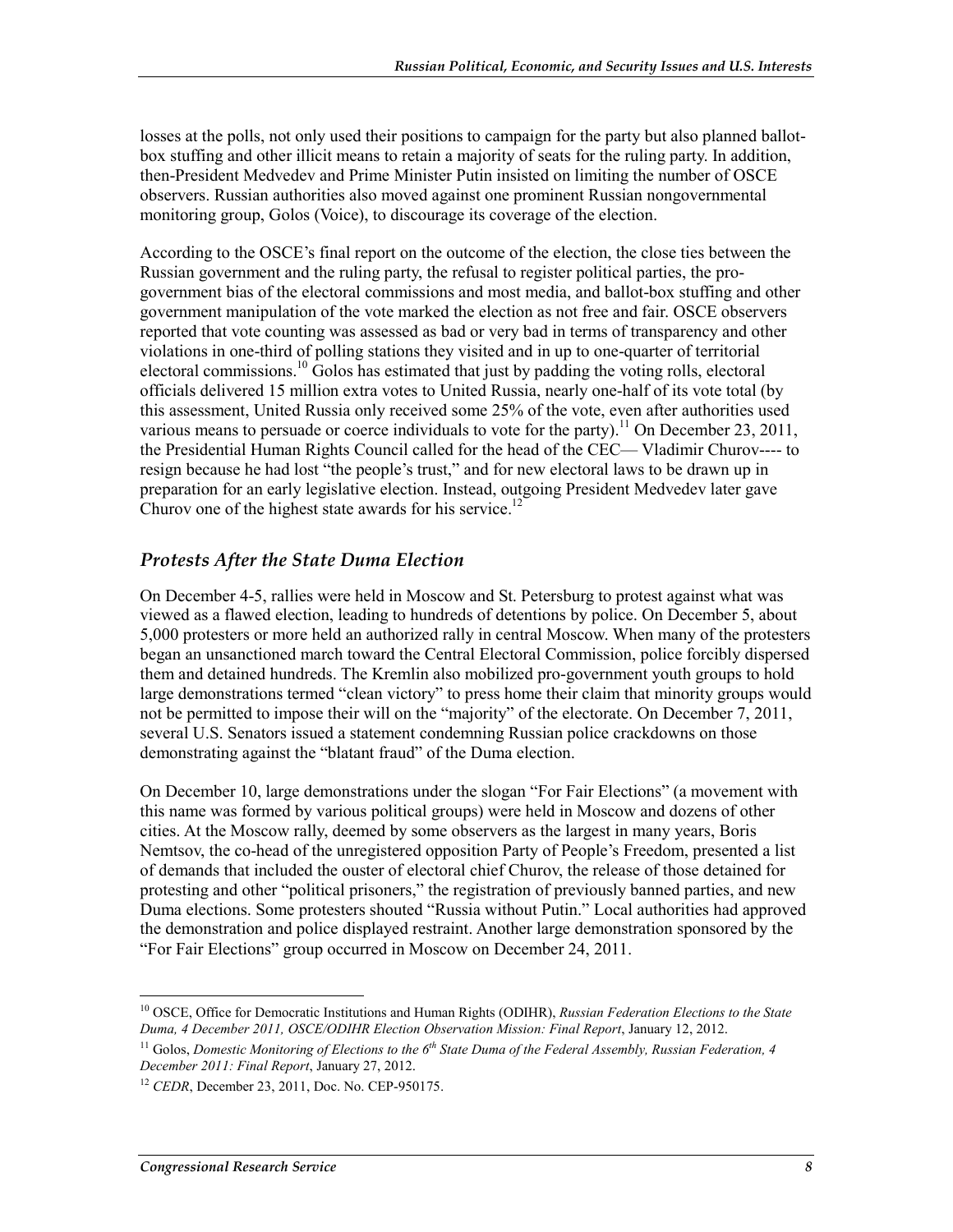According to one Russian analyst, although the authorities were alarmed by the December opposition protests, they quickly devised countermeasures, including the rallying of state workers and patriots to hold staged counter-demonstrations.<sup>13</sup>

On February 4, 2012, the "For Fair Elections" group sponsored peaceful protests in Moscow and other cities. Turnout in Moscow was estimated at 38,000 by police but up to 160,000 by the organizers. The protesters called for disqualified liberal candidate Grigoriy Yavlinskiy (see below) to be permitted to run in the presidential election, the release of "political prisoners" Khodorkovskiy and others, and legal reforms leading to new legislative and presidential elections. In Moscow, a counter-demonstration termed "Anti-Orange Protest" (referring to demonstrations in Ukraine in late 2004 that led to a democratic election) was organized by pro-Kremlin parties and groups, including the Patriots of Russia Party and Deputy Prime Minister Dmitriy Rogozin's ultranationalist Congress of Russian Communities group. Moscow police claimed that 138,000- 150,000 individuals joined this protest. Prime Minister Putin praised the turnout for the counterdemonstration. The counter-protesters reportedly accused the "For Fair Election" demonstrators as wishing for the destruction of Russia and alleged that the United States was fomenting "regime change" in Russia. Just before the "Anti-Orange Protest," state television aired a "documentary" about how the United States allegedly had conspired in the late 1980s and 1990s to take over Russia's resources.

Seemingly as a reaction to the December 2011 protests, then-President Medvedev proposed several democratic reforms. Many observers have argued that these reforms subsequently were watered down, although some progressive measures eventually were enacted. Among the proposals:

- Amendments to the law on political parties were signed into law on April 3, 2012, permitting the registration of new parties after they submit 500 signatures from members (a reduction from the previous requirement of 40,000 signatures). However, the retention of strict reporting requirements on party activities and finances and the ban on electoral blocs were viewed by some observers as less progressive, the latter because it would prevent small parties from cooperating in elections. By mid-December 2012, the number of registered parties had increased from seven to about four dozen.
- A law signed on May 2, 2012, eliminated the need for political parties not represented in the Duma to gather signatures in order to participate in Duma elections. The law also reduced the number of signatures required for these parties to field presidential candidates and the number required for selfnominated candidates. These changes were viewed by many observers as progressive.
- A law reestablishing gubernatorial elections was signed into law on May 2, 2012. It provides for local officials to approve candidates, for a presidential option to nominate candidates, and for a president to remove governors, a hybrid direct and indirect electoral procedure. At the same time, the law places new conditions on the election of mayors of regional capitals. The provisions on gubernatorial elections are considered only semi-progressive by many observers (see below).

<sup>&</sup>lt;u>.</u> <sup>13</sup> *CEDR*, May 7, 2012, Doc. No. CEP-6001.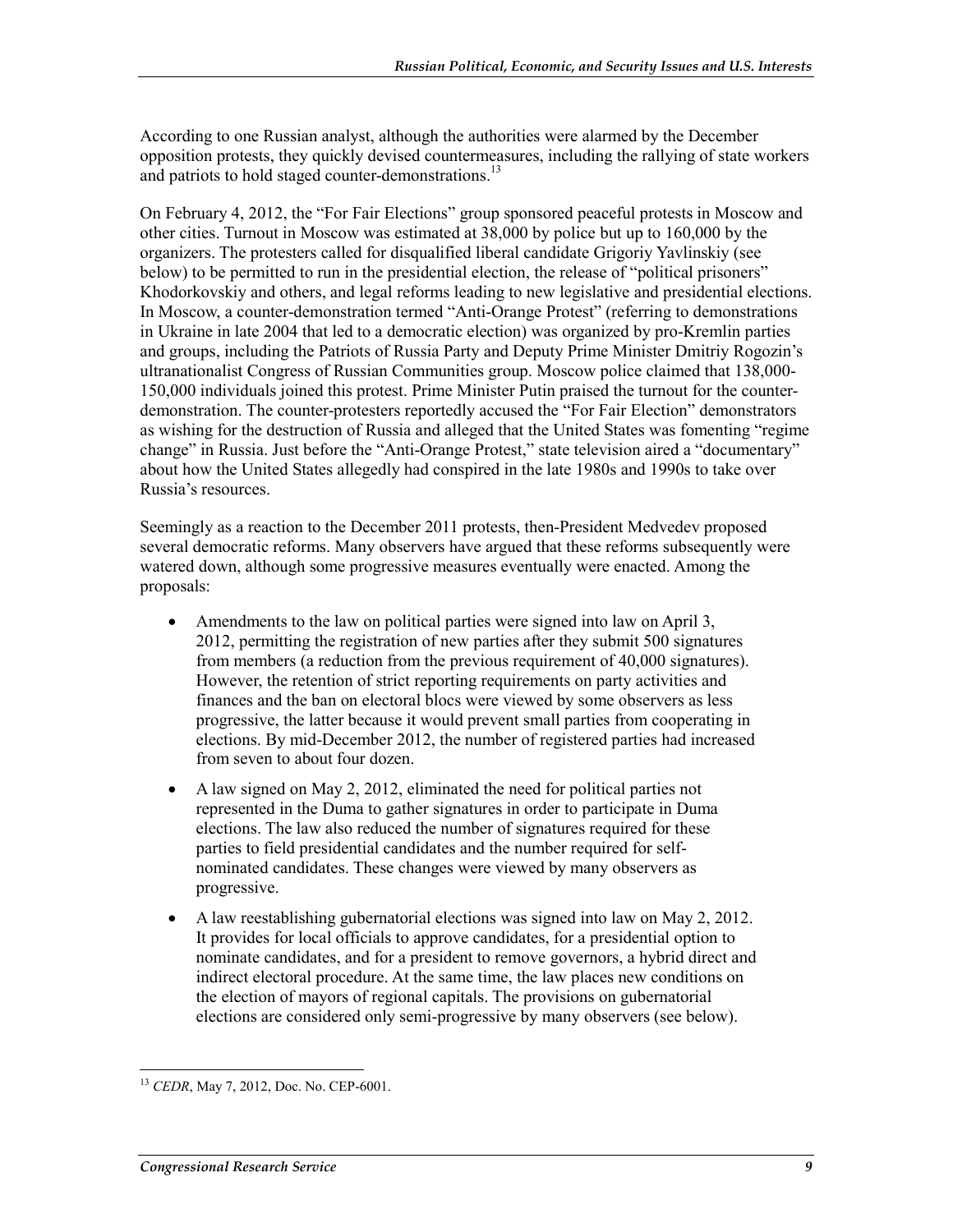• The establishment of public television appeared progressive, although its freedom of operation appeared to be vitiated by creating it by presidential edict (which could be repealed at any time), and by making its head a presidential appointee. $14$ 

#### **The March 2012 Presidential Election and Its Aftermath**

Five candidates were able to register for the March 4, 2012, presidential election. Besides Putin, three of the other four candidates—Communist Party head Gennadiy Zyuganov, Liberal Democratic Party head Vladimir Zhirinovskiy, and A Just Russia Party head Sergey Mironov were nominated by parties with seats in the Duma. The remaining candidate, businessman Mikhail Prokhorov, was self-nominated and was required to gather 2 million signatures to register. Other prospective candidates dropped out or were disqualified on technical grounds by the Central Electoral Commission (CEC). Opposition Yabloko Party head Grigoriy Yavlinskiy was disqualified by the CEC on the grounds that over 5% of the signatures he gathered were invalid. Many critics argued that he was eliminated because he would have been the only *bona fide* opposition candidate on the ballot. Of the registered candidates running against Putin, all but Prokhorov had run in previous presidential elections and lost badly.

According to the final report of the CEC, Putin won 63.6% of 71.8 million votes cast, somewhat less than the 71.3% he had received in his last presidential election in 2004. In their final report, OSCE monitors concluded that the election was well organized, but that there were several problems. Although the report did not state outright that the election was "not free and fair," some of the monitors at a press conference stated that they had not viewed it as free and fair. According to the report, Putin received an advantage in media coverage, and authorities mobilized local officials and resources to garner support for him. The OSCE monitors witnessed irregularities in vote-counting in nearly one-third of the 98 polling stations visited and in about 15% of 72 higherlevel territorial electoral commissions.<sup>15</sup>

The protests after Putin's election by those who viewed the electoral process as tainted appeared smaller in size and number than after the Duma election. Authorities approved a protest rally in Pushkin Square in central Moscow on March 5, along with Putin victory rallies elsewhere in the city. After some of the protesters allegedly did not disperse after the time for the rally had elapsed, police forcibly intervened and reportedly detained up to 250 demonstrators, including activist Alexey Navalny, who later was released.

Opposition politicians Alexey Navalny, Boris Nemtsov, and Sergey Udaltsov were among the organizers of an approved demonstration on May 6 in Moscow. Turnout was approved for 5,000 participants, but police reported that about 8,000 turned out. Other observers estimated that over 20,000 turned out. Allegedly, regional authorities had been ordered to prevent dissidents from traveling to Moscow, and warnings appeared that military enlistment offices would issue conscription summonses to young male protesters. A televised pro-Putin rally was held elsewhere in Moscow that provided state media with a contrasting image to the anti-Putin rally. When anti-Putin demonstrators attempted to march to the Kremlin, police pushed them back, triggering large-scale violence. Hundreds were detained, among them Navalny, Nemtsov, and Udaltsov.

<sup>14</sup> *CEDR*, April 27, 2012, Doc. No. CEP-49013.

<sup>15</sup> OSCE, ODIHR, *Russian Federation, Presidential Election, 4 March 2012, OSCE/ODIHR Election Observation Mission: Final Report*, May 11, 2012.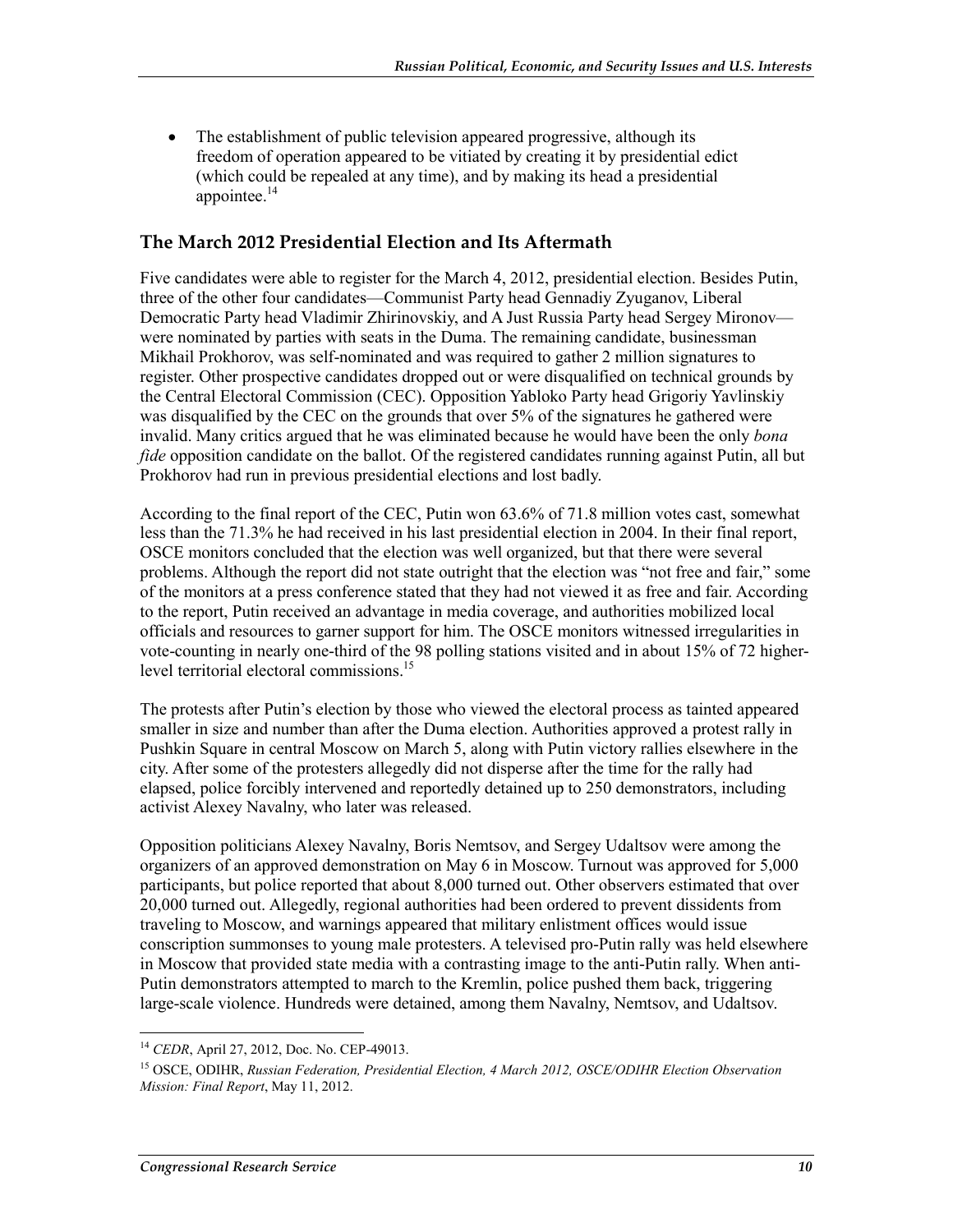Most later were released, but 17 were held on serious charges of fomenting violence and one has received a multi-year prison sentence. The Investigative Committee, a presidential body, has been looking into the May 6 protest, and has announced several new arrests of protesters (for further developments, see below, "Other Moves Against Oppositionists").

## **President Putin Redux**

For Putin's presidential inauguration on May 7, 2012, police and security personnel encircled a large swath of the downtown and cleared it of humans and cars along the route that the motorcade would take from Putin's former prime ministerial office to the Kremlin for the swearing-in ceremony. These precautions supposedly were taken in the wake of the violent demonstrations the previous day. Because of the heavy security, the public was forced to view the inauguration solely via television, watching as the motorcade traversed a surreal, "after humans" Moscow.

Putin issued a number of decrees immediately after taking the oath of office, which he explained were aimed at implementing his campaign pledges. Among them, he decreed that birth rates would increase and death rates would decrease by 2018, that a new foreign policy strategy document be formulated, and that defense spending be increased.

On May 10, 2012, the Russian Republican Party—which had been liquidated by order of the Supreme Court in 2007—received notice from the Justice Ministry that its legal registration had been restored. Party chairman Vladimir Ryzhkov, who also is a co-chair of PARNAS, hailed the restoration and stated that a party congress would be planned for June to approve a new charter and program and elect the leadership. In January 2012, the Supreme Court had reversed its judgment against the party's registration after the European Court of Human Rights had ruled that the judgment was invalid. The restored registration of the party was viewed by observers as providing the opposition with added legal means of political participation.

The government cabinet was announced on May 21, 2012. In all, 20 of 28 ministers and agency heads were replaced. According to analyst Anders Åslund, several of the former KGB operatives and notoriously corrupt and inefficient ministers were replaced, possibly opening the way to some economic reforms, although he cautioned that Putin and his associates still controlled the stateowned corporations and would resist privatization and anti-corruption reforms.<sup>16</sup> Other observers argued that several of these ex-agency heads have been retained as presidential advisors, and raised concerns that a Putin presidency would maintain control over the cabinet and that few if any reforms would be undertaken. Some of these observers even predicted that Medvedev and his cabinet might be ousted within a year or two by the more conservative Putin and his associates.<sup>17</sup>

After his election, Putin stepped down as the leader of the United Russia Party, claiming that the president should be nonpartisan (raising the question of why then-President Medvedev headed the party's Duma list of candidates in late 2011). At a United Russia Party congress in late May 2012, Putin recommended Medvedev for the chairmanship, stating that in other democracies, the head of government oversees the ruling party's legislative efforts.

<sup>16</sup> *The Moscow Times*, May 29, 2012.

<sup>17</sup> *CEDR*, May 23, 2012, Doc. No. CEP-950037; Catherine Belton and Charles Clover, "Putin's People," *Financial Times,* May 30, 2012.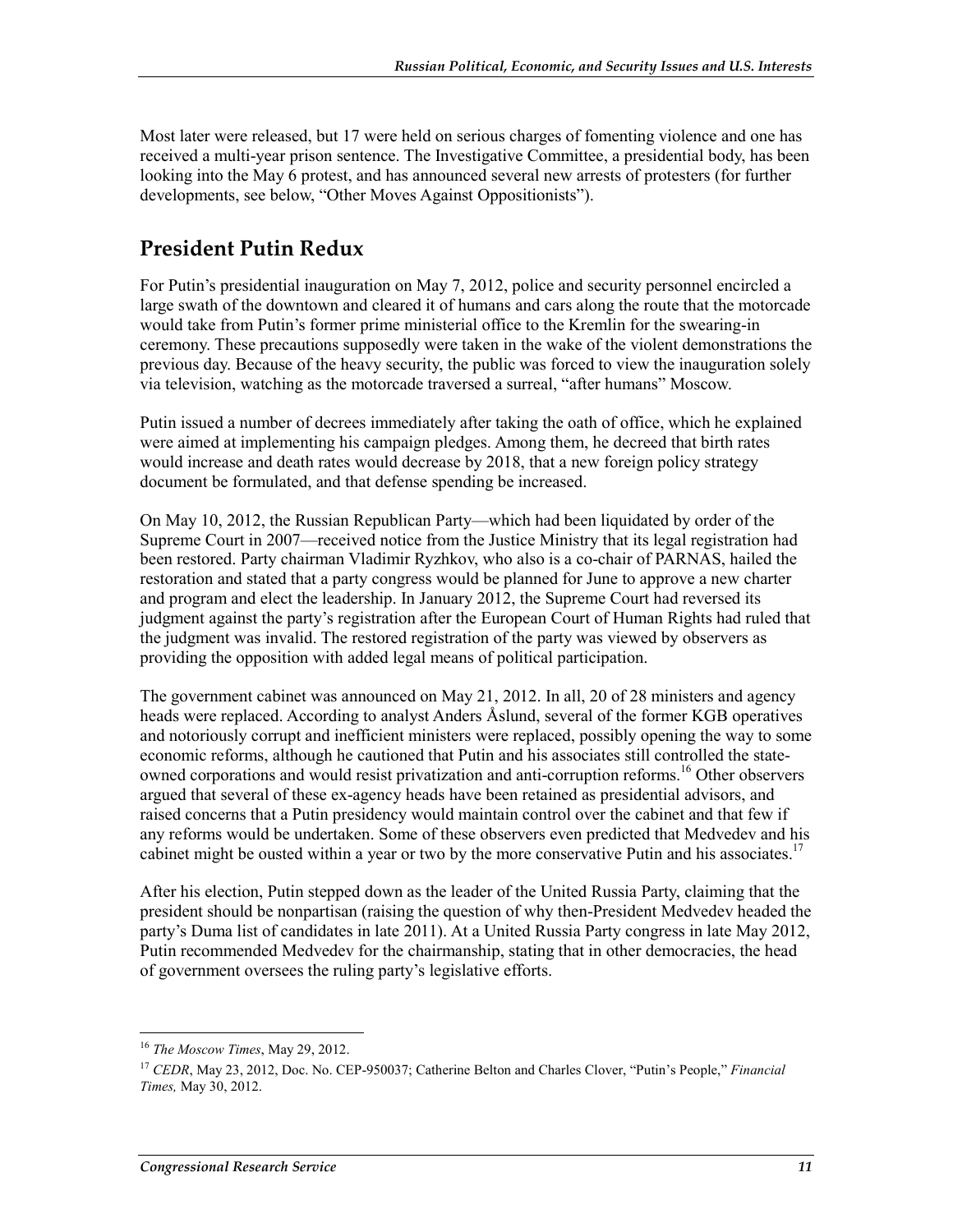Several laws were passed in the summer and autumn of 2012 that appeared to constrain the initiatives carried out during Medvedev's presidency that were viewed as supporting democratization and human rights to some degree.

- In June 2012, Putin approved a law increasing the fine for individuals convicted for "violating the public order" to over \$9,000 and for organizers of unapproved demonstrations to \$30,500. Most observers viewed the law as a further threat to freedom of assembly in Russia.
- In July 2012, Putin approved a law requiring NGOs that receive foreign grants to register as "foreign agents." The law entered force on November 20, 2012. Some NGOs have refused to register under the new law, and may face closure, including the For Human Rights NGO, headed by Lev Ponomaryev, and the Moscow Helsinki Group, headed by Lyudmila Alekseyeva. Both groups reported that they had requested and received letters from the State Department denying that the U.S. government played any role in the dayto-day affairs of the NGOs. In response to the statements by some groups that they would not register, the legislature enacted amendments to the law in October 2012 imposing fines of up to \$16,000 on NGOs that fail to register. Perhaps a sign that domestic donors are now capable, the Moscow Helsinki Group reported in December 2012 that many citizens had rallied to support the NGO, and that it even had received a government grant.
- In late July 2012, Putin approved a law partly restoring a law changed last year that had de-criminalized defamation. Under the new law, a civil penalty of up to \$155,000 may be levied. The old law, which classified defamation as a felony, had led to hundreds of convictions each year. Critics viewed the new law as reinstituting means to suppress media reporting on or citizens' complaints about official malfeasance. In late August 2012, media reported that a United Russia Duma deputy had stated that the legislature was considering amending the new law to criminalize Internet postings, including those defaming the United Russia Party as "the Party of crooks and thieves."
- In late July 2012, Putin approved a law "protecting children" from Internet content deemed harmful, including child pornography and advocacy of drug use, as well as materials that incite racial, ethnic, or religious hatred. A blacklist of thousands of Internet sites reportedly is being finalized, and the government is setting up the institutional framework to block them. Observers have raised concerns about the ambiguity of the law and about the danger that whole websites, rather than individual webpages, might be blocked.
- In late September 2012, the Supreme Court decreed that Russian citizens who received beatings from the police had no right to resist, because the beatings were presumed to be lawful unless they later were challenged in court.
- In late September 2012, a bill was introduced in the Duma to tighten penalties on those deemed to have insulted religious sensibilities or desecrated holy sites. Some members of the Duma and others have objected to the expansiveness of the legislation, but it may receive further legislative consideration in late 2012.
- In early November 2012, Putin approved a bill to broaden the definition of treason to include divulging a state secret or "providing consulting or other work to a foreign state or international organization," that later is deemed to be working against Russian security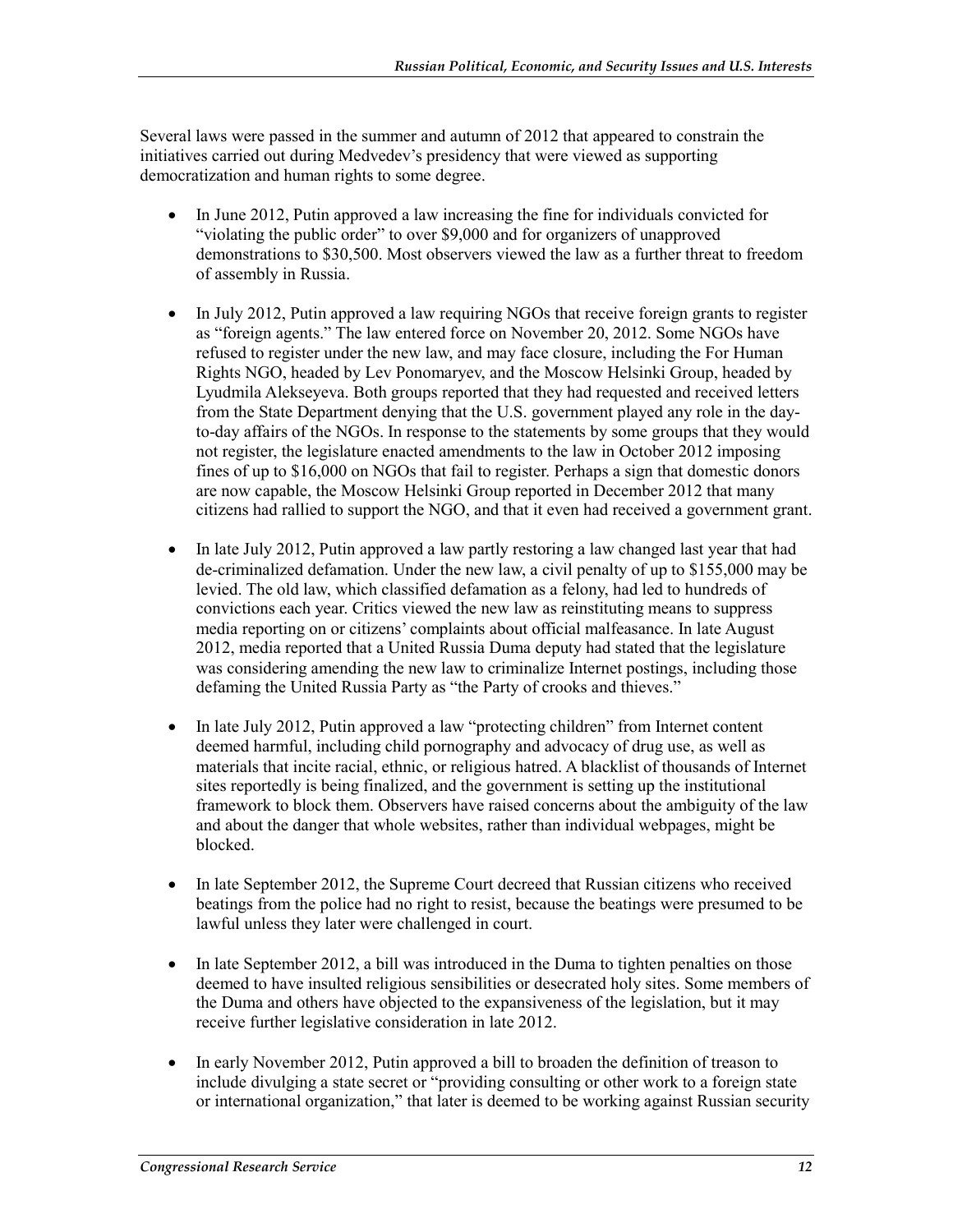interests. The office of the High Representative of the European Union for Foreign Affairs and Security Policy issued a statement raising concerns about the ambiguous and broad scope of the legislation, and warned that it and other recent laws "would limit the space for civil society development, and increase the scope for intimidation."<sup>18</sup>

In addition to these laws, President Putin submitted draft legislation to the Duma in late June 2012 to change the procedure for filling seats in the Federation Council.<sup>19</sup> He called for regional voters to have a role in "democratically" electing one of the two members of the Federation Council (often termed senators), proposing that a candidate running in a gubernatorial election select three possible senators who would appear on the ballot with him. After winning, the governor would designate one of the candidates as the regional senator. The other regional member of the Federation Council would be chosen by the regional legislature. The bill was approved by both chambers of the Federal Assembly in November and enters into force on January 1, 2013. Critics charge that the process is at best an indirect means of choosing senators.

Based on a report from the Committee on the Honoring of Obligations and Commitments by Member States, the Parliamentary Assembly of the Council of Europe (PACE) approved a resolution on October 2, 2012, that criticized several of the laws mentioned above and proposed measures to improve the deteriorating civil and human rights situation in Russia.<sup>20</sup> The Russian delegation to PACE, headed by Duma International Affairs Committee head Aleksey Pushkov, refused to attend the PACE session that approved the resolution and later denounced the resolution as anti-Russian.

Several local elections were held on October 14, 2012, including five gubernatorial elections, the first held since they were banned in 2004. Golos reported that these elections gave no evidence of improvements in the registration of candidates, campaigning, and voting procedures since problematic Duma and presidential elections a few months previously. Golos also stated that the range of infringements remained the same, and included ballot-stuffing, repeat voting, "family" voting (casting ballots for absent family members), and vote tabulation irregularities. Observers also claimed that the selection of gubernatorial candidates had been substantially controlled by the ruling United Russia party, which facilitated the re-election of the incumbent governors.<sup>21</sup>

The Popular Front, headed by Putin, held a meeting on November 18, 2012. Although there was some speculation that the Popular Front might be put forward as the successor to the United Russia Party, Putin hailed the October 2012 local elections as indicating that the party remained popular. Instead, he argued that the Popular Front should continue to exist as a "civil society" group providing information to the government.

<sup>&</sup>lt;sup>18</sup> Statement by the Spokesperson of High Representative on the New Law on Treason in Russia, Press Release, Council of the European Union, October 25, 2012.

 $<sup>19</sup>$  Under current practice, where each region or republic has two senators, one senator is selected by the governor (and</sup> confirmed by the regional/republic legislature), and the other is selected by the regional/republic legislature.

<sup>&</sup>lt;sup>20</sup> PACE, *The Honoring of Obligations and Commitments by the Russian Federation*, Resolution 1896, October 2, 2012.

<sup>21</sup> *Interfax*, October 15, 2012.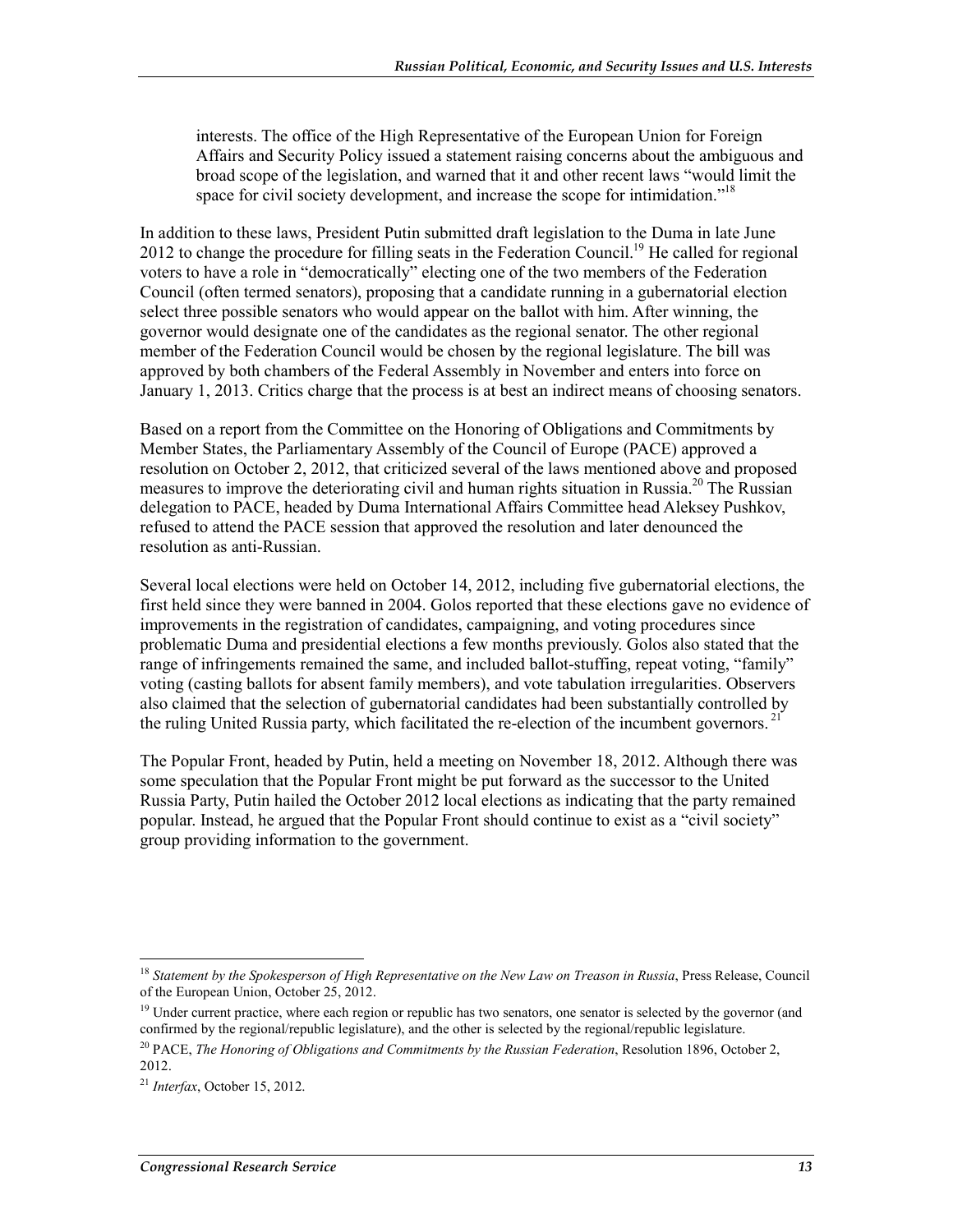### **Human Rights Problems**

#### **The Magnitskiy Case**

The death of Sergey Magnitskiy—a lawyer for the Hermitage Fund, a private investment firm in November 2009 after being detained for 11 months has been a highly visible example of the failure of the rule of law in Russia, according to many observers. He had been detained on tax evasion charges after he alleged that police and other officials had illicitly raided Hermitage assets. In July 2011, a group of human rights advisors to the president issued a report providing evidence that Magnitskiy's arrest was unlawful, that he had been beaten and possibly tortured while in detention (including just before his death), and that prison officials and possibly higherlevel officials had ordered doctors not to treat him. The Russian Prosecutor-General's Office and Interior Ministry rejected the findings. Medvedev ordered an official investigation into Magnitskiy's death, and in September 2011 these investigators narrowly concluded that his death was due to the negligence of two prison doctors. In late November 2011, Hermitage Capital released a report giving details of how government officials allegedly ordered that Magnitskiy be beaten and blocked medical treatment, resulting in his death. On December 8, 2011, the Russian Interior Ministry rejected the conclusions of the Hermitage Capital report, and reasserted that Magnitskiy had died of a heart attack rather than trauma. A prison doctor and the deputy head of the prison were charged in mid-2011, but the case against the doctor was dropped in April 2012 on the grounds that the time limit for filing charges had expired. The trial of the prison official is ongoing.

In August 2011, the Constitutional Court upheld the resumption of criminal proceedings against the dead man, ostensibly on the grounds that Russian law allows for such a case to proceed at the request of the family, to possibly result in a confirmation of innocence (or, in effect, guilt). The family has denied that it formally requested the resumption of the trial. In February 2012, the Moscow Helsinki Committee, a human rights NGO, condemned the ongoing trial of a dead man and persecution of the family as "a new alarming symptom of complete degradation of Russian justice."<sup>22</sup> In July 2012, several Russian senators (members of the Federation Council) visited Washington, D.C., and met with some Members of Congress and others. The senators claimed that the Federation Council had carried out an investigation of the Magnitskiy case, and they presented the findings, which upheld Magnitskiy's guilt. However, no such investigation actually had taken place and their "findings" had been provided by the Interior Ministry. On September 6, 2012, President Putin stated that Magnitskiy's death was a "tragedy," that investigators were looking into the case, and that if "culprits" responsible for the death are found, they will be punished.<sup>23</sup> On November 2, 2012, the Interior Ministry completed its investigation and forwarded the materials—no details were released—to the Prosecutor's Office for further action.

In the  $112^{th}$  Congress, H.R. 4405 (McGovern), introduced on April 19, 2012; S. 1039 (Cardin), introduced on May 19, 2011; and S. 3406 (Baucus), introduced on July 19, 2012, imposed visa and financial sanctions on persons responsible for the detention, abuse, or death of Sergei Magnitskiy, or for the conspiracy to defraud the Russian Federation of taxes on corporate profits through fraudulent transactions and lawsuits against Hermitage. In addition, the bills imposed global sanctions on persons responsible for other gross violations of human rights. H.R. 4405 was

<sup>1</sup> <sup>22</sup> *CEDR*, February 29, 2012, Doc. No. CEP-950048.

<sup>23</sup> *Interfax*, September 6, 2012.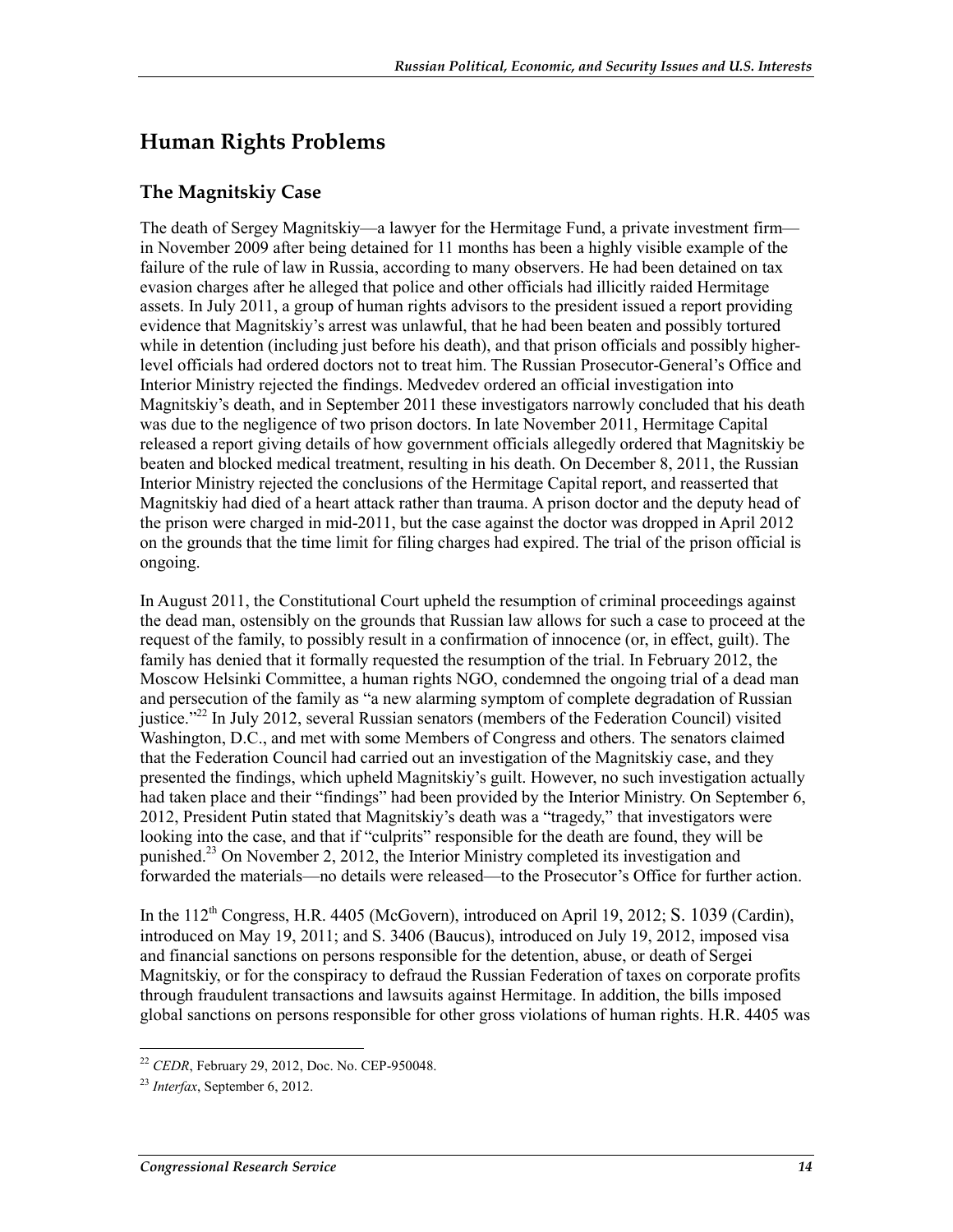ordered to be reported by the Foreign Affairs Committee on June 7, 2012. One amendment to the bill changed the global applicability of some sanctions to specify that they pertain to Russia. S. 1039 was ordered to be reported by the Senate Foreign Relations Committee, as amended, on July 23, 2012. S. 3406 was ordered to be reported by the Senate Finance Committee on July 19, 2012. Sections 304-307 of S. 3406 contain language similar to S. 1039, as reported, along with language authorizing the extension of nondiscriminatory treatment (normal trade relations treatment) to Russia and Moldova.

On November 13, 2012, H.Res. 808 was reported to the House by the Rules Committee, providing an amendment in the nature of a substitute to H.R. 6156 (Camp), containing language authorizing normal trade relations treatment along with provisions similar to H.R. 4405 as reported by the Foreign Affairs Committee. H.R. 6156, re-titled the *Russia and Moldova Jackson-Vanik Repeal and Sergei Magnitsky Rule of Law Accountability Act of 2012*, was approved by overwhelming margins by the House on November 16, 2012, and by the Senate on December 6, 2012 (see also below, "Russia's Accession to the World Trade Organization (WTO) and PNTR for Russia"). The bill was signed into law on December 14, 2012 (P.L. 112-208).

During debate over early versions of the Magnitsky bills, the State Department announced that some unnamed Russian individuals they deemed responsible for Magnitskiy's detention and death would—under existing law—be subject to visa restrictions. In support of the bills, a Russian human rights group issued an expansive list of over 300 individuals it deemed had violated Magnitskiy's rights or those of other human rights activists. This latter list incensed some Russian officials who appeared to believe that it had become part of the State Department action. In late October 2011, Foreign Minister Lavrov stated that some U.S. citizens had been placed on a Russian visa ban list. Other ministry officials and media reported that the listed U.S. citizens had been involved in incidents linked to the Guantanamo Bay, Bagram, and Abu Ghraib detention and prison facilities. In addition, U.S. citizens involved in prosecuting Russian organized crime figures allegedly were listed.

The Russian Foreign Ministry condemned the House passage of H.R. 6156 as "belligerently unfriendly and provocative." The ministry called for the Congress instead to examine alleged human rights problems in the United States.<sup>24</sup> After the Senate passage of the bill in early December, The Foreign Ministry denounced the action as an "absurd" and "ridiculous" reanimation of the Cold War. Interestingly, a Russian poll in November 2012 indicated that a sizeable percentage of Russians were supportive of the U.S. Magnitsky bill, with many of them commending its emphasis on punishing those responsible for his death and corrupt officials.<sup>25</sup>

A bill was introduced in the Duma on December 10 to bar U.S. citizens from entry who allegedly have violated the rights of Russian citizens. As amended, the bill also bars designees from investing and freezes their assets in the country. Another provision facilitates the closure of NGOs that receive U.S. funding that are found to violate "Russian interests." The bill also bars U.S. adoptions of Russian children and calls for terminating the U.S.-Russia adoption treaty, which had entered into force less than two months previously.<sup>26</sup>

<sup>&</sup>lt;sup>24</sup> *CEDR*, November 16, 2012, Doc. No. CEP-950209.

<sup>25</sup>Victor Davidoff, "Why the Magnitsky Act Is Pro-Russian," *The Moscow Times*, December 9, 2012; *Interfax*, December 7, 2012.

 $26$  The treaty may be terminated one year after notification by one of the parties.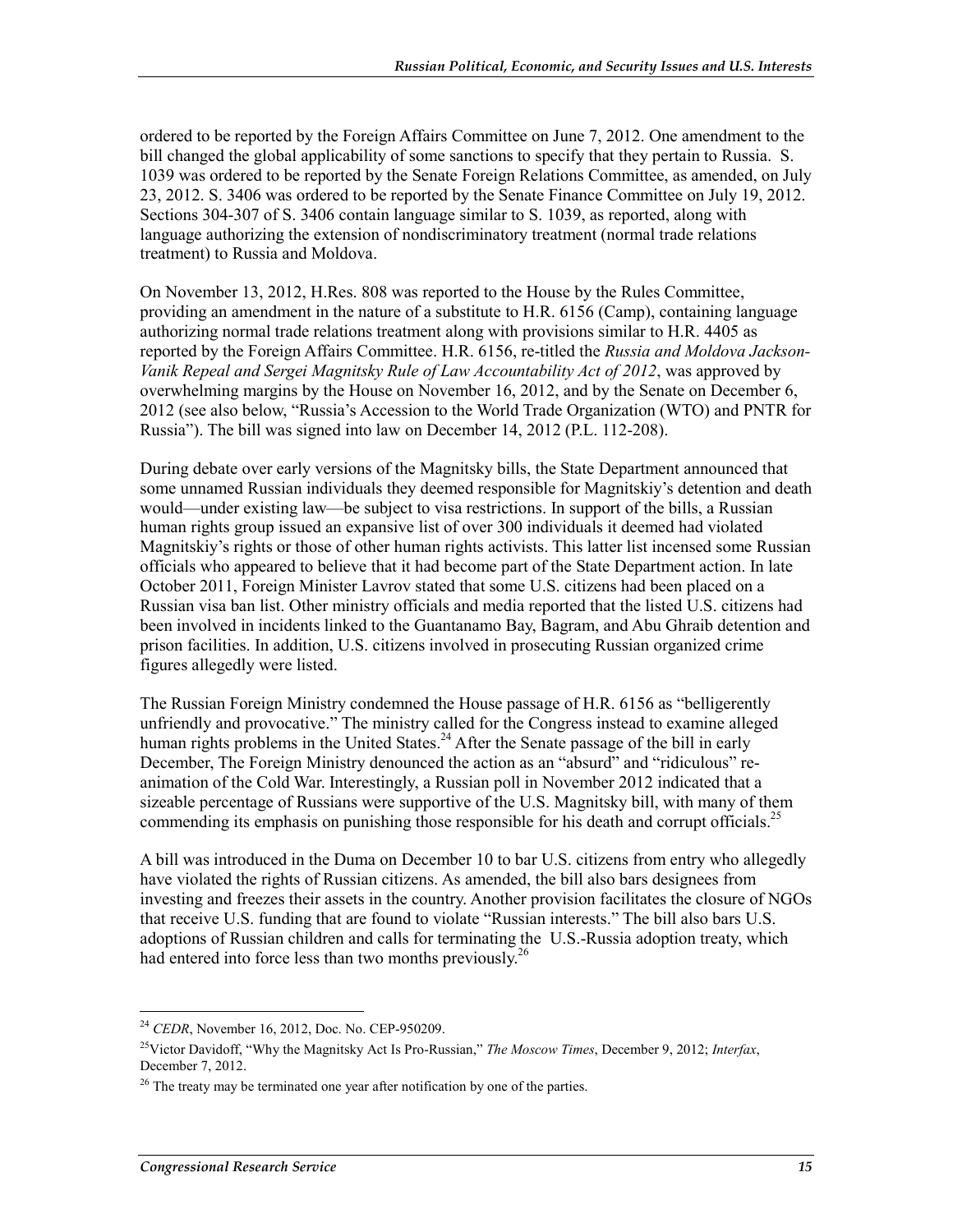The Russian bill was approved overwhelmingly by the Duma on December 21, 2012, and probably will be validated by the Federation Council and signed into law. While initially silent on the amended bill, on December 20, 2012, President Putin appeared to endorse it, stating that he had been "outraged" by the U.S. legal treatment of those who have harmed or killed Russian adoptees, and asserting that the U.S.-Russia adoption treaty had turned out to be "absurd," since U.S. states are circumventing it. He also apparently referred to the U.S. Magnitsky law in terming U.S. actions as undeserved "provocations" and as slaps in the face, while at the same time the United States is "up to its ears" in its own human rights problems.<sup>27</sup> Foreign Minister Lavrov, in contrast, raised concerns about the Duma bill's call for the termination of the adoption treaty. Moscow Helsinki Group head Lyudmila Alexeyeva also criticized the bill, arguing that 19 Russian adoptees had died in the United States over the past twenty years (other sources stated over ten years), some of whom had health problems when they were adopted, while over 2,200 children adopted by Russian families had died over the past twenty years.<sup>28</sup> Other apparently retaliatory actions against the United States have included new sanitary rules that jeopardize U.S. beef and pork exports to Russia, which may well lead to a U.S. appeal to the WTO.

#### **The Case of Punk Rockers Mariya Alekhina, Yekaterina Samutsevich, and Nadezhda Tolokonnikova**

On August 17, 2012, a Russian court sentenced punk rockers Mariya Alekhina, Yekaterina Samutsevich, and Nadezhda Tolokonnikova (members of the "Pussy Riot" singing group) to two years in prison on charges of hooliganism motivated by religious hatred and feminist extremism. The group briefly had sung anti-Putin songs in the Russian Orthodox Church of Christ the Savior in Moscow in February 2012. The court claimed that the songs were not political in nature so that the prosecution was not political. Many in the international community and in Russia had called for the charges against the singers to be reduced to a misdemeanor or dropped. Russian state media appeared to present the trial as juxtaposing the beliefs and attitudes of a majority of Russians against those of a minority of immoral oppositionists. Commenting on the sentences in early October 2012, President Putin stated that the sentences were appropriate given the fact that the singers were "undermining morality and destroying the country," and because the case had been publicized internationally.<sup>29</sup> A few days later, the sentence of one of the singers was reduced to two years of probation, but the other two were sent to Siberian work camps.

#### **Other Moves Against Oppositionists**

In June 2012, police raided the home of "moderate opposition" television personality Kseniya Sobchak, as part of a crackdown on opposition leaders, after which she was fired from her state television job. Perhaps also in retaliation, her mother was replaced as a Senator in the Federation Council. In October 2012, Kseniya Sobchak was elected to a leadership position in the newly formed Opposition Coordination Council, which plans to organize protests, foster support for the release of "political prisoners," and advocate for new elections.

In mid-2012, The Investigative Committee ruled that a case should proceed against activist Alexey Navalny on charges that in 2009 he illicitly had stolen timber belonging to a state-owned

<sup>27</sup> *Interfax*, December 13, 2012; *CEDR*, December 20, 2012, Doc. No. CEP-950103.

<sup>28</sup> *Interfax*, December 20, 2012.

<sup>29</sup> *Interfax*, October 7, 2012.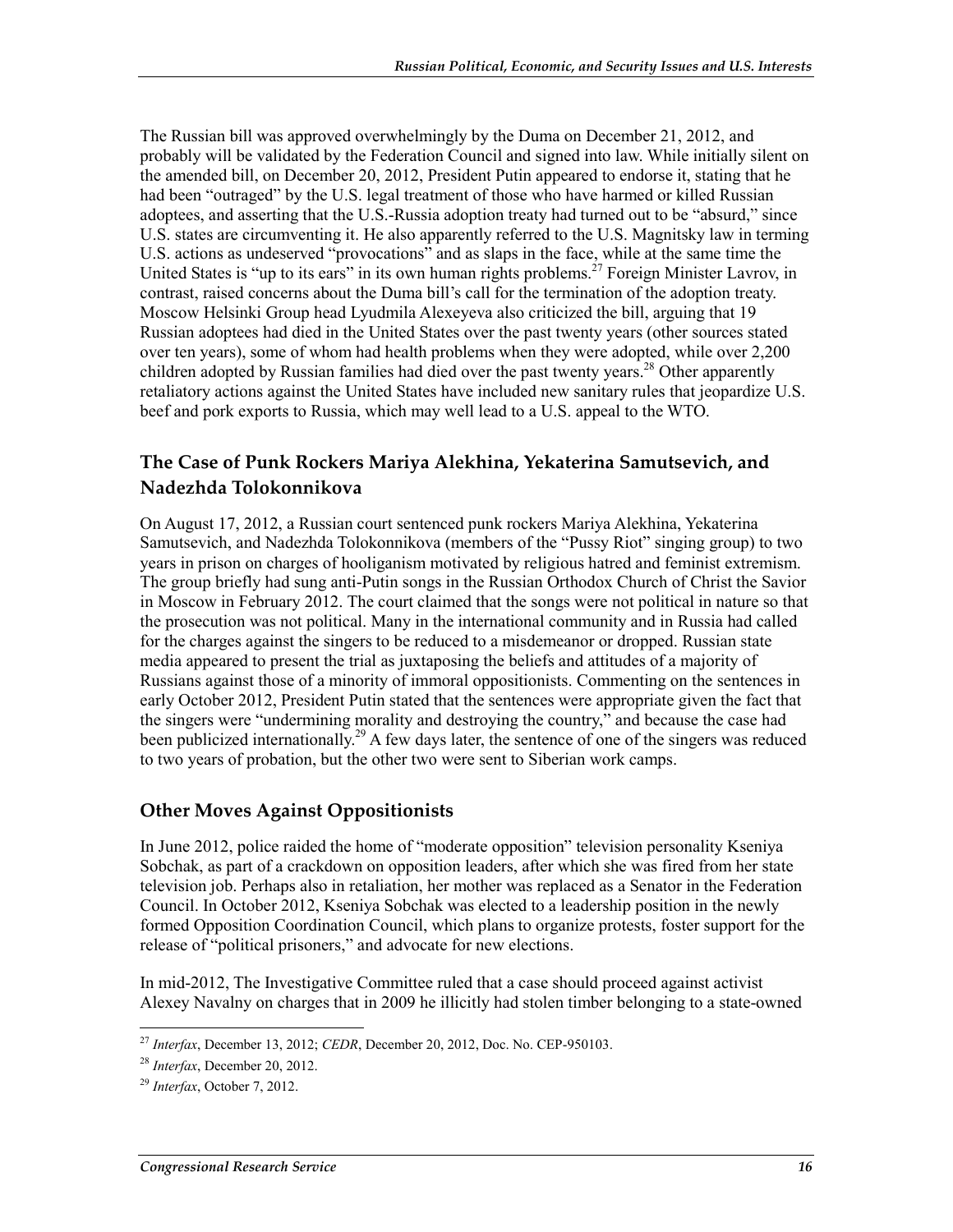firm. On December 20, 2012, the Investigative Committee additionally charged him with involvement in a scheme to defraud a mail delivery firm.

On August 18, 2012, a Russian court sentenced opposition activist Taisiya Osipova to eight years in prison on charges of drug trafficking. She had been arrested in November 2010 and sentenced in late 2011 to 10 years in prison, but the case had been overturned on appeal. The court rejected witness testimony that police had planted the drugs in Osipova's house. Her supporters suggested that authorities had prosecuted Osipova to pressure her husband, a leader of The Other Russia Party, to withdraw an application to register the party.

In September 2012, the State Duma voted to remove the electoral mandate of deputy Gennadiy Gudkov, a member of the Just Russia Party, on the grounds that he was violating legislative rules by carrying out commercial activity incompatible with his status as a deputy. Gudkov and other observers argued that other Duma members had business interests, and that he was ousted because of his participation in opposition protests against the flawed Duma and presidential elections.

In early October 2012, the Moscow office of Human Rights Watch, an international NGO, reported that the deputy director of the office, Tanya Lokshina, had received emails threatening her bodily harm. U.S. Ambassador to Russia Michael McFaul and Russian human rights ombudsman Vladimir Lukin were among those calling on the Russian Interior Ministry to investigate the threats. Lokshina left Russia in October 2012, but plans to return in the spring of 2013.

On October 5, 2012, the pro-government NTV television network broadcast a "documentary" that alleged that several oppositionists had met with Georgian Givi Targamadze, the then-chairman of the defense committee in the Georgian legislature, to discuss raising cash and organizing protests and riots aimed at forcibly seizing power in Russia, and that the oppositionists subsequently attempted to carry out this plan during a protest on May 6, 2012, in Moscow. Although the Investigative Committee already was investigating the events of May 6, the broadcast appeared to spur the development of criminal cases against oppositionists Sergey Udaltsov, his assistant Konstantin Lebedev, and Leonid Razvozzhayev, a staffer for an opposition member of the Duma. Lebedev was detained and Udaltsov was questioned. Razvozzhayev fled to Ukraine, where he met with officials from an affiliate body of the U.N. High Commissioner for Refugees (UNHCR) to explore requesting political asylum.<sup>30</sup> During a break while meeting with the refugee officials, he allegedly was abducted by Russian security personnel and illicitly brought back to Moscow for detention. He claimed that they had tortured him to force him to confess and implicate Udaltsov and others, and he recanted his confession. Russian human rights activist Lyudmila Alexeyeva, head of the Moscow Helsinki Group, raised concerns on October 23 that these new investigations "mean the beginning of the crushing of the opposition."<sup>31</sup> In December 2012, the Investigative Committee widened its probe to include a meeting attended in Lithuania in early 2012 by several opposition activists, allegedly including Taisia Alexandrova, Anna Kornilova, and Yuri

<sup>30</sup> UNHCR, *Press Release: UNHCR Seeks Information on Fate of Disappeared Asylum-Seeker*, October 25, 2012, at http://www.unhcr.org/5089556e6.html.

<sup>&</sup>lt;sup>31</sup> *Interfax*, October 23, 2012. While Razvozzhayev's allegations were being publicized, the Duma's International Affairs Committee was holding a hearing on alleged U.S. human rights abuses. The head of the committee, Aleksey Pushkov, proclaimed during the hearing that although Russia has some human rights problems, Russia, unlike the United States, "does not kidnap people" (referring to Russian citizen Viktor Bout's apprehension and trial in the United States). *Interfax*, October 22, 2012.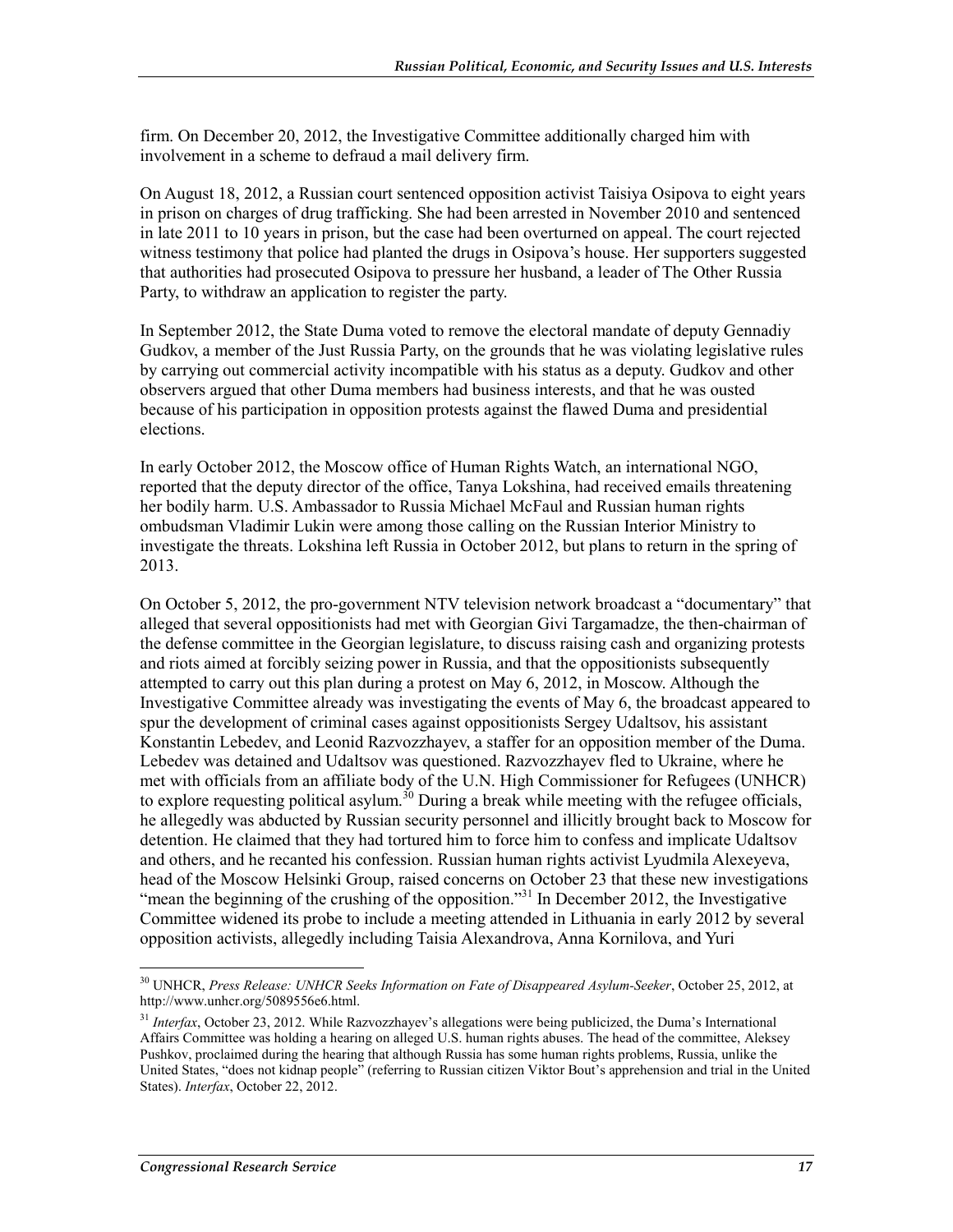Nabutovsky. Although the meeting was sponsored by the OSCE to discuss election monitoring procedures, the Investigative Committee asserted that Targamadze was behind the meeting and that its main purpose was to explore means to overthrow the Russian government. On December 20, 2012, President Putin asserted that Targamadze had "instructed" Russian oppositionists to commit terrorist acts in Russia, including blowing up a train.<sup>32</sup>

#### **Russia's Presidential Council for Civil Society and Human Rights**

The Council for Civil Society and Human Rights is an advisory body to the president formed in 1993. The Council had fallen into desuetude during Putin's rule, but in February 2009, then-President Medvedev revived it, and some liberal advocates joined because Medvedev appeared more progressive than Putin. Its members have at times challenged government policies and actions, and occasionally the government has adopted the Council's proposals in part, including in cases where the government's draft legislation has been overly vague and expansive in limiting human and civil rights. Critics charge that the Council's influence on the government has been marginal. Some amendments to the 2006 NGO law that were proposed by the Council were signed into law in July 2009. Changes included easing some reporting requirements and limiting the ability of bureaucrats to inspect NGO facilities. Some critics viewed the approved amendments as mainly cosmetic. $33$  In June 2010, the Council sent a legal analysis to President Medvedev in opposition to a bill that criminalized disobeying an employee of the Federal Security Service (FSB). The bill also permitted the FSB to issue warnings to individuals or groups whose actions it felt might jeopardize national security, even if the actions were not crimes.<sup>34</sup> Despite the Council's opposition, the FSB bill was approved with minor changes and signed into law. Similarly, the Council's reports concluding that Khodorkovsky's second trial was problematic and that officials were culpable in the detention and death of Magnitsky were largely ignored, At its last meeting under then-President Medvedev in April 2012, the Council wanted to discuss a report detailing problems of the Duma and presidential election, but Medvedev vetoed the discussion. Several members of the commission subsequently resigned as a sign of protest against electoral irregularities or in anticipation of a harsher human rights climate under Putin.

In July 2012, a working group to fill vacancies on the Human Rights Council began selecting applications to forward to Putin in September for his approval. Some of the individuals whose applications were rejected and others announced in early September 2012 that they planned to form an alternative human rights advocacy group. On December 17, 2012, Moscow Helsinki Group head Lyudmila Alexeyeva announced the formation of this alternative group. She stated that among its first activities would be the compilation of a list of names of human rights abusers to forward to the United States for consideration for sanctions under the Magnitsky law.

Claiming that he wanted to respond to the many applications, Putin increased the size of the Human Rights Council from 40 to 62 members. The Council held its first meeting with President Putin in November 2012. Although a few opposition activists were among those who were newly appointed, critics charged that the enlarged size of the Council swamped it with pro-Putin members, including members of the Public Chamber, another presidential advisory group, and members of the legislature. The presidential website reported that President Putin responded to

<sup>32</sup> *Interfax*, December 20, 2012.

<sup>33</sup> Michael Allen, "Obama Trip Prompts Token NGO Reform, but Kremlin Incapable of Real Change," *Democracy Digest*, July 6, 2009.

<sup>34</sup> *CEDR*, June 22, 2010, Doc. No CEP-4005; June 24, 2010, Doc. No. CEP-950171.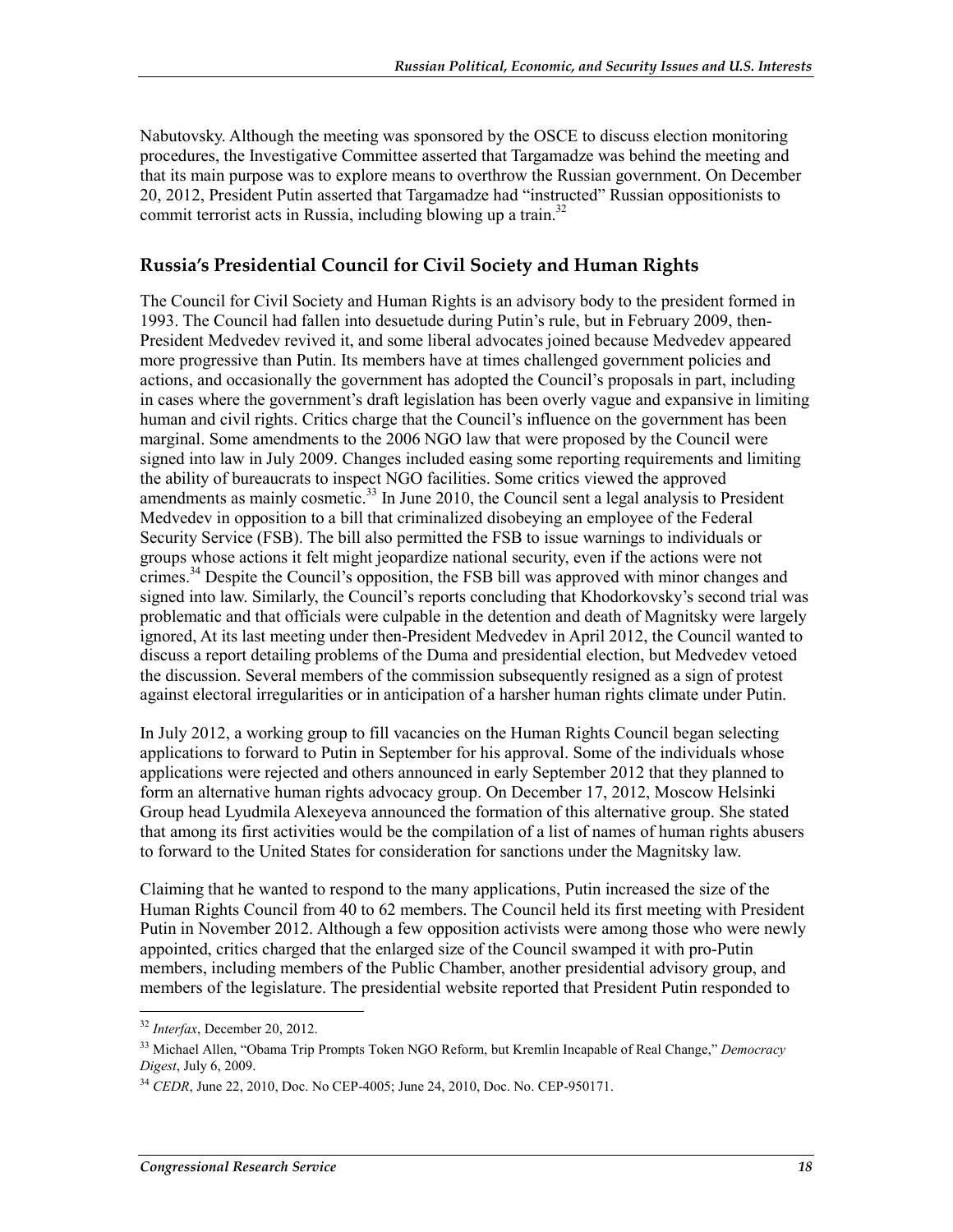criticism of the law requiring NGOs that receive foreign funds to register as foreign agents by asserting that the law was essentially sound, but that further exceptions under the law might be considered for NGOs not deemed to be involved in politics.<sup>35</sup>

In December 2012, Human Rights Council chairman Mikhail Fedotov voiced support for the Russian bill to ban U.S. adoptions of Russian children, while calling for a ban on all foreign adoptions. He urged instead that domestic foster care and adoptions receive greater government support. Alexeyeva termed this stance "outrageous," arguing that Russian orphans—particularly children with diabilities—should be available for international adoptions, and stating that this stance re-validated her decision to resign from the Council after Putin won re-election.<sup>36</sup>

#### **The U.S.-Russia Working Group on Civil Society**

A Working Group on Civil Society, part of the U.S.-Russia Bilateral Presidential Commission (see below, "The Obama Administration "Re-sets" Bilateral Relations"), held its first U.S. meeting in late January 2010. As per agreement, the working group is composed mainly of government officials and a few NGO representatives. The officials and NGO representatives met in separate sessions, and then the two groups compared notes. The topics of discussion included countering corporate corruption, protecting children, prison reform, and rights of immigrants (the White House subsequently has described these topics as discussed by separate subgroups). Some Members of Congress had called in December 2009 for the Administration to boycott the meetings until Russia changed its head of the group.<sup>37</sup> In late 2011, the heads of the Working Group—both advisors to their respective presidents—were replaced by lower-tier diplomats, seemingly marking a lowered status for the Working Group. The new co-chairs met in early 2012.

The latest reported action was a Working Group session in mid-June 2012 in Moscow. This meeting apparently only involved the co-chairs and did not address a full range of issues. The Russian co-chair claimed that the United States had convicted two Russian citizens (including Viktor Bout) on "political grounds," and urged that they be returned to Russia. He also called for U.S. citizens who violated the rights of adopted Russian children to be adequately prosecuted and raised concerns that the Magnitskiy Act threatened the rights of prospective Russian travelers to the United States. Some Russian human rights activists have criticized the Working Group as ineffective.

#### **Insurgency in the North Caucasus**

Some observers have argued that Russia's efforts to suppress insurgency in the North Caucasus a border area between the Black and Caspian Seas that includes the formerly breakaway Chechnya and other ethnic-based regions—have been the most violent in Europe in recent years in terms of ongoing military and civilian casualties and human rights abuses. In late 1999, Russia's then-Premier Putin ordered military, police, and security forces to enter Chechnya. By early 2000, these forces occupied most of the region. High levels of fighting continued for several more years and resulted in thousands of Russian and Chechen casualties and hundreds of thousands of displaced persons. In 2005, then-Chechen rebel leader Abdul-Khalim Saydullayev

<sup>1</sup> <sup>35</sup> The Kremlin, President of the Russian Federation,

<sup>36</sup> *Interfax*, December 20, 2012.

<sup>37 &</sup>quot;Interview: McFaul on U.S., Russian Stereotypes and His Controversial Co-Chair," *RFE/RL*, January 28, 2010.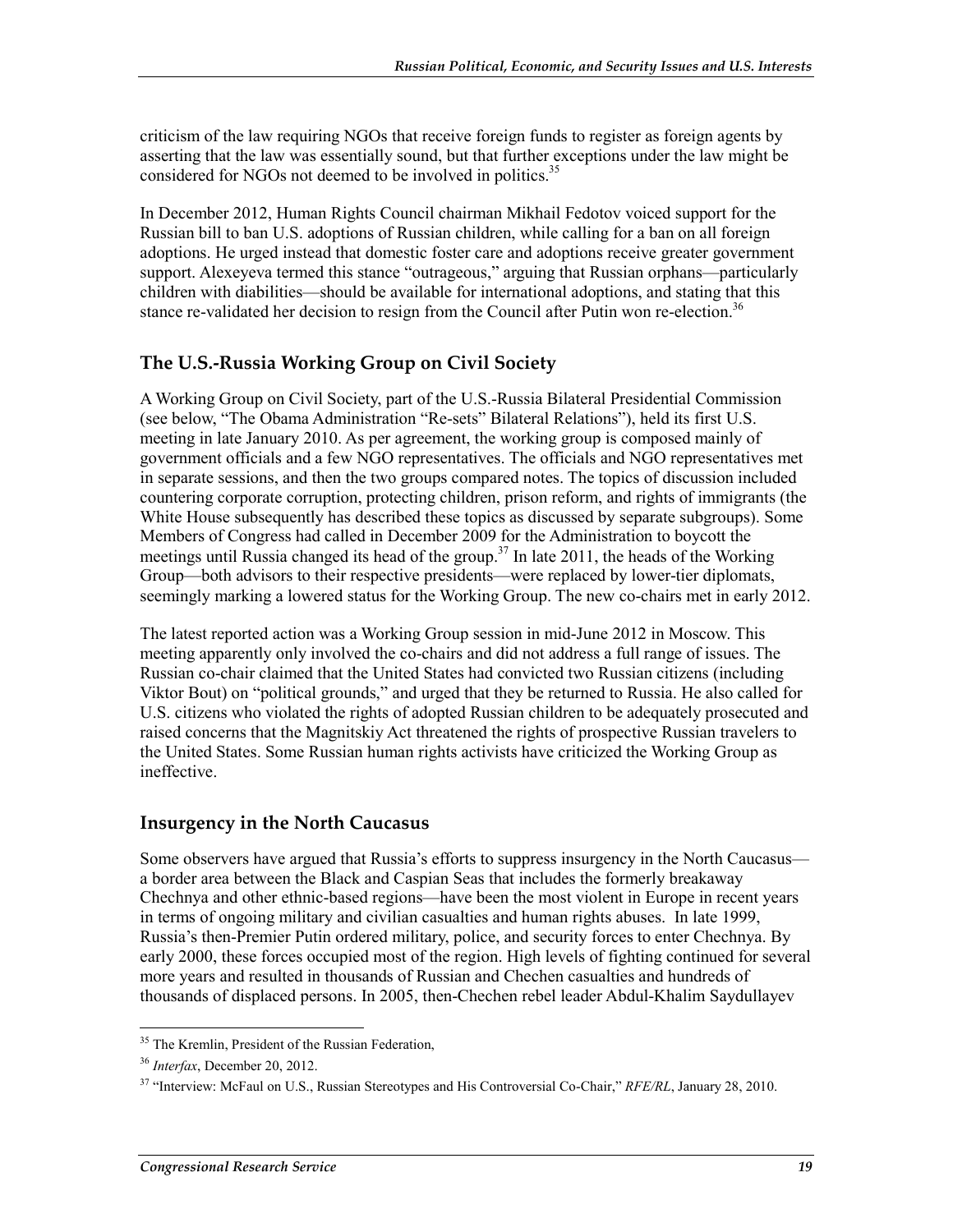decreed the formation of a Caucasus Front against Russia among Islamic believers in the North Caucasus, in an attempt to widen Chechnya's conflict with Russia. After his death, his successor, Doku Umarov, declared continuing jihad to establish an Islamic fundamentalist Caucasus Emirate in the North Caucasus and beyond.

Russia's pacification policy in Chechnya has involved setting up a pro-Moscow regional government and transferring more and more local security duties to this government. An important factor in Russia's seeming success in Chechnya has been reliance on pro-Moscow Chechen clans affiliated with regional President Ramzan Kadyrov. Police and paramilitary forces under his authority have committed flagrant abuses of human rights, according to myriad rulings by the European Court of Human Rights and other assessments.

In January 2010, an existing administrative grouping of southern regions and republics was divided into two districts. A North Caucasus Federal District was formed from more restive areas, including the Chechen, Dagestan, Ingush, Kabardino-Balkar, Karachay-Cherkess, and North Ossetia-Alania Republics and the Stavropol Kray. A Southern Federal District was formed from somewhat more stable areas, including the Astrakhan, Volgograd, and Rostov Regions, the Adygea and Kalmykia Republics, and the Krasnodar Kray. A presidential envoy was appointed for each district. The division appeared to permit the central government and envoys to focus on separate development plans for each district. According to some speculation, the division also was partly driven by the 2007 selection of Sochi, in Krasnodar Kray, as the site of the 2014 Winter Olympics, and the need to focus on building facilities and improving security in Sochi.

A North Caucasus development strategy was promulgated in September 2010. It sets forth goals through 2025, stressing investments in agriculture, tourism, health resorts, energy and mining, and light industry. It also calls for encouraging ethnic Russians to resettle in the area. The strategy sets forth an optimum scenario where average wages increase by 250% and unemployment decreases by 70% by 2025. An inter-agency commission to carry out the strategy was formed with then-Prime Minister Putin as its head. At a May 2011 session, the Regional Development Minister stated that \$9.7 billion would be budgeted for development projects in the North Caucasus through 2013.38 At a December 2011 commission meeting, Putin rejected the views of some that the North Caucasus should be permitted to secede from Russia, warning darkly that anti-Russian interests (presumably, foreign interests) would then launch efforts to break up the rest of Russia. Instead, he argued, Russia must continue to foster economic development in the region.<sup>39</sup> At a meeting of the commission in Grozny in late June 2012, the newly installed head, Prime Minister Medvedev, pledged that economic development of the region was "one of the government's most important priorities," and the new Regional Development Minister stated that up to \$52 billion was planned to develop the region over the period 2013-2025.<sup>40</sup>

Terrorist attacks in the North Caucasus increased from 2007 through 2010, with a slight decrease in 2011, according to some reports. In 2010-2011, the insurgents appeared to be focusing more on killing and wounding civilians. Terrorist incidents decreased in most of the North Caucasus in 2011 and 2012. The number of killed or captured terrorists also increased, perhaps marking more

<sup>38</sup> *Interfax*, May 4, 2011.

<sup>39</sup> Prime Minister of the Russian Federation, *During a Visit to the Chechen Republic, Prime Minister Vladimir Putin Holds a Meeting of the Government Commission on the Socio-Economic Development of the North Caucasus Federal District in Gudermes*, December 23, 2011.

<sup>40</sup> *The Moscow Times*, June 20, 2012.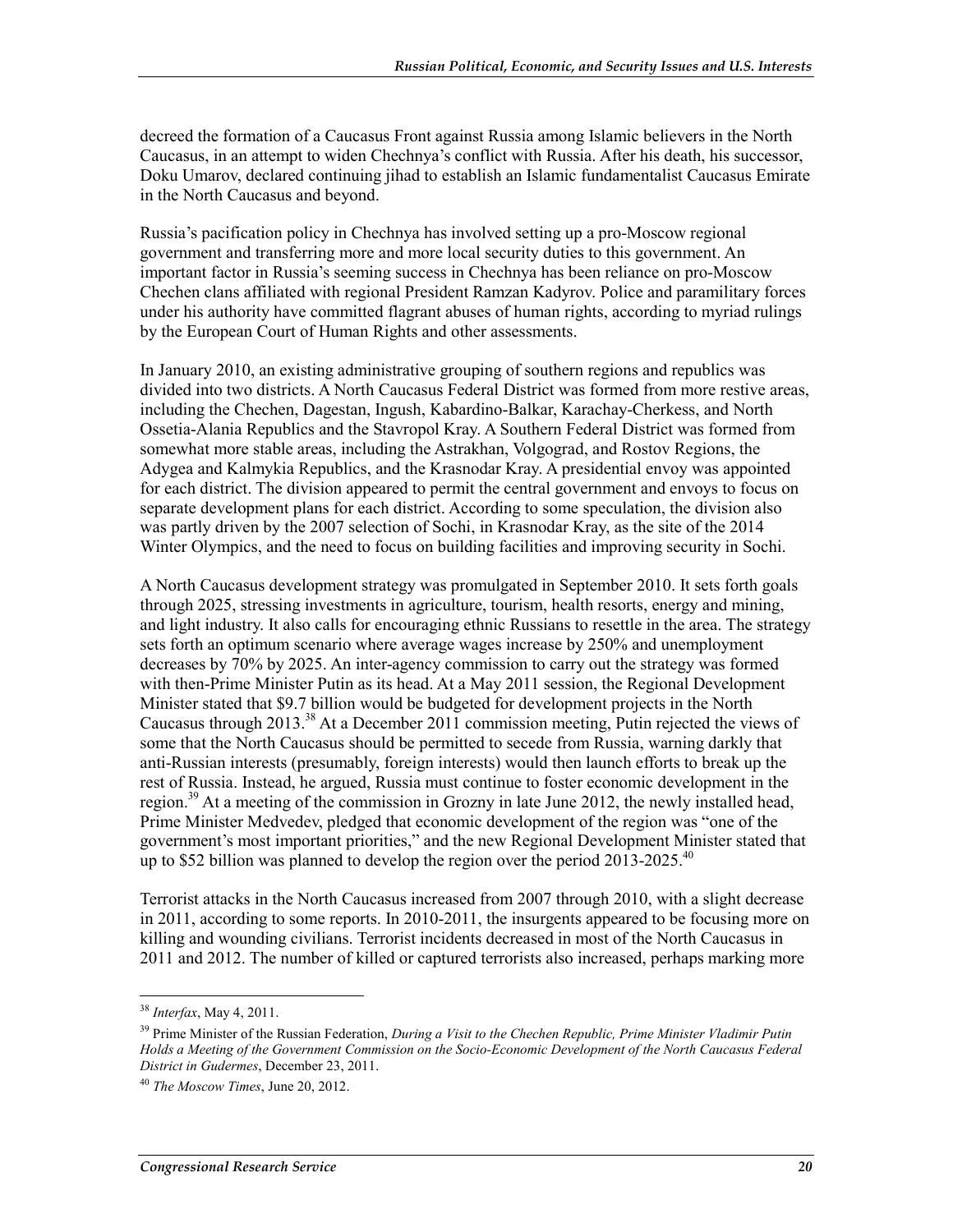successful counter-terrorist efforts. An appeal by Umarov in early 2012 that his fighters cease carrying out mass casualty attacks—in solidarity with Russians demonstrating against the flawed Duma election—was another possible contribution to the reduced number of terrorist incidents.<sup>41</sup>

A major change in the pattern of terrorist incidents has been a reduction since 2010 in the number of incidents in Chechnya and increases in other republics of the North Caucasus, including Dagestan, Kabardino-Balkaria, and Ingushetia. Dagestan has led in the level of violence. The republic is a multi-ethnic republic where Salafi Islam, as advocated by the Caucasus Emirate or imported from the Middle East, has made increasing inroads. Salafists have clashed with security forces and secular authorities, and with those practicing traditional Sufi Islam in the republic. Terrorist violence in Dagestan accounts for about two-thirds of all terrorism in Russia during the first half of 2012 (140 out of 213), according to one estimation. In terms of those killed or wounded, about two-thirds of all victims of terrorism in Russia in the first half of 2012 were in Dagestan—109 government personnel and civilians were killed and 205 were wounded in Dagestan—a total of 314 out of 469 terrorist victims in Russia. Security forces also were the most active in Dagestan in killing or capturing alleged terrorists during the first half of the year.<sup>42</sup>

Several humanitarian NGOs operating in the North Caucasus reportedly have been closed or faced governmental pressure during 2012. The Mashr human rights NGO—a former recipient of USAID funding—has raised concerns that its operations could be curtailed as a result of the new law calling for NGOs that receive foreign grants to register as foreign agents.

Among recent terrorist incidents, in early March 2012, an alleged Caucasus Emirate plan to assassinate Putin and Medvedev, uncovered in Ukraine, was publicized by the Russian government during the final period of the presidential election campaign (perhaps coincidently, an assassination plot also had been alleged during Putin's 2000 presidential campaign). On May 4, 2012, two suicide car bombings occurred in downtown Makhachkala, the capital of Dagestan, reportedly killing over a dozen civilians and injuring nearly 100.

On May 10, 2012, Russia's National Anti-Terrorism Committee—NAK; an interagency coordinating and advisory body—announced that Russian and Abkhazian security agents had uncovered a plot by Umarov to launch a large-scale attack at the planned 2014 Winter Olympics in Sochi, Russia (see below). Several large stashes of grenade launchers, surface to air missiles, mines, and other weaponry were discovered in Abkhazia. The NAK asserted that Umarov "had close ties to Georgia's intelligence services," implying that Georgia was assisting Umarov. The Georgian Foreign Ministry called these allegations "absurd," and pointed out that Russia has eliminated Georgian efforts to exercise authority in Abkhazia and that Russia had not raised such claims during meetings in Geneva on resolving issues associated with the 2008 Russia-Georgia conflict. $43$ 

On July 19, 2012, Tatarstan Mufti Ildus Faizov was injured by a car bomb and his deputy and head of the Tatarstan Muslim Board educational department, Valiulla Yakupov, was shot and

<sup>41</sup> *Interfax*, November 4, 2012; Gordon Hahn, *Islam, Islamism and Politics in Eurasia Report*, Center for Strategic and International Studies, October 2, 2012; *The North Caucasus: The Challenges of Integration, Ethnicity, and Conflict*, International Crisis Group, October 19, 2012; *The North Caucasus: The Challenges of Integration, Islam, the Insurgency, and Counter-Insurgency*, International Crisis Group, October 19, 2012.

<sup>42</sup> Gordon Hahn, *Islam, Islamism and Politics in Eurasia Report*, Center for Strategic and International Studies, October 2, 2012.

<sup>43</sup> *CEDR*, May 10, 2012, Doc. No. CEP-6019 and Doc. No. CEP-950199.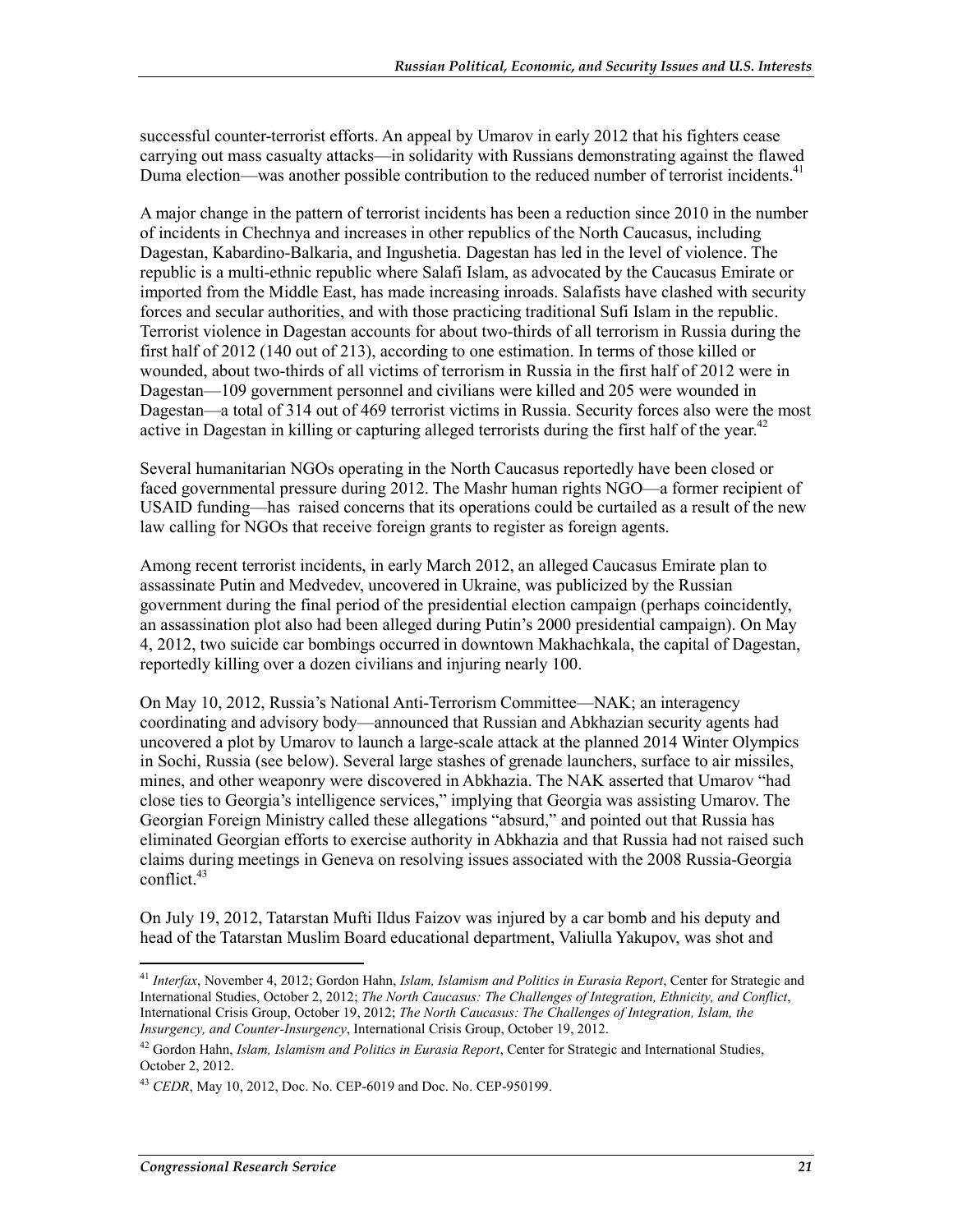killed by assailants outside his home in Kazan. The "Mujahadeen of Tatarstan," which appeared linked to Umarov, claimed responsibility. On August 20, 2012, a car exploded in Kazan, killing four alleged terrorists. Some observers have warned that Islamic fundamentalism has greatly increased in Tatarstan.<sup>44</sup>

On August 28, 2012, Sufi scholar Sheikh Said-afandi al-Chirkavi (Said Atsayev) and five other victims were killed by a suicide bomber in the village of Chirkei in Dagestan. The bombing reportedly was carried out by Sunni Islamic extremists targeting Sufi religious leaders. The State Department condemned the killing and raised concerns that extremist attacks were increasing in some areas of Russia.

Many observers have suggested that these incidents are further evidence that Moscow's ongoing security operations in the North Caucasus—which have resulted in many human rights abuses as well as its efforts to boost the regional economy have not yet substantially ameliorated instability there.

On June 23, 2010, Secretary of State Clinton designated Caucasus Emirates leader Doku Umarov as a terrorist under Presidential Executive Order 13224, which targets terrorists and those providing support to terrorists or acts of terrorism, to help stem the flow of financial and other assistance to Umarov. In the  $111<sup>th</sup>$  Congress, H.Res. 1315 (Hastings), introduced on April 29, 2010, had called on the Secretary of State to designate the Caucasus Emirate as a foreign terrorist organization. On May 26, 2011, the United States similarly designated the Caucasus Emirate under Presidential Executive Order 13224 as a Specially Designated Global Terrorist group, and included Doku Umarov in its "Rewards for Justice" program, offering a reward of up to \$5 million for information leading to his location.

### **Defense Reforms**

Despite the sizeable reduction in the size of the armed forces since the Soviet period—from 4.3 million troops in 1986 to a reported 880,000 at present—the Russian military remains formidable in some respects and is by far the largest in the region.<sup>45</sup> Because of the reduced capabilities of its conventional forces, however, Russia relies on nuclear forces to maintain its status as a major power. There is sharp debate within the Russian armed forces about priorities between conventional versus strategic forces and among operations, readiness, and procurement. Russia is trying to increase security cooperation with the other Soviet successor states that belong to the Commonwealth of Independent States (CIS).<sup>46</sup> The passage of legislation in October 2009 providing for the Federation Council to authorize the use of troops abroad to protect its "peacekeepers" and citizens, and to combat piracy at sea, appears to underline that Russia might use military force to reinforce the "lesson" that small countries adjacent to Russia may disregard Moscow's interests and warnings only at their peril.

The improvement of Russia's economy since 1999, fueled in large part by the cash inflow from rising world oil and gas prices, enabled Russia to reverse the budgetary starvation of the military

<sup>44</sup> *CEDR*, August 7, 2012, Doc. No. CEP-015006.

<sup>45</sup> For more detail, see CRS Report R42006, *Russian Military Reform and Defense Policy*, by Jim Nichol.

<sup>46</sup> Members include Armenia, Azerbaijan, Belarus, Moldova, Russia, Kazakhstan, Kyrgyzstan, Tajikistan, Ukraine, and Uzbekistan. Georgia withdrew following the August 2008 Russia-Georgia conflict.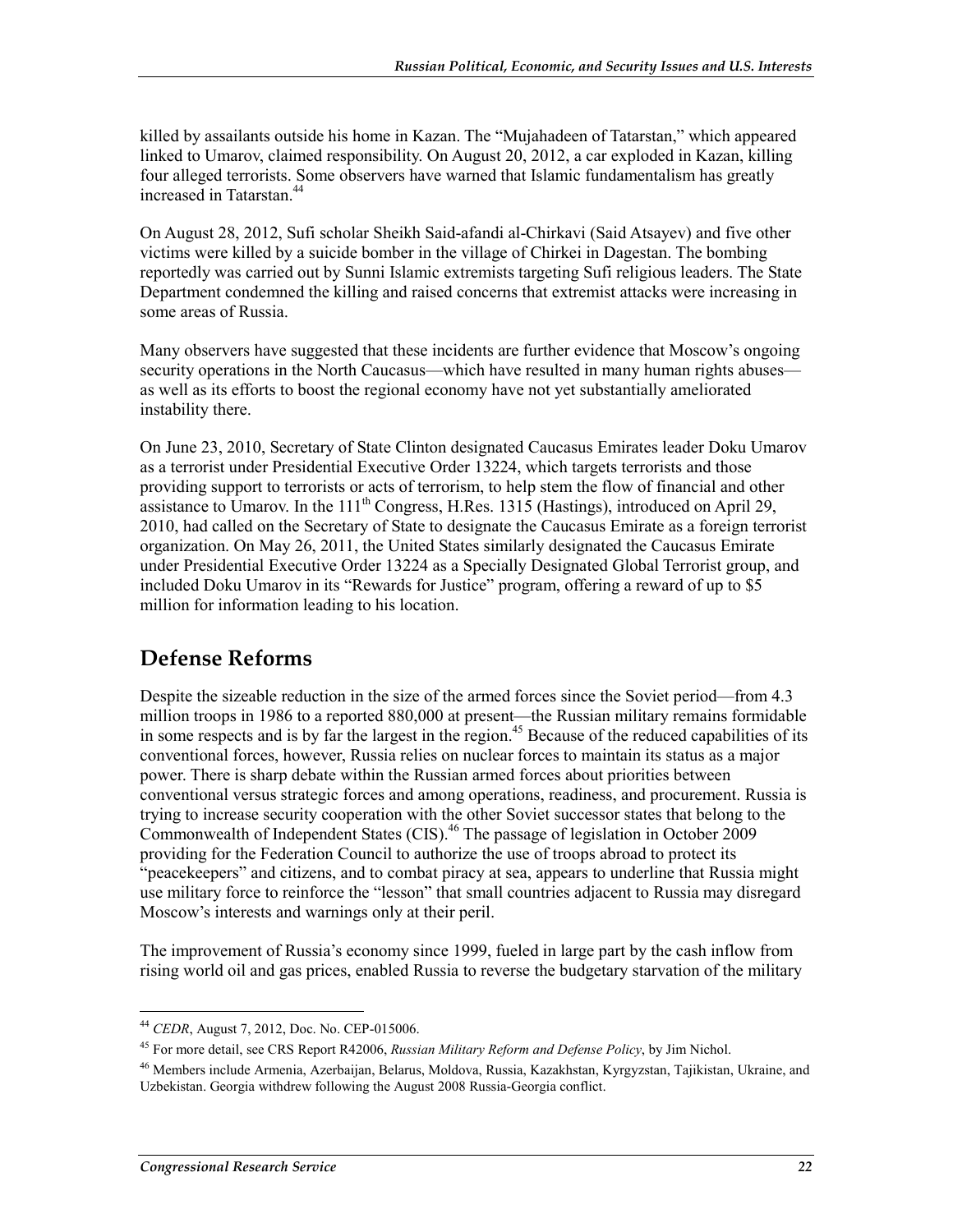during the 1990s. Defense spending increased substantially in most of the 2000s, and even continued to increase slightly after the global financial crisis of 2008 impacted Russia's economy. Even factoring in purchasing power parity, however, Russian defense spending still lags far behind current U.S. or former Soviet levels. The efficacy of the larger defense budgets is reduced by systemic corruption. Some high-profile military activities have been resumed, such as largescale multi-national military exercises, show-the-flag naval deployments to the Mediterranean and the Atlantic, and strategic long-range bomber patrols that approach U.S. and NATO airspace.

In February 2007, then-President Putin appointed Anatoliy Serdyukov as defense minister. With a career outside the military establishment, many observers suggest that Serdyukov was chosen to carry out a transformation of the armed forces from a mobilization model—large divisions only partially staffed and dependent upon the mobilization of reserves during emergencies—to permanently staffed smaller brigades. Problems of force composition, training, command and control, equipment, and doctrine were highlighted during the August 2008 Russia-Georgia conflict.<sup>47</sup> Partly in response, a reform plan entitled "The Future Outlook of the Russian Federation Armed Forces and Priorities for its Creation for the period of 2009–2020" was launched in October 2008 that called for accelerating planned cuts in the bloated officer corps, revamping the training of noncommissioned officers, cutting the number of personnel at the Defense Ministry and General Staff, and reducing the number of higher military schools. Also, the four-tier command system of military districts, armies, divisions, and regiments would be altered to a three-tier system of strategic and tactical commands and brigades. The total size of the armed forces would be reduced from 1.2 million to 1 million, according to this plan.

During 2009, the brigade system for ground forces was set up and other reforms were carried out. Efforts to shift to a professional (contract) military faltered, and conscription of some portion of the armed forces remains a long-term policy. The armed forces now face a crisis in finding enough young men to conscript for a one-year term of service given a sharp decline in births in past years and unhealthy living conditions. Alternatives include officially acknowledging and adjusting to an armed forces well below 1 million or increasing the length of service.

In late 2010, the existing six military districts were consolidated into Western, Eastern, Southern and Central military districts. An over \$700 billion weapons modernization plan for 2011-2020 also was launched. Substantial modernization is contingent on rebuilding the largely obsolete defense industrial complex. Policymakers decided to import some weapons and technologies to spur this rebuilding effort. Beginning in 2009, Russia negotiated with France over the purchase of a newly designed French amphibious assault warship, called the Mistral. Some Members of Congress raised concerns with France over the Mistral negotiations, as did the country of Georgia, which feared that Russia might in the future use the ships against it. In mid-June 2011, Russia's Rosoboronexport (Russian Defense Export firm) General Director Anatoly Isaikin signed a contract with France's DCNS (Direction des Constructions Navales) Director Patrick Boissier on the purchase of two Mistral-class warships. The agreement calls for technology transfers necessary for the construction of the hulls and for information management and communications, but for no weapons systems to be transferred. The completed warships may be deployed to the Pacific Fleet. Two more Mistrals reportedly will be built in new shipyard facilities in Kronstadt, Russia, after which the facilities will be used to build other warships.<sup>48</sup> The policy of legally acquiring some arms technologies from abroad came under more scrutiny in

<sup>47</sup> *The Military Balance*, p. 211.

<sup>48</sup> *CEDR*, January 26, 2010, Doc. No. CEP-349004.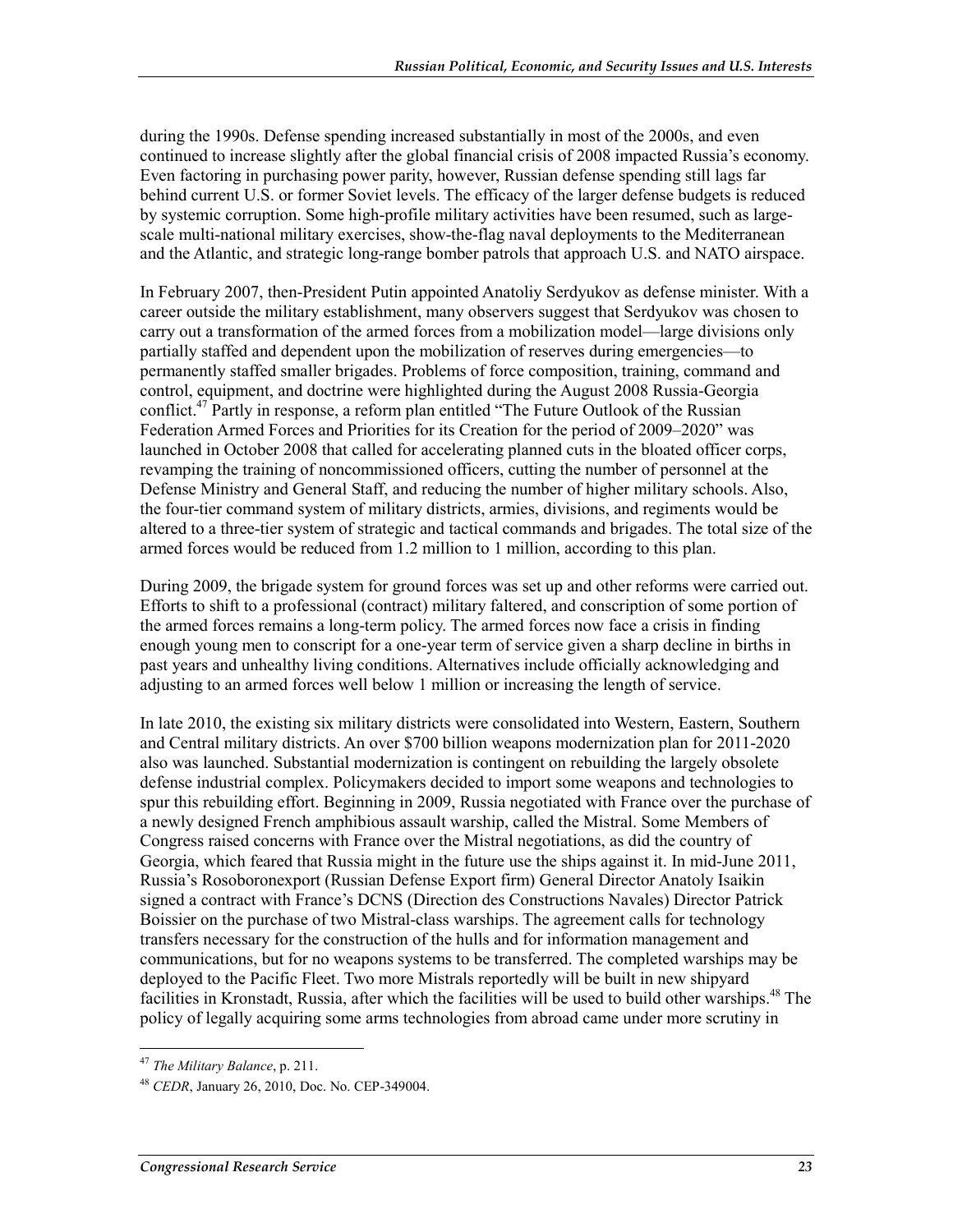2012, after the appointment of former NATO emissary Dmitriy Rogozin as deputy prime minister in charge of arms procurement. He and Putin have appeared to question the continuation of foreign arms technology acquisitions.

On May 7, 2012, immediately following Putin's inauguration, edicts were signed on greatly boosting military pay, pensions, and housing allowances; on increasing the number of troops under contract; on creating a reserve of troops; and on modernizing defense industries (OPK). One Russian critic pointed out that none of these spending initiatives had been included in the 2012 budget or planned budgets for 2013-2014, and warned that the initiatives would raise military spending as a percentage of GDP to over 4% (and possibly much more, given the opaque nature of much of this spending), approaching the U.S. percentage.<sup>49</sup> At a conference on defense industries on May 10, 2012, President Putin stressed that \$89 billion out the \$700 billion allocated for weapons modernization through 2020 was targeted for modernizing the defense industrial sector and increasing pay and educational opportunities for defense workers. Putin had announced several of these defense initiatives in an earlier presidential campaign article.

In a meeting with his Security Council in late August 2012, President Putin argued that the 2011- 2020 weapons procurement plan was similar to the five-year crash industrial development plans launched by Stalin in the 1930s. At the same time, he admitted that the plan already had faltered, with deadlines and specifications for weapons procurement not met. While allowing that cooperation with "foreign partners" was desirable in some areas, he stressed that Russia should not merely "launch screwdriver facilities assembling foreign ... military hardware," but should develop the full range of capabilities, from weapons design through series production.<sup>50</sup>

The Russian military announced a boosted fall 2012 conscription. Reportedly, military budget constraints have forced authorities to seek budget cuts, and they settled on reducing the recruitment of contract (professional) soldiers and increasing the number of conscripts, rather than cutting the overall size of the armed forces. Some analysts have suggested that continuing shortfalls in conscription are causing *de facto* reductions in the size of the armed forces, which is becoming inadequate to support existing military doctrine.

On November 6, 2012, Serdyukov was fired by President Putin after media reports highlighted his alleged involvement in corrupt transfers of defense-owned real estate. Other reports alleged more simply that the large list of officials and active and retired military officers opposed to Serdyukov's reforms finally were able to convince Putin to remove him. The governor of the Moscow region and former emergencies minister, Army Gen. Sergey Shoygu, was appointed the new defense minister. Putin also quickly replaced Makarov with Col. Gen. Valeriy Gerasimov as Chief of the General Staff. Those opposed to Serdyukov's reforms have strongly urged Shoygu to roll back the reforms. In making the appointment, however, Putin directed that Shoygu should continue the reforms. Shoygu has announced that he is reviewing some of Serdyukov's personnel and restructuring policies. Deputy Prime Minister Rogozin has been quick to hail Shoygu's initial moves as restoring patriotism to military service. Some analysts have suggested that a major factor in Serdyukov's dismissal was rising friction between the minister and defense industries that have refused to modernize the weapons systems that they sell to the ministry. These analysts also have suggested that the defense industries now have gained control over foreign arms

<sup>49</sup> *CEDR*, May 15, 2012, Doc. No. CEP-358003.

<sup>50</sup> The Kremlin, President of Russia, *Vladimir Putin Held an Expanded-Format Security Council Meeting, Novo-Ogarevo, Moscow Region*, August 31, 2012.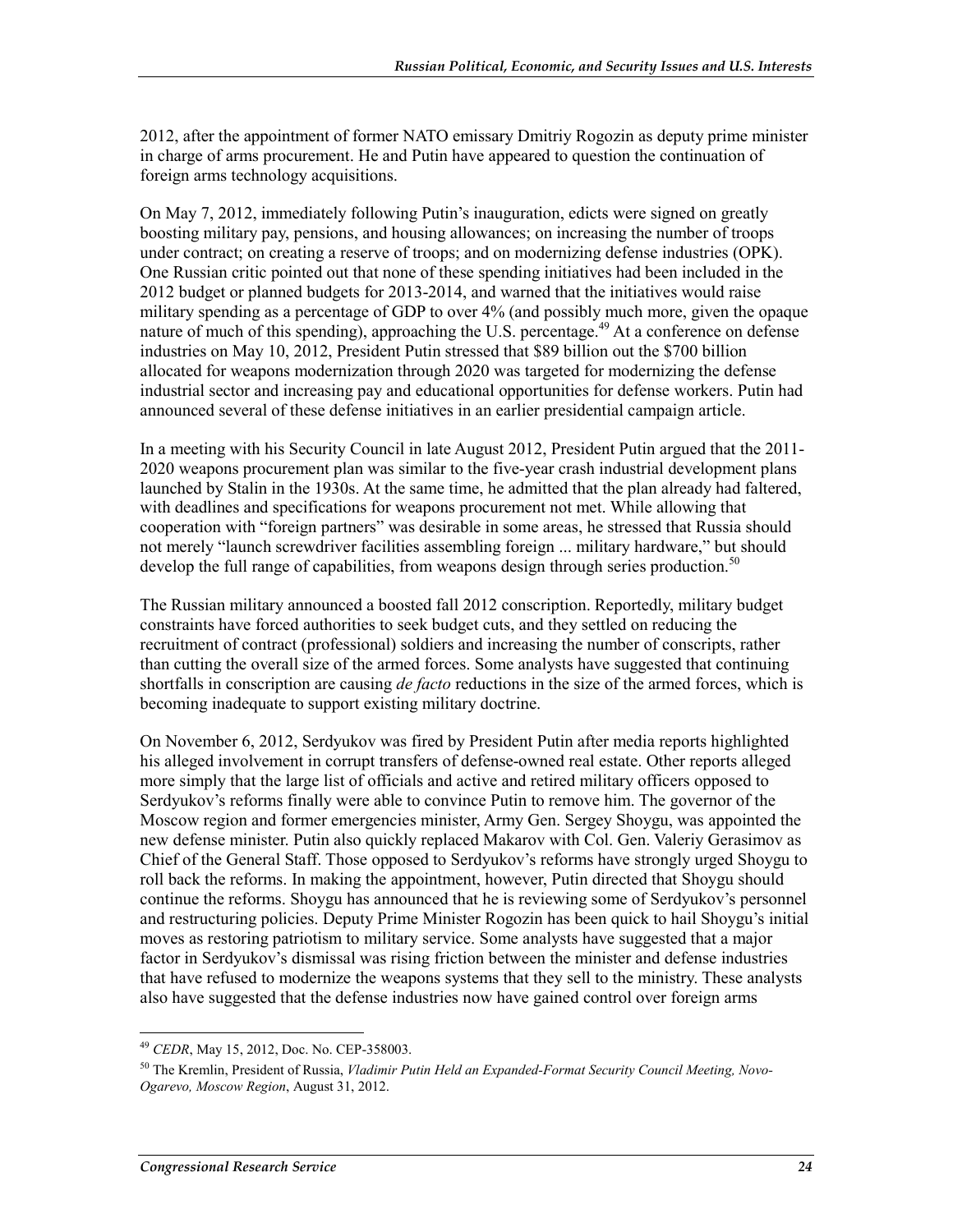technology acquisitions, so that the Defense Ministry can no longer threaten to pursue foreign purchases to encourage home-grown innovation. $51$ 

#### **U.S. Perspectives**

As part of the Obama Administration's "reset" in U.S.-Russia relations, at the July 2009 U.S.- Russia Summit, the two sides agreed to the resumption of military-to-military activities—which had been suspended since the August 2008 Russia-Georgia conflict—by setting up a Military Cooperation Working Group as part of the Bilateral Presidential Commission. The United States has pursued military-to-military ties in order to promote cooperation in counter-terrorism and international peace-keeping, including Russia's support for U.S. and ISAF operations in Afghanistan, to advocate democracy and respect for human rights within Russian military, and also to assess Russian military reforms and civil-military relations. In July 2012, Chairman of the Joint Chiefs of Staff, General Martin Dempsey met with General Nikolay Makarov, then-Chief of the Russian General Staff in Washington D.C. for the annual meeting of the Working Group. A short summary reported that they discussed U.S. and Russian armed forces transformation, Afghanistan, crises in the Middle East and North Africa, threats and developments in the Asia-Pacific region, and missile defense. Bilateral military cooperation also has been evidenced by the signing of a memorandum of understanding on counter-terrorism cooperation in May 2011 by the then-Armed Forces Chief of Staff, Gen. Nikolay Makarov, and the Chairman of the Joint Chiefs of Staff, Admiral Mike Mullen.

In September 2010, the United States and Russia also agreed to set up a Working Group on Defense Relations, co-headed by the U.S. defense secretary and the Russian defense minister, with eight subgroups ranging from logistics to strategy. The brief public accounts of these meetings seem to indicate that Russia seeks knowledge of best practices as part of its modernization effort. The Working Group last met in March 2011, although the sub-working groups remain active. Most recently, the State Department reported that the Training/Education/Human Resources Sub-Working Group met in Colorado Springs in October 2012, and discussed cadet exchanges and other matters. The Russian co-head, Chief of the Education Directorate of the Defense Ministry Yekaterina Priyezzheva, was ousted a few weeks later. A planned Logistics Cooperation Sub-Working Group meeting in Moscow in late October apparently was postponed.

Although agreeing at the July 2009 summit to also renew the activities of the Joint Commission on POW/MIAs—that seeks to account for personnel from World War II, the Korean War, the Vietnam War, and the Cold War, including Soviet military personnel unaccounted for in Afghanistan—Russia only moved in June 2011 to appoint its co-chair, Yekaterina Priyezzheva, and 30 commissioners. The Joint Commission held its first meeting under the new Russian cochair in St. Petersburg in June 2012. Priyezzheva's dismissal in December 2012 has renewed concerns about the future functioning of the Joint Commission.

In late January 2012, Director of National Intelligence James Clapper presented the intelligence community's annual worldwide threat assessment, which included an appraisal that Russia's 10 year arms modernization plan faces complications posed by "funding, bureaucratic, and cultural hurdles, coupled with the challenge of reinvigorating a military industrial base that deteriorated for more than a decade after the Soviet collapse." Overall, he estimated, the military reforms

<sup>&</sup>lt;u>.</u> 51 Roger McDermott, *Eurasia Daily Monitor*, November 13, 2012; *CEDR*, December 10, 2012, Doc. No. CEP-009016.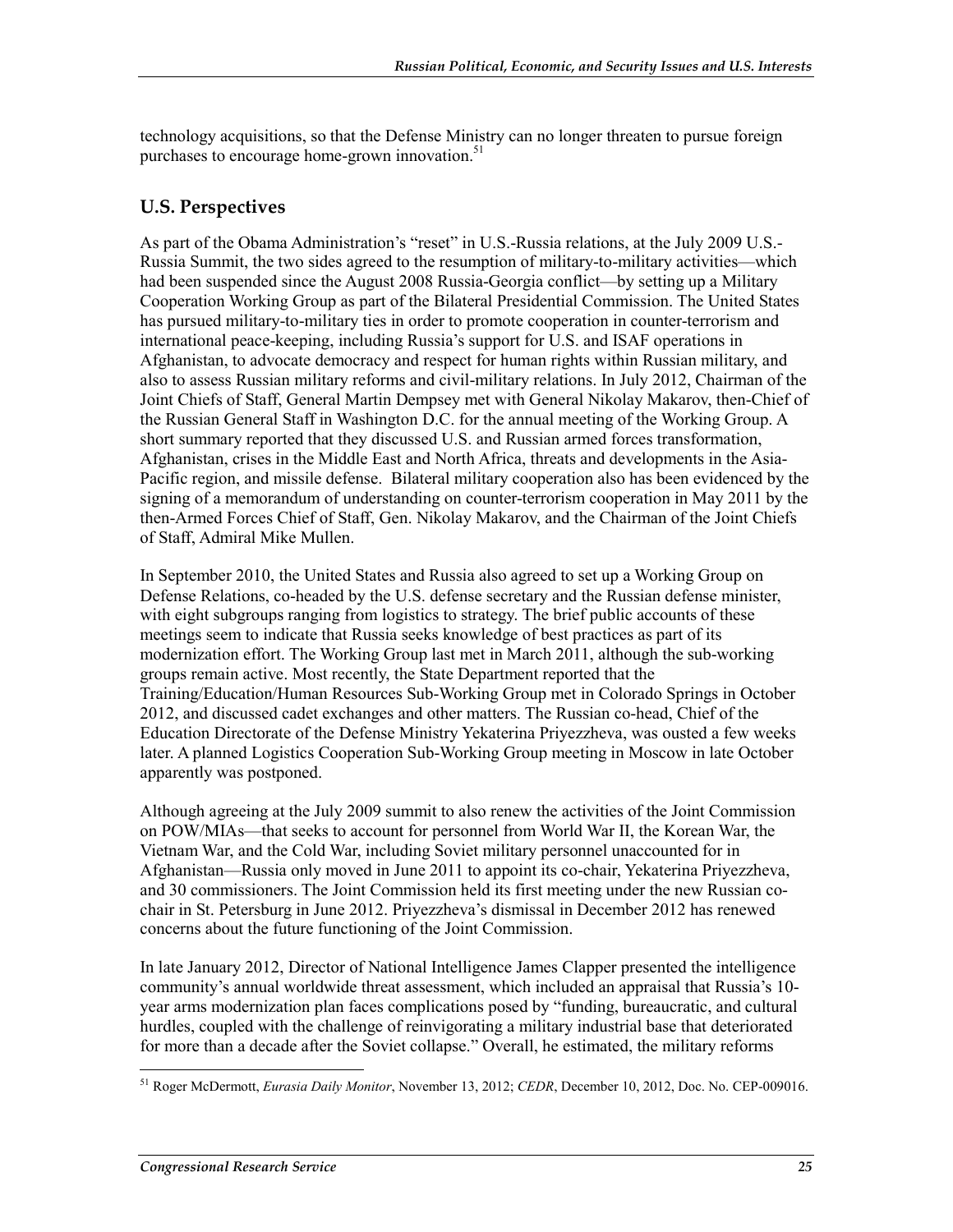launched by Serdyukov "will yield improvements that will allow the Russian military to more rapidly defeat its smaller neighbors and remain the dominant military force in the post-Soviet space, but will not—and are not intended to—enable Moscow to conduct sustained offensive operations against NATO collectively." He also assessed that "at least until Russia's high precision conventional arms achieve practical operational utility, Moscow will embrace nuclear deterrence as the focal point of its defense planning," and will continue to view its nuclear forces "as critical for ensuring Russian sovereignty and relevance on the world stage, and for offsetting its military weaknesses vis-à-vis potential opponents with stronger militaries.<sup>552</sup>

## **Trade, Economic, and Energy Issues**

### **Russia and the Global Economic Crisis53**

The Russian economy was hit hard by the global financial crisis and resulting economic downturn. The crisis exposed weaknesses in the economy, including its significant dependence on the production and export of oil and other natural resources and its weak financial system. Russia shows signs of economic recovery, but persistent flaws in the economy could limit the recovery's depth and length.

Before the global financial crisis, Russia experienced a decade of strong economic growth. From 1999 to 2008, Russia's gross domestic product (GDP) *increased* 6.9% on average per year in contrast to an average annual *decline* in GDP of 6.8% during the previous seven years (1992- 1998). The surge in economic growth—largely the result of increases in world oil prices—helped raise the Russian standard of living and brought a large degree of economic stability that Russia had not experienced since the collapse of the Soviet Union at the end of 1991. Russia's government revenues increased, and that, together with fiscal discipline, allowed the government to generate budget surpluses after years of large deficits. Economic growth also contributed to strong popular support for Vladimir Putin and Dmitriy Medvedev.

However, in 2008, Russia faced a rapid decrease in the prices for oil and other commodities. It also faced investor unease caused in part by Russia's military confrontation with Georgia in August 2008 and also by the Russian government's reassertion of control over major industries, especially in the energy sector. Along with these events, the global financial crisis hit Russia in the latter part of 2008 as foreign banking credits, on which many Russian companies depend, decreased. As a result, Russia's period of economic growth came to an abrupt end. Although Russian real GDP *increased* 5.6% in 2008 as a whole, it did not grow at all during the fourth quarter of 2008. Russian GDP *declined* 7.9% in 2009. The decline occurred across most sectors of the economy, with manufacturing, construction, and transportation hit especially hard.<sup>54</sup>

The economic downturn also exposed Russia's dependence on the production and export of oil, natural gas, and other fossil fuels for economic growth and government revenues. On July 4, 2008, the price of a barrel of Urals-32 (the Russian benchmark price for oil) peaked at \$137.61

<sup>1</sup> 52 U.S. Senate, Select Committee on Intelligence, *Statement for the Record on the Worldwide Threat Assessment of the US Intelligence Community*, James R. Clapper, Director of National Intelligence, January 31, 2012.

<sup>&</sup>lt;sup>53</sup> Prepared by William H. Cooper, Specialist in International Trade and Finance.

<sup>54</sup> Economist Intelligence Unit.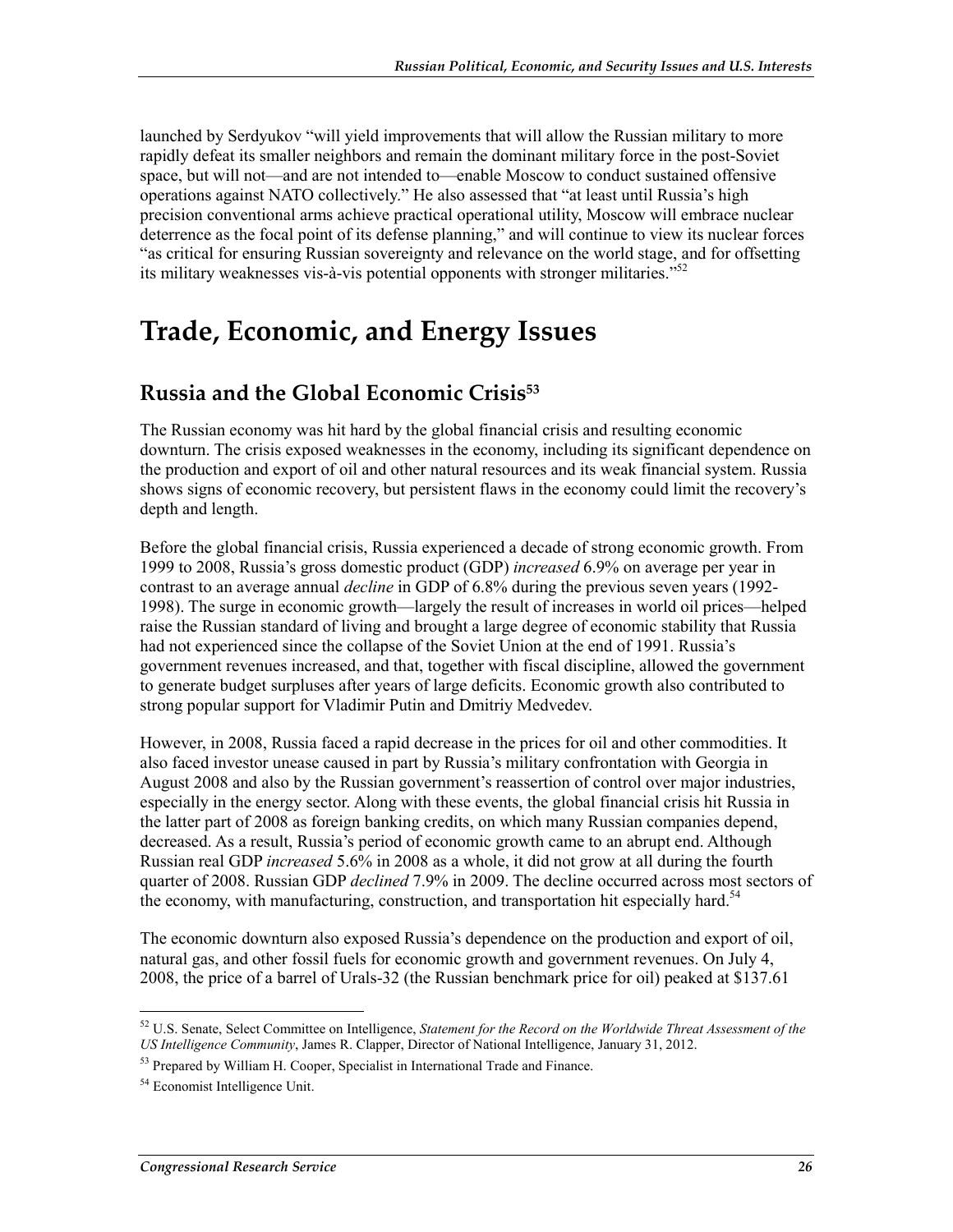and declined to a low point of \$34.02 by January 2, 2009—a drop of 75.3% in six months.<sup>55</sup> The fuels accounted for about two-thirds of Russia's export revenues and for more than half of government revenues. Such a sharp drop in oil prices, along with heightened government expenditures to stimulate the economy, forced the government to incur its first budget deficit in 10 years in 2009—a deficit equivalent to 5.9% of GDP.<sup>56</sup>

The Russian government responded in 2008-2009 to the global financial crisis with various fiscal measures including heavier spending and tax cuts equivalent to more than 6% of GDP. These measures were designed mostly to support the banking system, increase social expenditures, and assist large state enterprises. The stimulus also included monetary measures that included reducing refinance rates by the Central Bank of Russia (CBR).<sup>57</sup> The CBR also drew down foreign reserves in order to defend the ruble against rapid depreciation.

Russia is slowly emerging from its recession. Russian real GDP is estimated to have increased by 4.0% in 2010, and 4.3% in 2011. Russia is once again benefitting from an increase in world oil prices. Nevertheless, in the long term, unless Russia can reduce its dependence on the production of oil and other commodities and diversify and reform its economy, any recovery will likely remain fragile.<sup>58</sup> On several occasions, former President Medvedev expressed the need for Russia to diversify its economy.<sup>59</sup> Looking ahead an important issue regarding Russia is whether President Putin will carry through on economic reform or protect the status quo.

## **Russia's Accession to the World Trade Organization (WTO) and PNTR for Russia**

In 1993, Russia formally applied for accession to the General Agreement on Tariffs and Trade (GATT). In 1995, its application was taken up by the World Trade Organization (WTO), the successor organization of the GATT. Russia is the largest economy not in the WTO. However, after a number of fits and starts during the 18-year process, the 153 members of the WTO, on December 16, 2011, invited Russia to join the organization**.** Russia officially joined the WTO on August 22, 2012, after both houses of the national legislature approved the protocol of accession. In joining the WTO, Russia has committed to bring its trade laws and practices into compliance with WTO rules. Those commitments include nondiscriminatory treatment of imports of goods and services; binding tariff levels; ensuring transparency when implementing trade measures; limiting agriculture subsidies; enforcing intellectual property rights for foreign holders of such rights; and forgoing the use of local content requirements and other trade-related investment measures.

Congress does not have a direct role in Russia's accession to the WTO but has an indirect role in the form of permanent normal trade relations (PNTR) status. "Normal trade relations" (NTR), or "most-favored-nation" (MFN), trade status denotes nondiscriminatory treatment of a trading

 $55$  CRS calculations based on data from the U.S. Department of Energy, U.S. Energy Information Administration, http://www.eia.doe.gov.

<sup>56</sup> Economist Intelligence Unit, *Country Report—Russia,* September 2010, p. 21.

<sup>57</sup> IMF. *Russian Federation: 2010 Article IV Consultation—Staff Report; and Public Information Notice on the Executive Board Discussion,* July 2010, p. 8.

<sup>58</sup> The World Bank, *Russian Economic Report,* No. 22, June 2010, p. 1.

<sup>59</sup> Economist Intelligence Unit*. Country Report—Russia.* January 2010.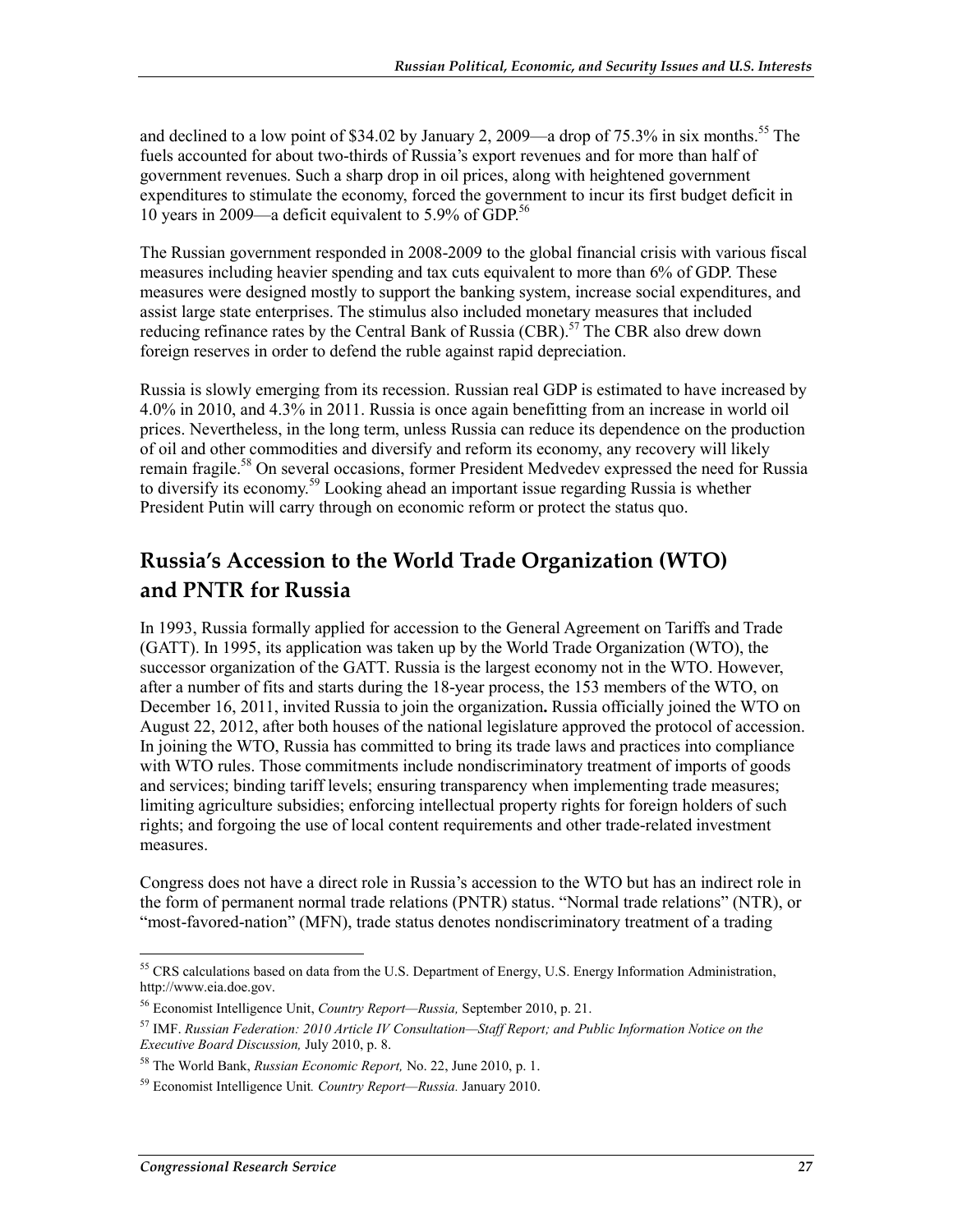partner compared to that of other countries.<sup>60</sup> Title IV of the U.S. Trade Act of 1974 applies conditions on Russia's status, including compliance with freedom of emigration criteria under Section 402—the so-called Jackson-Vanik amendment. Therefore, the United States would not be in compliance with the WTO requirement of "unconditional MFN" without Congress lifting the applicability of Title IV as it applies to Russia and authorizing the President to grant Russia PNTR before Russia enters the WTO. As a result, the United States has had to invoke the WTO nonapplication provision, thus declaring that the WTO obligations, rules, and mechanisms will not apply in its trade with Russia. The United States can "dis-invoke" it, if and when Congress grants PNTR. In the meantime, Russia will not be obligated to apply many of the commitments its has made in acceding to the WTO, such as improved market access in services and in some agriculture trade, to the United States, thus potentially placing U.S. exporters and investors at a competitive disadvantage.

On July 19, 2012, the Senate Finance Committee favorably reported **S. 3406**, and on July 26, the House Ways and Means Committee ordered favorably reported **H.R. 6156**. The two bills would remove the application of Title IV to trade with Russia and authorize the President to grant PNTR to Russia by proclamation. S. 3406 also contains language from S. 1039, the "Magnitskiy bill" (discussed above). No dates have been established for consideration of the legislation in either House.

On November 16, 2012, the House passed H.R. 6156 that authorizes PNTR for Russia. The Senate followed by passing the bill on December 6, 2012. The bill was signed into law on December 14, 2012 (P.L. 112-208), providing for the United States and Russia to "dis-invoke" the nonapplication provision and conduct their bilateral trade relations under WTO rules.

## **Russian Energy Policy<sup>61</sup>**

The Russian oil and natural gas industries are important players in the global energy market, particularly in Europe and Eurasia. In 2011, Russia had by far the largest natural gas reserves in the world, possessing 21.4% of the world's total. It had over 5% of global oil reserves. Firms in these industries are either directly controlled by the Russian government or are subject to heavy Russian government influence. The personal and political fortunes of Russia's leaders are tied to the energy firms. Russian government revenues (in 2011, about half of total Russian government revenue came from oil and natural gas taxes) and Russia's economic revival in the Putin era has been heavily dependent on the massive wealth generated by energy exports, mainly to Europe.

Some Members of Congress, U.S. officials, and European leaders (particularly those in Central and Eastern Europe) have claimed that European dependence on Russian energy and Russia's growing influence in large segments of Europe's energy distribution infrastructure poses a longterm threat to transatlantic relations. Russia accounts for about one-quarter of the EU's natural gas supplies. Some central and eastern European countries are almost entirely dependent on Russia for their oil and natural gas. Analysts have noted that Russia views its natural resources as a political tool. Russia's "National Security Strategy to 2020," states that "the resource potential

 $60$  MFN has been used in international agreements and at one time was used in U.S. law to denote the fundamental trade principle of nondiscriminatory treatment. However, "MFN" was replaced in U.S. law, on July 22, 1998, by the term "normal trade relations." (P.L. 105-206). MFN is still used in international trade agreements. The terms are used interchangeably in this report.

<sup>&</sup>lt;sup>61</sup> Prepared by Steven Woehrel, Specialist in European Affairs.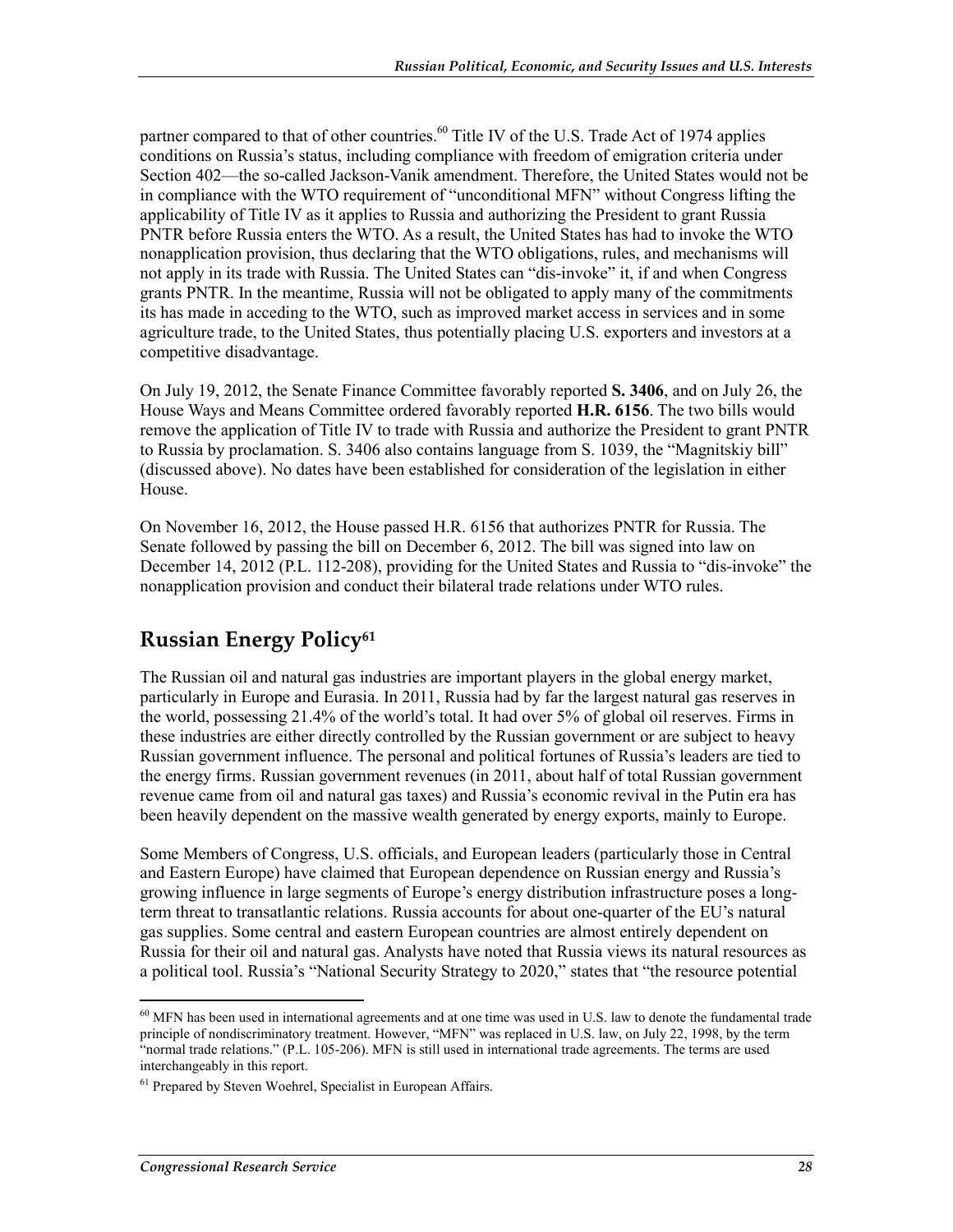of Russia" is one of the factors that has "expanded the possibilities of the Russian Federation to strengthen its influence on the world arena.<sup>562</sup>

This dependence does not go only in one direction, however. Europe is also the most important market for Russian natural gas exports, a calculation the Russians must take into account when developing its political relations with Europe. The bulk of Gazprom's natural gas exports go to Europe and Eurasia. In 2010, almost 55% of Gazprom's natural gas exports went to the EU. Over 28% went to the Commonwealth of Independent States (CIS), many of which have been unreliable in paying what they owe and/or receive natural gas at subsidized prices. $63$  The rest went to Turkey and other non-EU countries in Europe, and to Asia.<sup>64</sup>

Concerns about Russian energy policy have centered largely on Russia's natural gas supplies to Europe. In 2009, the state-controlled Russian natural gas firm Gazprom halted all gas supplies transiting Ukraine for nearly three weeks after the two sides failed to reach agreement on several issues, including a debt allegedly owed by Ukraine to Gazprom and the price that Ukraine would pay for gas supplies. At the time, about 80% of Europe's natural gas imports from Russia transited Ukrainian pipelines. A similar Russian-Ukrainian dispute had led to a gas cutoff to Europe at the beginning of 2006. In 2010 and 2011, disputes between Russian and Belarus over a variety of issues, including energy prices, debts owed by Belarus, and transit fees paid by Russia for the use of Belarusian pipelines, led to temporary reductions of oil and natural gas supplies to Belarus and neighboring countries. These incidents have provided further evidence of Russia's unreliability as an energy supplier, according to some observers.

Conversely, concerns about the reliability of gas transit through Ukraine and Belarus have caused Russia and some European countries to support new pipeline projects to bypass these two countries and others in Central and Eastern Europe. In 2011, Gazprom began transporting natural gas directly from Russia to Germany under the Baltic Sea via a new pipeline, known as Nord Stream. A second pipeline became operational in late 2012, giving Nord Stream a total capacity of 55 billion cubic meters (bcm) per year, as compared to the Ukrainian pipeline system, which has a capacity of about 150 bcm per year. Russia is studying the possibility of a third and even a fourth Nord Stream pipeline, but Germany has rejected the idea so far.

Many European Union countries are concerned about the possible consequences of overdependence on Russia for energy. The EU has supported the building of a "Southern Corridor" of pipelines circumventing Russian territory that would transport Central Asian gas supplies to Europe. At least one new pipeline is expected to transport Azerbaijan's gas from its Shah Deniz 2 project to Europe by 2019. Russia has tried to undermine the Southern Corridor effort in many ways, including by casting doubt on the legality of the planned and EU-supported Trans-Caspian Pipeline, which would transport gas from Turkmenistan (which has very large gas reserves) across the Caspian Sea to connect up with other pipelines that would carry gas on to Europe.

<sup>1</sup>  $62$  The text of the National Security Strategy, which was released in 2009, can be found at the website of the Russian National Security Council at http://www.scrf.gov.ru/documents/99.html

<sup>63</sup> The Commonwealth of Independent States (CIS) includes Armenia, Azerbaijan, Belarus, Kazakhstan, Kyrgyzstan, Moldova, Russia, Tajikistan, and Uzbekistan with Turkmenistan and Ukraine having unofficial status. Georgia withdrew from the CIS in 2009.

<sup>64</sup> Sergey Paltsev, "Russian Natural Gas Export Potential Up to 2050," MIT Center for Energy and Environmental Policy Research, July 2011.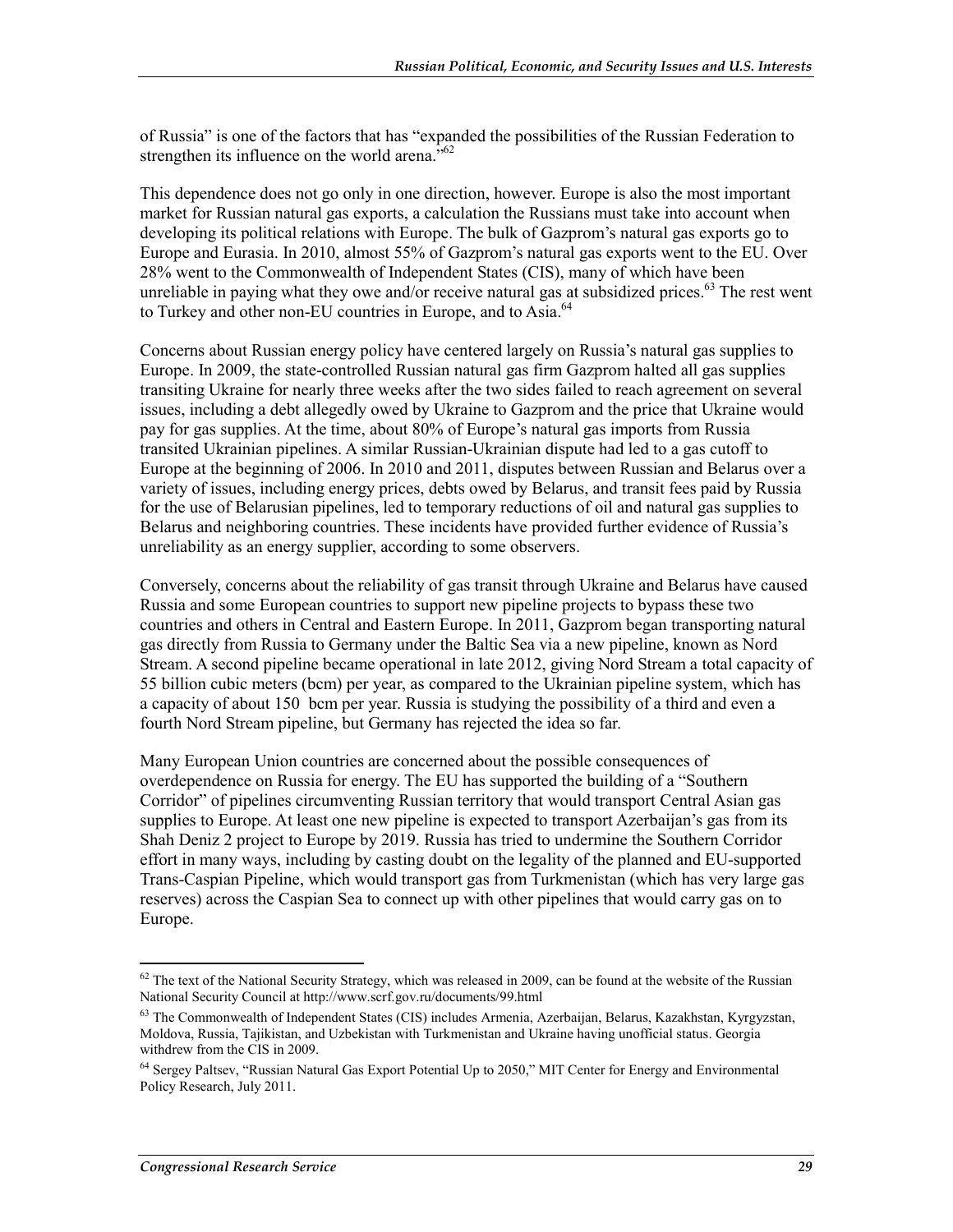Russia has also tried to maintain its grip on EU energy supplies by supporting a rival project to the Southern Corridor. In 2007, Gazprom and the Italian firm ENI signed an agreement to build South Stream, which would run from Russia under the Black Sea to Bulgaria, with branches to Austria, Italy, and Greece. Serbia, Hungary, and Slovenia have also signed on to the project. President Putin symbolically started construction of South Stream in December 2012, but real work on the pipeline is not expected to begin until well into 2013, with the first deliveries by the end of 2015. The pipeline is supposed to reach its planned capacity of 63 bcm per year in 2019.

In order to build political support in European countries for South Stream, Russia enticed key Western European companies to participate. It has also discussed the possibility of modifying the pipeline's route in order to play potential transit countries off against each other. However, some observers are skeptical about South Stream's prospects, pointing to its high cost. Observers also question Russia's ability to significantly expand its gas production so that it can fill current and planned pipelines. Russia could also free up supplies for export by curbing growing domestic demand for gas through further increases in now-subsidized domestic prices, but it has put off doing so, perhaps for political reasons.

While building pipelines that would circumvent Ukraine and Belarus, Russia continues its longstanding efforts to gain control of their pipeline systems. Ukrainian President Viktor Yanukovych has expressed concern about the impact of Nord Stream and South Stream on transit volumes through Ukraine's pipeline system. He has offered Russia partial control of the Ukrainian pipeline system (with EU firms gaining part of the control as well) in exchange for a share in natural gas fields in Russia and guaranteed transit volumes through Ukraine's pipelines. Russia has not accepted Kyiv's terms. Gazprom officials have warned Ukrainian leaders that they should sell control of Ukraine's pipelines to it while it can get a good price. Otherwise, they say, Gazprom may find it more profitable to build and use South Stream rather than modernize Ukraine's aging system. Russia has repeatedly rejected Ukraine's demands to renegotiate the current gas supply contract in order to cut the price Kyiv pays for gas.

Ukraine's seeming desperation to secure lower gas prices could induce it to give Gazprom de facto control over its pipelines in exchange for cheaper gas. However, for now, Ukraine is taking another path—trying to sharply reduce its intake of expensive Russian gas and increase domestic and other foreign energy sources. For its part Russia has already started reducing the gas transit to western and central Europe through Ukraine – by over 20% in the first 11 months of 2012.

Russia has had more success in gaining control of Belarus's gas infrastructure. In 2011, Gazprom completed a deal to buy all the shares of Beltransgaz, Belarus's gas pipeline transport company, in exchange for sharply reduced gas prices. The Yamal-Europe gas pipeline, which runs through Belarus and Poland, has a capacity of 33 bcm. Gazprom has said it plans to modernize the Belarusian system and increase the amount of gas supplied to EU countries via Belarus by as much as 30%. The move will perhaps put yet more pressure on Ukraine to cede control of its system to Russia.

Russia's formerly dominant role in the transport of Central Asian energy supplies is also slipping. A pipeline from Turkmenistan to China opened in 2009. It now delivers 30 bcm per year to China. This is expected to increase to 40 bcm in 2013 and 60 bcm by 2016. Turkmenistan has also expanded its gas pipeline capacity to Iran to reach 20 bcm.

Other factors could diminish Russia's leverage over Eurasian natural gas supplies. The development of previously difficult-to-develop "unconventional" gas deposits, including shale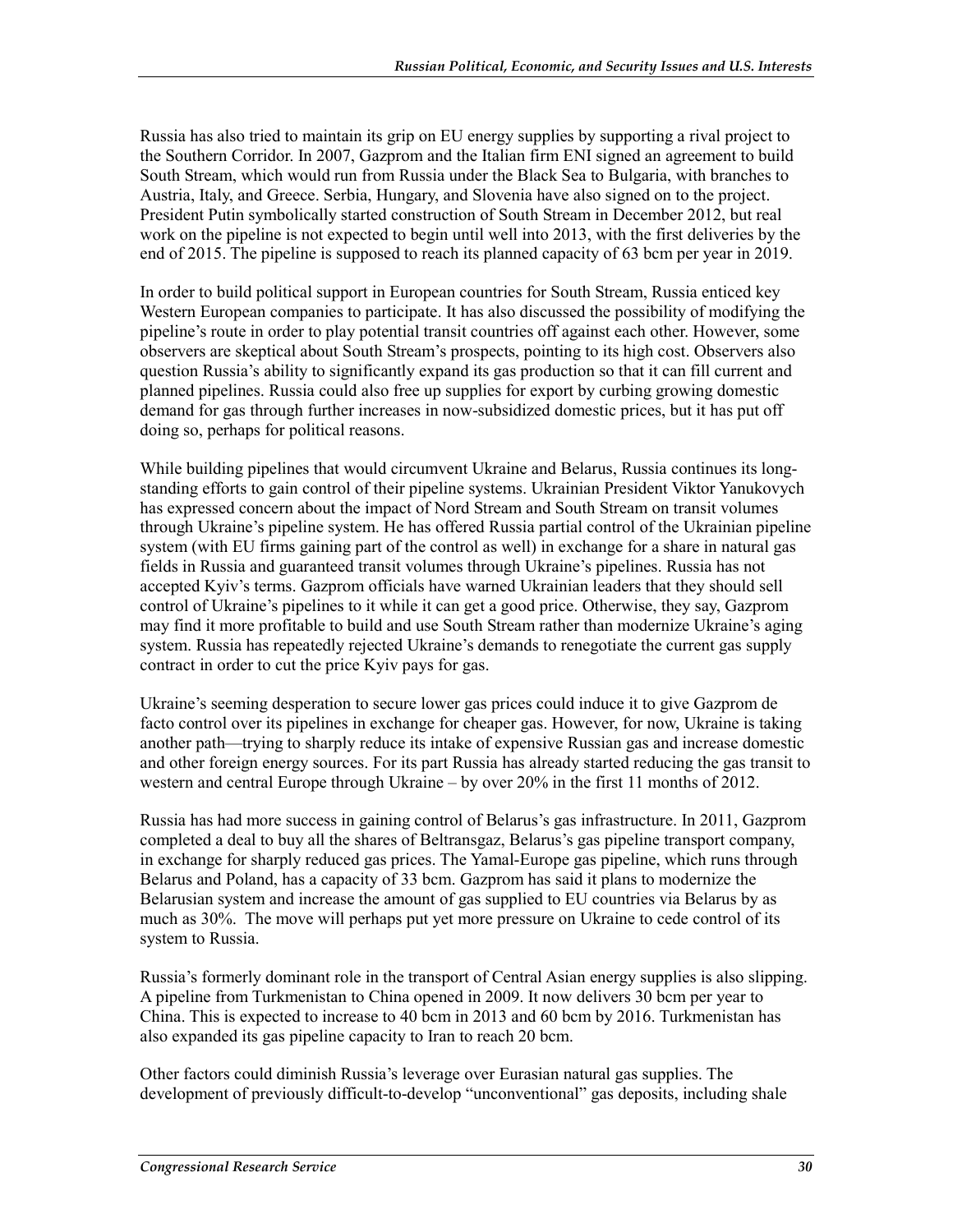gas, in the United States, Europe and elsewhere could diversify supplies and keep prices down. The rapid growth of the spot market for natural gas and the expansion of liquefied natural gas infrastructure in Europe could also help diversify supplies as well as reduce dependence on Russian-controlled pipelines. Already, European companies have successfully pressured Gazprom into cutting prices, reportedly by about 15%. However, Gazprom is still strongly resisting major changes to its pricing formula (based on the price of oil, not on gas spot market prices) or to reliance on long-term, inflexible "take or pay" contracts.

Russia has threatened to supply more gas to China and other Asian countries if Europe does not exempt Gazprom from the EU's Third Energy Package, which bars companies from controlling both the production of energy supplies and their transport and distribution. By 2030, the Russian government plans to increase gas exports to Asian countries such as China, South Korea, and Japan until they make up 19%-20% of the total. However, Russia has a considerable way to go to meet this objective. In 2010, gas exports to Asia made up about 7% of total Russian gas exports, all in the form of LNG. Long-standing Russian hopes of providing large amounts of natural gas to China by pipeline have been stymied by the fact that China has been unwilling to offer anything close to the price Europe pays for Russian natural gas, as it can secure Central Asian gas for about two-thirds of the price Russia is offering. $65$ 

## **Foreign Policy**

### **Russia and the West**

After the collapse of the Soviet Union and the turmoil associated with the Yeltsin period, a consensus emerged as the Putin era began on reestablishing Russia's global prestige as a "great power" and its dominance in "the former Soviet space." The pursuit of these goals by then-President Putin and his closest policy advisors seemed to be driven by the belief that the West, and in particular the United States, had taken advantage of Russia's political turmoil and overall weakness during the Yeltsin years. Putin and his advisors were determined to restore what they believed to be Russia's rightful place as a significant influence on the world stage.

Fueled in part by the massive inflow of petro-dollars, Moscow's self-confidence grew over the several years prior to the late 2008 global economic downturn, and officials and observers in Europe and the United States expressed growing concern about what they viewed as an increasingly contrarian Russian foreign policy. This was evident in recent years in Russia's sharp political struggles with Estonia and Ukraine, its opposition to a planned U.S. missile defense system in Eastern Europe, the suspension of compliance with the Conventional Armed Forces in Europe Treaty, and its strong opposition to NATO membership for Ukraine and Georgia.

According to analyst Dmitri Trenin, then-President Putin became greatly alarmed following the "orange revolution" in Ukraine in 2004-2005 and the "tulip revolution" in Kyrgyzstan later in 2005, and his attitude toward the United States hardened. Trenin claims that Putin viewed these popular revolts as "part of a U.S.-conceived and led conspiracy. At minimum, these activities ... aimed at drastically reducing Russia's influence.... At worst, they constituted a dress rehearsal for

<sup>1</sup>  $65$  For more information on Russia's official energy strategy, see Energy Strategy of Russia for the Period up to 2030, at http://www.energystrategy.ru/projects/docs/ES-2030 (Eng).pdf.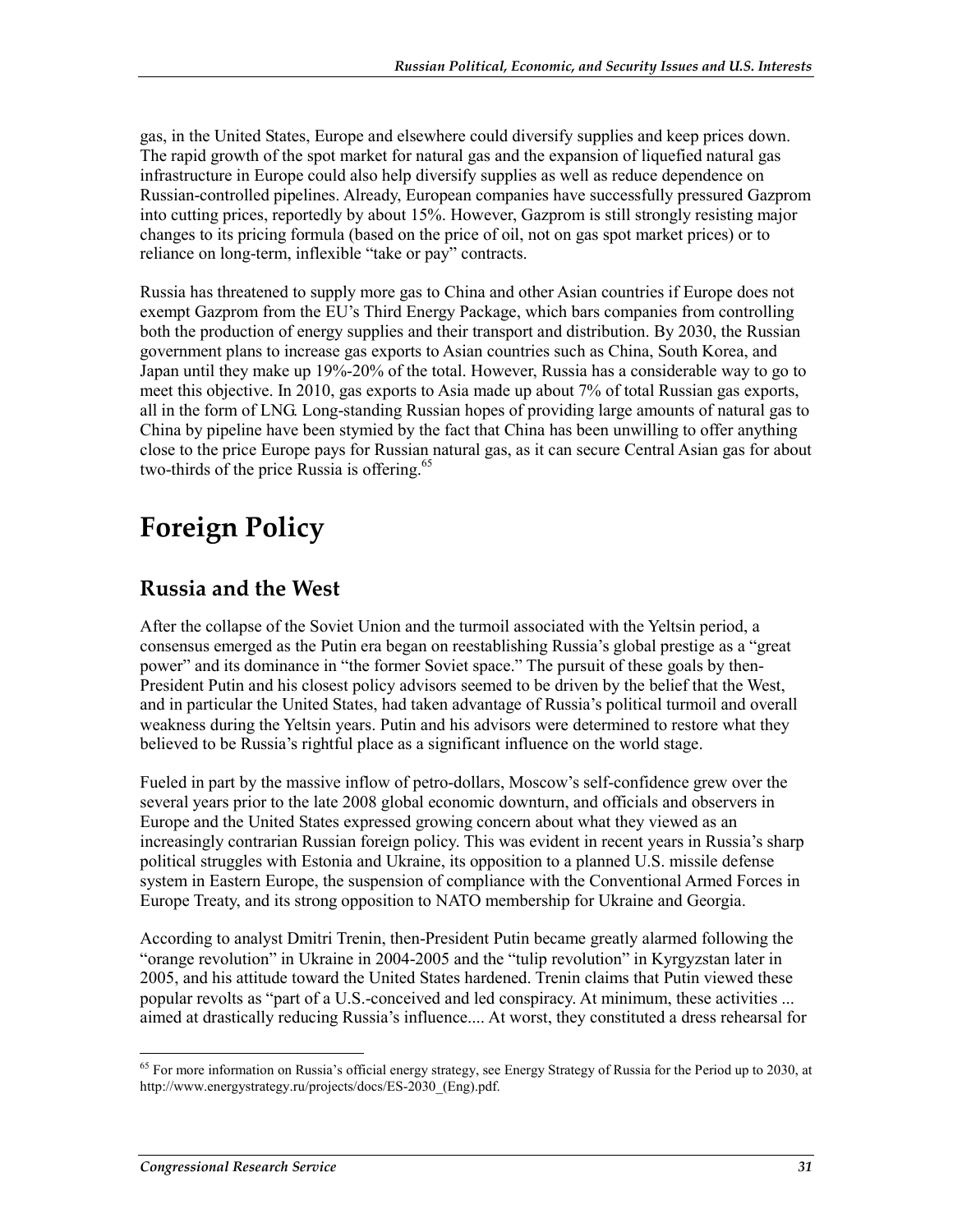$\ldots$  installing a pro-U.S. liberal puppet regime in the Kremlin."<sup>66</sup> In February 2007, at the 43<sup>rd</sup> annual Munich Security Conference, President Putin delivered a particularly harsh speech attacking Bush Administration policies and condemning the "unipolar" world he alleged the United States wanted to create.<sup>6</sup>

In contrast to Putin, President Medvedev was considered by some observers to be a potentially pragmatic leader who could shift Russia's attitudes more positively toward the United States and the West. However, during Medvedev's first year or so in office, Russia's relations with the West became increasingly tense. In the aftermath of the August 2008 Russia-Georgia conflict, relations between Russia and the West reached what many considered to be their lowest point since the Cold War. Russia continued to voice strong opposition to NATO enlargement to Georgia and Ukraine; invaded Georgia and occupied two of its regions; refused to recognize Kosovo's independence; cut off or reduced energy supplies in disputes with Ukraine and Belarus; boosted ties with Cuba and Venezuela; and attempted to end the use of airbases in Central Asia by the United States and NATO. However, President Obama's efforts to "reset" bilateral ties in 2009 somewhat overlapped and then ameliorated some of these elements of tension.

On May 7, 2012, as one of his first decrees upon being inaugurated as president, Putin sketched out elements of what he wanted to be included in a new "foreign policy concept" to reflect an allegedly emerging "polycentric world" (essentially meaning the ebbing of U.S. global power and influence).<sup>68</sup> Perhaps as one means to counter U.S. power and influence, he called for emphasizing the role of the United Nations, but he also pledged to expand Russia's support for peacekeeping operations. Among his foreign policy priorities:

- He stated that relations with the CIS were a main focus of foreign policy, including the implementation of the late 2011 Free Trade Zone Treaty; strengthening of the Russia-Belarus Union State; deepening cooperation among Russia, Belarus, and Kazakhstan within the Single Economic Space; creating a Eurasian Economic Union by 2015; bolstering the Collective Security Treaty Organization (CSTO; see below, "Russia and the Soviet Successor States"); working to settle the Dniestr problem and the NK conflict; and promoting the sovereignty of Abkhazia and South Ossetia.
- On Russia-U.S. relations, he called for raising bilateral ties to a "truly strategic level" by bolstering economic cooperation and "nondiscriminatory" trade, expanding the role of the Bi-national Presidential Commission, liberalizing the visa regime, and implementing the START Treaty. At the same time, Putin called for blocking "extraterritorial sanctions by the United States against Russian corporate bodies and individuals," and warned that further arms control agreements depended on taking into account "all factors" affecting global strategic stability. He also called for obtaining "firm guarantees" that U.S. missile defenses are not targeted against Russia.

<sup>66</sup> Dmitri Trenin, "Russia's Spheres of Interest, not Influence," *The Washington Quarterly*, October 2009.

<sup>&</sup>lt;sup>67</sup> The full text of Vladimir Putin's speech at the  $43<sup>rd</sup>$  Munich Conference on Security Policy, February 10, 2007, can be found at http://www.securityconference.de.

<sup>68</sup> President of the Russian Federation, *On Measures in the Implementation of the Russian Federation's Foreign Policy*, May 7, 2012.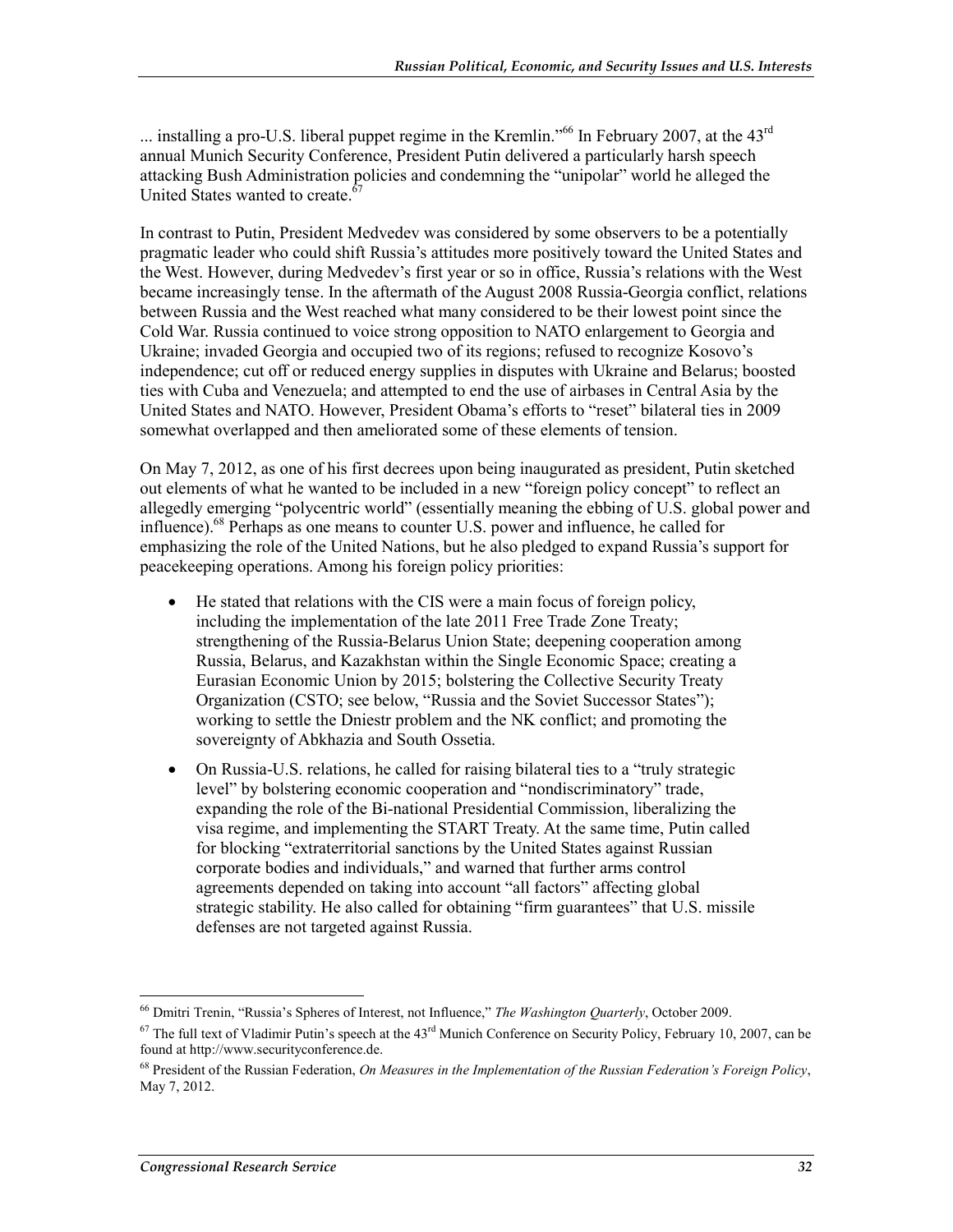- On Russia-EU relations, he called for working on a strategic partnership accord and implementation of the partnership for modernization program. On Euro-Atlantic cooperation, he continued to call for concluding a new European security treaty<sup>69</sup> and stated that the further development of Russia-NATO ties depended on NATO's recognition of Russian security interests.
- He called for rebuffing criticism of Russia's human rights record and expanding consular and other efforts to protect the rights of Russian citizens abroad, including of adopted children. He also called for seeming Soviet-type efforts to expand the influence of Russian culture and language worldwide, increase propaganda, and to bolster the use of the Public Chamber and Russian NGOs as agents of influence.
- On other issues, he called for the settlement of the Arab-Israeli conflict and the issues of Iran's and North Korea's nuclear programs using current negotiating formats and principles. He appeared to call for aggressively asserting Russian sovereignty over the Arctic and maritime borders and Russia's presence in Antarctica.

At a conference of Russian ambassadors on July 9, 2012, President Putin called for the diplomats to work harder to present Russia in a good light abroad as part of an enhanced arsenal of "soft power" instruments of foreign policy. Critics argued that he appeared to believe that Russia's domestic and foreign policy actions were not to blame for its image problems abroad. He warned that the electoral campaign in the United States was contributing to anti-Russian sentiments, such as the Magnitskiy bill and continued support for European missile defense. He also urged that the diplomats should more actively promote Russian arms sales.<sup>70</sup>

Russian analyst Liliya Shevtsova argues that Medvedev's presidency presented a face of foreign policy reasonableness that facilitated the "reset" in U.S.-Russia relations and the EU-Russia Partnership for Modernization. She argues that these ties would not have developed if Putin had remained the visible leader, but that the West was essentially responding to the fictitious liberalization of the Russian political system.<sup>71</sup>

#### **NATO-Russia Relations72**

1

Post-Cold War efforts to build a cooperative NATO-Russia partnership have had mixed results, at best. Russian views toward NATO, particularly since the beginning of the Putin era, have been marked predominantly by suspicion and skepticism regarding NATO's intentions. After NATO-Russia relations reached a new low in the wake of Russia's 2008 invasion of Georgia, the two sides renewed efforts to strengthen ties. At NATO's November 2010 Summit in Lisbon, Portugal,

 $69$  The call for such a treaty had been issued by newly inaugurated President Medvedev in June 2008, and a draft for discussion was released in late 2009. Many Western observers viewed the Russian proposal as a means to vitiate or replace existing institutions such as the OSCE and NATO. Analyst Richard Weitz has argued that newly inaugurated President Putin has shifted emphasis to his Eurasian Union concept, which actually aims to re-create in some form the Soviet-era east-west divide in Europe. *The Rise and Fall of Medvedev's European Security Treaty*, The German Marshall Fund of the United States, May 2012.

<sup>70</sup> *CEDR*, July 10, 2012, Doc. No. CEP-041005.

<sup>71</sup> Open Source Center, *Europe: Daily Report*, March 14, 2012, Doc. No. EUP-232005.

 $72$  Prepared by Paul Belkin, Analyst in European Affairs.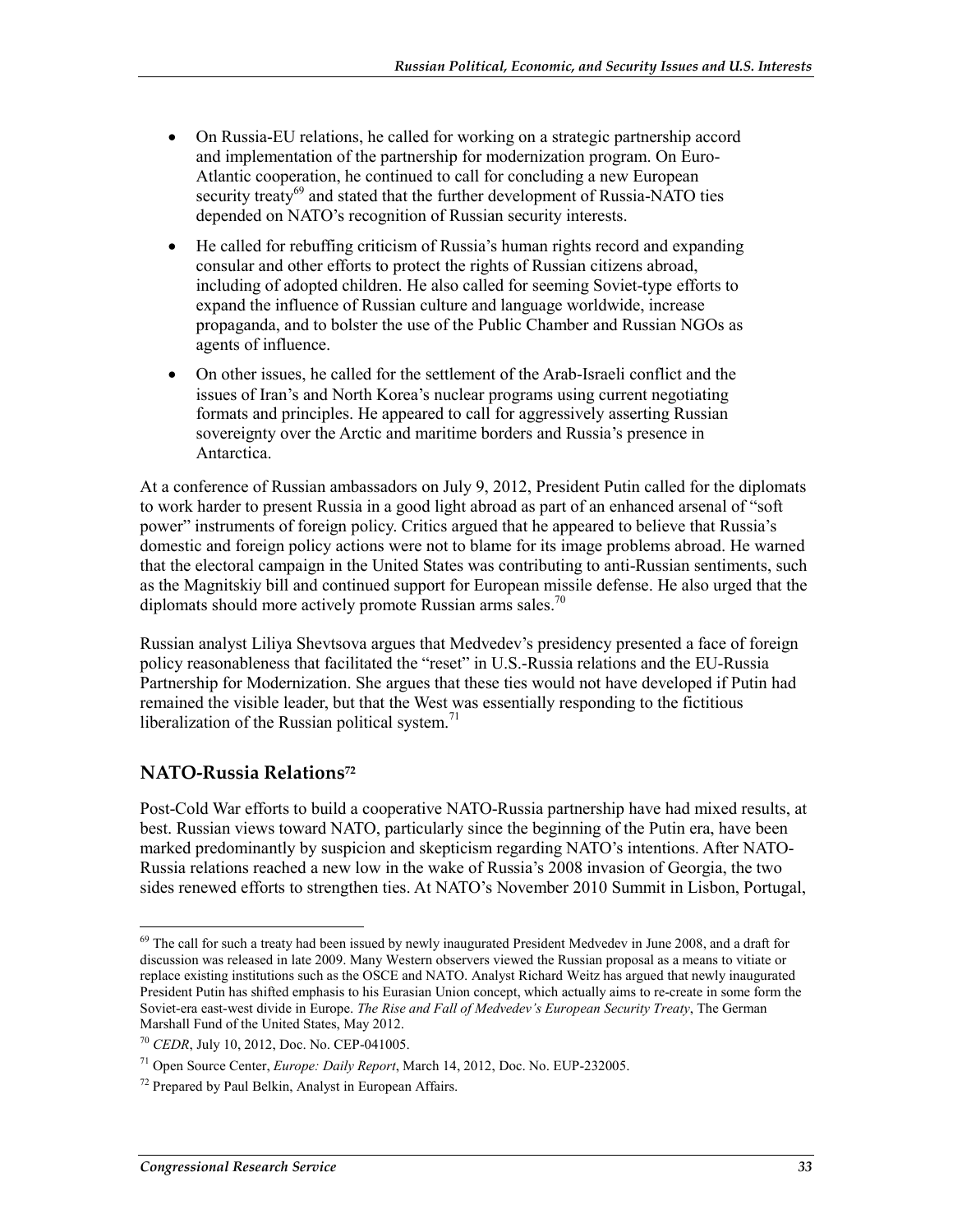NATO Heads of State and then-Russian President Medvedev marked what they hoped would be the beginning of a new era NATO-Russia relations, based on practical cooperation on common security challenges. Observers point out though that while some progress has been made, Russian officials, and particularly President Putin, remain critical of many aspects of NATO policy. They note, for example, that President Putin did not attend NATO's most recent summit of alliance leaders and major partner countries, held in Chicago in May 2012. At the same time, some NATO members continue to disagree on their assessment of Russian intentions.

The principal institutional mechanism for NATO-Russia relations is the NATO-Russia Council (NRC), established in May 2002, five years after the 1997 NATO-Russia Founding Act provided the formal basis for bilateral cooperation. Recognizing that both NATO and Russia face many of the same global challenges and share similar strategic priorities, Russian and NATO leaders structured the NRC as a "consensus" forum of equals with a goal of "political dialogue, common approaches, and joint operations."

Most observers agree that despite having advanced NATO-Russia cooperation in some key areas, the NRC has failed to live up to its potential. The NRC's perceived shortcomings are often attributed to Russian suspicion about NATO's long-term intentions. Many in Russia viewed NATO's enlargement in 1999 and 2004 to 10 former Soviet-oppressed states as a serious affront to Russian power and prestige and Russian leaders continue to oppose the idea of NATO enlargement to former eastern bloc countries.<sup>73</sup> The establishment of U.S. and NATO airbases in Central Asia for operations in Afghanistan after the September 11, 2001, terrorist attacks and a United States decision to establish military facilities, albeit nonpermanent, in Bulgaria and Romania after NATO's 2004 enlargement were viewed by some in Moscow as further evidence of an encirclement of Russia by NATO and the United States.

Tensions between Russia and NATO escalated in the wake of Russia's August 2008 invasion of Georgia, after which the two sides suspended formal ties in the NATO-Russia Council. Russia's actions sparked a strong debate within the alliance over how Europe should react to what many considered a new, more aggressive Russian foreign policy intended to reestablish a Russian sphere of influence along its border with Europe. Some argued that NATO's unwillingness or inability to prevent Russia from moving to establish a permanent military presence in Abkhazia and South Ossetia diminished the credibility of the alliance's core principle of collective defense, as enshrined in Article 5 of the North Atlantic Treaty. Although Georgia is not a member of the alliance, Georgian leaders contended that NATO had given the impression that it could concede to Russian demands in its relations with aspiring alliance members. Several Central and Eastern European allies also expressed concern about a reported lack of NATO contingency planning in response to the possibility of future Russian action against a NATO ally or partner.

More recently, Russian leaders have taken aim at NATO and U.S. plans for a ground-based missile defense system in Europe and NATO insistence that the alliance will not recognize a Russian sphere of influence along its borders. Moscow has criticized NATO member states for their refusal to recognize the Russian-encouraged independence of Abkhazia and South Ossetia and for their reluctance to establish alliance relations with the Russian-led Collective Security Treaty Organization (CSTO; see below, "Russia and the Soviet Successor States"). In 2007, Russia suspended compliance with the Treaty on Conventional Armed Forces in Europe (CFE

<sup>1</sup> <sup>73</sup> The Czech Republic, Poland, and Hungary joined the alliance in March 1999; Bulgaria, Estonia, Latvia, Lithuania, Romania, Slovakia, and Slovenia joined in March 2004.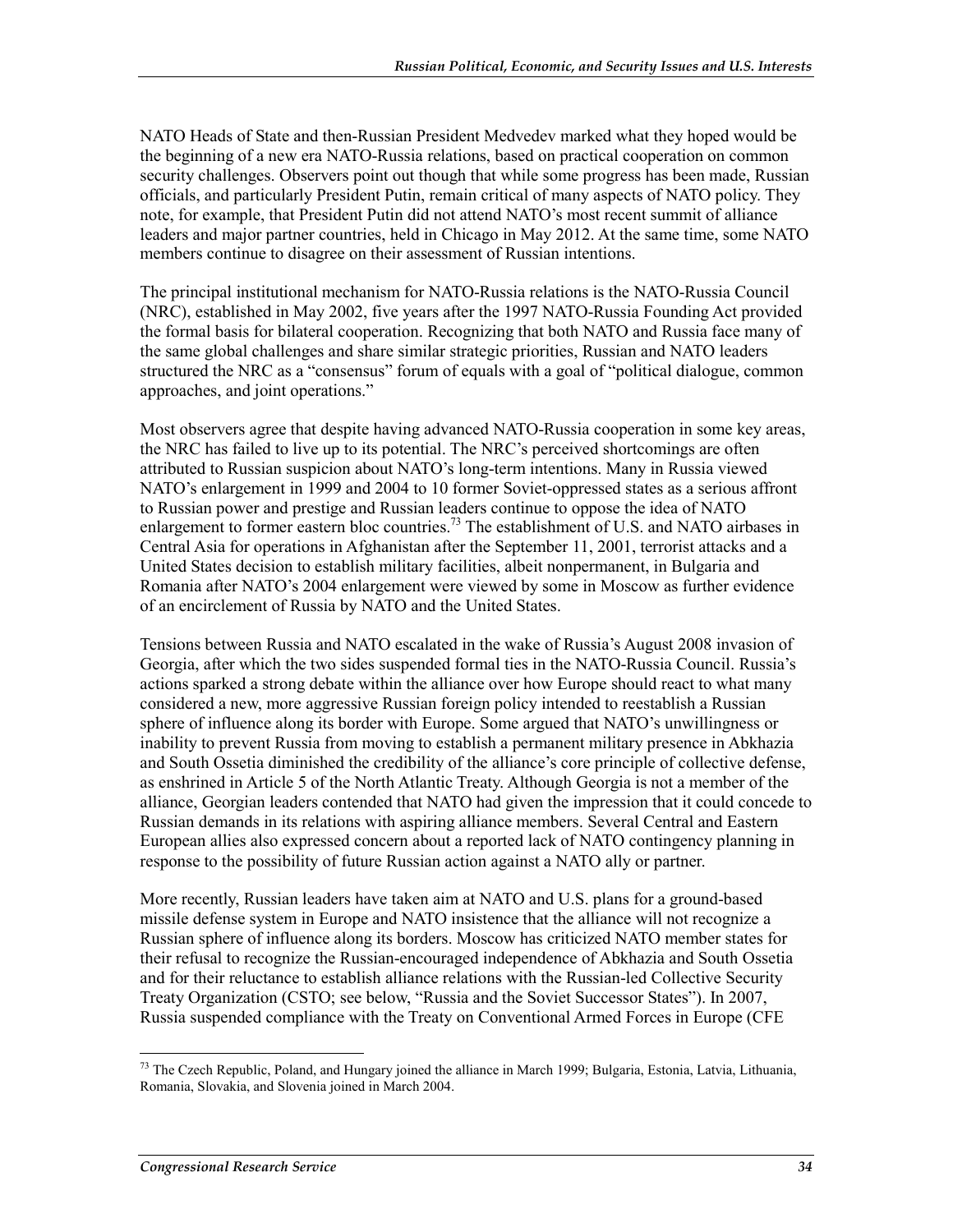Treaty); it has vocally opposed proposals to enhance NATO ties with Georgia and Ukraine; and Russian officials have said the country would develop offensive nuclear forces if the two sides were not to agree to a framework for cooperation on missile defense. Finally, Russian proposals for an alternative European security architecture have been viewed by many as an attempt to undermine NATO and to increase Russian influence in European affairs. Moscow has also been critical of those who have suggested a more formal role for NATO in European energy security issues.

The allies have consistently sought to assure Moscow that NATO does not pose a security threat to Russia. NATO leaders emphasize the two sides' shared interests and have pushed to make these interests the basis for enhanced cooperation. Since resuming meetings of the NATO-Russia Council in April 2009, NATO and Russia have developed a Joint Review of  $21<sup>st</sup>$  Century Security Challenges, intended to serve as a platform for future cooperation. The shared assessment was formally adopted by NATO Heads of State and then-President Medvedev at an NRC meeting at NATO's November 2010 summit in Lisbon. Common security challenges identified include ongoing instability in Afghanistan; terrorism; the proliferation of weapons of mass destruction; piracy; and natural and man-made disasters. In Lisbon, NATO and Russia pledged to pursue formal cooperation on missile defense, to support the Afghan government and promote peace and stability in the region, to enhance joint counterterrorism efforts, and to jointly combat piracy and armed robbery at sea, among other things. NATO-Russia cooperation has expanded in some of these areas, while NRC working groups have made little or no progress in other areas.

Allied officials point to several areas of enhanced NATO-Russia cooperation over the past several years. Russia has allowed the establishment of air and land supply routes for the NATO mission in Afghanistan on its territory and has agreed to bolster training for Afghan and regional counternarcotics officers. Russian helicopters, operated by civilian crews, also provide transport in Afghanistan, and the NRC has established a Helicopter Maintenance Trust Fund. The Helicopter Maintenance Fund, jointly funded by NATO and Russia, provides maintenance and repair support to the Afghan National Security Forces.

In April 2011, the NRC approved a new Action Plan on Terrorism, designed to improve both sides' capabilities to deter, combat, and manage the consequences of terrorist attacks. Joint activities include exchange of classified information, development of technology to detect explosive devices, and improved protection of critical infrastructure. In early June 2011, NATO and Russian fighter aircraft held their first ever joint exercise over Poland and the Black Sea, as part of the Cooperative Airspace Initiative (CAI), aimed at preventing attacks like those of September 11, 2001, through coordinated interception of renegade aircraft.<sup>74</sup>

Observers point out that while progress has been made in the aforementioned areas, disagreement both within the alliance and between NATO and Russia persists on some core issues. NATO and Russia's November 2010 agreement to pursue cooperation on missile defense was seen as a significant breakthrough and recognized as one of the primary achievements of the Lisbon Summit. Negotiations have, however, been marked by disagreement and increasingly vocal Russian opposition to NATO plans (discussed in more detail below). In addition, little, if any, progress has been made on the issue of Georgia's territorial integrity and NATO membership

<sup>1</sup> 74 See NATO, "NATO and Russia Building Trust Through Defense Cooperation," June 8, 2011, http://www.nato.int/ cps/en/SID-B870F09C-E03D10D0/natolive/news\_75197.htm.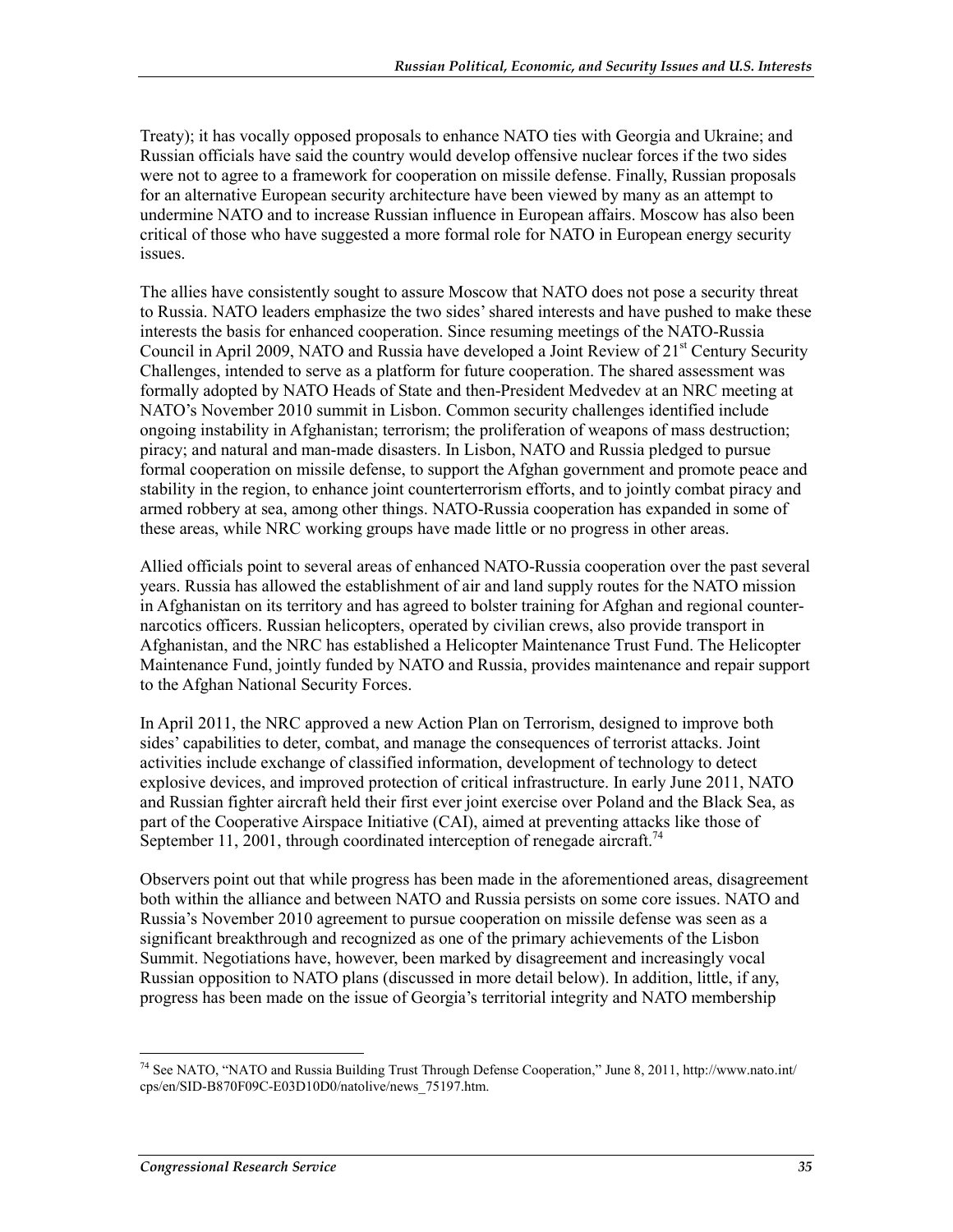prospects, the unratified CFE Treaty, and Russian calls for more influence within the Euro-Atlantic security architecture.

NATO's ongoing efforts to improve ties with Russia appear in line with the Obama Administration's stated intention to pursue a path of constructive engagement with Moscow. At the same time, NATO and U.S. officials stress that they will continue to oppose Russian policies that they perceive as conflicting with the core values of the alliance. They say, for example, that NATO will not recognize a Russian sphere of influence outside its borders and will continue to reject Russia's recognition of Georgia's breakaway regions, Abkhazia and South Ossetia. Some allies continue to express concern that Russia has not changed its fundamental view of NATO as a security threat and that unresolved issues will continue to plague relations. Officials in Lithuania and Poland have at times expressed concern that the alliance is not serious about standing up to Russian behavior it has deemed unacceptable. In this vein, they have urged the United States Administration to consider the interests and views of all NATO allies as it seeks to improve relations with Moscow.

#### **Russia and the European Union75**

 Many analysts observe that the European Union (EU) has had difficulty developing a consistent and comprehensive strategic approach to Russia. On the one hand, the EU considers Russia to be a "strategic partner." The EU and Russia have extensive economic and energy ties, and many Europeans assert that Russian cooperation is important on issues such as energy, Iran, Syria, climate change, and arms control. On the other hand, there are tensions in the relationship related to energy policy, governance and human rights issues, and perceived attempts by Russia to extend its influence over neighboring countries. There are also a number of foreign policy disagreements involving the Middle East, the Balkans, and the Caucasus. A central challenge for European policymakers has been how to balance values with pragmatism in managing the presentation of disputes and objections alongside a desire to maintain constructive engagement and cooperation. Perceptions and preferences as to the correct weighting of priorities vary between and within the EU institutions and the 27 member states.

Overall, relations between the EU and Russia revolve largely around energy and economics. Russia supplies the EU with more than one-quarter of its total gas and oil, and some EU member states are almost completely reliant on Russian energy. As discussed above (see "Russian Energy Policy"), energy dependence and aggressive Russian energy policies have contributed to the tensions felt by some of the countries of Central and Eastern Europe with regard to Russia. The EU's energy dependence on Russia is expected to grow substantially over the next 20 years and the apparent Russian inclination to use energy supplies as an instrument of foreign policy has raised concerns about potential vulnerabilities that could arise from this trend. Many officials and analysts agree on the need for the EU to further diversify its energy supply. According to some observers, the willingness of numerous EU member states to conclude bilateral energy deals with Russia has served to undermine the prospects of developing a stronger common energy policy.

To a large extent, however, the EU-Russia energy relationship works two ways: while Russia is a crucial energy supplier for Europe, Europe is also a vital energy market for Russia. In terms of trade and investment, the EU is an even more important partner for Russia, accounting for nearly half of Russia's trade and three-quarters of its foreign direct investment (FDI). Russia, in turn, is

<sup>&</sup>lt;u>.</u>  $75$  Prepared by Derek E. Mix, Analyst in European Affairs.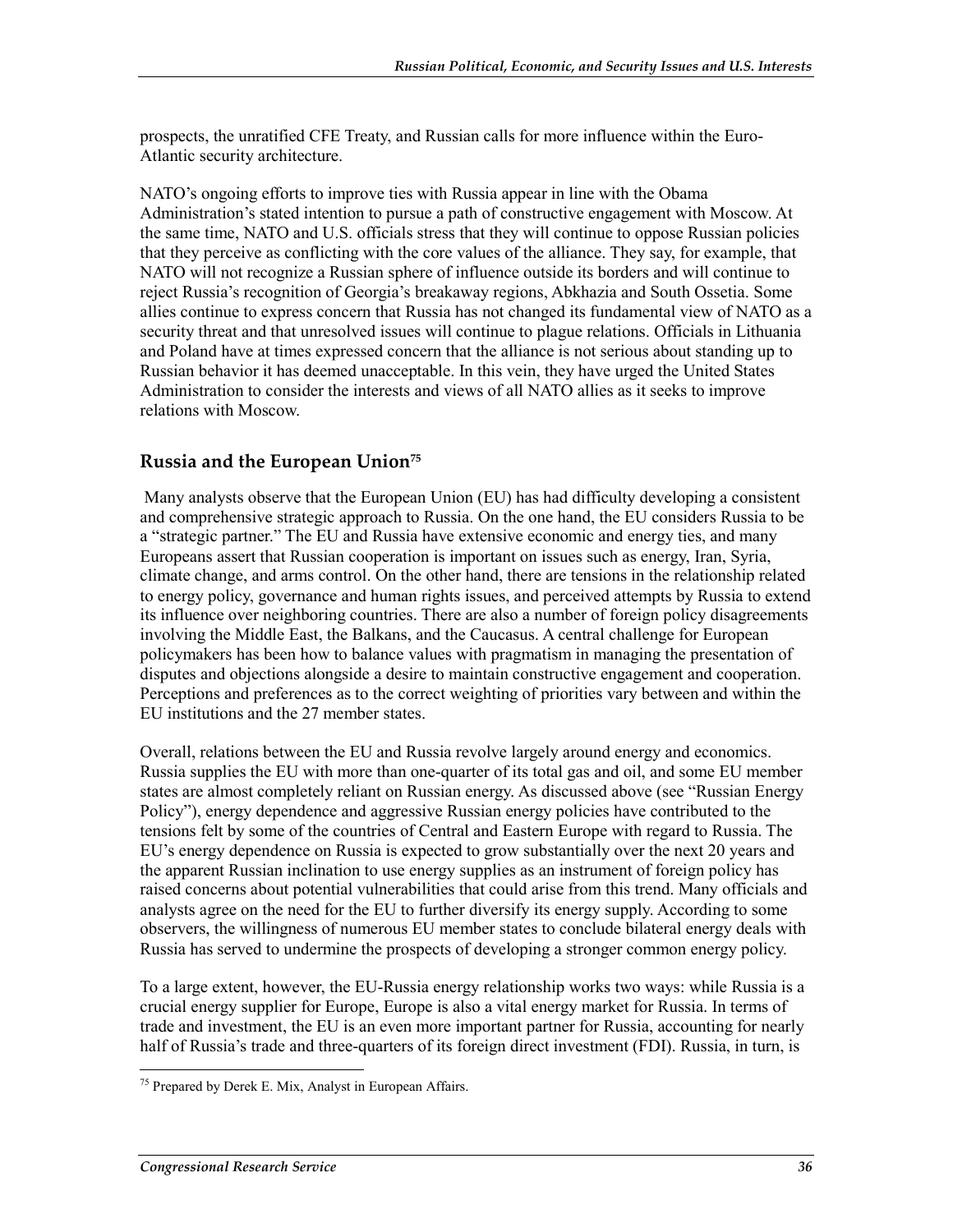the EU's third-largest trade partner (behind the United States and China); EU-Russia trade totaled  $\epsilon$ 307.5 billion (approximately \$405 billion) in 2011.<sup>76</sup> Energy accounts for more than threequarters of Russia's exports to the EU.

A potentially significant development in the EU-Russia relationship arose in September 2012 when the European Commission launched an investigation into allegations of price fixing by Gazprom in eight eastern EU member states. The process, which is also examining allegations that Gazprom has hindered the free flow of gas between EU countries and prevented the diversification of gas supply, could take years to conclude and could theoretically result in a large fine. Russian officials have criticized the EU probe and the Kremlin has reportedly been pressuring the EU for a "friendly settlement" of the issue.<sup>77</sup>

Russia also continues to object to provisions of the EU's "third energy package," legislation that seeks to increase competition in the EU energy market by "unbundling" the ownership of gas production from distribution, and which requires an independent operator of transit and transmission systems. Russian officials have argued that the requirements unfairly target Gazprom and other Russian firms and violate WTO rules; while seeking to negotiate exceptions and exemptions from the package, Russia has also been threatening to file a case at the WTO. Following the December 2012 EU-Russia Summit, President Putin told a news conference that the EU measures are "steps towards confiscating Russian investments."78

For its part, the EU continues to warn Russia that it faces action at the WTO if it does not open its markets to competition. Although the EU welcomed Russia's accession to the WTO in August 2012, EU Trade Commissioner Karel de Gucht has singled out Russia's ban on European live animal imports and the imposition of a fee on imported vehicles as examples that Russia is not moving forward to apply WTO rules on market liberalization.<sup>79</sup>

The EU and Russia have been negotiating a new framework agreement to replace the EU-Russia Partnership and Cooperation Agreement (PCA) that came into force in 1997.<sup>80</sup> Under that agreement, the EU and Russia launched efforts in 2003 to develop a more open and integrated Common Economic Space (CES) and to establish deeper cooperation on issues such as rule of law, human rights, research, education, crisis management, and nonproliferation.<sup>81</sup> The 2010 EU-Russia Summit launched a "Partnership for Modernization" in which the EU pledged to help develop and diversify the Russian economy while encouraging reforms related to governance and rule of law.<sup>82</sup> Some analysts have asserted that progress on most of these initiatives appears to

<u>.</u>

 $^{76}$  Eurostat news release, "EU27 deficit in trade of goods with Russia down to 65 bn euro in the first nine months of 2012," December 19, 2012.

<sup>77</sup> Andrew Rettman, "Kremlin backs its dog in EU-Gazprom fight," *EUobserver.com*, September 7, 2012, http://www.euobserver.com/economic/117474.

<sup>&</sup>lt;sup>78</sup> "Putin dismisses  $3^{rd}$  Energy Package as confiscation of Russia's investment," ITAR-TASS, December 21, 2012.

<sup>79</sup> Lénaïc Vaudin d'Iméecourt,"Moscow Threatens WTO Action Against EU's Third Energy Package," *Europolitics*, December 21, 2012.

<sup>&</sup>lt;sup>80</sup> The PCA was valid for an initial period of 10 years. Since 2007, it has been renewed on an annual basis.

<sup>81</sup> European Union External Action Service, http://eeas.europa.eu/russia/common\_spaces/index\_en.htm.

<sup>82</sup> Council of the European Union, *Joint Statement on the Partnership for Modernization*, June 1, 2010, http://www.consilium.europa.eu/uedocs/cms\_data/docs/pressdata/en/er/114747.pdf.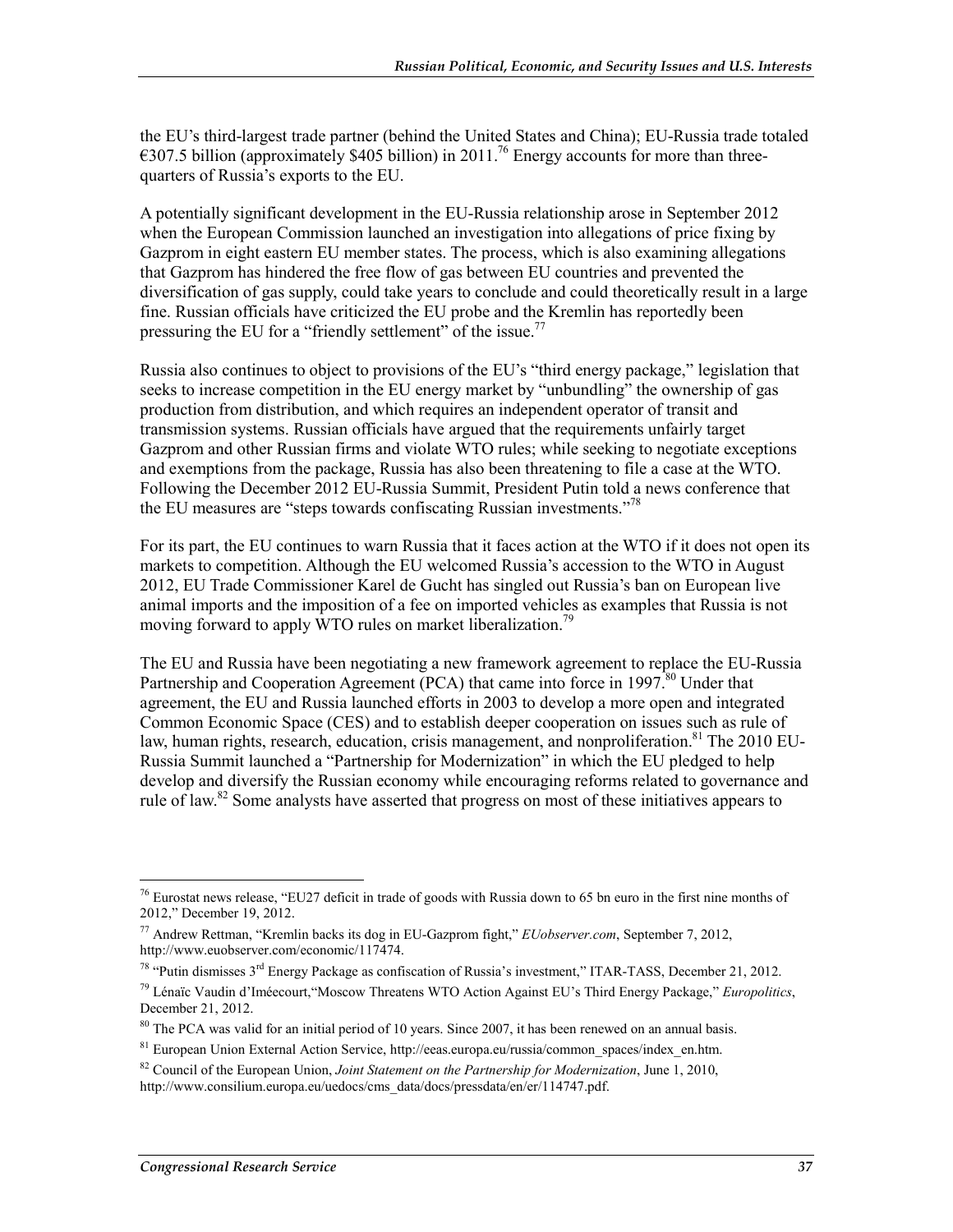have stalled, although Russia has voiced satisfaction with some business cooperation under the Partnership for Modernization program.<sup>83</sup>

EU visa liberalization has long been a priority for the Russian government, and the December 2012 EU-Russia Summit featured a discussion on visa and mobility issues. Negotiations on upgraded visa facilitation appear to be progressing, and pending the implementation of a set of conditions related to document security, border security, and rule of law issues, the EU member states could decide whether to launch negotiations on a visa waiver agreement.

The December 2012 summit also included discussions on Russia's chairmanship of the G-20 in 2013, counterterrorism cooperation, human rights issues, the energy policy and WTO-related disputes, and international issues including Syria, the Israeli-Palestinian conflict, Iran, and the Western Balkans.

EU leaders have long expressed concerns about human rights, political pluralism, and rule of law in Russia. Following Russia's December 2011 parliamentary election, EU High Representative Catherine Ashton observed that "reports of procedural violations, such as lack of media impartiality, lack of separation of party and state, and the harassments of independent monitoring attempts, are … of serious concern."84 At the June 2012 EU-Russia Summit, EU leaders reportedly expressed their concerns about the arrest of opposition leaders participating in peaceful demonstrations; the sentencing of the three female band members who staged an anti-Putin protest; legal developments affecting the freedom of assembly, expression, and the media, including efforts to limit internet content; the Magnitsky investigation; and continued intimidation and impunity in cases involving human rights advocates, journalists, and lawyers. On October 23, 2012, the European Parliament approved a resolution requiring the EU Council to draw up a list and impose a visa ban and asset freeze on officials implicated in Magnitsky's death. The Russian Foreign Ministry denounced the passage of the resolution and demanded that the EU instead investigate human rights abuses among its own member states.

### **Russia and the Soviet Successor States85**

Russia's July 2008 Foreign Policy Concept, the May 2009 National Security Strategy, and a May 2012 outline of a new foreign policy concept hail cooperation within the CIS as "a priority foreign policy direction." The National Security Strategy proclaims that the Collective Security Treaty Organization (CSTO; see below) is "the main interstate instrument" to combat regional military threats.<sup>86</sup> The February 2010 Military Doctrine states that the priorities of militarypolitical cooperation are Belarus (formally part of a union with Russia), the CSTO, and the CIS. Despite Russia's emphasis on interests in the CIS, there has long been scant progress toward overall CIS integration. Many CIS summit meetings have ended in failure, with many of the

<sup>83 &</sup>quot;Russia, EU Plan to Increase Partnership for Modernization Initiative Projects," *Interfax*, December 21, 2012.

<sup>84</sup> *Statement by EU High Representative Catherine Ashton, on the Duma elections in the Russian Federation*, December 6, 2011, http://www.consilium.europa.eu/uedocs/cms\_data/docs/pressdata/EN/foraff/126596.pdf.

<sup>&</sup>lt;sup>85</sup> Prepared by Jim Nichol, Specialist in Russian and Eurasian Affairs, and Steven Woehrel, Specialist in European Affairs.

<sup>86</sup> The Kremlin. President of Russia. *The Foreign Policy Concept of the Russian Federation*, July 12, 2008; Russian Federation Security Council. *Russian Federation National Security Strategy Until 2020*, May 12, 2009; The Kremlin. President of Russia. *The Military Doctrine of the Russian Federation*, February 5, 2010.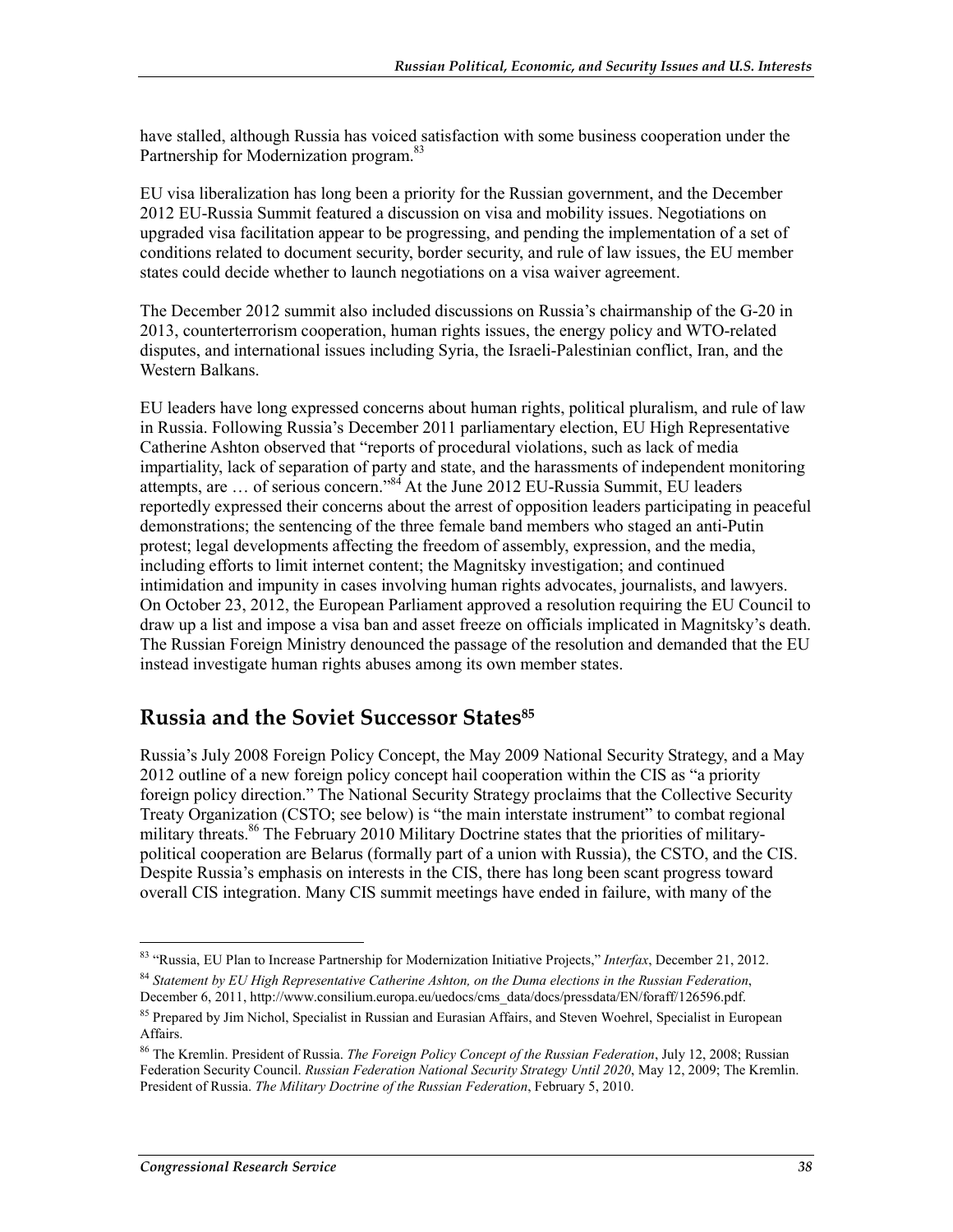presidents sharply criticizing lack of progress on common concerns and Russian attempts at domination.

In early October 2011, Prime Minister Putin published an article calling for the creation of a "Eurasian Union" of Soviet successor states. This "Eurasian Union" would be integrated economically, politically, and militarily, and would unite the structures and functions of the CIS, the Union State between Belarus and Russia, and the CSTO, as well as the Common Economic Space between Russia, Belarus, and Kazakhstan that was inaugurated at the beginning of 2012. Putin raised the hope that the Soviet successor states would be able to integrate more rapidly than states forming the EU. The "Eurasian Union" would forge close links with the EU, he argued. The argument's strong presumption appears to be that economic and other contacts between Soviet successor states and the rest of the world (including the EU) would be mediated by Russia. One Russian critic dismissed the article as campaign rhetoric, arguing that in his past elections, Putin had attempted to attract the votes of those nostalgic for the Soviet era.<sup>87</sup> In late July 2012, Putin appointed a Russian ultranationalist as his advisor on Eurasian integration.

The worth of the CSTO (currently composed of CIS members Armenia, Belarus, Kazakhstan, Kyrgyzstan, Russia, and Tajikistan) has been a matter of debate among its members and others, since it has not been efficacious in protecting borders or halting internal disorder. The CSTO was formed in 2002 with a headquarters in Moscow.<sup>88</sup> An airbase at Kant, Kyrgyzstan, was designated in 2002 to provide support for Central Asian rapid reaction forces, but the base has housed Russian troops. President Medvedev called in February 2009 for forming a new and sizeable CSTO rapid reaction force based in Russia, which he claimed would rival NATO. Uzbekistan raised concerns that the force could be used by Russia to intervene in its internal affairs, and refused to sign a June 2009 agreement on the formation of the force. Belarus too balked at signing the agreement until October 2009 (see below). Despite the lack of consensus within the CSTO, Russia moved forward unilaterally, assigning the  $98<sup>th</sup>$  Airborne Division and the  $31<sup>st</sup>$  Airborne Assault Brigade (reportedly 8,000 troops) to the force. The rapid reaction force ostensibly is to be used to repulse military aggression from outside the CSTO, react to natural disasters, and to combat terrorist groups, trans-national organized crime, and drug traffickers. The force may be used outside the CSTO at the aegis of the U.N. The decision to use the rapid reaction force is made by the presidents of the member-states at the request of one or a group of member states.

At a CSTO summit in December 2011, all the members signed a pledge that no nonmember military bases could be established on their territories unless all members agreed, a measure that appeared aimed against the United States. They also reportedly agreed on procedures for intervening in domestic "emergency" situations within a member state at the behest of the member. Uzbekistan reportedly objected to these procedures, perhaps spurring its decision to leave the CSTO.<sup>89</sup> At a CSTO summit in December 2012, a new CSTO Collective Security Force was proclaimed, to include the rapid reaction forces, as well as new special operations, aviation, and emergencies (natural and man-made disasters) components. A CSTO General Staff with a dedicated chief also was created, and Russia appointed Lieutenant-General Alexander Studenikin to the post. President Putin, addressing the other heads of the member-states, called for bolstering

<sup>87</sup> Vladimir Socor, "Putin's Eurasian Manifesto Charts Russia's Return To Great Power Status," *Eurasia Daily Monitor*, October 7, 2011; Pavel Felgenhauer, "Putin Prioritizes Rebuilding the Lost Empire," *Eurasia Daily Monitor*, October 6, 2011.

<sup>88</sup> The Collective Security Treaty was signed in 1992 and renewed in 1999.

<sup>89</sup> *Interfax*, December 21, 2011.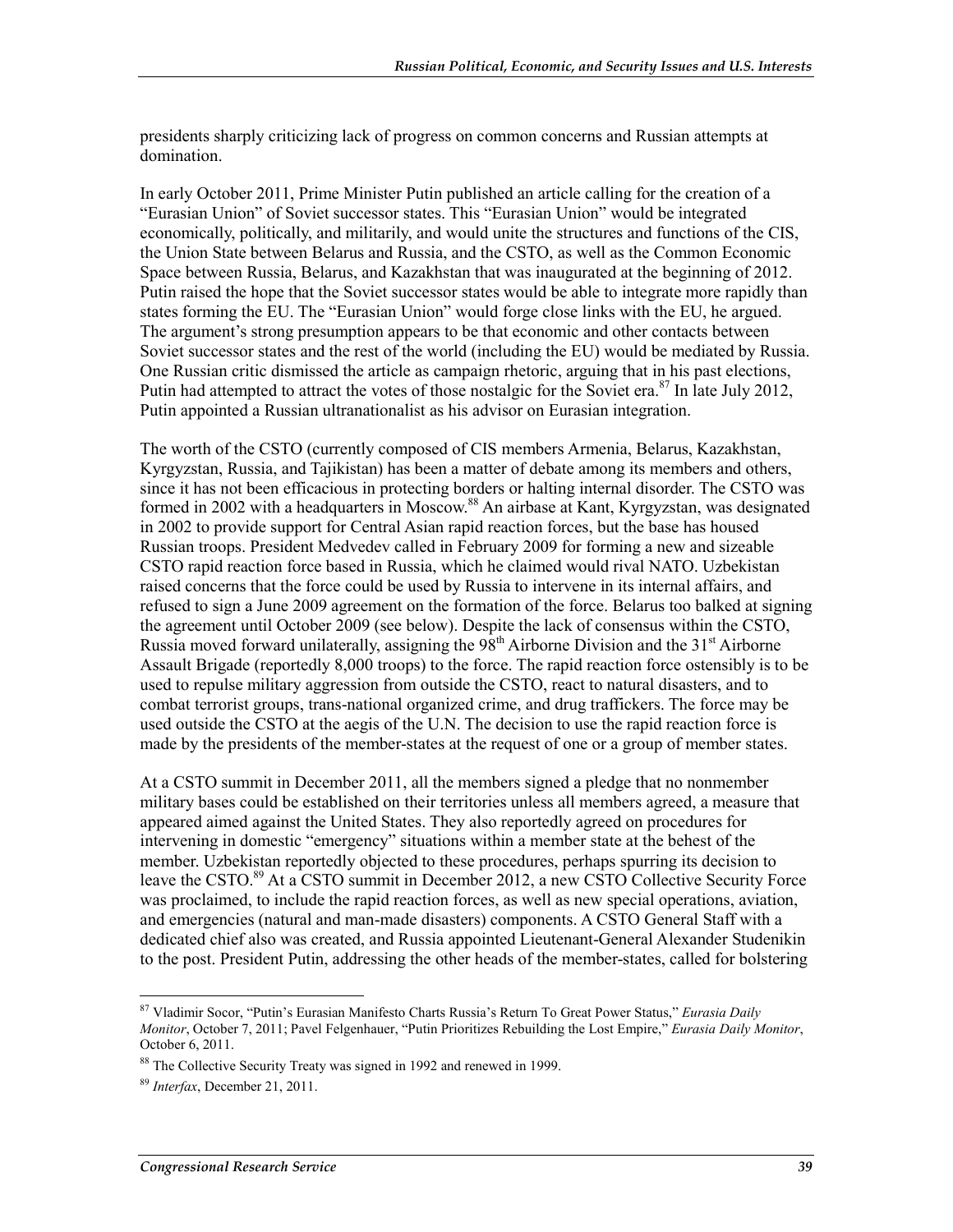the capabilities of the organization to cope with the challenges posed by the ISAF drawdown in Afghanistan in 2014. Armenian President Serzh Sargisyan stated that he expected the CSTO to act in case of aggression by Azerbaijan against Nagorno Karabakh, but raised concerns that the member-states were not voicing support for Armenian foreign policy regarding Azerbaijan.

Russian policy toward Belarus has been focused on gaining control of Belarus's key economic assets. Moscow forced Belarus to sell the Beltransgaz natural gas firm (which controls the pipelines and other infrastructure on Belarusian territory) to Russia in 2011 by threatening steep gas price rises if it did not. Russia cut gas prices to Belarus sharply after the Beltransgaz sale. Moscow has also manipulated the supply of inexpensive and duty-free Russian crude oil to Belarusian refineries, which has been a key de facto subsidy to Belarus's economy. In June 2011, the Russian-led Eurasian Economic Community offered Belarus a three-year, \$3 billion loan to ameliorate the country's rapidly deteriorating foreign exchange position. In return Belarus had to agree to privatize \$7.5 billion in state-owned assets. Another loan, from the Russian Sberbank and the Eurasian Development Bank, required Belarus to put up 35% of the key Belarusian fertilizer company Belaruskali as collateral.

Belarus, already member of a Russia-led Customs Union, is further integrating its economy with Russia's in a regional "Single Economic Space." On the other hand Belarus has shown independence from Moscow on some issues, such as refusing to recognize the independence of Georgia's breakaway regions of Abkhazia and South Ossetia, despite Russian pressure. Belarus is a member of the CSTO, but has distanced itself from the CSTO's rapid reaction force, saying that Belarus would not deploy its forces outside its borders. In other circumstances, Russian economic pressure on Belarus could have caused Minsk to seek closer ties with the United States and EU, as it has in the past. However, relations with the West have been seriously damaged by Lukashenko's repression of opposition groups after Belarus's fraudulent December 2010 election.

Russian forces remain stationed in the breakaway Transnistria region of Moldova against the wishes of the Moldovan government. Russia has provided economic subsidies to bolster the pro-Russian regime in Transnistria and Russian firms own key Transnistrian businesses. Russian leaders have conditioned the withdrawal of their troops on the resolution of Transnistria's status. Transnistrian leaders have sought Russia's recognition of their independence, without success.

Instead, Russian diplomats have proposed that Transnistria remain part of Moldova, but with a "special status" and on condition that Moldova reaffirm its current status as a neutral country (which would preclude the country from ever joining NATO). Based on its past actions, some experts believe that Russia may seek a status for Transnistria that would give the pro-Russian enclave effective veto power over Moldova's foreign and domestic policies. This could stymie Moldovan efforts toward European integration and pressure Moldova to join Moscow's own integration plans. However, both the current reformist, pro-EU Moldovan government and the separatist Transnistria regime would likely reject such a proposal. President Putin has said no decision can be made on Transnistria without the support of the people there, which would also seem to make unlikely Transnistria's reintegration into Moldova. Therefore, Moscow may remain satisfied with the status quo, which could also hinder Moldova's European integration prospects.

Relations between Russia and Ukraine have improved since pro-Russian Viktor Yanukovych became President of Ukraine in 2010. Yanukovych renounced the NATO membership aspirations of the previous government, saying that the country will remain outside all military blocs. Russia and Ukraine agreed to extend the stay of the Russian Black Sea Fleet in Crimea until 2042. In exchange, Russia agreed to provide Ukraine with discounted prices for natural gas supplies for 10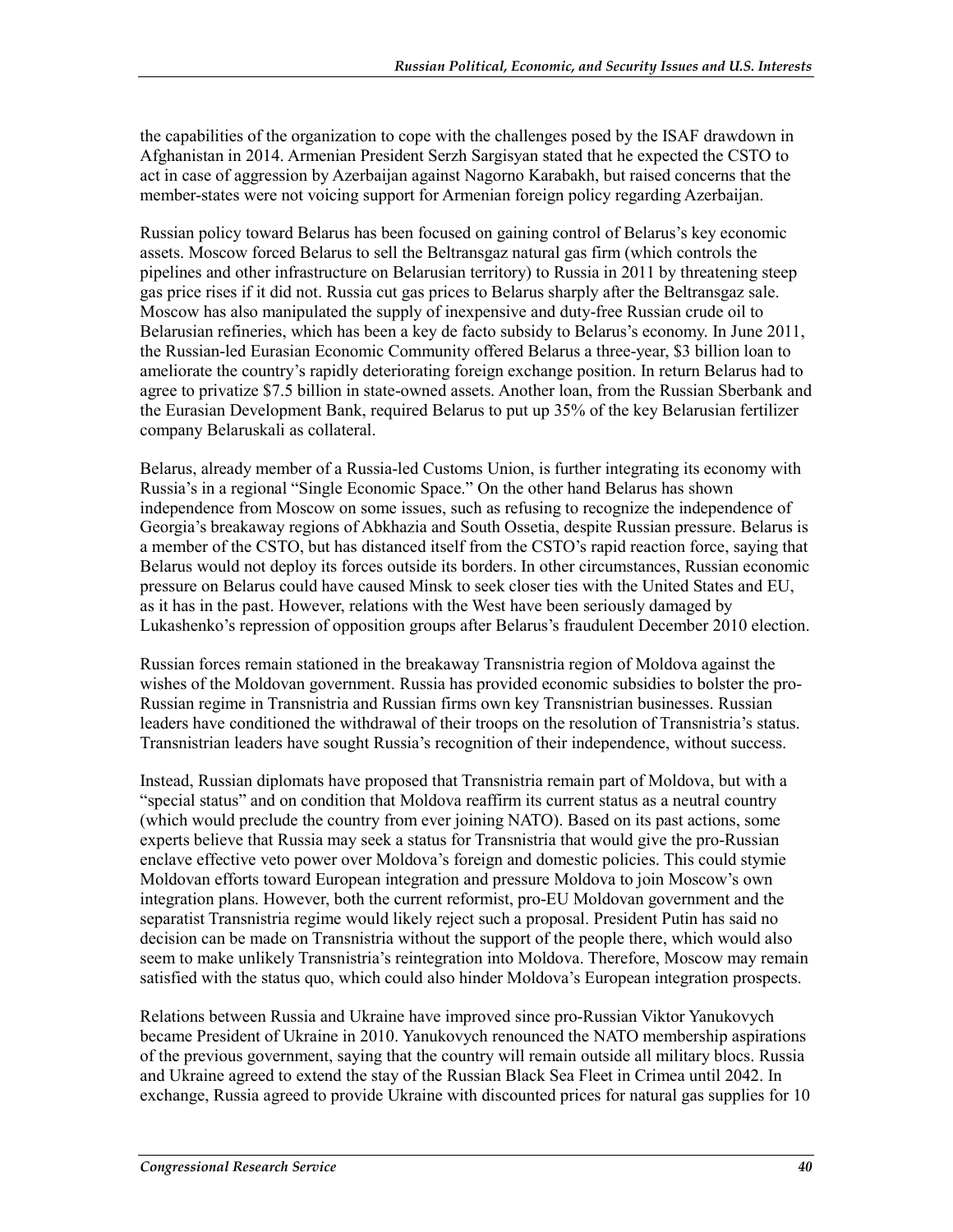years, a benefit that the two sides estimated as worth \$40 billion. However, rising global energy prices negated much of the savings Kyiv counted on from the accord, and Yanukovych continues to seek further gas price reductions from Russia. This situation may give Moscow more leverage to secure additional foreign policy and economic concessions from Kyiv. Russian firms, with Russian government support, have sought to buy key industrial assets in Ukraine during Yanukovych's presidency. In August 2012, Ukraine joined a CIS free trade pact.

Some of Russia's boldest proposals appear to have gone further than Kyiv can support. Ukraine has rebuffed Russian suggestions that it join the CSTO. It has not accepted Russia's proposal that that it join the Customs Union with Russia, Belarus and other former Soviet countries, which would conflict with a planned free trade agreement with the European Union. However, the EU has put off signing the free trade accord with Kyiv (and the association agreement of which it is a part) until November 2013 at the earliest due to the imprisonment of key Ukrainian opposition leader Yuliya Tymoshenko and other shortcomings in Ukraine's democratic development and the rule of law.

Moscow hopes that the EU's delay will persuade Ukraine to change its mind and join the Customs Union and other Russian-led integration plans instead. In December 2012, Yanukovych's resistance to the Customs Union appeared to buckle when he suggested that Ukraine would have to accede to "some provisions" of the Customs Union to ensure its economic survival. However, in late December Putin said that Ukraine has not submitted an application to join the Customs Union yet and Russia has repeatedly rejected any "partial" membership in the Customs Union for Ukraine.

Moscow has used the Armenian-Azerbaijani conflict over Nagorno-Karabakh to pressure both sides, maintain Armenia as an ally, and otherwise exercise influence in the South Caucasus region. The international community condemned Russia's military incursion into Georgia in early August 2008 and President Medvedev's August 26, 2008, decree officially recognizing the independence of South Ossetia and Abkhazia. Russian officials announced in September 2008 that two army brigades, each consisting of approximately 3,700 troops, would be deployed to new military bases in Abkhazia and South Ossetia (the brigades were reduced to a reported 1,700- 1,800 troops each in mid-2009). A part of the Black Sea Fleet also was deployed to Ochamchire in Abkhazia. The United States and others in the international community have called for Russia to reverse these deployments and rescind the recognitions of independence.

Russia and Georgia have yet to reestablish diplomatic relations that Georgia broke off following the August 2008 conflict. In 2011, Switzerland mediated talks between Georgia and Russia to address Georgia's calls for customs control along its borders between Russia and the breakaway regions, as a condition for Georgia's consent for Russia's joining the World Trade Organization. Then-President Medvedev stated in November 2011 that Russia would accept some private thirdparty monitoring of the border and electronic data on trade, resolving this issue blocking Russia's WTO accession. After Bidzana Ivanishvili became prime minister of Georgia in October 2012, his government raised hopes that political and economic relations with Russia could improve, but in December 2012, his officials expressed disappointment that Russia remained obdurate. Also in December, Azerbaijan and Russia announced that negotiations on the renewal of Russia's lease of the Gabale radar site had failed after Russia refused to pay a higher rent.

Citing instability and the threatened spread of Islamic extremism on its southern flank as a threat to its security, Moscow intervened in Tajikistan's civil war in 1992-1996 against Tajik rebels. Russia's policy of trying to exclude U.S. influence from Central Asia as much as possible was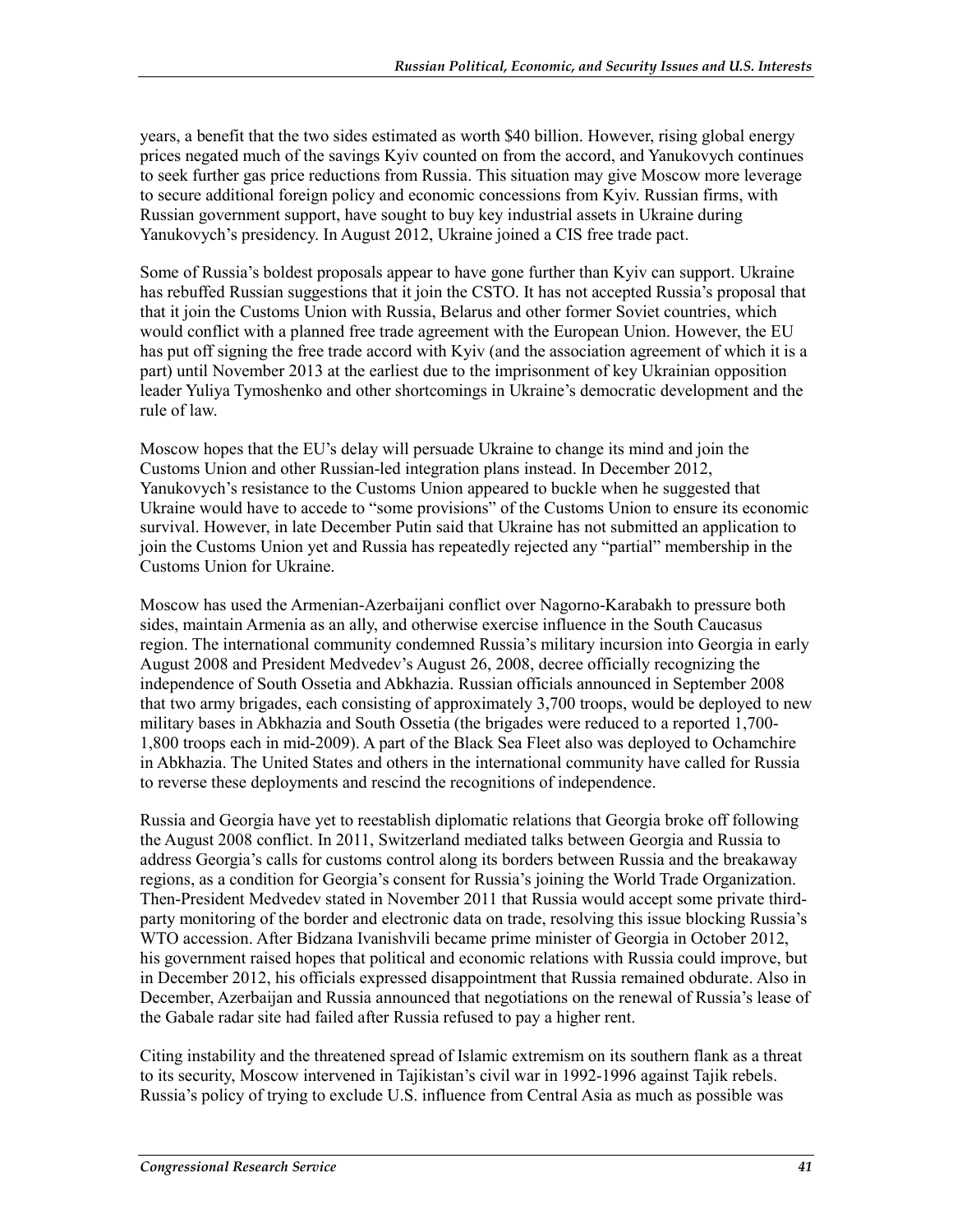temporarily reversed by President Putin after the September 11, 2001, attacks, but appeared to be put back in place as the 2000s progressed. In July 2005, the Uzbek government directed the United States to cease its operations at the Karshi-Khanabad (K2) airbase within six months. Tashkent is believed to have acted not only in response to Russian and Chinese urging but also after the United States criticized the Uzbek government's repression in Andijon in May 2005. In February 2009, Kyrgyzstan accepted a large loan proffered by Russia and simultaneously requested that the United States wind up operations at the Manas airbase by August 2009. After intense U.S.-Kyrgyz talks, Kyrgyzstan reversed course in late June 2009 and agreed to permit U.S. and NATO cargoes to transit through Manas, reportedly angering Putin.<sup>90</sup> In the wake of the "reset" in U.S.-Russia relations since 2009, however, there has appeared to be some cooperation from Russia regarding the transit of materiel and the provision of other assistance to support U.S. and NATO military operations in Afghanistan and the continued—although Russia has insisted, temporary—presence of U.S. and NATO bases in Central Asia.

# **U.S.-Russia Relations**

The spirit of U.S.-Russian "strategic partnership" of the early 1990s was replaced by increasing tension and mutual recrimination in succeeding years. In the aftermath of the September 11, 2001, attacks, the two nations reshaped their relationship on the basis of cooperation against terrorism and Putin's goal of integrating Russia economically with the West.<sup>91</sup> However, tensions soon increased on a number of issues that contributed to ever-growing discord in U.S.-Russian relations. Cooperation continued in some areas, and then-Presidents Bush and Putin strove to maintain at least the appearance of cordial personal relations. In the wake of the August 2008 Russia-Georgia conflict, however, bilateral ties deteriorated to their lowest point since the Cold War.

### **The Obama Administration "Re-sets" Bilateral Relations**

The Obama Administration called for starting a dialogue with Russia from a fresh slate. A February 2009 speech in Munich by Vice President Biden to "re-set" U.S.-Russian relations was an early sign of the President's intentions. At their first "get acquainted" meeting on April 1, 2009, in London, President Obama and then-President Medvedev issued two joint statements on opening nuclear weapons talks and on U.S.-Russia relations.

In their joint statement on U.S.-Russia relations, the two presidents agreed to "deepen cooperation to combat nuclear terrorism" and to "support international negotiations for a verifiable treaty to end the production of fissile materials for nuclear weapons." President Obama confirmed his commitment to work for U.S. Senate ratification of the Comprehensive Nuclear Test Ban Treaty. Both sides also pledged to bring into force the bilateral Agreement for Cooperation in the Field of Peaceful Uses of Nuclear Energy, which former President Bush had withdrawn from consideration in the U.S. Senate following the August 2008 Russia-Georgia conflict. Russia

<sup>90</sup> For more on Russian policy in these regions, see CRS Report RL33453, *Armenia, Azerbaijan, and Georgia: Political Developments and Implications for U.S. Interests*, and CRS Report RL33458, *Central Asia: Regional Developments and Implications for U.S. Interests*, all by Jim Nichol.

 $91$  For the change in Russian policy toward integration with the West and cooperation with the United States, see CRS Report RL31543, *Russian National Security Policy After September 11*, by Stuart D. Goldman.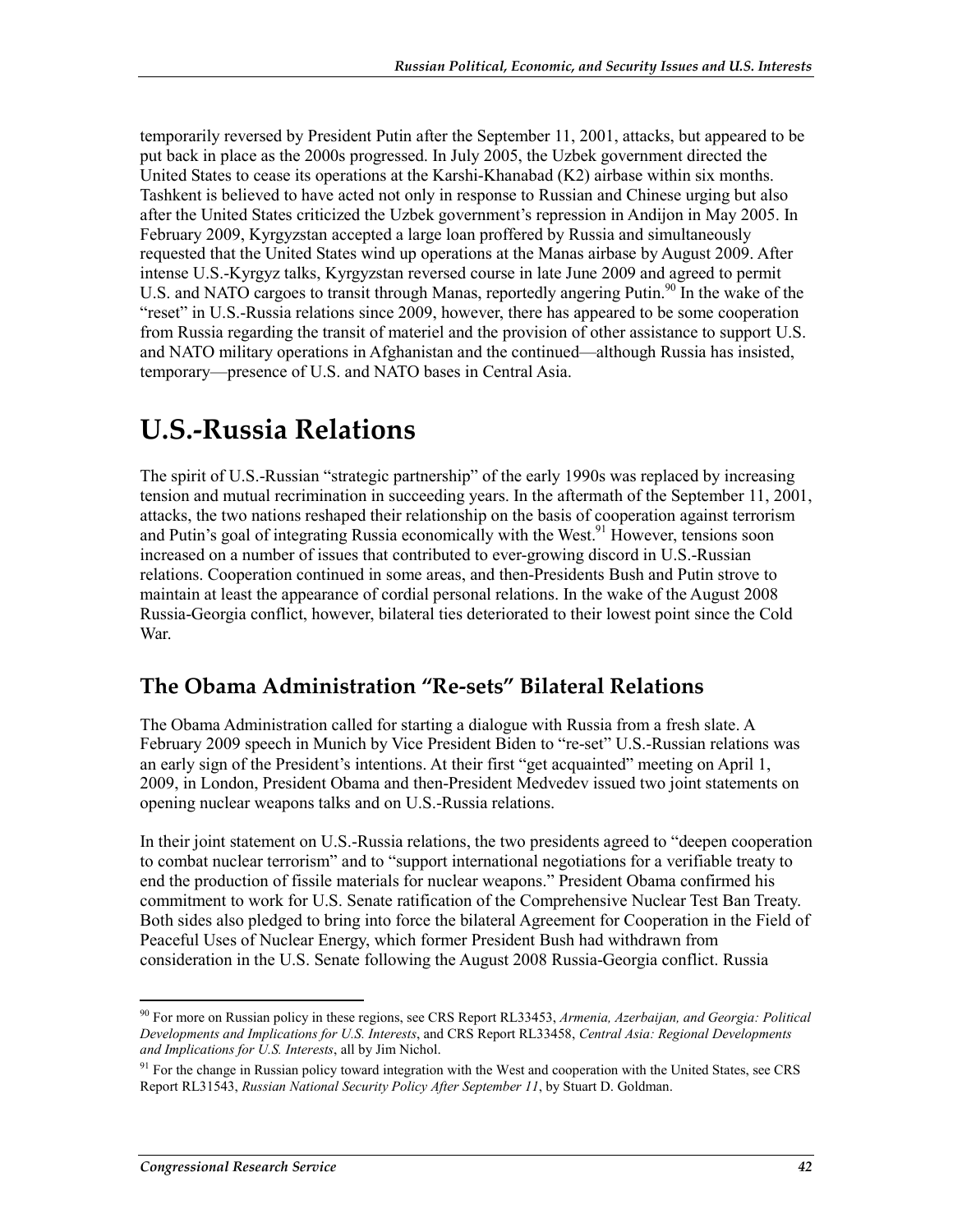agreed to assist the United States and the international community in responding to terrorism and the insurgency in Afghanistan and Pakistan, and to drug trafficking from Afghanistan. The two sides called for the continuation of the Six-Party Talks and for the verifiable denuclearization of the Korean Peninsula. They also pledged to strengthen Euro-Atlantic and European security, including through the OSCE and NATO-Russia Council. $92$ 

Reflective of Russia's views of the bilateral relationship, its May 2009 National Security Strategy states that Moscow strives to establish "an equal and full-fledged strategic partnership" with the United States. The Strategy claims that the two countries have "key" influence in the world and should work together on arms control, on confidence-building measures, on the nonproliferation of weapons of mass destruction, on counterterrorism, and on the settlement of regional conflicts. The Strategy proclaims that Russia will work to maintain parity with the United States in strategic offensive weapons even if the United States deploys a global missile defense system.<sup>93</sup>

At the July 2009 summit in Moscow, President Obama stated that "the relationship between Russia and the United States has suffered from a sense of drift" in recent years, and that the two presidents had "resolved to re-set U.S.-Russian relations." He stressed that the United States wanted "to deal as equals" with Russia, since both countries are nuclear superpowers, and that the United States has recognized that its role "is not to dictate policy around the world, but to be a partner with other countries" to solve global problems. Some observers have argued that these statements were aimed at assuaging Russian sensitivities about the country's status in the world. Russia's hyperbole about its role in the world, these observers have suggested, was evidenced by then-President Medvedev's statement at the summit that the United States and Russia are "powerful states [that] have special responsibility for everything that is happening on our planet," and that strengthened bilateral cooperation "will ensure international peace and security."

According to Michael McFaul, the then-Senior Director for Russian and Eurasian Affairs on the National Security Council, the main topics at the summit were Iran, a major U.S. concern, and missile defense, a major Russian concern. President Obama stated that one area where the two presidents "agreed to disagree" was on Georgia. McFaul reported that President Obama stated that the United States would not recognize South Ossetia and Abkhazia as independent states and also argued that the Russian idea of a "sphere of influence" in the Soviet successor states does not belong in the  $21<sup>st</sup>$  century.

One achievement of the summit was the establishment of a U.S.-Russia Bilateral Presidential Commission intended to strengthen consultations and diplomacy. President Obama highlighted the commission as the "foundation" element in re-setting relations, since it would greatly expand communications between the two countries. The presidents are the co-chairs, and the Secretary of State and the Foreign Minister coordinate meetings.

Secretary of State Hillary Clinton reported that her visit to Russia on October 12-14, 2009, had resulted in progress in negotiations to replace the expiring Strategic Arms Reduction Treaty (START), support for the Global Initiative To Combat Nuclear Terrorism, and cooperation in Afghanistan. Discussions about Iran's nuclear proliferation threat revealed ongoing differences.

<sup>&</sup>lt;sup>92</sup> The White House. Office of the Press Secretary, Remarks By President Obama and Russian President Medvedev after Meeting, April 1, 2009.

<sup>93</sup> Russian Federation Security Council. *Russian Federation National Security Strategy Until 2020*, May 12, 2009.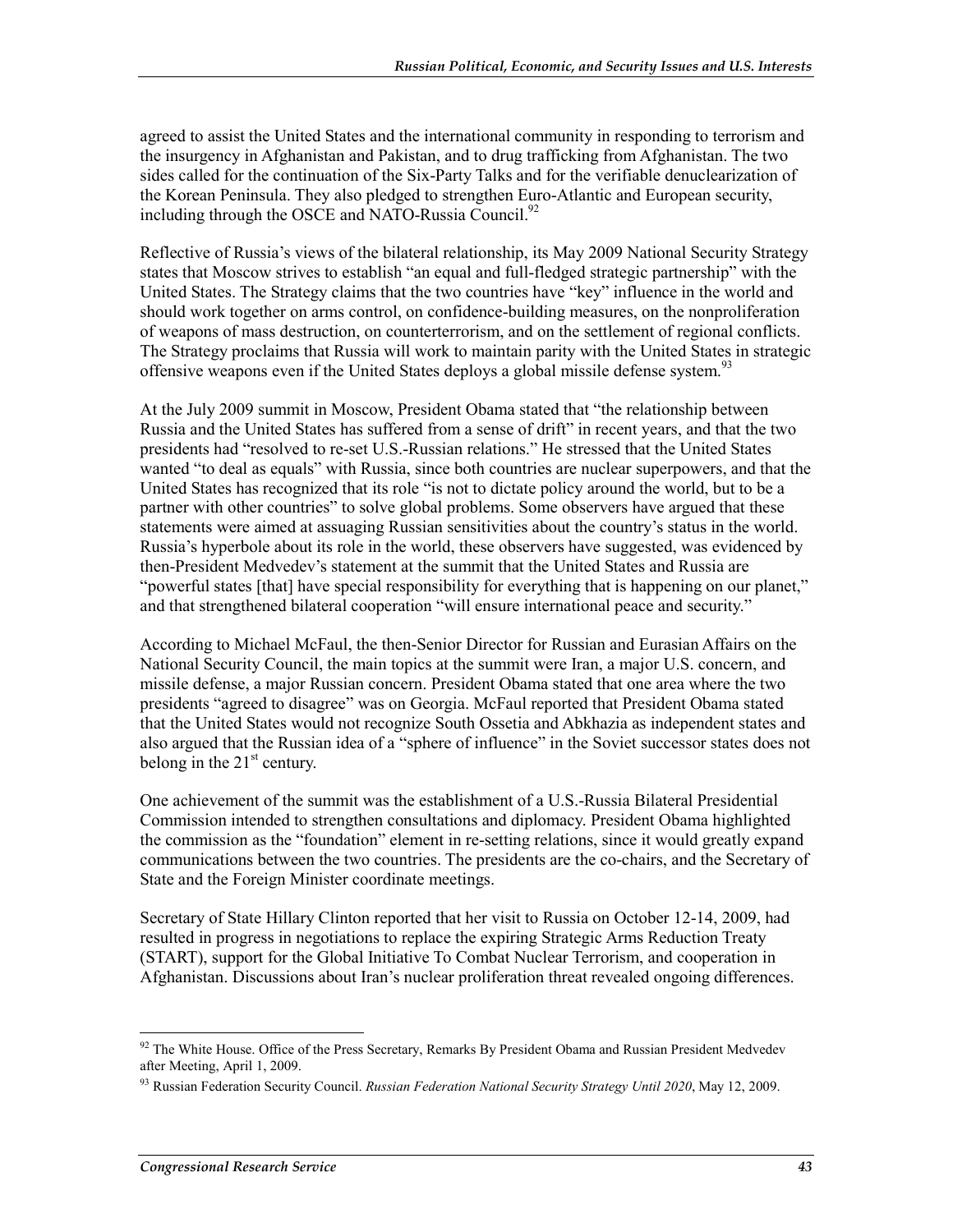Meeting with Russian human rights advocates, Secretary Clinton argued that the United States would continue to advocate democratization and respect for human rights in Russia.

During her visit, Secretary Clinton and Foreign Minister Lavrov convened the first meeting of the U.S.-Russia Bilateral Presidential Commission. Several of the co-chairs of working groups attached to the commission also met. McFaul, who co-chaired the civil society working group, reportedly stated that government officials and representatives of nongovernmental groups would meet separately. Some Russian human rights groups criticized their exclusion from the working group. Ahead of Secretary Clinton's trip, some co-chair meetings already had taken place, including the anti-narcotics trafficking working group in Washington, DC, in late September. At this meeting, Russia urged the United States to greatly step up poppy eradication efforts in Afghanistan.

Meeting on November 15, 2009, on the sidelines of the Asia-Pacific summit in Singapore, President Obama and then-President Medvedev continued discussions on START and Iran. President Obama reported that he had again stressed to Medvedev that added international sanctions should be applied to Iran if it continued to defy its international obligation not to develop nuclear weapons.

The Obama Administration's National Security Strategy, released in May 2010, asserts that the United States endeavors "to build a stable, substantive, multidimensional relationship with Russia, based on mutual interests. The United States has an interest in a strong, peaceful, and prosperous Russia that respects international norms." The strategy calls for bilateral cooperation with Russia—termed one of the  $21<sup>st</sup>$  century centers of influence in the world—in bolstering global nonproliferation; in confronting violent extremism, especially in Afghanistan; in forging new trade and investment arrangements; in promoting the rule of law, accountable government, and universal values within Russia; and in cooperating as a partner in Europe and Asia. At the same time, the strategy stresses that the United States "will support the sovereignty and territorial integrity of Russia's neighbors."94

Then-President Medvedev visited the United States on June 22-24, 2010, to focus on business and technology ties between the two countries. In 11 joint statements, the two presidents pledged further cooperation to achieve stability in Afghanistan, to foster open government, and to strengthen counter-terrorism cooperation, among other issues. In a joint statement on strategic stability, they vowed to continue "the development of a new strategic relationship based on mutual trust, openness, predictability, and cooperation." President Obama also called for accelerating efforts with other members of the WTO to complete the steps necessary for Russian accession to the WTO. He announced that Russia had agreed to purchase 50 Boeing aircraft, worth \$4 billion, and that the two countries had reached an agreement that would permit U.S. poultry products to again be exported to Russia.<sup>95</sup>

Just days after Medvedev's U.S. visit, the United States announced on June 28, 2010, the arrest of 11 Russian spies (one spy was outside the United States and apparently escaped). Some of the spies had been paired as couples by the Russian Foreign Intelligence Service. The spies had lived in several U.S. metropolitan areas for up to 10 years or longer. They were arrested on charges that

<sup>94</sup> The White House. *National Security Strategy*, May 2010.

<sup>95</sup> The White House. Office of the Press Secretary. *U.S.-Russia Joint Statements*, June 24, 2010; *Remarks by President Obama and President Medvedev of Russia at Joint Press Conference*, June 24, 2010.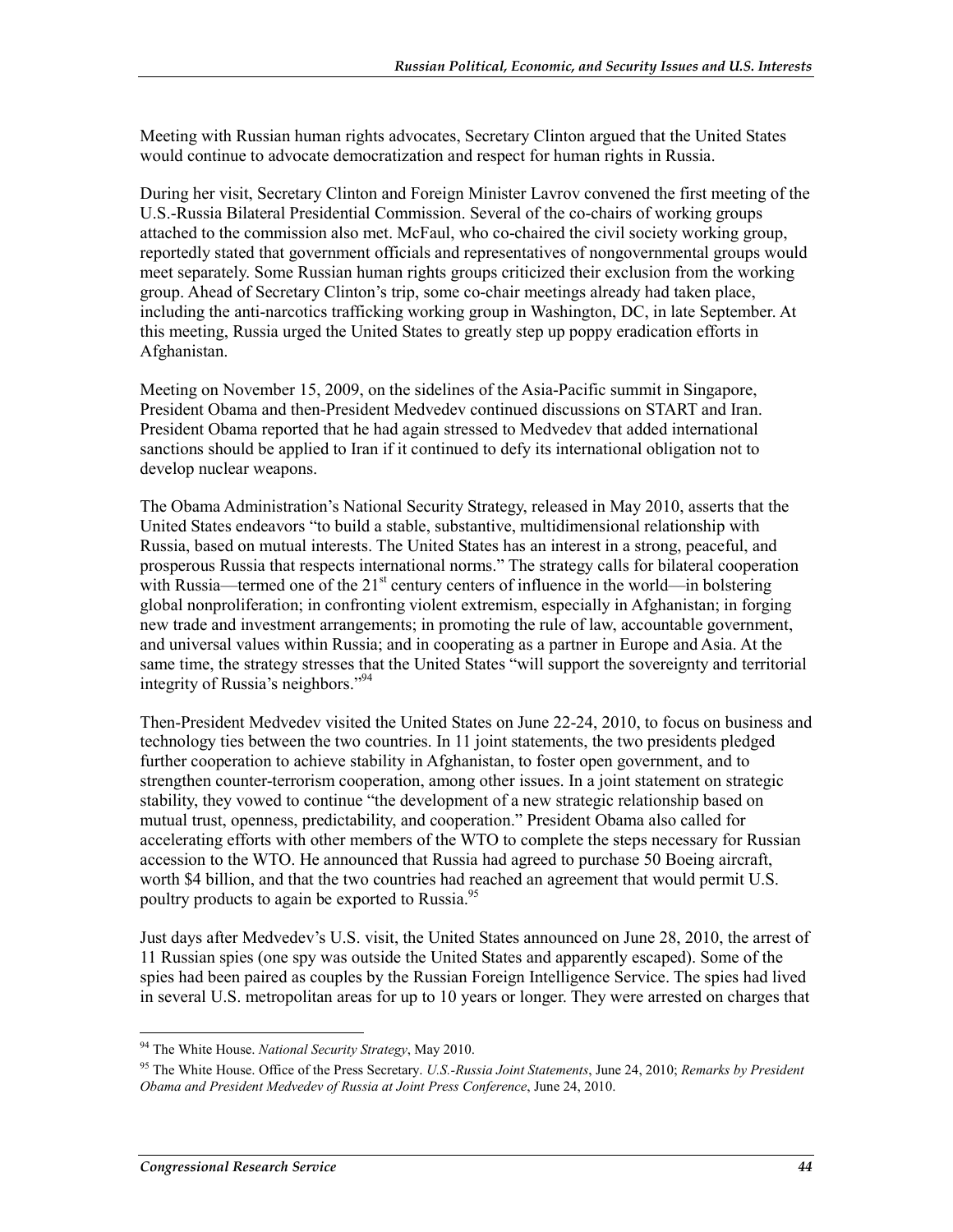included money-laundering and not registering as foreign agents. An FBI investigation against the "deep cover" agents reportedly had been ongoing for several years. The timing of the arrests may have been determined by suspicions of one of the agents that her cover had been blown. The 10 agents were swapped in Vienna, Austria, on July 9 for 4 Russian citizens whom Moscow had alleged were U.S. or British spies. Some U.S. observers suggested that the focus of the 10 Russian agents on seemingly public information gathering was a reflection of the paranoia and myopia of Russia's political leaders.<sup>96</sup> Some observers in the United States and Russia speculated that the quick resolution of the spy case indicated a concerted effort among policymakers in both countries to preserve the "re-set" in bilateral relations.

In November 2010, Presidents Obama and Medvedev met on the sidelines at the Group of 20 industrialized states in Seoul, South Korea, at the Asia-Pacific Economic Summit in Yokohama, Japan, and at the NATO-Russia summit in Lisbon, Portugal. At the session of the NATO-Russia Council in Lisbon, the heads of state agreed to work on cooperation on common security challenges, to resume theater ballistic missile defense exercises, to identify opportunities for Russia to cooperate with NATO's new territorial missile defense capability, to expand Russia's support for NATO operations in Afghanistan, and to explore revitalizing and modernizing the Conventional Forces in Europe (CFE) Treaty. President Obama hailed the agreements as part of the "reset" in NATO-Russia relations and as indicating that Russia is a partner rather than an adversary of NATO.

In early December 2010, Secretary Clinton attended the OSCE Summit in Astana, Kazakhstan. On the one hand, Russia and the United States reportedly clashed, with Russia objecting to the establishment of an OSCE mission in Georgia that would have a mandate that included Georgia's breakaway Abkhazia and South Ossetia and the United States objecting to Russian calls for a new European security treaty. Secretary Clinton also stressed that all OSCE members should fully implement their pledges to democratize and respect human rights. On the other hand, President Medvedev and Secretary Clinton joined in calling for the peaceful settlement of the Armenia-Azerbaijan conflict over the breakaway Nagorno Karabakh region, and the Astana summit declaration called for opening negotiations in 2011 on revitalizing the CFE Treaty.

In May 2011, President Obama and then-President Medvedev met on the sidelines at the Group of 8 industrialized states in Deauville, France. The main topics discussed included U.S. plans for missile defense deployments in Central Europe, counter-terrorism cooperation, and economic issues, including Russia's efforts to obtain entry into the WTO. President Medvedev indicated that Russia would continue discussions about its concerns over NATO missile defense plans, but stated that there was no breakthrough at the talks and suggested that progress might have to be deferred to 2020 (the final phase of missile deployments) and to "other politicians." Seemingly in contrast, then-National Security Council official Michael McFaul asserted that there was progress in discussing cooperation on missile defense. McFaul stated that a major part of the discussion of WTO was concerned with Georgia's concerns. The two presidents also discussed the "Arab Spring," Iran's nuclear program, and NATO actions in Libya. In regard to the latter issue, McFaul indicated that the views of the two presidents did not widely diverge, and Deputy National Security Advisor Ben Rhodes stated that President Obama agreed to consult with the Russians about events in Libya.

<sup>&</sup>lt;u>.</u> <sup>96</sup> *Financial Times* (London), July 1, 2010.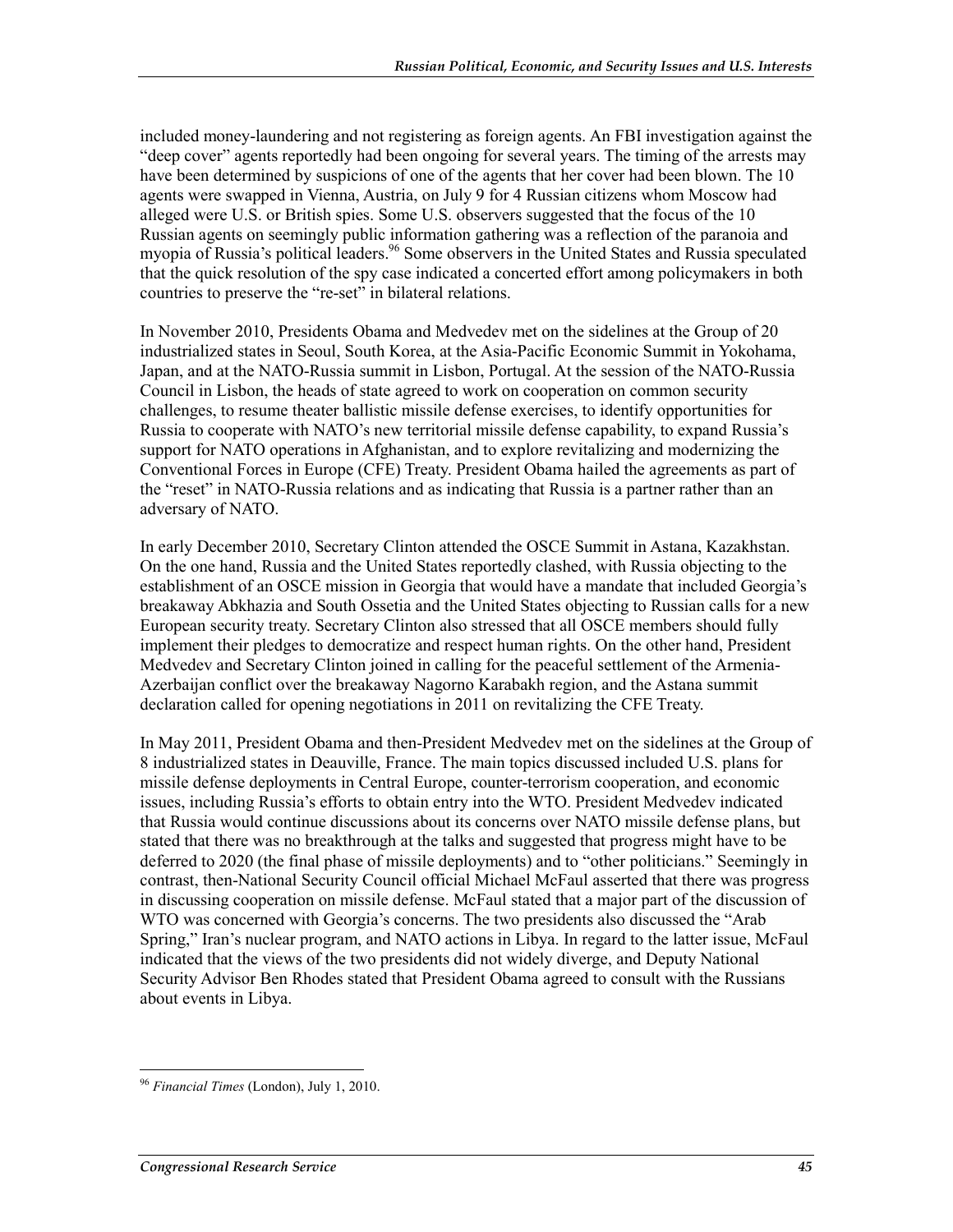The two sides signed or issued nine agreements, statements, memoranda of understanding (MoU), and reports, ranging from statements of cooperation on visa issues, counter-terrorism, and the Bering Strait Region to a report assessing future missile challenges (the presidents stated that the latter report had been finalized, but it was not released). It also was announced that two new working groups had been created as part of the Bilateral Presidential Commission, a working group on innovation and a working group on the rule of law. According to McFaul, a major goal of the working group on innovation was to assist in then-President Medvedev's modernization campaign (which has received verbal support from his successor, President Putin), including investment at the Skolkovo research center outside of Moscow, and a major goal of the working group on the rule of law was to strengthen legal institutions in Russia to facilitate investment.<sup>97</sup>

Secretary Clinton and Foreign Minister Lavrov met in Washington, DC, on July 13, 2011. They signed a long-anticipated adoptions agreement and a protocol to extend research on the effects of radiation. In addition, they announced an agreement on visa liberalization and on a new Air Navigation Services agreement. Secretary Clinton and Foreign Minister Lavrov also reviewed cooperation under the Presidential Commission and exchanged diplomatic notes to bring into force the U.S.-Russian Plutonium Management and Disposition Agreement.

In testimony to Congress at the end of January 2012 on worldwide threats, Director of National Intelligence James Clapper assessed that then-Prime Minister Putin's likely (re)-election to the presidency would result in "more continuity than change" in Russian foreign and domestic policy over the next year. Putin likely would not reverse the course of U.S.-Russia relations, but relations could prove more "challenging." According to his assessment, Putin views U.S.-Russia relations established under the Obama Administration's "reset" policy as having advantages for Russia, although Putin harbors an "instinctive distrust of U.S. intentions," and tends to view the continuation of the relationship as dependent on U.S. concessions. Russia is neither likely to support added sanctions on Iran nor to be cooperative in resolving the growing government violence in Syria, Clapper estimated. Russia's concerns about U.S. and NATO plans for European missile defense will reinforce Russia's reluctance to embrace further nuclear arms reductions. Russia is a major cyber threat that is involved in intrusions and theft of U.S. intellectual property, and otherwise is aggressive in economic espionage against the United States. In the domestic realm, Putin is unlikely to be a reformer or liberalizer, but will rather probably focus on "securing new opportunities for elite enrichment." He may need to "manage" rising discontent "which might prove increasingly difficult," if Russia's economy only grows moderately. Director Clapper also raised concerns about "pervasive [governmental] corruption augmented by powerful criminal organizations." These Russian organized crime groups are increasingly allied with leading businessmen (the so-called oligarchs), and are used by the government to undermine international free market competition in gas, oil, aluminum, and precious metals markets, he warned.<sup>98</sup>

President Obama and lame duck President Medvedev met on the sidelines of the nuclear security summit in Seoul, South Korea, on March 26, 2012. Both presidents mentioned tensions in relations, including on missile defense, but both also stressed the accomplishments of the "reset" in relations, such as the START Treaty, Russia's imminent accession to the WTO, and other

<sup>97</sup> The White House, Office of the Press Secretary, *Remarks by President Obama and President Medvedev of Russia after Bilateral Meeting in Deauville, France*, May 26, 2011; *Fact Sheet: U.S.-Russia Agreements and Joint Statements*, May 26, 2011; *Press Briefing by National Security Council Senior Director for Russia and Eurasia McFaul and Deputy National Security Advisor Rhodes*, May 26, 2011.

<sup>98</sup> U.S. Senate, Select Committee on Intelligence, *Statement for the Record on the Worldwide Threat Assessment of the US Intelligence Community*, James R. Clapper, Director of National Intelligence, January 31, 2012.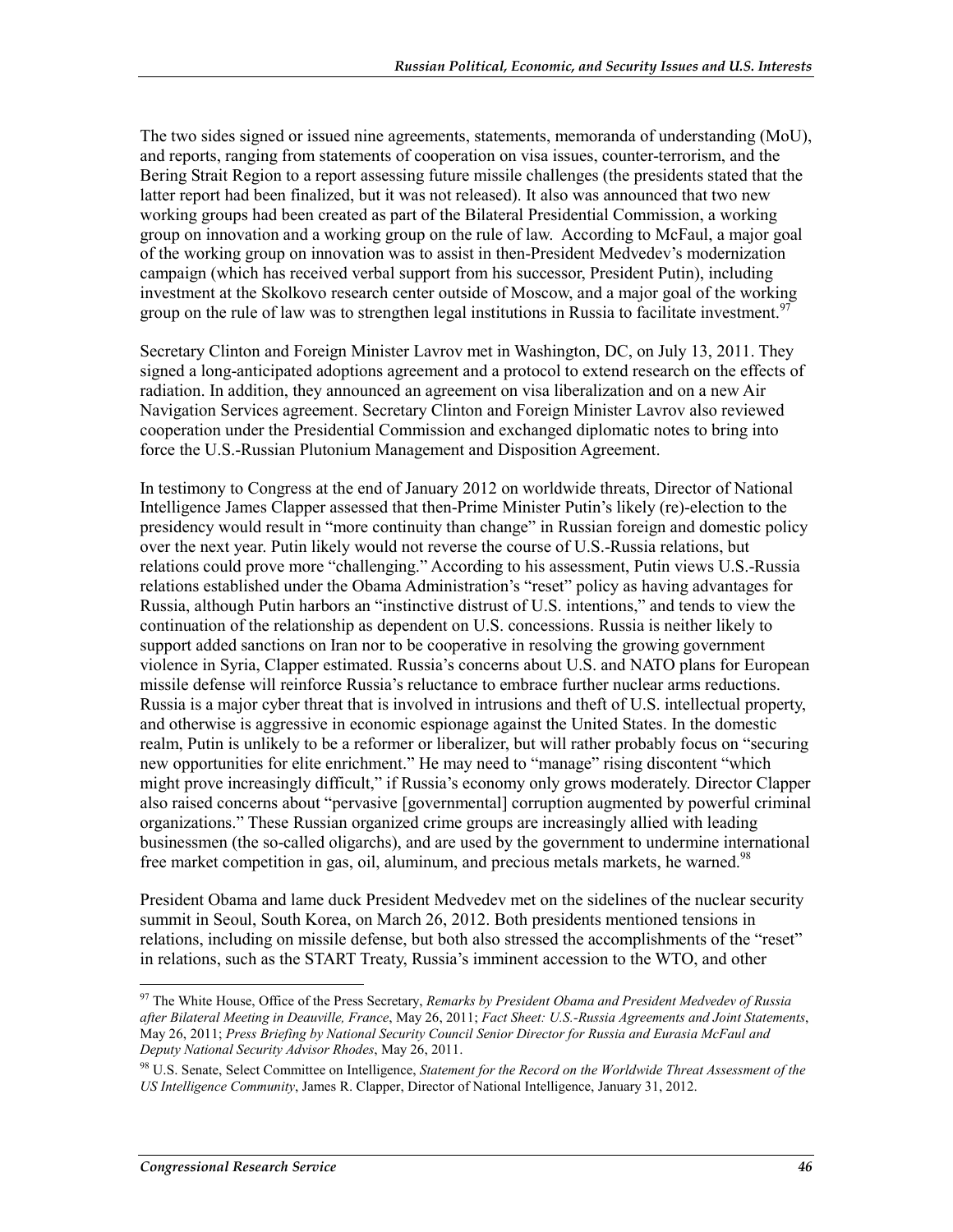initiatives undertaken by the Bi-national Presidential Commission. President Obama indicated that the two sides were cooperating on several foreign policy issues, such as support (at that time) for Kofi Annan's peace efforts in Syria, efforts to convince North Korea not a launch a missile, and talks with Iran over its nuclear program.<sup>99</sup>

President-elect Putin met with U.S. National Security Advisor Thomas Danilon on May 4, 2012, and reportedly conveyed that constructive dialogue between the two countries would continue. Although he cancelled plans to attend the G-8 meeting at Camp David, he detailed Medvedev to attend.

At the most recent U.S.-Russia presidential summit on June 18, 2012, on the sidelines of the G-20 (Group of twenty major developed and developing countries) summit in Los Cabos, Mexico, Presidents Obama and Putin reaffirmed that they would continue to cooperate on many issues, and they issued a long joint statement listing areas of existing and proposed cooperation, including on Afghanistan, bilateral investment and trade, health, the environment, and educational and cultural exchanges.<sup>100</sup> However, it has appeared that the activities of the many Working Groups and Sub-Working Groups have fallen off somewhat, perhaps related to the electoral cycles in both countries, and on the Russian side, to the anti-Americanism that was a *leitmotif* of Putin's presidential campaign. Ironically, in a foreign policy speech in early July 2012, President Putin claimed that the U.S. presidential election was contributing to temporary anti-Russian rhetoric in the United States, including such themes as missile defense advocacy and efforts by Congress to pass "anti-Russian" laws, apparently in reference to the Magnitskiy Act.<sup>101</sup> Putin and Medvedev openly indicated that they supported Obama's re-election, and after the U.S. election, Putin quickly invited Obama to visit.

On December 5, 2012, Russia pushed for greater regional integration at a CIS Summit in Ashkhabad, Turkmenistan. The attendees agreed to work toward an integrated currency market and to initiatives on joint air defense and counter-terrorism. At the OSCE foreign ministerial meeting in Dublin the next day, Secretary Clinton raised concerns that these Russian moves marked an attempt to "re-Sovietize," and stated that the United States would seek to counter such threats to the independence of the successor states. President Putin responded a few days later that the U.S. concerns were "nonsense," and claimed that more sovereignty has been ceded by EU member states than was ever ceded by the republics when they "joined" the Soviet Union.

As a sign of Putin's continuing anti-Western and anti-American orientation, the RT news agency, a propaganda organ of the government, reportedly has stepped up its activities, including in the United Kingdom and the United States. The Open Source Center has warned that an RT television channel in the United States works to undermine faith in the US Government and fuel political protest.<sup>102</sup>

<sup>99</sup> The White House, Office of the Press Secretary, *Remarks by President Obama and President Medvedev of Russia After Bilateral Meeting*, March 26, 2012.

<sup>100</sup> The White House, Office of the Spokesperson, *Fact Sheet: The United States and Russia: A Multifaceted Relationship*, June 18, 2012.

<sup>101</sup> The Kremlin, President of the Russian Federation, *Meeting with Russian Ambassadors and Permanent Representatives in International Organizations*, July 9, 2012. During Russia's Presidential election campaign in early 2012, anti-American rhetoric was prominent.

<sup>102 &</sup>quot;Kremlin's TV Seeks To Influence Politics, Fuel Discontent in U.S.," *Open Source Center Analysis*, December 12, 2012.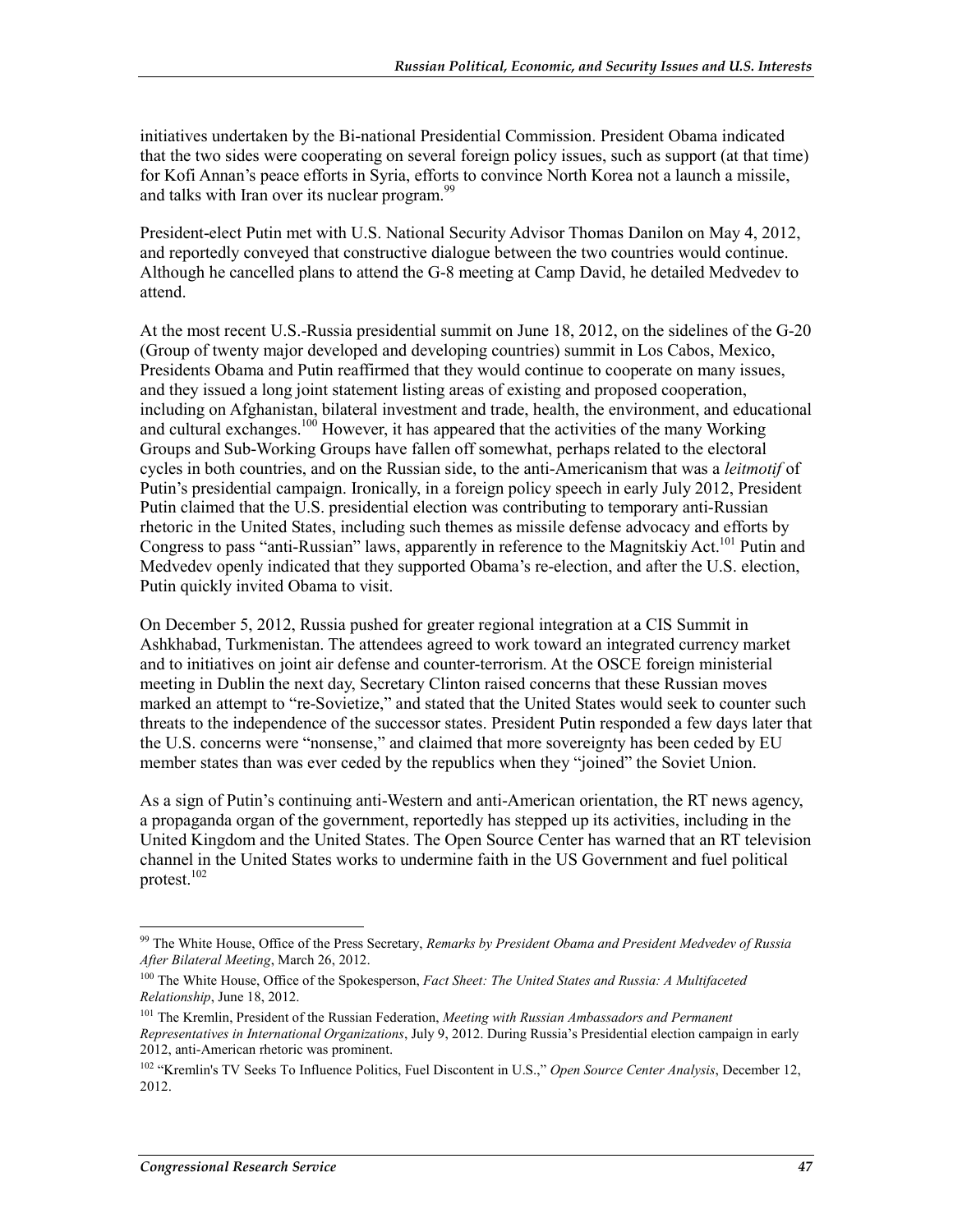# **Bilateral Relations and Afghanistan**

In a meeting with Afghan President Hamid Karzai in August 2008, Russian President Medvedev called for "opening a new page in relations" between the two countries, "because, unfortunately, our countries are coming up against similar threats and problems." Russia provides some foreign assistance and investment to Afghanistan, although it has rejected sending military forces. Russia hosted a Shanghai Cooperation Organization conference on Afghanistan, counter-terrorism, and counter-narcotics in late March 2009, which was attended by U.S. and NATO observers. The conference communiqué praised the efforts of the International Security Assistance Force (ISAF) in Afghanistan but offered no substantive assistance. At the July 2009 U.S.-Russia summit, a joint statement on assistance to Afghanistan called for enhancing cooperation within the U.S.-Russia Counter-Terrorism Working Group (established in 2000); further implementing the Russia-NATO Council's counter-narcotics project; supporting Afghanistan-related activities of the OSCE; increasing training for the Afghan National Army, police, and counter-narcotics personnel; and greatly increasing cooperation to halt illicit financial flows related to heroin trafficking in Afghanistan. The two sides also called for enhancing counter-terrorism cooperation between Afghanistan and Pakistan.

Russia's then-permanent representative to NATO, Dmitriy Rogozin, and Moscow Regional Governor Boris Gromov (the former commander of Soviet forces in Afghanistan) called in January 2010 for NATO forces not to "withdraw without victory" in Afghanistan. They asserted that the "Russian position" is that NATO should ensure political stability in Afghanistan and claimed that Russia is forming the CSTO's rapid reaction forces to protect Central Asia as a hedge against NATO's failure in Afghanistan. In late March 2010, Rogozin suggested that Russia should link its cooperation as a transit state for supply shipments to Afghanistan (see below) to a NATO pledge to combat drug trafficking into Russia. Seeking to elevate its status, the CSTO has repeatedly called for NATO to formally cooperate with it in order to stanch drug trafficking from Afghanistan and to defeat the Taliban.<sup>103</sup>

Russia's reaction to NATO's announcement in late 2010 of a planned drawdown of ISAF by the end of 2014 appeared complex. On the one hand, Russia welcomed a lessened U.S. presence in Afghanistan and Central Asia, but on the other was concerned about regional security during and after the drawdown. In January 2011, Russia's ambassador to Afghanistan, Andrey Avetisyan, stressed that NATO forces should not leave Afghanistan until the country is able to defend itself. He stated that Russia was ready to assist Afghanistan in rebuilding infrastructure and facilities that had been constructed by the former Soviet Union, but that such rebuilding would need international financing. He also renewed Russia's call for NATO to combat drug production. He also dismissed what he claimed were U.S. arguments that combating poppy growing in Afghanistan was complicated because it risked antagonizing farmers, stating that "the money made on the production of drugs … finances the militants … and part of the Afghan heroin also goes to Europe and the United States."104

In December 2011, Rogozin argued at a NATO-Russia Council meeting that Russia should link its cooperation with NATO in Afghanistan to NATO granting Russia a larger role in decision-

<sup>1</sup> <sup>103</sup> *ITAR-TASS*, January 18, 2010; Boris Gromov and Dmitry Rogozin, "Russian Advice on Afghanistan," *The International Herald Tribune*, January 12, 2010; *BBC Worldwide Monitoring*, March 31, 2010; "NATO Not Cooperating Sufficiently with Russia—CSTO Head," *RIA Novosti*, March 27, 2010.

<sup>104</sup> *Interfax*, January 27, 2011.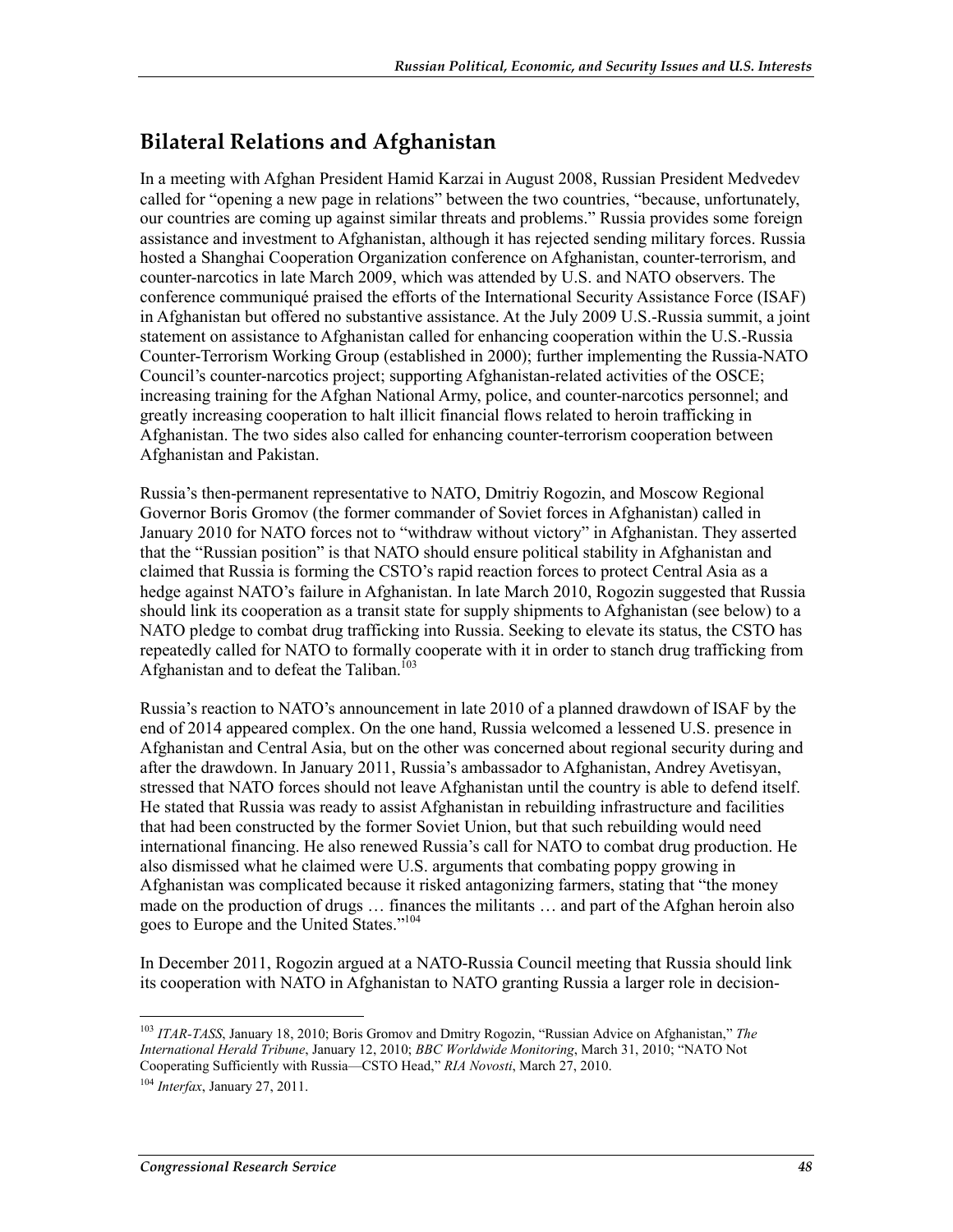making on the future of Afghanistan after the planned NATO drawdown of troops in 2014. Also in December, the CSTO presented a plan to the presidents of the member states for defending common borders with Afghanistan after the planned NATO drawdown.

At the June 2012 June 2012 Obama-Putin summit, the joint statement acknowledged Russia's "significant contribution" to promote stability in Afghanistan, but only touched on areas of existing and future cooperation, including the NDN, counter-terrorism, and counter-narcotics. A fact sheet issued by the State Department praised the work of the NATO-Russia Council counternarcotics program, which has trained more than 2,000 law-enforcement officers from Central Asia, Afghanistan, and Pakistan since 2006. The fact sheet also highlighted Russia-NATO cooperation in setting up the Helicopter Maintenance Trust Fund to support Afghanistan's fleet of Russian-built platforms. Russian cooperation has included training Afghan maintenance personnel.<sup>105</sup>

#### *Alternative Supply Routes to Afghanistan*

In late 2008, the United States and NATO stepped up efforts to develop supplemental air and land routes into Afghanistan because of growing problems in sending supplies through Pakistan. The incoming Obama Administration also planned increasing the number of troops in Afghanistan, which also spurred the search for alternate supply routes. What was later termed the "Northern Distribution Network" (NDN) was envisaged for transits through Russia or the South Caucasus to Central Asia and then to Afghanistan. The U.S. Manas airbase in Kyrgyzstan, established in late 2001, was to be a component of this route. In February 2009, however, Kyrgyzstan announced that it intended to close the airbase, but an agreement was reached in late June 2009 to keep it open in exchange for higher U.S. rent and other payments.

As early as the April 2008 NATO summit, Russia's then-President Putin had offered to permit the shipment of nonlethal NATO goods through Russia to Afghanistan. In late 2008, Russia also permitted Germany to ship weapons and other equipment by land to its troops in Afghanistan. NATO reached agreement with Russia in February 2009 on the land transit of nonlethal supplies to Afghanistan, and all the Central Asian states except neutral Turkmenistan also agreed to permit overland shipments. The first railway shipment from the Baltic states reached Afghanistan—after transiting Russia, Kazakhstan, and Uzbekistan—in late March 2009.

At the U.S.-Russia summit meeting in early July 2009, Foreign Minister Lavrov and Under Secretary of State Burns signed an agreement allowing up to 4,500 annual official air flights of troops and lethal supplies through Russia to Afghanistan, and unlimited numbers of commercial charter flights of nonlethal supplies. Lauded by McFaul as "historic," the agreement complements the NATO-Russia arrangement reached in early 2009 on land transit. The Administration reported that air transit through Russia could save the United States government up to \$133 million annually in fuel, maintenance and other transportation costs, and that this agreement would be free of any air navigation charges.

Reportedly, the first flight by the United States using this route took place in early October 2009, and another took place in November 2009. Allegedly, Russia was slow in facilitating such flights, and the United States and NATO used alternative air transit through the Caspian region to reach

<sup>&</sup>lt;u>.</u> 105 U.S. Department of State, *Fact Sheet: U.S.-Russia Cooperation on Afghanistan*, June 18, 2012.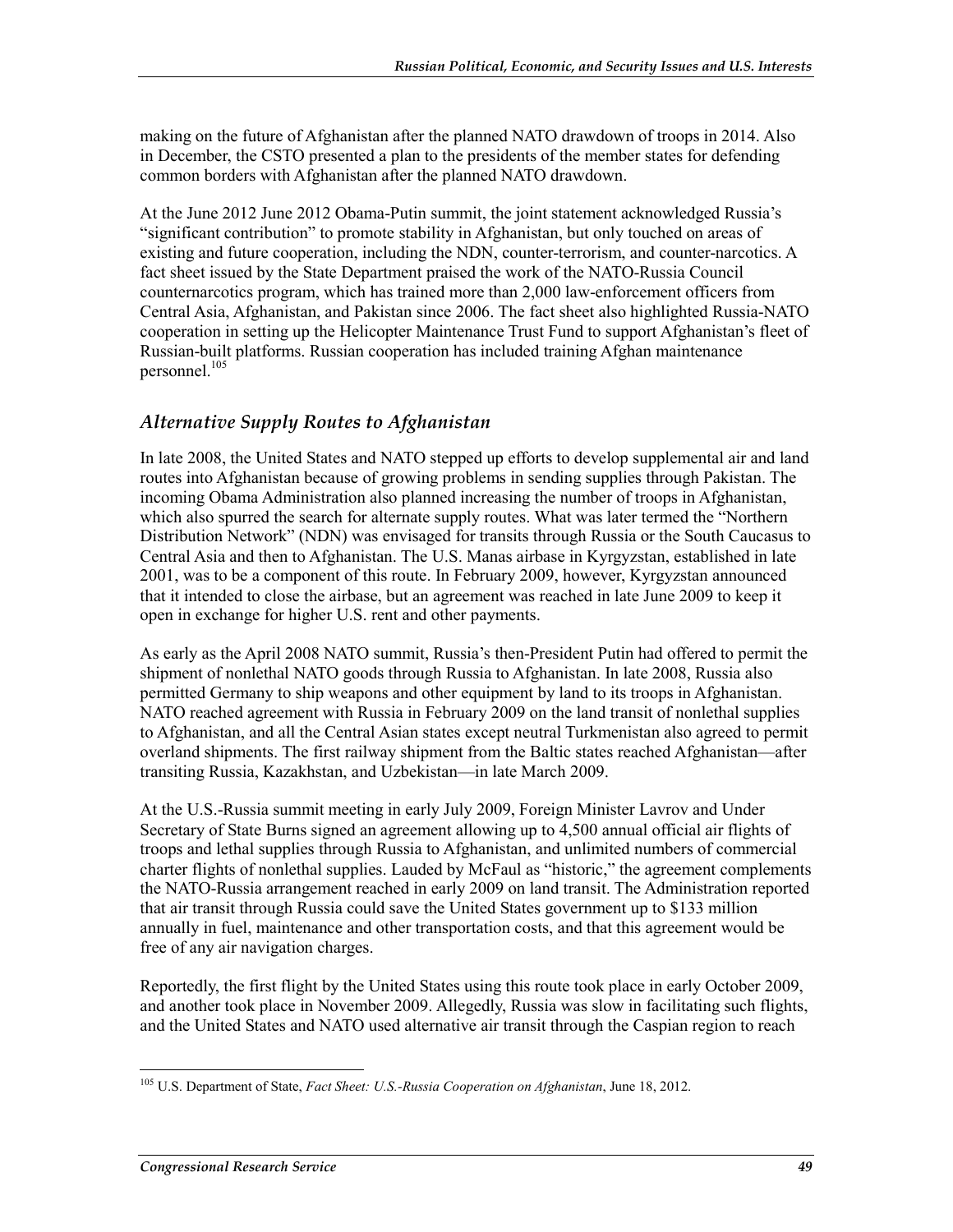Afghanistan. According to Assistant Secretary of State Philip Gordon, these air transit problems soon were resolved.<sup>106</sup>

A factsheet issued at the June 2012 U.S.-Russia summit stated that 2,200 U.S. official flights over Russia had carried over 379,000 personnel and troops and over 45,000 cargo containers of lethal and nonlethal equipment. About three-quarters of supplies transiting the NDN go through Russia. At the summit, President Obama reported that he had thanked Putin for Russia's cooperation in the NDN, and the two sides pledged to strengthen the NDN.

A June 2010 Administration factsheet on the results of the "re-set" gave some information on Russian *commercial* support for the Afghan conflict. It stated that Russian companies had made over 12,000 flights in support of U.S. operations in Afghanistan and Iraq, had supplied over 30% of the fuel U.S. military troops use in Afghanistan, and provided over 80 MI-17 helicopters to the Afghan National Army, Afghan National Police, and Afghan Drug Interdiction Forces.107

Russia is a substantial supplier of jet fuel for U.S. and NATO operations in Afghanistan. This relationship became more apparent in September 2011 when the U.S. Defense Logistics Agency placed its first order for fuel with the Gazpromneft-Aero-Kyrgyzstan joint venture, which is majority-owned by Russia's Gazprom state-controlled gas firm, to supply aviation fuel to the Manas Transit Center in Kyrgyzstan. The Transit Center is the main U.S. airbase in Central Asia, and provides major aerial refueling services over northern Afghanistan. According to one report, the fuel is directly supplied from Gazprom's oil refineries and transported by the Russian Transoil company to the transit center.<sup>108</sup>

In early February 2012, Russian media reported that NATO and Russia had agreed that cargo aircraft bringing materials out of Afghanistan could land at the Ulyanovsk airport, north of the Caspian Sea. From there, the materials would transit by railway to Riga or Tallinn. Russian planes reportedly would haul some of the cargoes. Such flights circumvent road and railway transit delays in Central Asia, according to some reports.109 At a military meeting in early August 2012, President Putin stated that Russia had an interest in peace and stability "on our southern borders" (apparently including Central Asia as part of Russia), so would assist NATO forces in Afghanistan, including by opening the Ulyanovsk airport to NATO transport. He averred that it was better for Russia to support NATO than to have to mobilize Russian troops to deal with insecurity emanating from Afghanistan.<sup>110</sup>

In May 2012, a Russian Foreign Ministry spokesman hailed a statement by the Kyrgyz president that the country did not plan to renew the lease on the U.S. military facility at Manas. The spokesman stated that Russia's position was that the airbase would not be needed after the United States withdraws most of its troops by the end of 2014.

<sup>1</sup> 106 U.S. Department of State. *U.S.-Russia Relations Under the Obama Administration: Remarks at the German Marshall Fund*, June 16, 2010.

<sup>107</sup> The White House. Office of the Press Secretary. *U.S.-Russia Relations: "Re-set" Fact Sheet*, June 24, 2010.

<sup>108</sup> *CEDR*, September 28, 2011, Doc. No. CEP-950073.

<sup>109</sup> *Interfax*, February 3, 2012.

<sup>110</sup> *Interfax*, August 2, 2012.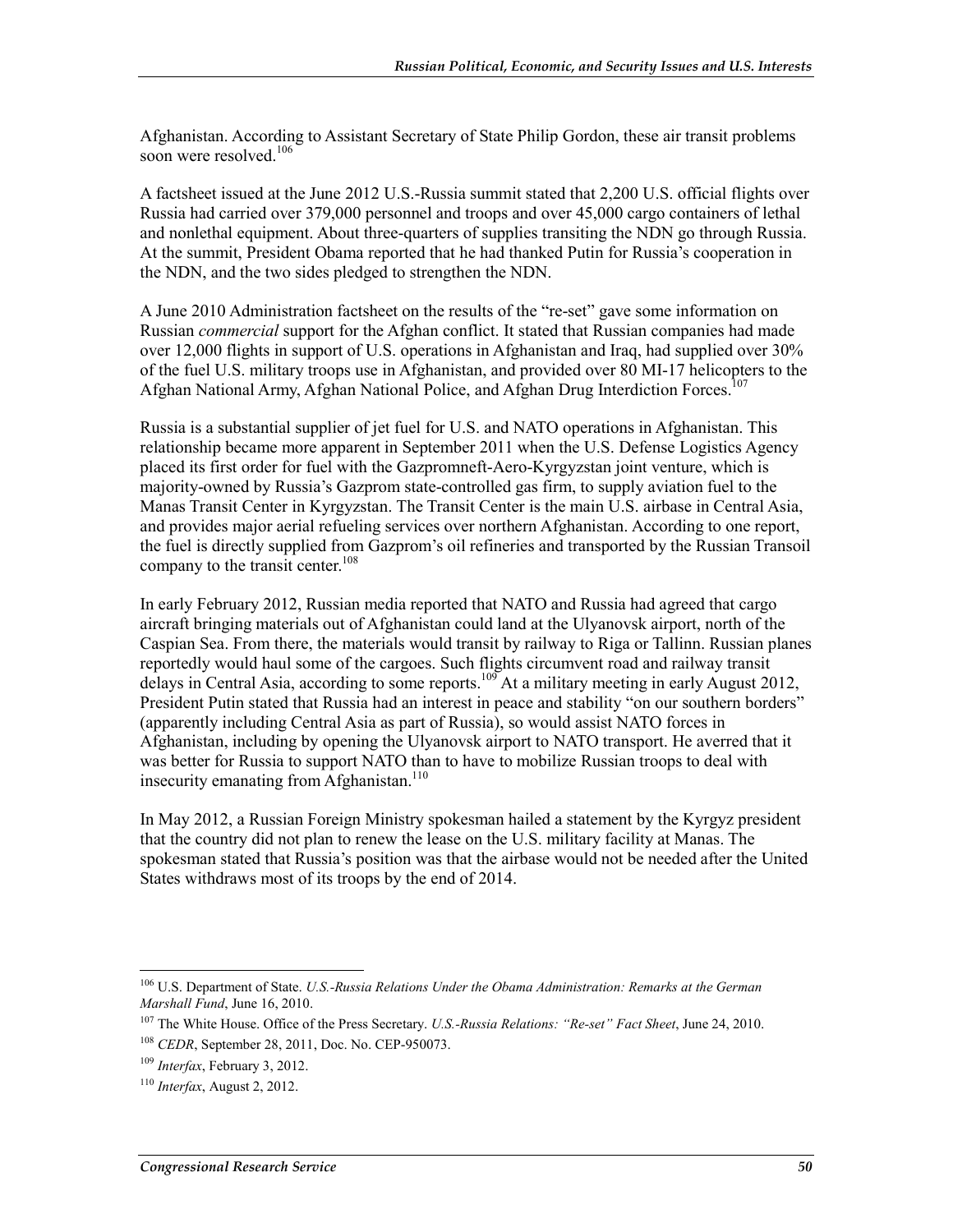### **Bilateral Relations and Iran**

Russian perceptions of the Iranian nuclear threat and its policies toward Iran are driven by a number of different and sometimes competing factors. Russia signed an agreement to build a nuclear power plant outside the Iranian town of Bushehr and provide other assistance for Iran's civilian nuclear program in January 1995. Although the White House and Congress long warned that Iran would use the civilian nuclear reactor program as a cover for a clandestine nuclear weapons program, Russia refused to cancel the project. Moscow maintains that its cooperation with Iran's civilian nuclear program is legal, proper, and poses no proliferation threat, arguing that Iran is a signatory of the Nuclear Non-Proliferation Treaty (NPT), and that the light water reactor built by Russia is not well-suited for producing weapons-grade fissionable material.

Russia agrees with the United States and many other nations that a nuclear-armed Iran would be destabilizing and undesirable. After Iran's clandestine program to master the entire nuclear cycle, including uranium reprocessing, was revealed, Russia withheld delivery of nuclear fuel for the Bushehr reactor, pending agreement with Tehran about return of spent fuel to Russia for reprocessing. Russia joined the United States and the "EU-3" group (Great Britain, France, and Germany) in approving a series of limited U.N. Security Council (UNSC) sanctions related to Iran's nuclear infrastructure, including asset freezes and trade bans targeting certain Iranian entities and individuals.<sup>111</sup> Moscow temporarily withdrew most of its technicians and scientists from the unfinished Bushehr reactor in 2007. However, Russia soon resumed construction and shipment of nuclear fuel to Bushehr. Fuel delivery was completed in early 2008. In early 2011, Russia's permanent representative to NATO alleged that a computer virus had delayed the startup of the reactor.<sup>112</sup> Reportedly, some damaged systems had to be replaced, but Russian officials announced that the reactor had begun operation on May 8, 2011. The plant began supplying power for the electric grid in September 2011. Management of the plant will be transferred to Iran in 2013, and up to 300 Russian specialists will continue to work at the plant for several years.

In September 2009, Iran informed the IAEA that it had been building a second uranium enrichment plant near the city of Qom. Many observers considered the disclosure further evidence that Iran intended to build nuclear weapons. A few days later, President Obama reported that a meeting he held with then-President Medvedev on the sidelines of a U.N. General Assembly session dealt mostly with Iran. Medvedev stated that the international "task is to create ... a system of incentives that would allow Iran to continue its fissile nuclear program, but at the same time prevent it from obtaining nuclear weapons."<sup>113</sup> In a meeting with concerned nations on October 1, 2009 (now termed the Sextet or P5+1, consisting of the United States, United Kingdom, France, Russia, China, and Germany), Iran agreed to a late October IAEA inspection of the Qom enrichment site and initially appeared positive toward a plan to export most of its lowenriched uranium to Russia or France to be further enriched to fuel the Tehran Research Reactor. After inspecting the enrichment plant near Qom, the IAEA concluded that it was in an advanced stage of completion and that Iran's efforts to hide it for years heightened IAEA concerns that other nuclear facilities were being hidden. Russia reportedly mediated with Iran to urge it to accept the research reactor fuel deal, but Iran rejected the deal. In late November, Russia joined other representatives of the IAEA in censuring Iran for concealing the enrichment plant near

<sup>111</sup> See CRS Report RL32048, *Iran: U.S. Concerns and Policy Responses*, by Kenneth Katzman.

<sup>112</sup> *Interfax*, January 27, 2011.

<sup>113</sup> The White House. Office of the Press Secretary. *Remarks by President Obama and President Medvedev of Russia after Bilateral Meeting*, September 23, 2009.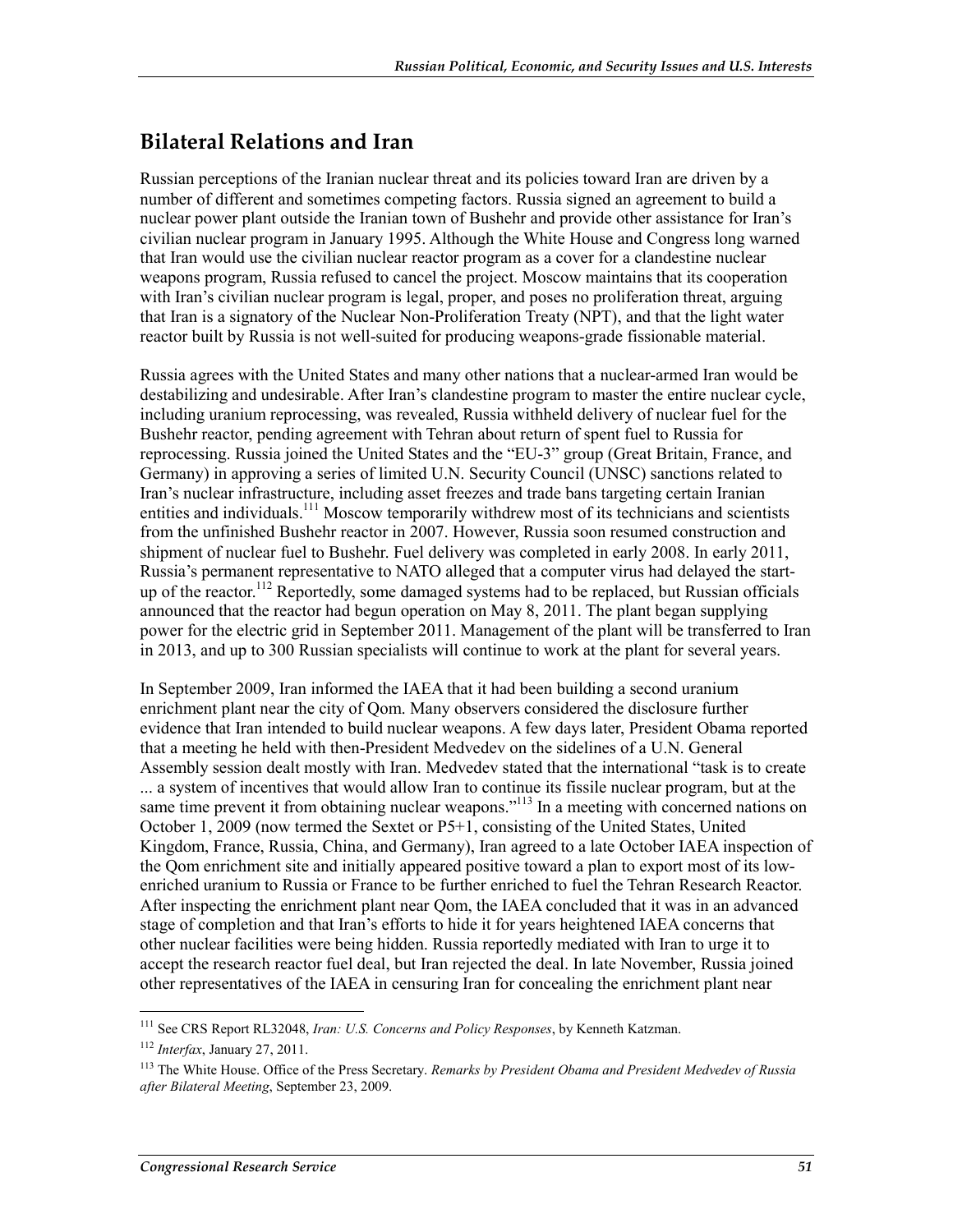Qom. In February 2010, Iran announced that it would start enriching uranium to 20% to fuel the Tehran Research Reactor.

In June 2010, Russia supported the approval of UNSC Resolution 1929, which expressed growing international concern with Iran's lack of compliance with ensuring that its nuclear program is peaceful and directed an expanded international arms embargo and added restrictions on commerce dealing with "proliferation-sensitive activities" in Iran. Explaining Russia's vote for the resolution, U.N. ambassador Vitaliy Churkin stated that "it has become inevitable that additional restrictive measures should be adopted to constrain development in those Iranian activities that run counter to the task of strengthening the nonproliferation regime."114 Perhaps also a significant factor, simultaneously with Russia's agreement on the draft resolution, its state arms export agency, Rosoboronexport, and other Russian firms were removed from U.S. lists of sanctioned entities.<sup>115</sup> Appearing to be one strategy to deflect Iran's anger, Russia has denounced added sanctions imposed by the United States, the EU, and other countries in the wake of the approval of UNSC Resolution 1929.

After CIA revelations about Iran's possession of highly enriched uranium, then-President Medvedev concurred in July 2010 that "Iran is nearing the possession of the potential which in principle could be used for the creation of a nuclear weapon." He also stated that "we should not forget that Iran's attitude [toward cooperation with the international community] is not the best one."116 Causing further strains in Russian-Iranian relations, in September 2010 President Medvedev signed a decree banning the supply of the S-300 surface-to-air missile system to Iran, asserting that the weapons transfer to Iran was blocked by UNSC Resolution 1929. In April 2012, Iran sued Russia's Rosoboronexport, its state-owned arms export firm, in the international arbitration court in Geneva for nonfulfillment of the contract, further straining relations.

Lavrov reported that in November 2010, he urged the Sextet to back a "step-by-step" approach to resolving tensions over Iran's nuclear program, involving easing and eventually eliminating UNSC sanctions in response to Iranian moves to comply with IAEA concerns.<sup>117</sup>

In testimony in December 2010, Under Secretary of State William Burns asserted that "Russia's partnership [with the United States] in the diplomacy which led to Resolution 1929 and to its own decision to cancel the S–300 sale was crucial. Without Russia's partnership, I don't think we would have had Resolution 1929 [or] as significant a set of measures from the EU and from many others. So that painstaking effort to work together with regard to a shared concern about Iran's nuclear ambitions has been right at the core of our relationship with Russia over the last couple of years." At the hearing, some Members raised concerns that Russia's past and ongoing support for Iran's civil nuclear program might have facilitated its nuclear weapons ambitions. Under Secretary Burns argued that Russia and other countries have become increasingly worried about Iran's nuclear intentions and have intensified their support for countervailing international actions.118

<sup>1</sup> <sup>114</sup> United Nations. Security Council. 6335<sup>th</sup> Meeting, *Meeting Record*, S/PV.6335, June 9, 2010.

<sup>115</sup> CRS Report RL32048, *Iran: U.S. Concerns and Policy Responses*, by Kenneth Katzman.

<sup>116</sup> Ministry of Foreign Affairs of the Russian Federation. *Speech by Dmitry Medvedev, President of the Russian Federation, at the Meeting with Russian Ambassadors and Permanent Representatives to International Organizations*, July 13, 2010; *Agence Presse France*, July 13, 2010.

<sup>117</sup> *Transcript of Sergey Lavrov Interview*, Ministry of Foreign Affairs, June 2, 2011.

<sup>118</sup> U.S. House of Representatives, Committee on Foreign Affairs, *Hearing on Implementing Tougher Sanctions on*  (continued...)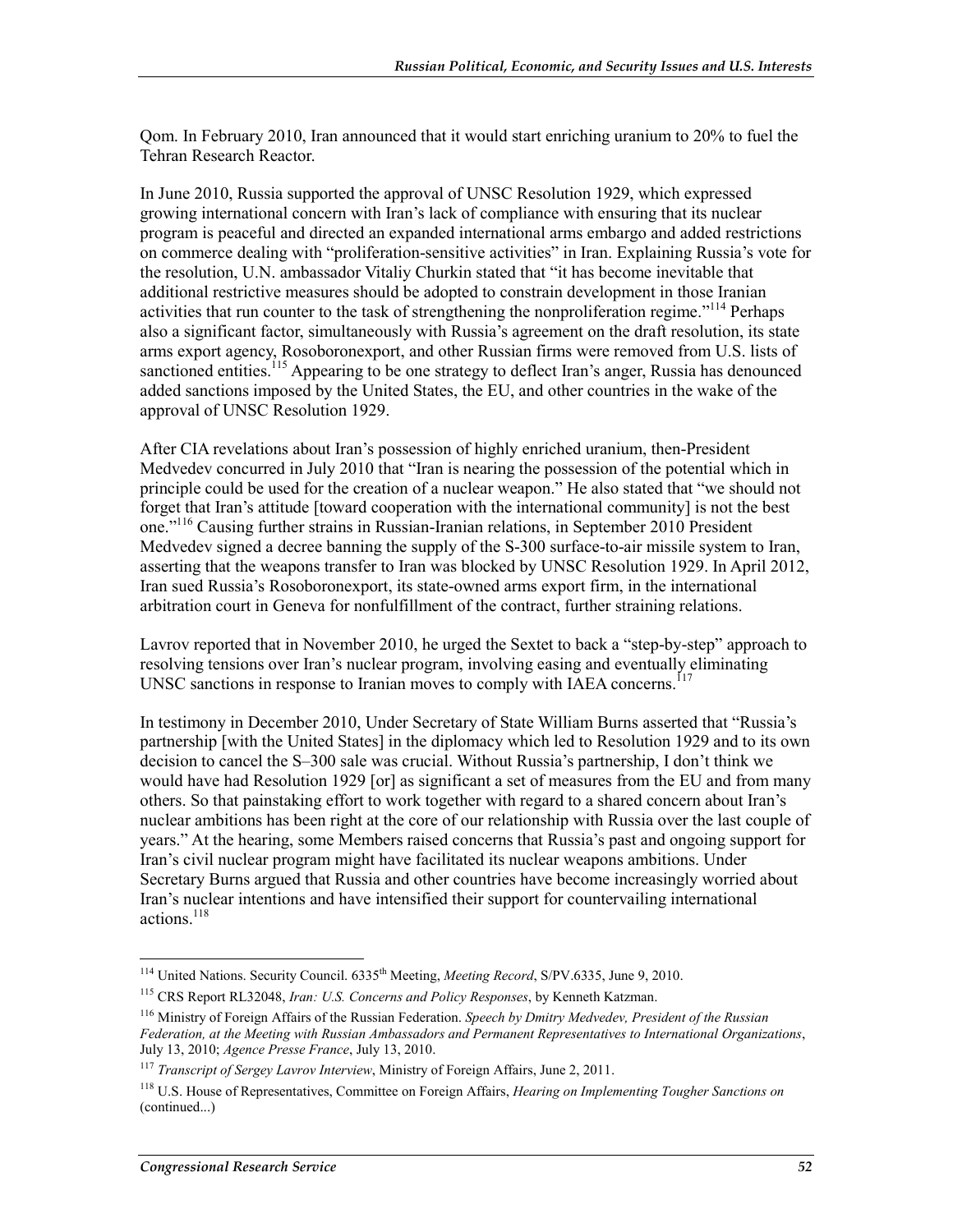In January 2011, Russia joined the other members of the Sextet at a meeting with Iran in Istanbul to urge Iran to commit to a modified agreement worked out by Russia, the United States, and France to exchange the bulk of Iran's low-enriched uranium for fuel rods for the Tehran research reactor. Iran raised preconditions to such an agreement that were rejected by the Sextet. Just before the meeting, Russia joined the Sextet in calling for fully implementing the sanctions under UNSC Resolution 1929, but again refused to join what it termed "unilateral sanctions" beyond those agreed to by the UNSC. On January 27, 2011, then-President Medvedev stated that "Iran needs to dispel the international community's doubts in relation to its nuclear program. It [Iran] should persuade us that this program is of a peaceful nature."<sup>119</sup>

The final declaration issued at the May 2011 meeting of the heads of state of the Group of 8 industrialized countries in France warned that "the severe proliferation challenges ... in Iran and North Korea ... pose a threat to global stability."<sup>120</sup>

On June 1, 2011, Lavrov stated that because the United States and European countries imposed added sanctions on Iran after the approval of UNSC Resolution 1929—sanctions that he claimed they had agreed to forego during negotiations prior to the approval of the resolution—Russia would not agree to further UNSC sanctions.<sup>121</sup> That same day, the Russian Foreign Ministry reported that Lavrov rejected a call by visiting Israeli Deputy Prime Minister Moshe Ya'alon for concerned countries to warn Iran that it faces military reprisals if it proceeds with its nuclear weapons development program. According to the Foreign Ministry, Lavrov reiterated Russia's views that concerns about Iran's nuclear program should be resolved exclusively through negotiations and that Iran has the right to pursue a peaceful nuclear program.<sup>122</sup>

On June 9, 2011, the Sextet issued a statement calling for Iran to hold discussions on many unresolved concerns to rule out a military component to Iran's nuclear program. The statement was issued in response to an announcement by Iran that it would greatly increase uranium enrichment to 20%.

In November 2011, the IAEA issued a report warning that Iran had intensified its nuclear weapons development program. Lavrov denounced the report as making "a totally unsupported conclusion that Iran's nuclear program had a military dimension."<sup>123</sup> Russia reportedly opposed UNSC action on the report, terming further sanctions an attempt to trigger "regime change" in Iran. Russia has instead urged the Sextet to pursue its "step-by-step" plan for easing sanctions in return for actions by Iran to dispel international concerns.

In November 2011, the *Washington Post* alleged that Russian scientists were assisting Iran's nuclear program. Refuting the *Washington Post* and other Western media reports, on January 8, 2012, Russia's state-owned Rosatom nuclear energy and weapons firm asserted that it had played

 $\overline{a}$ 

<sup>(...</sup>continued)

*Iran: A Progress Report*, December 1, 2010.

<sup>119</sup> *Interfax*, January 27, 2011.

<sup>120</sup> *G8 Declaration: Renewed Commitment For Freedom And Democracy*, G8 Summit of Deauville, France, May 26- 27, 2011, at http://www.g20-g8.com/g8-g20/g8/english/live/news/renewed-commitment-for-freedom-anddemocracy.1314.html

<sup>&</sup>lt;sup>121</sup> Ministry of Foreign Affairs of the Russian Federation, June 2, 2011.

<sup>122</sup> *CEDR*, June 1, 2011, Doc. No. CEP-950139; June 1, 2011, Doc. No. CEP-365001.

<sup>123</sup> *CEDR*, January 25, 2012, Doc. No. CEP-950142.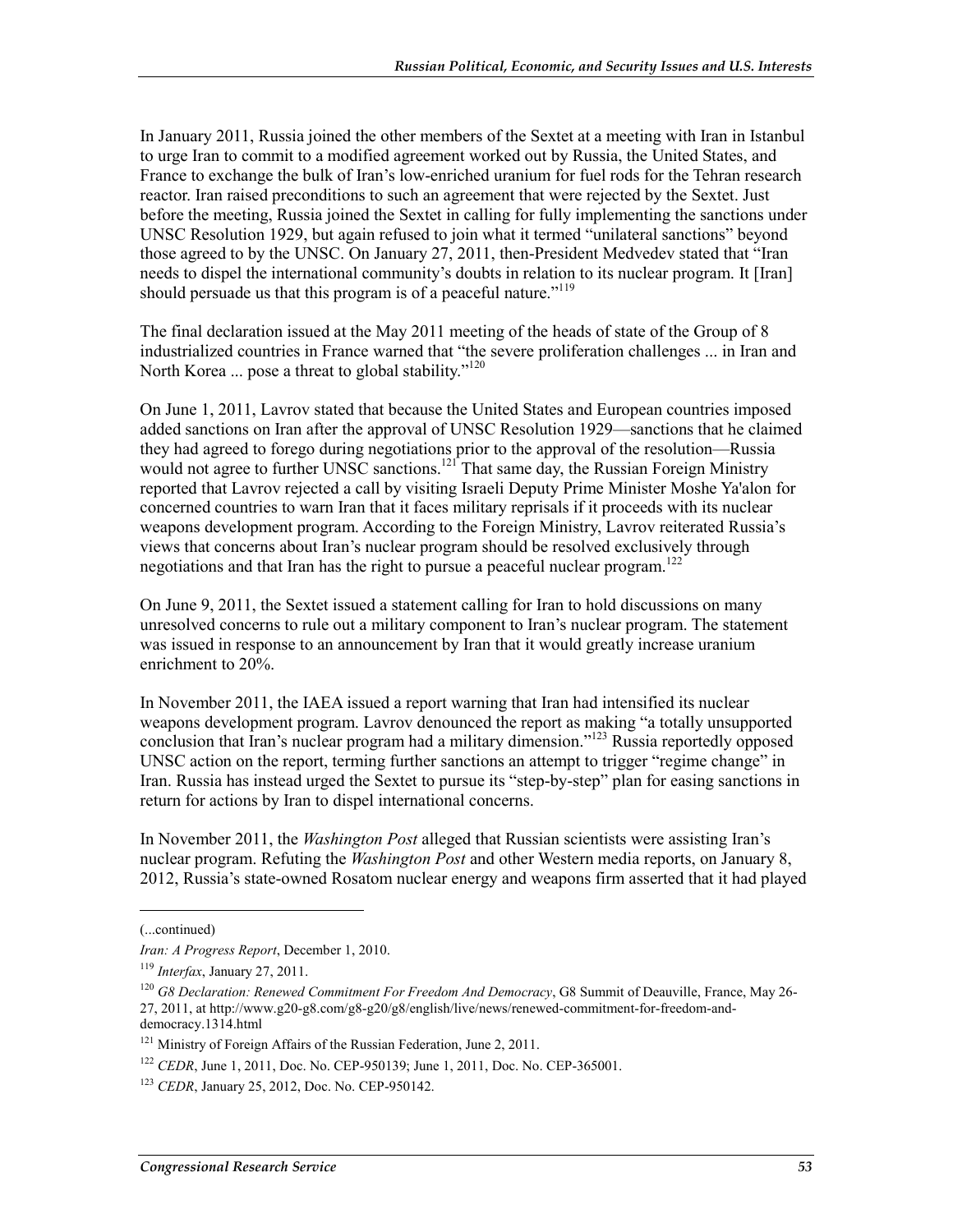no role in Iran's nuclear program beyond building the Bushehr nuclear power plant and supplying medical isotopes.

In early January 2012, Iran announced that it had begun uranium enrichment at its underground Fordow facility north of Qom. Russian Deputy Foreign Minister Gennadiy Gatilov voiced "regret [that] Iran continues to ignore international demands to alleviate concern over its nuclear program and to freeze construction of [the] enrichment facility." At the same time, he reiterated Russia's opposition to further UNSC sanctions against Iran.

The United States imposed added financial and other sanctions on Iran under the National Defense Authorization Act of 2012, signed into law on December 31, 2011. An executive order implementing these and other sanctions was issued on February 6, 2012. On January 23, 2012, the EU also bolstered its sanctions on Iran, including by beginning to draw down imports of Iranian oil and to restrict financial transactions with Iranian banks. The U.S. sanctions came into full effect in August 2012. Lavrov and other Russian officials have criticized the added U.S. and EU sanctions.

On April 14, 2012, Iran and the Sextet (formally led by the EU High Representative for Foreign Affairs) resumed talks in Istanbul after a 15-month lapse, and agreed to present detailed proposals at a May 23-24, 2012, meeting in Baghdad. At this meeting, Iran rejected the proposals put forth by the Sextet, insisting that economic sanctions be immediately lifted and its right to enrich uranium be acknowledged. Russia's emissary to the talks, Deputy Foreign Minister Sergey Ryabkov, stated that Russia was satisfied with its level of cooperation with the United States at the talks, although there were some differences. According to some reports, Russia wants to play a larger role in the talks, and it agreed to host another meeting on June 18-19. At the G8 Summit at Camp David, MD, on May 18-19, 2012, Prime Minister Medvedev joined Obama and other G8 leaders in raising "grave concern" over Iran's nuclear program and calling for Iranian cooperation with the Sextet to "restore international confidence that Iran's nuclear program is exclusively peaceful."<sup>124</sup>

A Sextet meeting with Iran in Moscow on June 18-19, 2012, and a Sextet experts' session in Istanbul on July 3, 2012, were reported to be inconclusive, although the sides agreed to continue meeting.

Just before President Putin's June 25-26, 2012, visit to Israel, Foreign Minister Avigdor Lieberman stated that although Russia was closely allied with the Sextet position on Iran, Israel would seek to impress upon Putin the danger that faces Israel if Iran obtains nuclear weapons. During Putin's visit, President Shimon Peres urged him to take actions to prevent Iran from acquiring nuclear weapons. Prime Minister Netanyahu stated that he called for Russia to demand that Iran halt enriching uranium, relinquish all its enriched uranium, and dismantle its underground nuclear facility near Qom. He also averred that the international community must boost sanctions against Iran. President Putin stated that calls in Iran for Israel's annihilation were unacceptable, that the question of Iran's nuclear program should be the subject of negotiations, and that Iran has the right to the peaceful use of nuclear energy if the international community has "absolute guarantees" that the program will not lead to nuclear weapons.<sup>125</sup>

<sup>124</sup> The White House, Office of the Press Secretary, *Camp David Declaration*, May 19, 2012.

<sup>125</sup> The Kremlin, President of the Russian Federation, *Vladimir Putin Answered Russian Journalists' Questions*, June 27, 2012; Israel, Government Press Office, *Press Release: PM Netanyahu's Statement After Meeting with President of*  (continued...)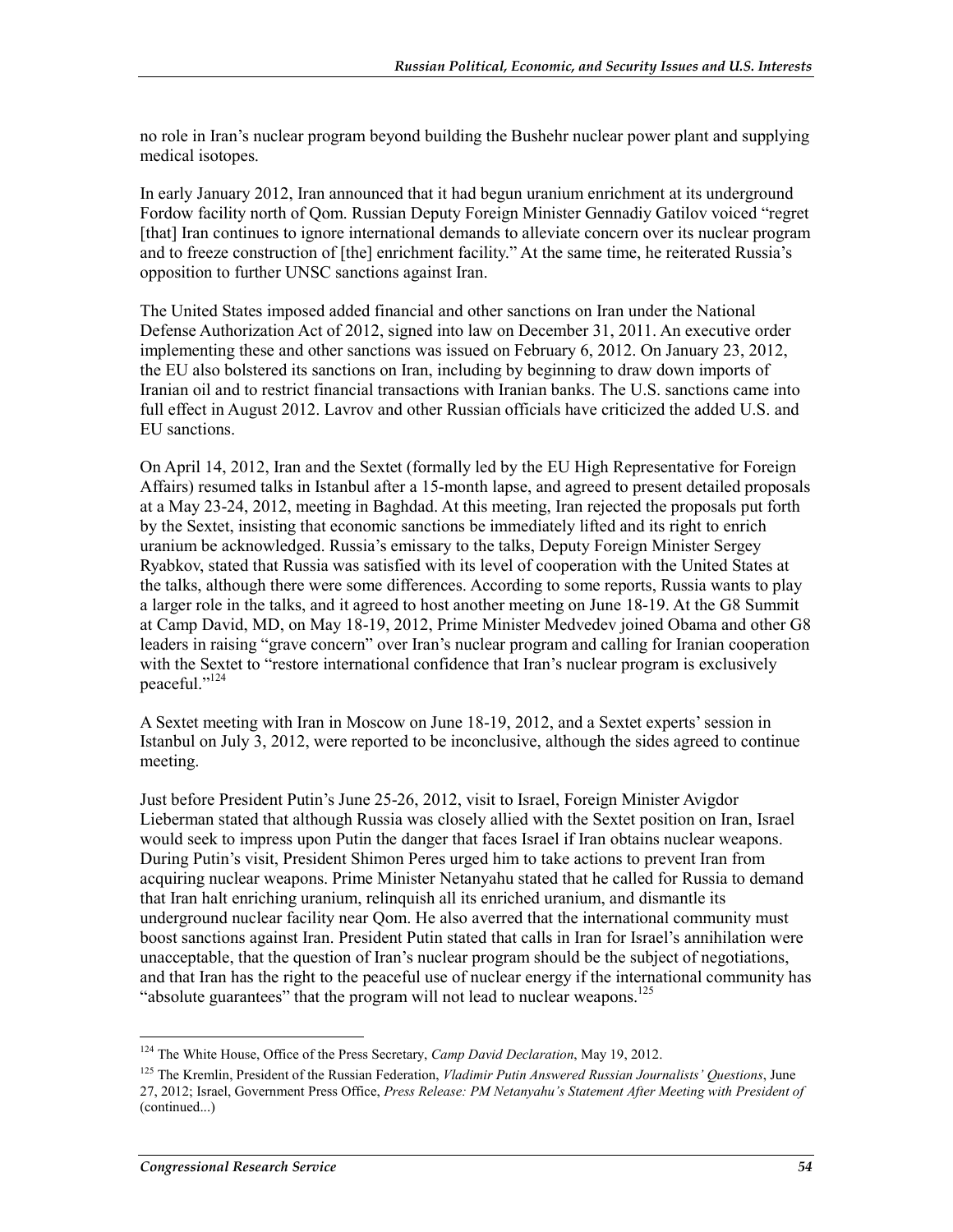In August 2012, the Russian Foreign Ministry raised concerns that newly implemented U.S. sanctions against Iran could harm the interests of Russian firms operating in Iran, and thus impact U.S.-Russia relations. $126$ 

On October 17, 2012, the Russian Foreign Ministry criticized the implementation of tighter sanctions on Iran by the European Union, stating that such action outside of U.N. sanctions harmed the unity of the Sextet. Foreign Minister Lavrov argued a few days later that support for the Arab Spring and for "so-called democratization in the Middle East," presumably by the United States, created a situation where Iran and other countries may contemplate developing nuclear weapons to counteract revolutions and regime changes..<sup>127</sup>

On November 8, 2012, Russian Deputy Foreign Minister Sergey Ryabkov reiterated Russia's position that there is no proof that Iran is pursuing a nuclear weapons development program in violation of the NPT. A few days later, Ryabkov reportedly called for Iran and the United States to open direct talks on Iran's nuclear program to supplement stalled Sextet talks, although he urged that Sextet partners be kept abreast about the content of such bilateral talks.<sup>128</sup>

### **Russia's Role in the Middle East Quartet**

Russia is a member of "the Quartet" (formed in 2002 by Russia, the United States, the EU, and the U.N.) that mediates between Israel and the Palestine Liberation Organization (PLO), chaired by President Mahmoud Abbas.<sup>129</sup> Russia supported the holding of the U.S.-brokered Annapolis Conference in 2007 on a two-state solution, and the Quartet has agreed in principle to a Russian proposal to hold a follow-on conference in Moscow at some point.

According to Russian analyst Dmitriy Trenin, Russia seeks to present itself as an unbiased arbiter in the Quartet, and participates in order to demonstrate its status as a great power.<sup>130</sup> Russian Foreign Minister Lavrov met with Hamas leader Khaled Meshaal in 2006 to discuss the future of the peace process after Hamas won a majority of seats in the Palestinian National Authority Legislative Council. Russia argues that Hamas has popular support among Palestinians and that Russian contacts with Hamas enable Russia to urge Hamas to moderate its behavior and take part in the establishment of a peaceful Palestinian state. The other members of the Quartet maintain that that there should be no engagement with Hamas until it forswears terrorism, recognizes Israel's right to exist, and supports the Middle East peace process as outlined in the 1993 Oslo Accords. Russian President Medvedev met with Meshaal during his May 2010 trip to Syria. Israel condemned Medvedev's meeting with Meshaal.<sup>131</sup>

 $\overline{a}$ 

<sup>(...</sup>continued)

*the Russian Federation, Mr. Vladimir Putin*, June 25, 2012.

<sup>&</sup>lt;sup>126</sup> Ministry of Foreign Affairs of the Russian Federation, as reported in *CEDR*, August 13, 2012, Doc. No. CEP-950144.

<sup>127</sup> *Interfax*, October 18, 2012; October 23, 2012.

<sup>128</sup> *Interfax*, November 8, 2012; James Blitz and Charles Clover, "Moscow Urges Direct US-Iran Talks," *Financial Times,* November 11, 2012.

<sup>129</sup> See also CRS Report RL34074, *The Palestinians: Background and U.S. Relations*, by Jim Zanotti.

<sup>130</sup> Dmitriy Trenin, *Russia's Policy in the Middle East: Prospects for Consensus and Conflict with the United States*, The Century Foundation, 2010.

<sup>131 &</sup>quot;Israel Slams Russia's Hamas Stance," *Jerusalem Post*, May 12, 2010; Baraq Ravid, "Are Russia-Israel Ties Really (continued...)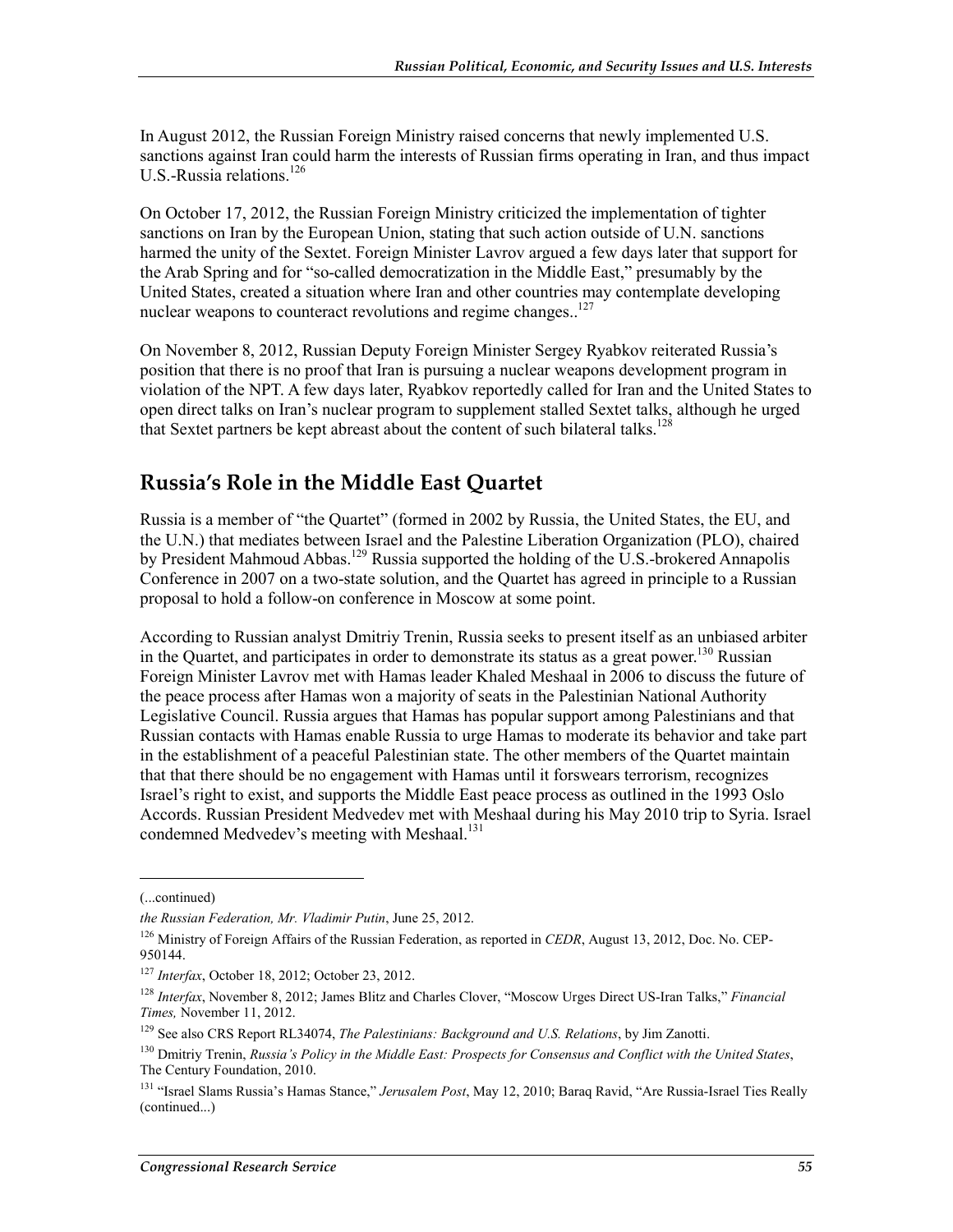Russia and other members of the Quartet urged the resumption of direct talks between the PLO and Israel after the last such talks in 2008. The sides agreed to resume direct talks in August 2010 and PLO chairman Mahmoud Abbas and Israeli Prime Minister Benjamin Netanyahu met on September 2, 2010, in Washington, DC. Just days before the end of Israel's moratorium on settlements on the West Bank, the Quartet met and issued a statement on September 21, 2010, calling for the moratorium to be continued.

In January 2011, then-President Medvedev met with President Abbas in Jericho, where Medvedev did not declare recognition of Palestinian statehood but reaffirmed a statement of such support made by the former Soviet Union in 1988. On February 18, 2011, the United States vetoed a UNSC draft resolution supported by Russia that the United States termed "unbalanced and onesided" in its condemnation of all Israeli settlements established in occupied Palestinian territory since 1967 as illegal.

Russia supported the signing of the agreement in May 2011 between Fatah and Hamas on forming a power-sharing Palestinian Authority government for the West Bank and the Gaza Strip. Russia endorsed the formation of a cabinet composed of "technocrats" rather than politicians who would "base their policies on the platform of the PLO and on the Arab peace initiative," including the recognition of Israel, rejection of violence, and adherence to the Quartet decisions. Following the formation of the cabinet of technocrats, legislative and presidential elections were proposed to be held within one year.<sup>132</sup> On May 20, 2011, the Quartet issued a statement of support "for the vision of Israeli-Palestinian peace outlined by U.S. President Barack Obama on May 19, 2011. The Quartet agrees that moving forward on the basis of territory and security provides a foundation for Israelis and Palestinians to reach a final resolution of the conflict through serious and substantive negotiations and mutual agreement on all core issues."133 Deputy Prime Minister Moshe Ya'alon visited Russia in early June 2011 and reportedly praised Russia's participation in the Quartet, but stressed that "Hamas cannot be a partner for negotiations [and] cannot be recognized as the legitimate authority in Gaza until it recognizes the State of Israel and renounces terror entirely.<sup>"134</sup> The United States has rejected dealing with Hamas unless it renounces terrorism and meets other principles enunciated above by the Quartet, and has been wary of French and Russian proposals for convening international conferences until the Israelis and the Palestinians themselves make progress toward reopening talks.

The Obama Administration opposed the application for U.N. membership submitted by Palestine to the UNSC on September 23, 2011, a submission supported by Russia. After the submission, the Quartet issued a statement that acknowledged the submission, but stressed the resumption of direct bilateral Israeli-Palestinian negotiations without delay or preconditions. The Quartet called for progress on settling issues of territory and security within a few months, and it endorsed Russia's call for convening a Moscow conference to examine progress.

1

133 U.S. Department of State, Office of the Spokesman, *Joint Statement by the Quartet*, May 20, 2011.

<sup>(...</sup>continued)

<sup>&#</sup>x27;Better Than Ever' Under Lieberman?" *Haaretz*, November 15, 2010.

<sup>132</sup> *Bloomberg Full Transcript Of Sergey Lavrov Interview, June 1, 2011*, Moscow Ministry of Foreign Affairs of the Russian Federation, June 2, 2011; *Transcript of Foreign Minister Sergey Lavrov's Interview with Russian Media after Attending CSTO Foreign Ministers Council Meeting in Minsk, May 31, 2011*, Moscow Ministry of Foreign Affairs of the Russian Federation, June 1, 2011.

<sup>&</sup>lt;sup>134</sup> *CEDR*, June 1, 2011, Doc. No. CEP-365001.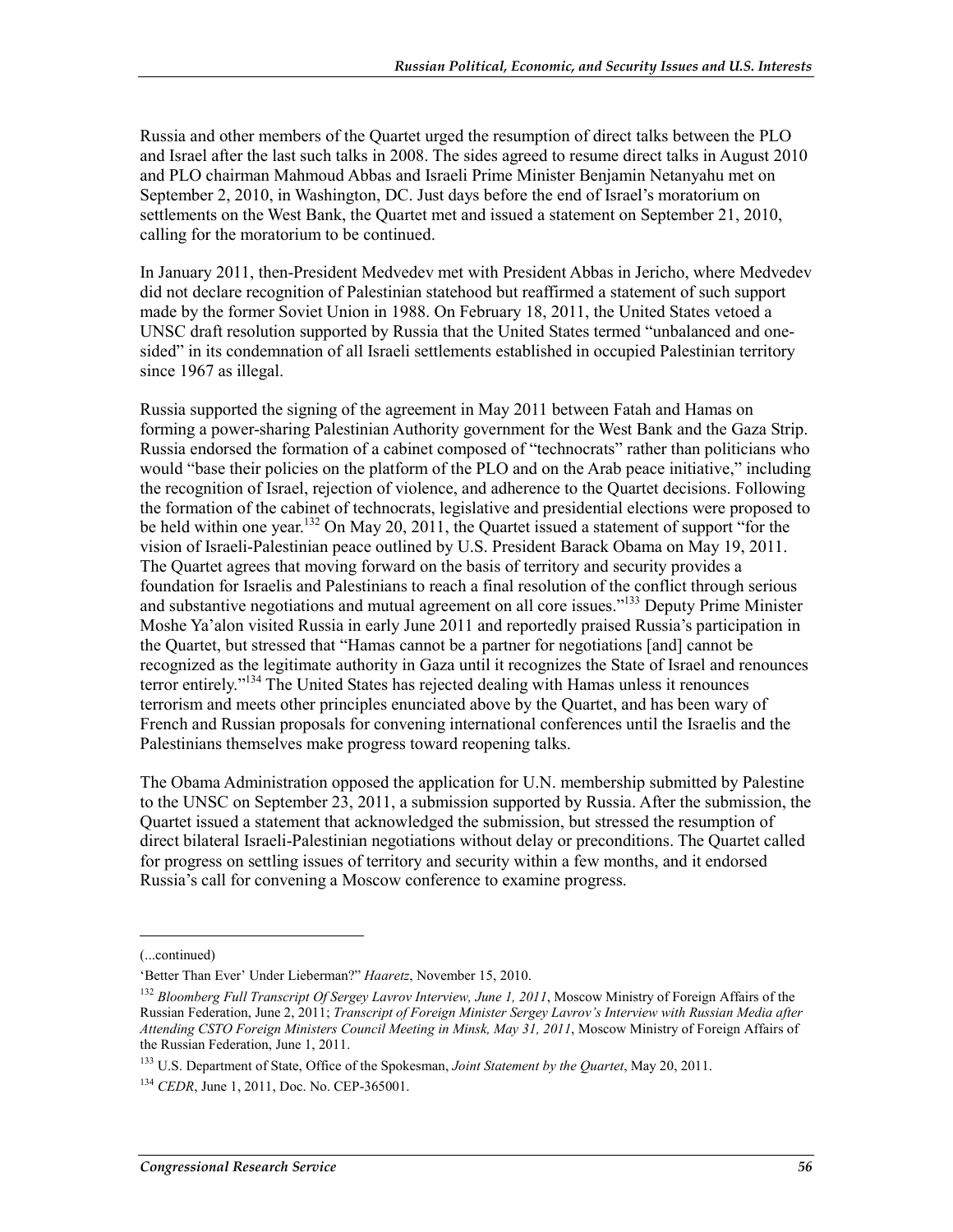Holding the presidency at the  $187<sup>th</sup>$  session of the UNESCO Executive Board in September-October 2011, Russia recommended that the UNESCO General Conference at the end of October vote to admit Palestine as a member. The United States voted against admission and later announced that under current U.S. law, it would halt financial contributions to UNESCO. Foreign Minister Lavrov explained that Russia accepted the argument of Palestine that admission would not substitute for reaching a negotiated peace settlement with Israel, and "regretted" the U.S. decision to halt contributions.<sup>135</sup>

In January 2012, Israeli-Palestinian negotiators held inconclusive "exploratory talks" that were sponsored by Jordan and the Quartet. In February 2012, Fatah and Hamas agreed that Abbas would form and lead a temporary unity government composed of nonparty "technocrats" until legislative and presidential elections were held in May 2012 (they have been postponed). Russia welcomed the agreement, stating that a government led by Abbas would promote Israeli-Palestinian negotiations in line with the proposals made by the Quartet in September 2011. In March 2012, Islamic Jihad took responsibility for launching missiles from Gaza into Israel, attacks that occurred days before a meeting of the Quartet at the U.N. in New York. Israel stated that it held Hamas fully responsible for security in Gaza. The Quartet, including Secretary Clinton and Foreign Minister Lavrov, issued a statement deploring "provocative actions" by both sides. In the UNSC, however, Clinton condemned "in the strongest terms" the precipitating missile attacks from the Gaza Strip. Russia reiterated that the risk of conflict in the Middle East had heightened as a result of the "Arab Spring," and that an Israeli-Palestinian peace settlement was one means to lessen the risk. An April 2012 Quartet statement was criticized by the Palestinian Authority for not requiring the freezing of settlement activity on the West Bank as a condition for the resumption of peace talks.

At a press conference after his June 2012 meeting with Prime Minister Netanyahu during his visit to Israel, President Putin stated that the progress of the Middle East peace process awaited more U.S. attention after the U.S. presidential election. After meeting with Netanyahu, Putin held talks with Palestinian President Abbas in Bethlehem, but no progress was reported in urging the renewal of direct Israeli-Palestinian talks. Russia advocated holding a meeting of the Quartet on the sidelines of the opening of the U.N. General Assembly in September 2012, but the United States reportedly ultimately demurred, perhaps attributable to the pressing U.S. election campaign.

In November 2012, Russia supported a proposed UNSC press statement expressing grave concern about the violence in Gaza and calling for a halt to all military activities, but U.N. ambassador Vitaliy Churkin reported that it was blocked by "one country," presumably a reference to the United States. The United States and others objected that the statement did not mention the ongoing missile attacks from Gaza. Churkin threatened to submit a Russian draft resolution to the UNSC, and called for the Quartet to convene to discuss the crisis. President Obama stressed on November 18, 2012, that Israel had the right to defend itself against the missile attacks from Gaza. Russia hailed the ceasefire that was brokered by Egypt on November 22, 2012.

Russia voted in favor of a November 29, 2012, U.N. General Assembly resolution granting the Palestinian Authority the status of a nonmember observer state. The United States voted against the resolution. Russia stated that it hoped that the approval of the resolution would facilitate the

<sup>1</sup> 135 For details, see CRS Report R42022, *Palestinian Initiatives for 2011 at the United Nations* , by Jim Zanotti and Marjorie Ann Browne.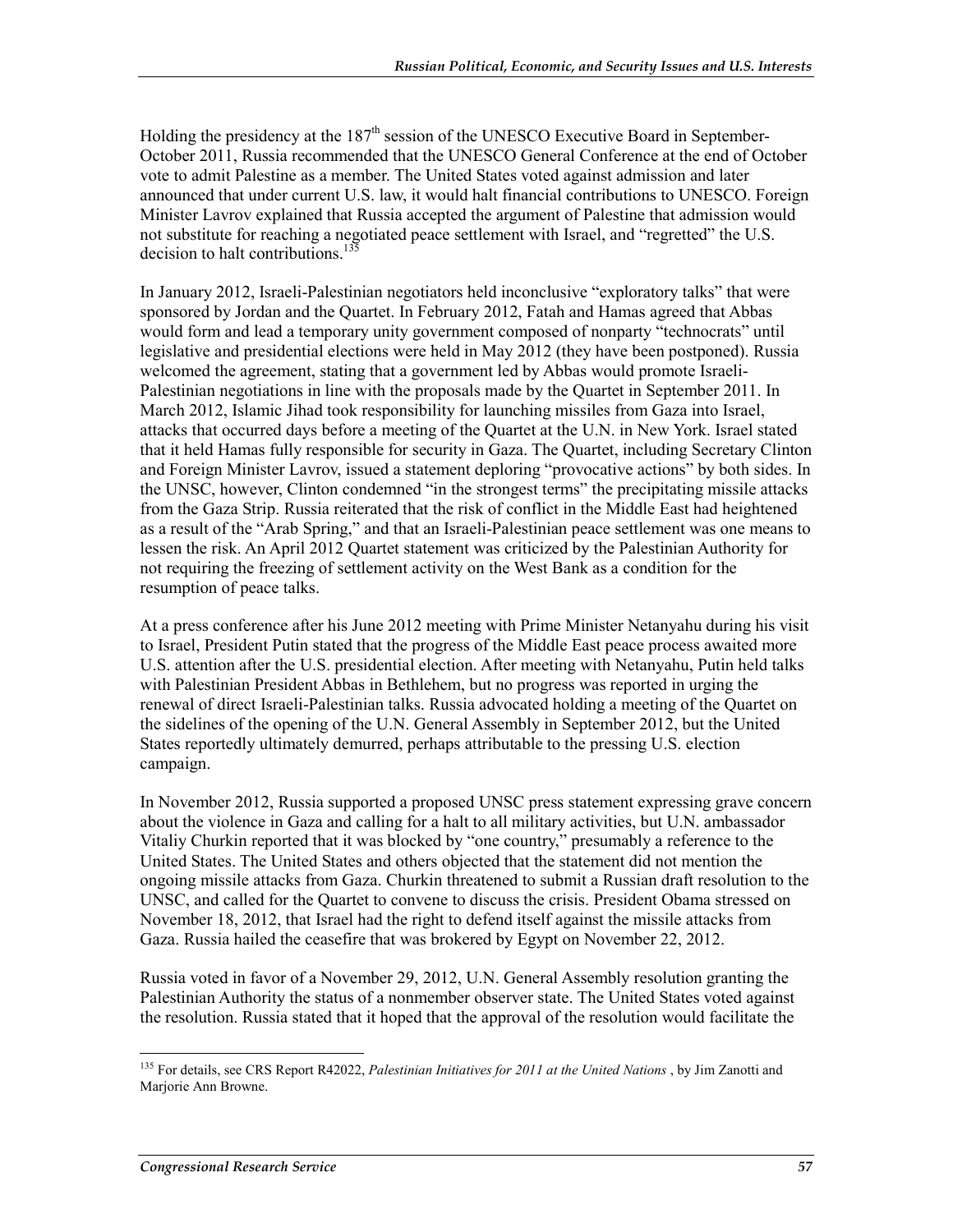renewal of direct Israeli-Palestinian negotiations and the convocation of a ministerial meeting of the Quartet. The next day, Israel announced the approval of new construction of 3,000 dwellings in East Jerusalem and the West Bank. Russia raised serious concerns that the new construction jeopardized the reopening of direct Israeli-Palestinian talks, but the United States noted that the construction plan came on the heels of the "provocative" U.N. vote, and called for both sides to renew direct talks without preconditions.<sup>136</sup>

In an interview in early December 2012, Foreign Minister Lieberman described Russia's position on the Israeli-Palestinian conflict as frequently enigmatic. A meeting of special representatives of the Quartet met in Brussels on December 12, 2012. Russia had urged that the a Quartet meeting be held at the ministerial level, but the United States reportedly had called for postponing such a meeting until after parliamentary elections in Israel in January 2013. Russia reiterated a proposal that the Arab League be added as a participant in the settlement process.

### **Bilateral Relations and North Korea**

Russia has expanded its ties with North Korea in recent years as part of its policy of strengthening its role as an Asia-Pacific power. Russia stresses a negotiated settlement of the Korean conflict that protects the stability of its eastern regions and ensures a draw-down of U.S. forces in South Korea. Russia also seeks the continuation of the six-party talks on North Korea's denuclearization (see below) as a means of containing, if not reducing, the threat posed by a nuclear-armed Pyongyang, according to some observers. Russia prefers that the consolidation of power by Kim Jong-un after the December 2011 death of his father, Kim Jong-Il, be relatively peaceful, rather than involve a regime collapse that could involve refugee flows into Russia or other trans-border problems, or the occupation of North Korea by South Korea or China, according to some observers. Moscow has hoped to retain effective relations with Pyongyang throughout the succession period, in this view. Russia seeks working relations with South Korea for many of the same reasons—the pursuit of Asia-Pacific regional influence and stability in areas near its borders—as well as for economic and trade benefits.<sup>137</sup>

A phase of closer Russia-North Korea ties was launched in February 2000, when the foreign ministers of the two countries signed a Treaty on Friendship, Good-Neighborly Relations and Cooperation. Then-President Vladimir Putin visited Pyongyang in July 2000 and Supreme Leader Kim Jong-Il visited Russia in August 2001. Because of the closer bilateral ties, North Korea insisted in 2003 that it would not take part in multinational denuclearization talks unless Russia also participated. These six-party talks (including the two Koreas, the United States, Russia, China, and Japan) opened in August 2003. Russia-North Korea relations appeared strained somewhat after Russia supported UNSC Resolution 1718 in October 2006 that criticized a North Korean nuclear test and applied sanctions. In February 2007, North Korea pledged to shut down and dismantle its Yongbyon nuclear facilities in exchange for humanitarian and developmental assistance, but further progress evaporated and six-party talks have been halted since December 2008. In April 2009, North Korea announced its withdrawal from the talks.

<sup>1</sup> 136 Mark Lander, "For Obama, Israel's Timing on Settlements Is Old News," *The New York Times*, December 1, 2012.

<sup>137</sup> Alexander Vorontsov, *Current Russia—North Korea Relations: Challenges And Achievements*, The Brookings Institution, February 2007; Georgy Toloraya, "Russia and the North Korean Knot," *The Asia-Pacific Journal: Japan Focus Newsletter*, April 19, 2010.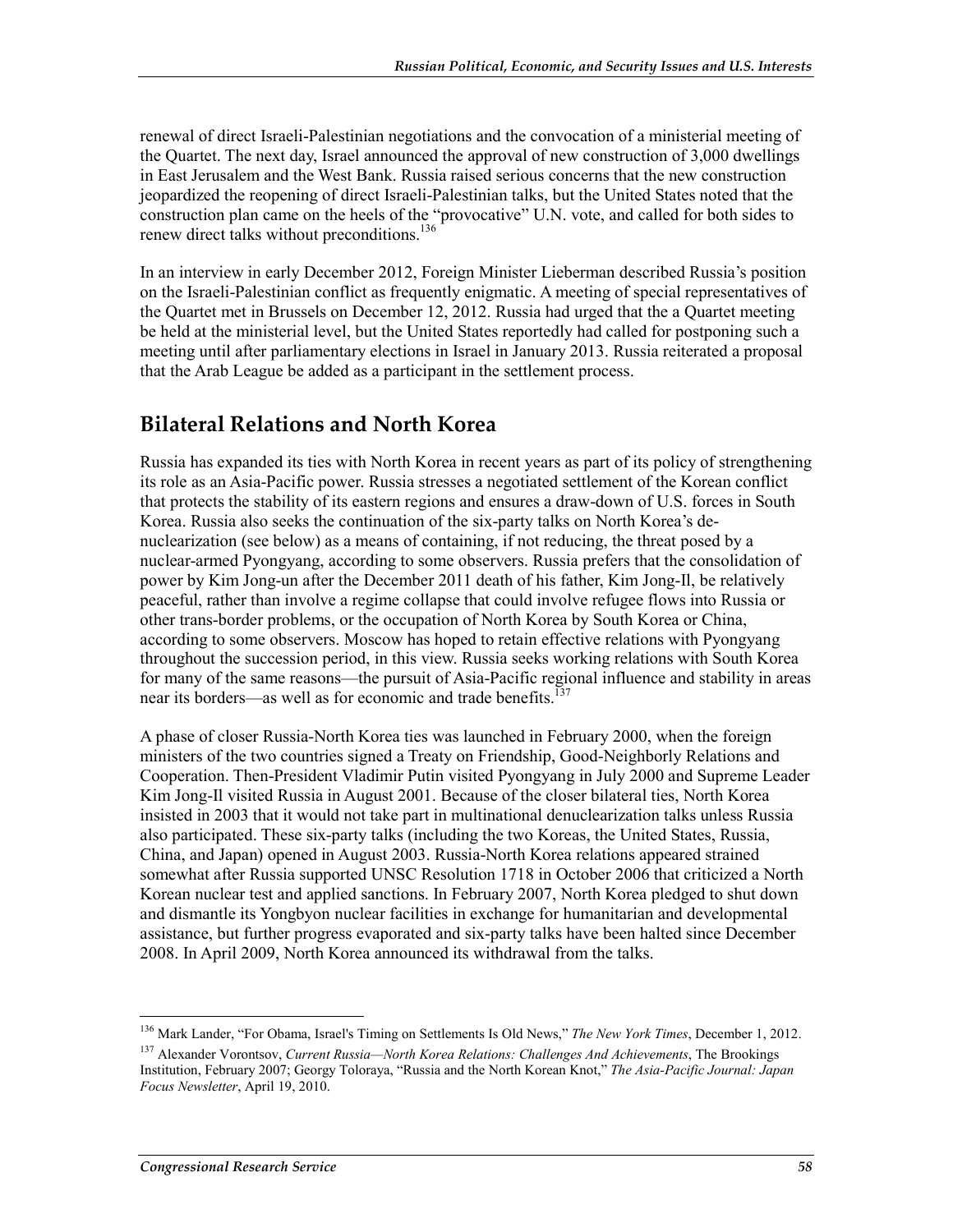Russian-North Korean tensions increased in April-May 2009 after Russia supported the UNSC in approving Resolution 1874 that condemned North Korean missile and nuclear tests and increased sanctions on North Korea. Russia's Permanent Representative to the U.N., Vitaliy Churkin, stressed that the sanctions excluded military force and argued that they would be reviewed once North Korea renewed cooperation within the format of the six-party talks. Russia and China insisted that a UNSC Presidential Statement issued in July 2010 not assess blame for the sinking of the South Korean naval corvette *Cheonan*. Russia argued that its stance of not assessing blame would help "de-escalate tensions on the Korean Peninsula, restore dialogue and interaction between North Korea and South Korea, and resume the six-party talks."<sup>138</sup>

Seemingly taking a stronger stance than in the case of the attack on the *Cheonan*, Russian Foreign Minister Lavrov immediately condemned the North Korean artillery attack and the loss of life on South Korea's Yeonpyeong Island in late November 2010, but also called for restraint by both sides. He similarly expressed "profound concern" over revelations by North Korea in November 2010 that it was enriching uranium as part of a civil nuclear power program, and termed such enrichment a violation of UNSC resolutions and the 2005 denuclearization statement.<sup>139</sup> The heads of state of the Group of 8 industrialized nations issued a statement in late May 2011 warning that the nuclear programs of North Korea and Iran are a threat to global stability.

In late August 2011, then-Supreme Leader Kim Jong-Il met with President Medvedev in the southeastern Russian town of Ulan-Ude. Kim Jong-Il reportedly reiterated a proposal to return to the six-party talks "without preconditions," while accepting a moratorium on nuclear tests and production after the resumption of the talks. The U.S. State Department issued a statement that "any engagement with the North Koreans should be conducted in a way that does not detract from the international community's clear message of concern about the North's weapons programs, and the necessity for Pyongyang to do what is necessary to return to the Six-Party talks.<sup>5140</sup> The Russian ambassador to South Korea admitted that the announcement by North Korea that it would resume six-party talks "without preconditions" was a repudiation of U.S. and South Korean calls for North Korea to halt all of its nuclear activities and allow U.N. inspectors to verify the suspension before the resumption of talks. He asserted that Russia agrees with the other parties to the talks, but he appeared to argue for further talks with North Korea to alter its  $\frac{1}{141}$ 

At the August 2011 Russia-North Korea summit and an intergovernmental meeting held just after the summit, the two sides reportedly continued to argue over a final settlement of North Korea's Soviet-era debt. They did agree to step up discussions of building a gas pipeline from Russia to South Korea, as well as plans for electrical transmission lines and railways from Russia to South Korea. As part of the railways project, an agreement was signed in 2008 to work on a small section of track and stations between Russia and North Korea that are planned to be completed in 2012. After Kim Jong-Il's death, Russia stated that work continued on these projects. At the end of January 2012, Foreign Minister Lavrov urged that the United States and South Korea postpone

<sup>138 &</sup>quot;Moscow Backs UN Security Council Statement on S. Korean Corvette Incident," *Russia & CIS General Newswire*, July 10, 2010.

<sup>139</sup> *CEDR*, December 1, 2010, Doc. No. CEP-8009; Ministry of Foreign Affairs of the Russian Federation*, Working Visit to Russia by Pak Ui Chun, Foreign Minister of the DPRK*, December 14, 2010.

<sup>140</sup> U.S. Department of State, Office of the Spokesperson, *Taken Question: Russia/North Korea: Joint Naval Exercises in 2012*, September 15, 2011.

<sup>141</sup> Open Source Center, *Korean Peninsula: Daily Report*, August 26, 2011, Doc. No. KPP-971084.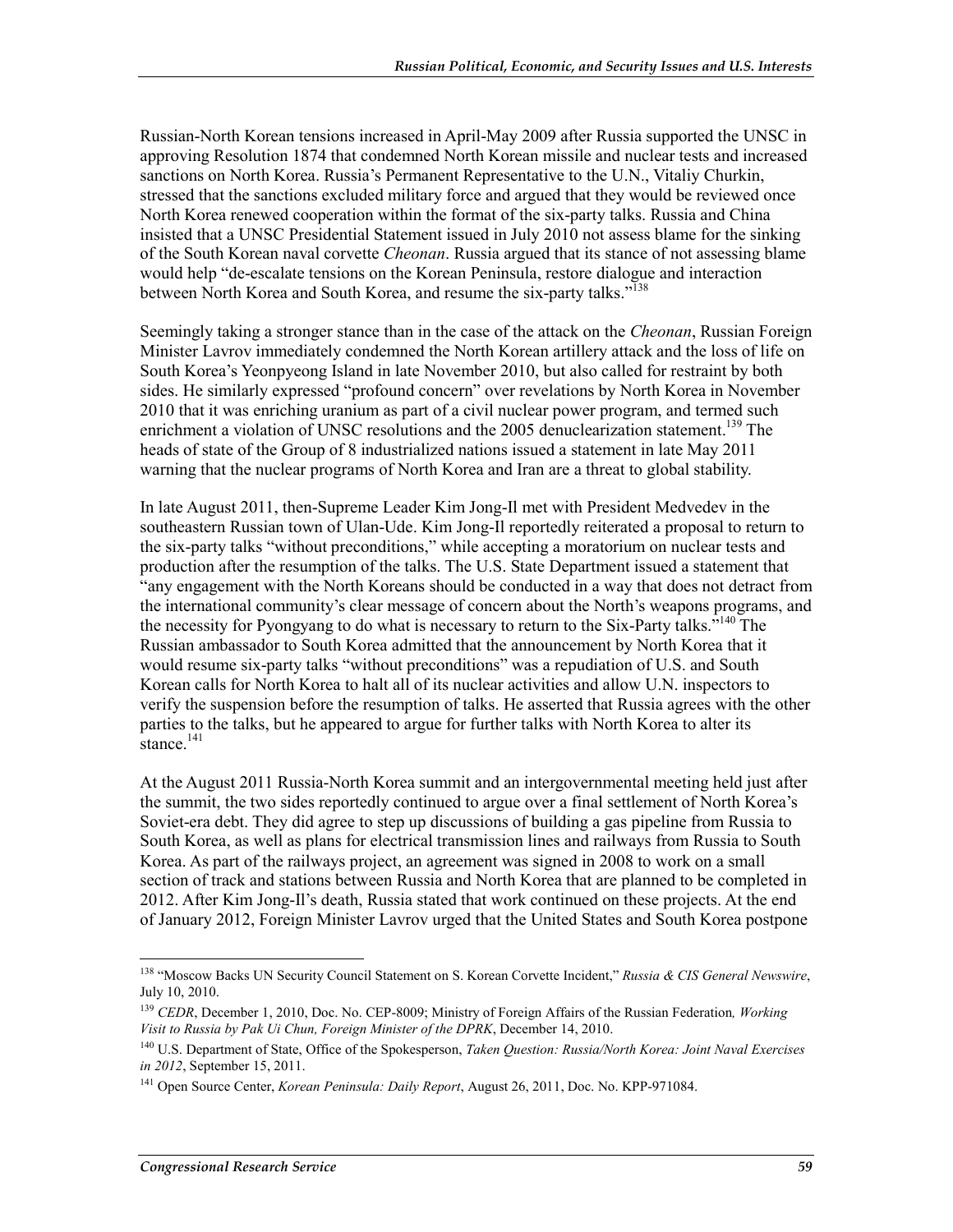plans for military exercises in February and March-April 2012 that North Korea's new leadership might view as hostile.

At the G8 Summit in Camp David, MD, on May 18-19, 2012, Russian Prime Minister Medvedev joined President Obama and other G8 leaders in raising concerns about North Korea's "provocative actions," including its uranium enrichment program, and they "condemned" an April 2012 attempted ballistic missile launch. They also pledged to cooperate in the UNSC in case of additional North Korean acts.<sup>142</sup>

Russia condemned the launch of a ballistic missile by North Korea in December 2012, and stated that the action would hinder the resumption of the Six-Party talks.

# **Bilateral Relations and Syria**

U.S.-Russia relations increasingly have become strained as a result of a Syrian government crackdown on civil unrest that intensified in early 2011.<sup>143</sup> Russia has maintained ties with the regime of Syrian President Bashar Hafez al-Asad throughout the conflict. These ties include arms sales and a naval base at Tartus—Russia's only Mediterranean Sea facility—which Russia had refurbished before the intensified unrest. Russian firms also allegedly sell Syrian oil on world markets. Putin has asserted that Russia will not tolerate a replay of the "regime change" in Libya that transpired after Russia abstained on UNSC Resolution 1973. Also, Putin and other Russian officials have long intimated that Western interests orchestrated the so-called "color revolutions" (changes in government) in several Soviet successor states, and they remain concerned about such possible Western "regime change." In contrast to the Russian government, some Russian citizens have decried the growing violence of the al-Asad government, including ethnic Circassians, some of whom have called for the Russian government to evacuate or otherwise provide assistance to the approximately 50,000-100,000 ethnic Circassians whom had fled imperial Russia and had settled in Syria in the nineteenth century. Some sources have alleged that a few members of the Chechen mujahidin have traveled to Syria to fight against the al-Asad government.<sup>144</sup>

In October 2011, Russia and China vetoed a UNSC resolution that strongly condemned "the continued grave and systematic human rights violations and the use of force against civilians by the Syrian authorities" and called on all states "to exercise vigilance and restraint" in supplying arms to the Syrian government. Russia had continued to provide weaponry to the al-Asad government as the violence had intensified. In early February 2012, the United States strongly urged Russia and China to support a second, stronger UNSC resolution condemning "gross violations" of human rights by the al-Asad government against civilians and calling for the "political transition to a democratic, plural political system." Both countries, however, vetoed the resolution on February 4, 2012. U.S. Permanent Representative to the U.N. Susan Rice stated after the veto that "the United States is disgusted that a couple of members of this Council continue to prevent us from ... addressing an ever-deepening crisis in Syria.... This intransigence is even more shameful when you consider that at least one of these members continues to deliver weapons to al-Asad."<sup>145</sup> Foreign Minister Lavrov rejected the resolution as unbalanced, arguing

<sup>1</sup> 142 The White House, Office of the Press Secretary, *Camp David Declaration*, May 19, 2012.

<sup>143</sup> See also CRS Report RL33487, *Armed Conflict in Syria: U.S. and International Response*, by Jeremy M. Sharp and Christopher M. Blanchard.

<sup>144</sup> *CEDR*, August 24, 2012, Doc. No. CEP-377001.

<sup>145</sup> U.S. Mission to the United Nations, *Explanation of Vote by Ambassador Susan E. Rice, U.S. Permanent*  (continued...)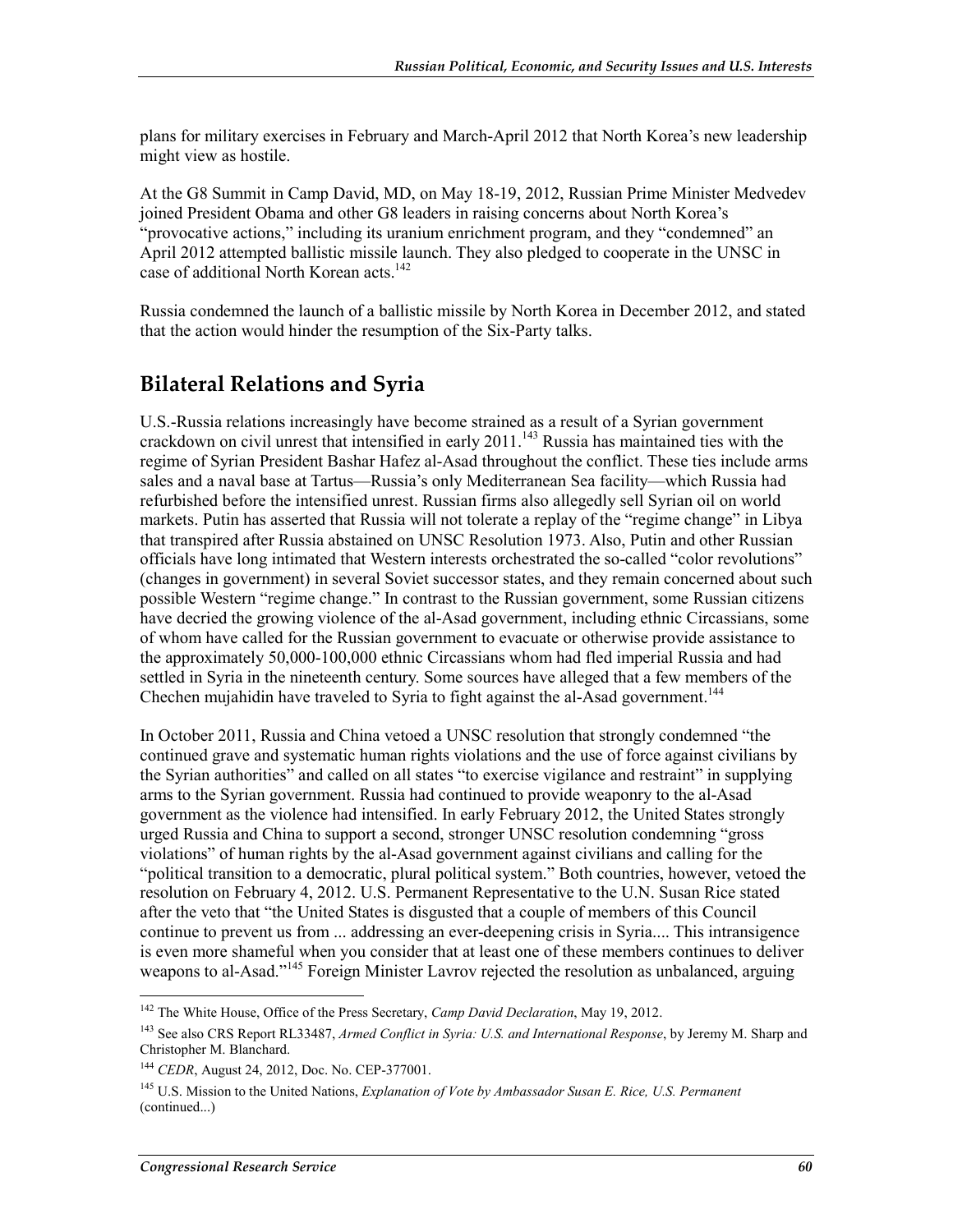that it gave more support to the oppositionists than to the al-Asad government, and urged negotiations between conflicting parties to end the violence.

On March 20, 2012, Lavrov appeared to signal greater Russian displeasure with actions of the al-Asad government, and indicated that Russia would support a presidential statement by the UNSC in support of a peace effort by the Special Emissary of the U.N. and Arab League, Kofi Annan. At the same time, Lavrov continued to reject efforts to get President al-Asad to step down. Russia supported the UNSC presidential statement on March 22, 2012, that called for a ceasefire and expressed backing for the Annan mission. Russian diplomats presented the presidential statement as a "success" of Russian foreign policy in obtaining UNSC recognition of its viewpoint.

Following the killing of over 100 civilians in the village of al Hawlah (Houla) on May 26, 2012, Russia agreed to a UNSC resolution that condemned Syrian government artillery and tank shelling of the village, but rejected accusations that the Syrian government was involved in the point-blank killings of many of the civilians. Russian U.N. emissary Aleksandr Pankin claimed that the killings were in effect a provocation by the insurgents and those opposed to the Annan peace efforts. Russian state-owned television went further, claiming that the killings had been carried out by al Qaeda and other insurgents who were allied with Western interests, in order to justify Western intervention and the overthrow of al-Asad.<sup>146</sup> The Russian Foreign Ministry also deplored the subsequent ouster of Syrian diplomats from several EU states in protest against the killings. On May 28, 2012, Foreign Minister Lavrov claimed that Russia's main interest was halting the violence in Syria and that Russia did not care what regime ruled the country. However, he immediately appeared to contradict this statement by criticizing those calling for regime change.

On May 31, 2012, Secretary Clinton warned that Russia's stance was threatening to result in the emergence of full-scale civil war in Syria, something Russia claimed to fear, and she urged Russia to back a political transition in the country. That same day, U.S. Permanent Representative to the U.N. Susan Rice criticized as "reprehensible" the docking of a Russian ship a few days previously that contained weapons for the al-Asad regime.

The main issue of discussion at the June 2012 U.S.-Russia summit appeared to be Syria. Both leaders claimed that they had agreed on some aspects of the situation in Syria, and both called for a cessation of violence, adherence to the peace efforts undertaken by Kofi Annan, and a political transition to a democratic system "implemented by the Syrians themselves." The latter formulation appeared based on Russia's insistence on noninterference in Syria's internal affairs. Tensions appeared exacerbated during the summit by a report that a Russian ship was on its way to deliver attack helicopters to Syria. The supply ship subsequently turned around after British insurers cancelled the ship's coverage. Russian Foreign Minister Sergey Lavrov later claimed that the ship was carrying refurbished attack helicopters and air defense equipment, and asserted that the latter was aimed to enhance Syria's ability to "expel external aggression."<sup>147</sup>

At an international meeting in Geneva on the Syria conflict in late June 2012, U.N. Envoy Kofi Annan reportedly worked to achieve agreement between the United States and Russia on a peace

<sup>(...</sup>continued)

*Representative to the United Nations, At a Security Council Session on Syria*, February 4, 2012.

<sup>146</sup> *CEDR*, May 29, 2012, Doc. No. CEP-950146.

<sup>147</sup> Open Source Center, *Central Eurasia: Daily Report* (hereafter *CEDR*), June 21, 2012, Doc. No. CEP-950170.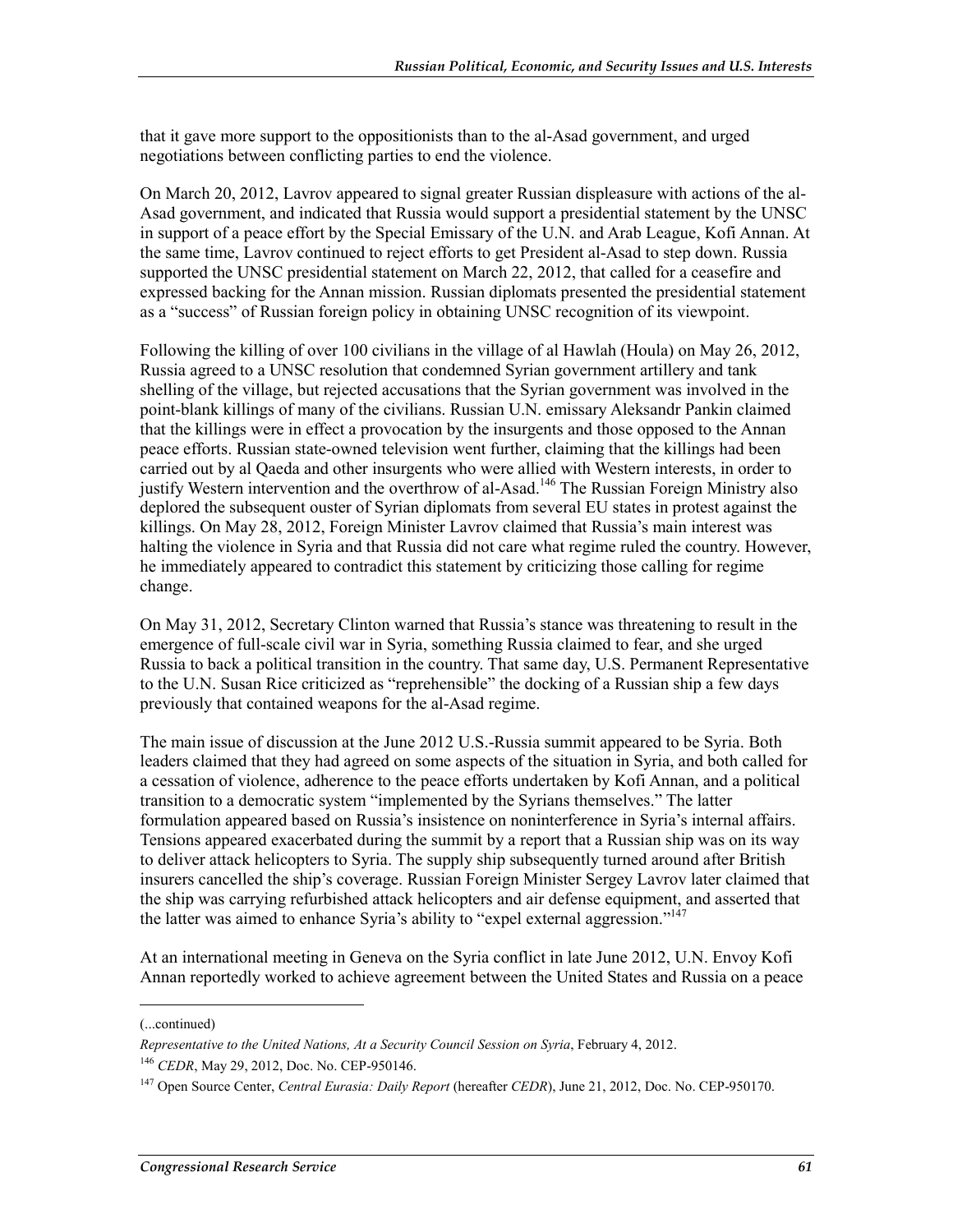plan for Syria. The conferees agreed that the al-Asad government and the rebels would form a transitional government leading to a political settlement of the conflict. The United States and Russia disagreed on a U.S. call for al-Asad not to be part of the transitional government. At a conference of the Friends of Syria group of countries in Paris on July 6, 2012, Secretary Clinton called for Russia (which boycotted the conference) to support sanctions against the al-Asad government in case of noncompliance with the peace plan.

On July 19, 2012, Russia (and China) vetoed a UNSC resolution that extended the mandate of the Annan observer mission if the al-Asad government moved troops and heavy weapons from populated civilian areas. If the al-Asad government failed to comply, the resolution called for possible sanctions against the Syrian government upon further UNSC action. Russia claimed that approval for possible sanctions could open the way to military intervention, a stance that U.S. ambassador to the UN Susan Rice asserted was "paranoid if not disingenuous."<sup>148</sup> An alternative resolution—extending the mandate of the mission without provisions opposed by Russia—was approved.

The civil conflict in Syria was a central topic in a meeting between Secretary Clinton and President Putin and Foreign Minister Lavrov on September 8, 2012, on the sidelines of the Asia-Pacific Economic Cooperation (APEC) summit in Vladivostok, Russia. Secretary Clinton reported that she rejected a Russian proposal for another UNSC resolution backing the Geneva peace process that did not include consequences for noncompliance by the al-Asad regime.

In early October 2012, Russia joined other UNSC members in issuing a presidential statement condemning Syrian shelling of a town in Turkey, calling on the Syrian government to respect the sovereignty and territorial integrity of its neighbors.

On December 13, 2012, Russia's Deputy Foreign Minister Mikhail Bogdanov admitted that rebel gains might result in the fall of the al-Asad government, spurring an endorsement from the State Department that Russia was "waking up to reality," and that it should move to support a democratic transition. Bogdanov also stated that plans were being developed for the possible evacuation of thousands of Russian citizens from Syria, and he claimed that about one-half of Russians in Syria supported the opposition.<sup>149</sup>

On December 3, 2012, during his state visit to Turkey, President Putin argued that "we are not the inveterate defenders of the Syrian regime," but that Russia is concerned that terrorists seek to take over in Syria. The next day, Secretary Clinton and Foreign Minister Lavrov met in Dublin, where the two diplomats reportedly agreed to further discuss a political transition in Syria, although Lavrov continued to reject a call for al-Asad to step down. On December 11, 2012, Foreign Minister Lavrov condemned a U.S. announcement of recognition of the Syrian National Coalition as the legitimate representative of the Syrian people. He claimed that the announcement violated the Geneva peace plan for talks between the opposition and the al-Asad government. Russia likewise criticized the overwhelming support by the Friends of Syria of the legitimacy of the Syrian National Coalition on December 12.<sup>150</sup>

<sup>1</sup> <sup>148</sup> UN Security Council, 6810<sup>th</sup> Meeting, *Security Council Fails to Adopt Draft Resolution on Syria That Would Have Threatened Sanctions, Due to Negative Votes of China, Russian Federation*, Press Release, July 19, 2012.

<sup>149</sup> *Interfax*, December 13, 2012; *Reuters*, December 13, 2012.

<sup>150</sup> Andrey Fedyashin, "U.S. Recognizes Syrian Opposition and Offers Moscow Mediatory Role," *Voice of Russia*, December 12, 2012; Open Source Center, *Europe: Daily Report*, December 4, 2012, Doc. No. EUP-335001.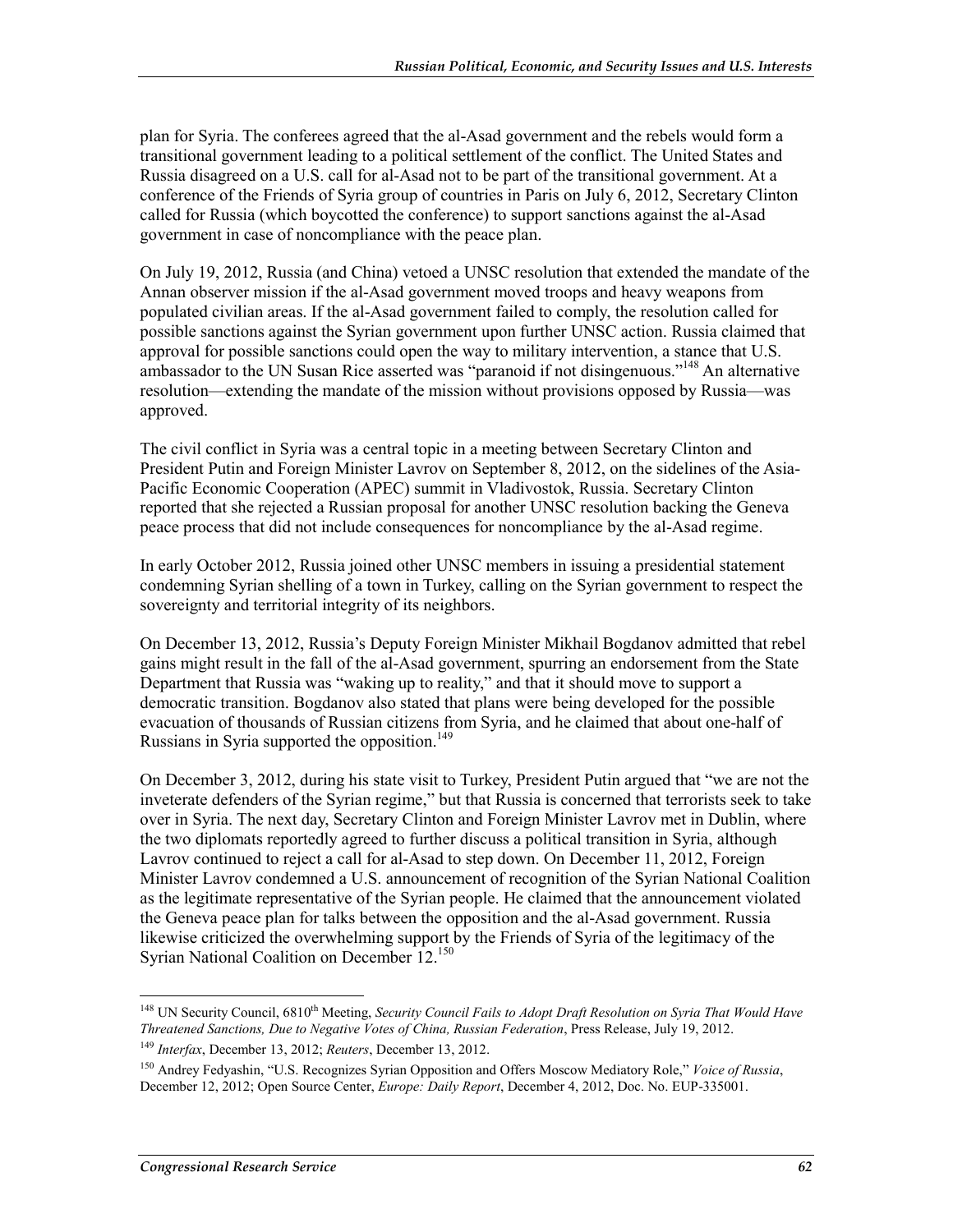Objecting to sales by Russia's Rosoboronexport state arms export firm to the al-Asad regime, on July 19, 2012, the House of Representatives approved language in H.R. 5856 (Young), the Department of Defense Appropriations Act for FY2013, to prohibit the provision of U.S. funds to Rosoboronexport. In introducing the language, Representative James Moran criticized a 2011 contract by the Defense Department with Rosoboronexport for the delivery of 21 helicopters for the Afghan National Security Forces, but should make alternative supply arrangements. The final delivery of the 21 helicopters occurred in mid-2012, but the Defense Department exercised an option to purchase an additional 10 helicopters. The Defense Department had argued in a late March 2012 letter to Sen. John Cornyn and others that procurement from Rosoboronexport gave the best assurance of quality and support. On December 4, 2012, the Senate attached the National Defense Authorization Act for FY2013 as an amendment to H.R. 4310, and included language submitted by Sen. John Cornyn to bar the Defense Department from allocating FY2013 funds to enter a contract or cooperative agreement with Rosoboronexport.

### Arms Control Issues<sup>151</sup>

#### **Cooperative Threat Reduction**

Since 1992, the United States has spent over \$10 billion to help Russia and the other former Soviet states dismantle nuclear weapons and ensure the security of nuclear weapons, weaponsgrade nuclear material, other weapons of mass destruction, and related technological know-how. This funding supports the Cooperative Threat Reduction Program (CTR) managed by the Department of Defense, along with nonproliferation programs managed by the Departments of Energy and State. These programs have helped to eliminate nuclear weapons and delivery vehicles in Ukraine, Belarus, and Kazakhstan, and to transport, store, and eliminate weapons in Russia. They have also funded improvements in security at storage areas for both nuclear weapons and nuclear materials. The two sides have also cooperated to construct a chemical weapons destruction facility in Shchuch'ye.

The focus of U.S. threat reduction and nonproliferation assistance has changed over the years. Initially, many in Congress saw U.S. assistance as an emergency response to impending chaos in the Soviet Union. Even after the sense of immediate crisis passed in 1992 and 1993, many analysts and Members of Congress remained concerned about the potential for diversion or a loss of control of nuclear and other weapons. Now, much of the work on strategic offensive arms reductions has been completed, and the United States has allocated a growing proportion of its funding to projects that focus on securing and eliminating chemical and biological weapons and securing storage sites that house nuclear warheads removed from deployed weapons systems. Further, in recent years, the United States has increased funding for projects that seek to secure borders and track materials, in an effort to keep weapons of mass destruction away from terrorists. This has directed a growing proportion of the funding to nations other than Russia.

The Memorandum of Understanding between the United States and Russia that governs implementation of these threat reduction and nonproliferation programs is due to expire in mid-2013. The agreement, initially negotiated in 1992 and extended in 1999 and 2006, contains some provisions, such as those that relate to liability protections and inspections, that Russia has objected to over the years. In October and November 2012, several Russian officials indicated

<sup>&</sup>lt;u>.</u> <sup>151</sup> Prepared by Amy Woolf, Specialist in Nuclear Weapons Policy.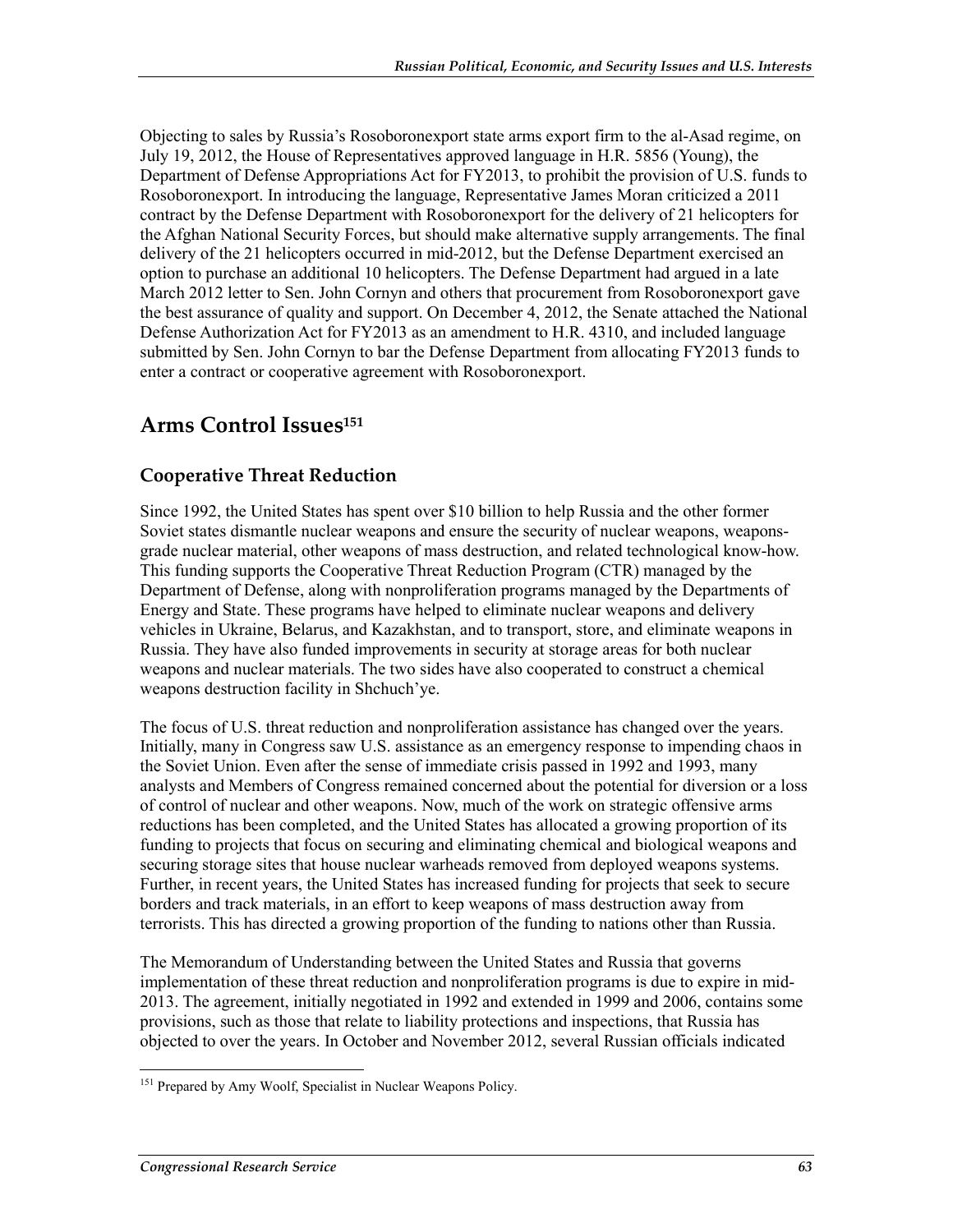that Russia was unwilling to extend the agreement in its current form, and either wanted to modify it to address Russia's concerns or allow it to lapse. If the agreement lapses, U.S.-Russian cooperation on weapons security and elimination could end.

#### **The New Strategic Arms Reduction Treaty**

The Obama Administration pledged to pursue arms control negotiations with Russia and to, specifically, negotiate a new treaty to replace the 1991 Strategic Arms Reduction Treaty (START). In April 2009, Presidents Obama and Medvedev agreed that a new treaty would address deployed strategic offensive nuclear forces, leaving discussions on nonstrategic nuclear weapons and warheads in storage to a future agreement, and to reduce their deployed forces to levels below those set by the 2002 Moscow Treaty.

After nearly a year of negotiations, the United States and Russia signed the New START Treaty on April 8, 2010. This treaty limits each side to no more than 800 deployed and nondeployed ICBM and SLBM launchers and deployed and nondeployed heavy bombers equipped to carry nuclear armaments. Within that total, each side can retain no more than 700 deployed ICBMs, deployed SLBMs, and deployed heavy bombers equipped to carry nuclear armaments. The treaty also limits each side to no more than 1,550 deployed warheads. The new treaty also contains a number of complex and overlapping monitoring provisions that will help each side verify the other's compliance with the treaty. Many analysts believe that this verification regime is particularly important because it mandates transparency and cooperation between the two sides.

The Obama Administration has argued that the New START Treaty will strengthen U.S. security and contribute to the "re-set" in relations with Russia. The Administration has also noted that the treaty contributes to U.S. nuclear nonproliferation goals by indicating that the United States and Russia are both committed to meeting their disarmament obligations under Article VI of the Nuclear Nonproliferation Treaty. Some, however, have questioned whether the United States and Russia need a treaty to maintain stability in their relationship and reduce their nuclear weapons. They note that Russia is already reducing its forces as it retires aging systems. Moreover, some question whether arms control agreements between the United States and Russia will have any effect on the goals and interests of nations seeking their own nuclear weapons.

The Foreign Relations Committee, Senate Armed Services Committee, and Senate Intelligence Committee held a total of 21 hearings and briefings with Administration officials, senior statesmen, and outside analysts between April and July 2010. Most witnesses praised the treaty, and, although recognizing that it contains only modest reductions in U.S. and Russian nuclear weapons, argued that, on balance, it will enhance stability and predictability. Many also noted that its verification regime will restore the ability of the United States and Russia to monitor each other's strategic forces. Some, however, questioned whether the treaty might restrain U.S. missile defense programs. The Administration sought to alleviate this concern by noting that the treaty contains no limits on current or planned missile defense programs and simply acknowledges that robust missile defenses can undermine offensive forces. Others have noted that the treaty did not address Russia's stockpile of nonstrategic nuclear weapons. Treaty supporters agreed with this point but argued that the United States and Russia could only move on to a treaty that will address these weapons after they ratify and implement New START. On September 16, 2010, the Senate Foreign Relations Committee approved the Resolution of Ratification on the New START by a vote of 14-4. The full Senate approved the treaty's ratification by a vote of 71-26, on December 22, 2010.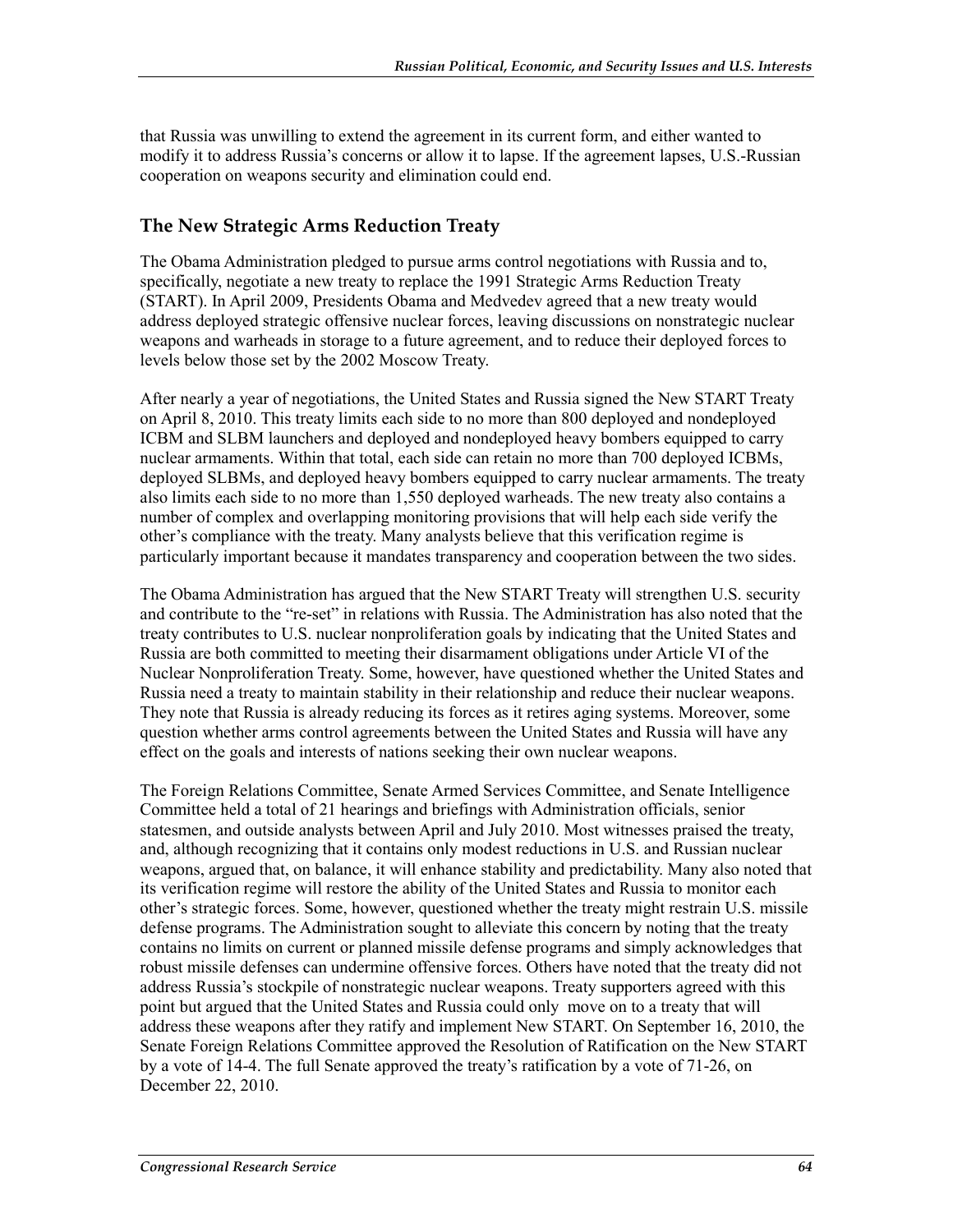New START entered into force on February 5, 2011. According to the U.S. State Department, implementation is well underway, and "the process so far has been positive and pragmatic." The parties exchanged thousands of 1,800 notifications during the nearly two years of implementation, and both have conducted their full complement of permitted on-site inspections. The Treaty's Bilateral Consultative Commission has also met four times.

#### **Russia and Missile Defense152**

#### *Background: Recent U.S. Missile Defense Plans153*

Successive U.S. governments have supported the development of a missile defense system to protect against long-range ballistic missile threats from adversary states. The Bush Administration argued that North Korea and Iran represented strategic threats and questioned whether they could be deterred by conventional means. In 2007, the Bush Administration proposed deploying a ground-based mid-course defense (GMD) element of the larger Ballistic Missile Defense (BMD) system in Europe to defend against a possible Iranian missile threat. This "European Capability" (EC) system would have included 10 interceptors in Poland and a radar in the Czech Republic. Both countries signed agreements with the Bush Administration permitting GMD facilities to be stationed on their territory; however, the two countries' parliaments decided to wait to ratify the accords until after the Obama Administration clarified its intentions on missile defense policy.

In September 2009, the Obama Administration canceled the Bush-proposed European BMD program. Instead, Defense Secretary Gates announced U.S. plans to further develop a regional BMD capability that could be surged on relatively short notice during crises or as the situation might demand. Gates argued this new capability, known as the Phased Adaptive Approach (PAA), would be based initially around existing BMD sensors and Patriot, THAAD and Aegis BMD interceptors, and would be more responsive and adaptable to growing concern over the direction and pace of Iranian short- and medium-range ballistic missile proliferation. The Administration plans for the PAA to evolve and expand over the next decade to include BMD against intermediate- and long-range Iranian ballistic missiles. This effort is largely supported by Congress. Phase 1 of the Administration's European Phased Adaptive Approach (EPAA) was completed on December 21, 2011, as planned.

#### *The Russian Response154*

The EC program significantly affected U.S.-Russia relations. At the February 2007 Wehrkunde security conference in Munich, Russian President Vladimir Putin strongly criticized the Bush Administration's proposal, maintaining that it would lead to "an inevitable arms race." Russia threatened to abrogate the 1987 Intermediate-Range Nuclear Forces Treaty, and also announced that it had suspended compliance with the Conventional Forces in Europe Treaty. In August 2008, following the signing of the U.S.-Poland agreement, Russia once more vociferously objected to the Bush Administration's missile defense plan; a Russian general stated that Poland's hosting of the interceptors could make it a target for a nuclear attack.

<sup>1</sup> 152 For additional information, see CRS Report RL34051, *Long-Range Ballistic Missile Defense in Europe*, by Steven A. Hildreth and Carl Ek.

<sup>153</sup> Prepared by Steven A. Hildreth, Specialist in Missile Defense.

<sup>&</sup>lt;sup>154</sup> Prepared by Carl Ek, Specialist in International Relations.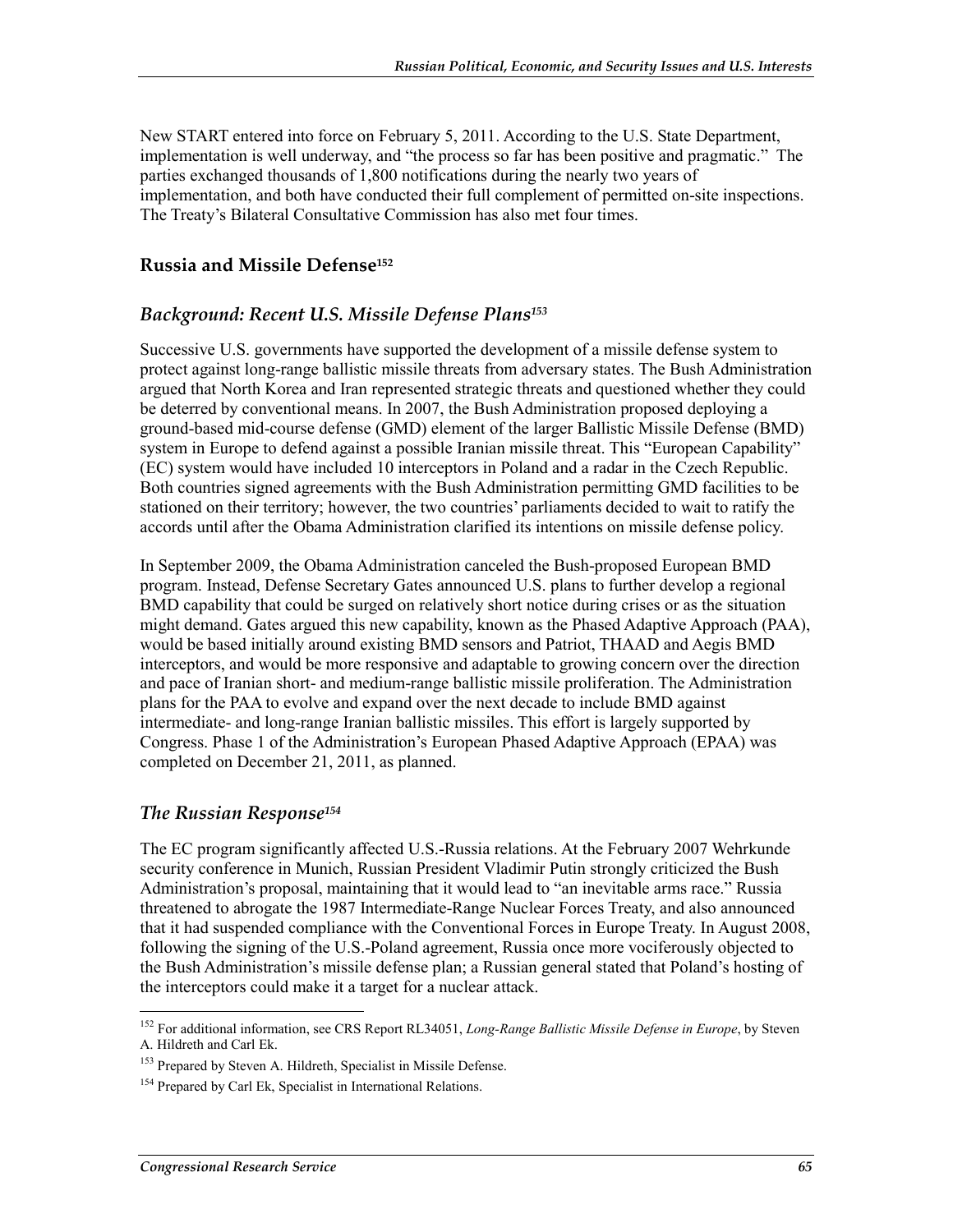Some analysts argued that Russia had other motives for raising alarms about the U.S. missile defense system: to foment discord among NATO member states; and to draw attention away from Russia's suppression of domestic dissent, its aggressive foreign policy actions, and its past nuclear technology cooperation with Iran. Observers pointed out that Russian acceptance of NATO enlargement in 2004 was conditioned on a tacit understanding that NATO or U.S. military expansion into the new member states would not occur. The proposed European GMD in this regard was seen as unacceptable to Russia.

On February 7, 2009, at the annual Wehrkunde conference, Vice President Biden stated that "we will continue to develop missile defenses to counter a growing Iranian capability…. We will do so in consultation with our NATO allies and Russia."<sup>155</sup> However, the Obama Administration also indicated that it was prepared to open talks with Tehran if it were willing to shelve its nuclear program and renounce support of terrorism. During a February 10 visit to Prague, Secretary of State Hillary Clinton said that any change in U.S. policy on missile defense would depend on Iran, but that "we are a long, long way from seeing such evidence of any behavior change" in Iran. $156$ 

In a joint statement issued at their "get acquainted" meeting on April 1, 2009, Presidents Obama and Medvedev acknowledged that differences remained in their views toward the placement of U.S. missile defenses in Europe, but pledged to examine "new possibilities for mutual international cooperation in the field of missile defense." Later that month, however, Russian Deputy Foreign Minister Sergey Ryabkov charged that "[U.S.] work in the missile defense has intensified, including in the NATO format." Shortly thereafter, in a Russian media interview, Ryabkov was asked to comment on U.S.-Russia-NATO cooperation on missile defense through the use of Russian radar installations. He explained that the Russian offer was predicated on the fulfillment of "certain preliminary stages," including the U.S. cancellation of the EC program, followed by a threat assessment, and then by political and economic measures to eliminate the threat. $157$ 

As noted above, in September 2009 the Obama Administration's announced a new program for a European-based BMD. In Russia, President Medvedev called the change "a responsible move," adding that "we value the responsible approach of the U.S. President to our agreement. I am ready to continue our dialogue."<sup>158</sup> In addition, Moscow appeared to back away from an earlier signal that it might deploy Iskander missiles to Kaliningrad. In November, the U.S. ambassador to Ukraine quashed rumors that the United States had been discussing with Kyiv the deployment of missile defense facilities in Ukraine. In October 2009, during a visit to Warsaw by Vice President

<u>.</u>

<sup>155</sup> *Vice President Joseph Biden's speech at the 45th Munich Security Conference*, http://www.securityconference.de/ konferenzen/rede.php?menu\_2009=&menu\_konferenzen=&sprache=en&id=238&

<sup>156 &</sup>quot;Clinton Says Missile Shield Hinges in Part on Iran," *Reuters*, February 10, 2009; "Obama Seen Unlikely to Hedge on Missile Defense," *Associated Press*, February 13, 2009.

<sup>157 &</sup>quot;President Obama, Russian President Medvedev Commit To Reduce Nuclear Arms, Reset Relationship," *US Fed News,* April 11, 2009; "Russia Warns U.S. Stepping Up Shield Plans—Agency," *Reuters,* April 21, 2009; Russian Ministry of Foreign Affairs. *Interview of Russian Deputy Minister of Foreign Affairs Sergey Ryabkov on Disarmament Issues*, April 23, 2009.

<sup>158 &</sup>quot;Obama Cancels Bush Plan For European Missile Shield That Had Soured Relations With Russia," *Associated Press Newswire*. September 17, 2009; "Medvedev Praises Obama's Move on Europe Missile Shield," *RIA Novosti*, September 17, 2009.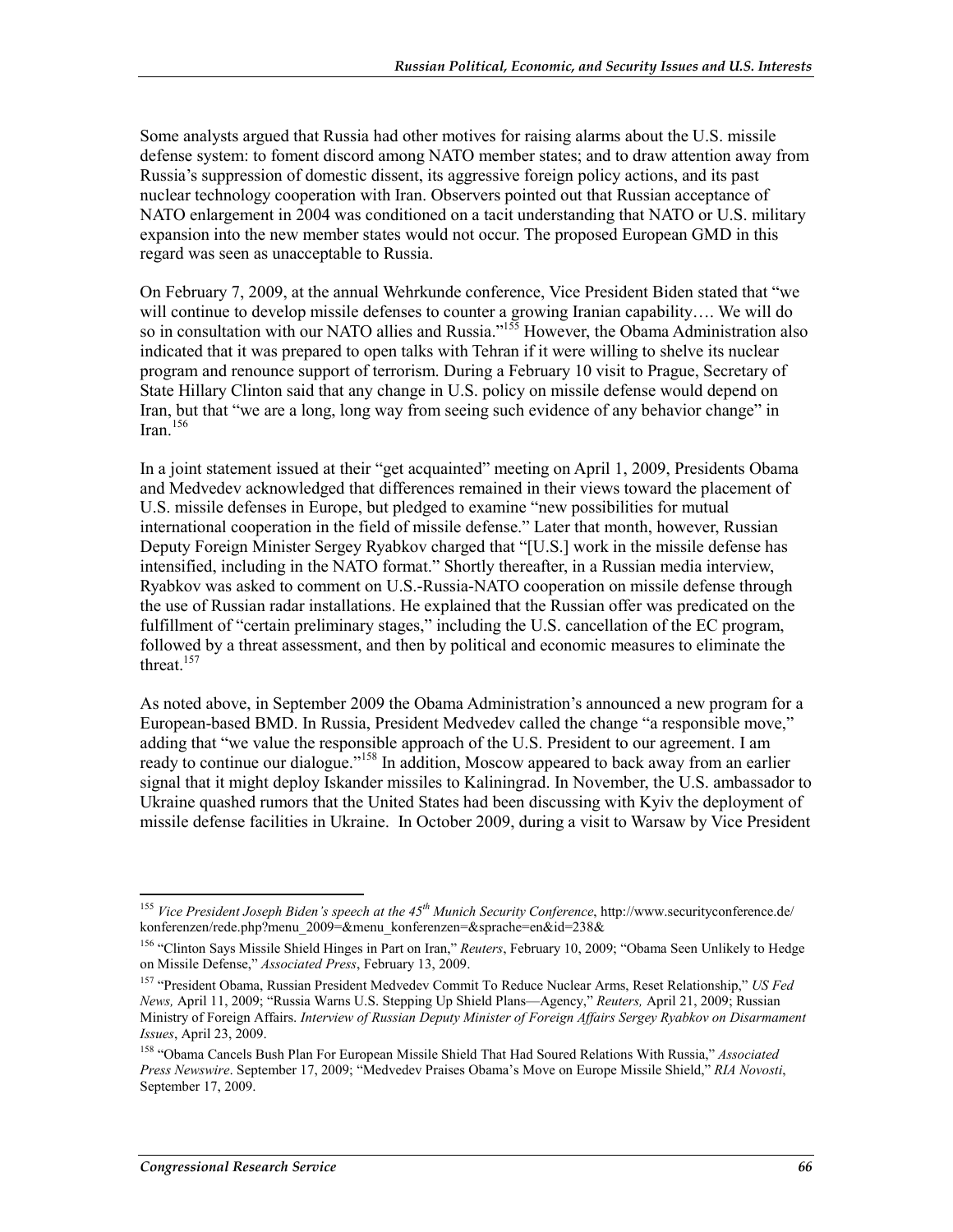Biden, Polish President Donald Tusk announced that Poland would participate in the Obama Administration's new BMD program by hosting SM-3 short- to medium-range missiles.<sup>159</sup>

Some analysts on both sides of the Atlantic argued that cancelling the Bush Administration's BMD plan could be viewed by Moscow as a climb-down resulting from Russia's incessant diplomatic pressure.<sup>160</sup> Further, some critics faulted the White House for not having gained anything from Moscow in exchange for its change in policy. However, Obama Administration supporters maintained that Russia likely would not have wished to reveal an obvious *quid pro quo* immediately; Administration backers advised critics to wait and see what actions Russia would take.

In December 2009, NATO foreign ministers commented favorably on the new U.S. missile defense plan, and reiterated the alliance's willingness to cooperate with Russia on the issue, stating that they reaffirmed "the Alliance's readiness to explore the potential for linking United States, NATO and Russian missile defense systems at an appropriate time. The United States' new approach provides enhanced possibilities to do this." The Russian media reported that NATO and Russia had formed a working group to study the issue. In a speech shortly thereafter, NATO Secretary General Anders Fogh Rasmussen said that he hoped the alliance and Russia would have a joint system by  $2020$ .<sup>161</sup>

Before long, however, Russia began to criticize the new U.S. plan for missile defense against Iran, reviving the argument that it would compromise Russia's nuclear forces. In late December Prime Minister Putin tied discussions over missile defense to the renegotiation of START. He asserted that Moscow would need to beef up its offensive nuclear weapons forces in order to "preserve a strategic balance" with the planned U.S. missile defense system. A State Department spokesperson acknowledged the relationship between offensive and defensive missile capabilities, but maintained that the two countries should discuss missile defense "in a separate venue." The Administration also said that it would "continue to reject any negotiated restraints on U.S. ballistic missile defenses."<sup>162</sup>

In January 2010, the United States and Poland announced that, under the terms of the August 2008 agreement between Warsaw and Washington, a battery of short-range, surface-to-air Patriot missiles would be rotated from Germany to Poland in June and stationed close to Poland's border with Kaliningrad. Foreign Minister Lavrov claimed that he "doesn't understand" the apparent need for Poland to defend itself from Russia. In response to the planned deployment of the Patriots, a Russian official indicated that Moscow might strengthen its Baltic fleet.<sup>163</sup>

On February 4, 2010, the U.S. and Romanian governments announced that Bucharest had agreed to host U.S. short-to-medium-range interceptor missiles to extend missile defense into southern

<sup>1</sup> 159 "US/CEE: Biden Touts New Missile Plan In Central Europe," *Oxford Analytica,* October 22, 2009.

<sup>160 &</sup>quot;Russia Could Scrap Baltic Missile Plans Following U.S. Move," *RIA Novosti*, September 18, 2009.

<sup>161</sup> NATO. *Meeting of the North Atlantic Council at the level of Foreign Ministers held at NATO Headquarters, Brussels: Final Statement*, December 4, 2009, at http://www.nato.int/cps/en/natolive/news\_59699.htm?mode= pressrelease; "Russia, NATO Form Working Group on Missile Defense—Rogozin," *RIA Novosti*, December 5, 2009; "Russia Not Ready to Set Up Missile Defense Shield Together With U.S.—Lavrov," *Interfax,* January 22, 2010.

<sup>162</sup> *U.S. Department of Defense. Ballistic Missile Defense Review Report, Pt. IV*, February 2010.

<sup>163 &</sup>quot;CEE/Russia: CEE Attitudes to Russia become More Sober," *Oxford Analytica*, January 21, 2010; "Polish Missile Base Reignites Tension with Russia," *Deutsche Welle*, January 22, 2009; "USA May Renege on Patriot Missile Deployment Accord—Polish Daily," *BBC Monitoring European*, February 12, 2010.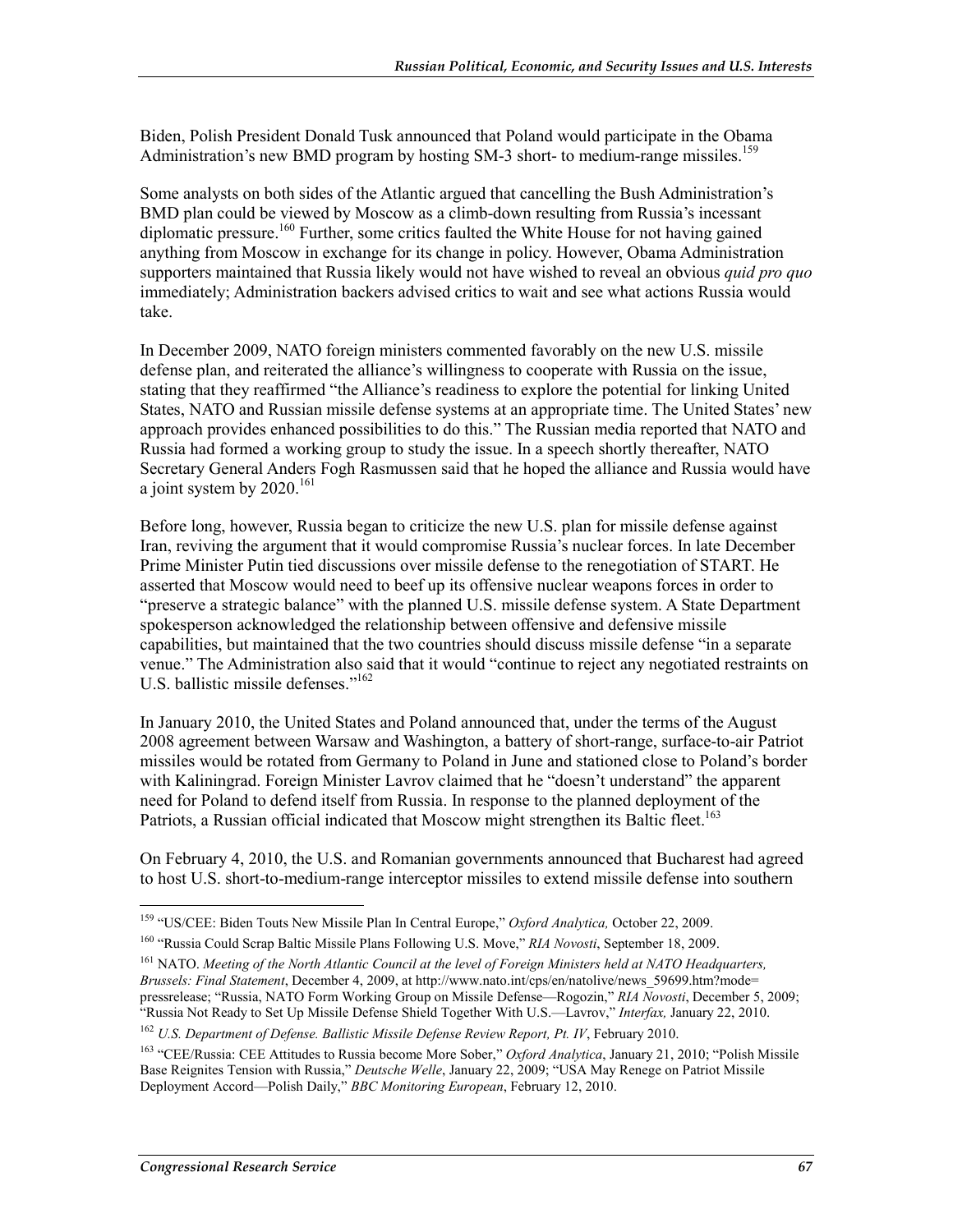Europe. The Romanians reportedly hope that the deployment will help cement bilateral ties, as well as protect Romanian territory—the Bush Administration's plan would only have covered the western part of the country from a possible Iranian missile launch. A State Department spokesperson and Romanian President Traian Basescu both stated that the system was not intended to guard against Russia.

Russian officials, including the chief of Russia's general staff, countered that the missile defense system was indeed directed at Russia, and that the proposed deployment likely would delay negotiations in arms talks between Russia and the United States. Moscow also expressed vexation over the possibility of U.S. Aegis anti-missile ships patrolling the Black Sea. Nevertheless, commenting on Iran's stepped-up uranium enrichment activities, the head of Russia's National Security Council appeared to confirm international concerns about whether Iran's eventual goals are scientific or military; he stated that doubts about Iran's intentions "are fairly well-grounded."

However, Dmitry Rogozin, Russia's ambassador to NATO, stated that "maybe [U.S. BMD] is against Iran, but this system could be aimed against any other country, including against Russia's strategic nuclear potential." The ambassador took a rather truculent attitude toward the planned deployment. Writing in Twitter, Rogozin, who reportedly has a reputation for being outspoken, responded to the Romanian announcement by stating "the Americans and their allies want to surround the cave of the Russian bear? ... How many times must they be reminded how dangerous this is!? The bear will come out and kick the ass of these pathetic hunters."<sup>164</sup>

Some analysts have argued, however, that the interceptors planned for Romania would not be able to take out a Russian ICBM launched at the United States. A Russian military analyst, writing in *RIA Novosti*, conceded that the Obama-proposed SM-3 interceptors stationed anywhere in Europe would be incapable of downing Russian long-range ballistic missiles. He argued that Moscow's main objections were that (1) it had not been consulted on the decision, and (2) the U.S. system might be subject to change. On the first point, a spokesperson for the Romanian Foreign Ministry maintained that Russia had been kept in the loop, stating that "information coming from our American partners indicate that in the time that followed the September 2009 announcement by the U.S. president, the U.S. had detailed consultations with Russia concerning their plans for the anti-missile defense system." Also, on February 16, U.S. Under Secretary of State for Arms Control and International Security Ellen Tauscher stated that Russia had been told of the planned deployment to Romania. On the latter point, Russia is concerned that the SM-3 interceptors could eventually be upgraded to bring down ICBMs without Russia's knowledge, as the United States is not required to share information about its missile defense system.<sup>165</sup>

On February 12, Bulgaria's prime minister announced that he supported participation in the U.S. missile defense system; the U.S. ambassador to Bulgaria confirmed that discussions on such a deployment were in their early stages with Bulgaria—and with other countries. Bulgaria's foreign

<sup>164 &</sup>quot;Russia Says Concerned at Romania Hosting U.S. Missiles," *Reuters News*, February 5, 2010; "Russia: Disconnect Between MD Policy, Iran Persist," *IHS Global Insight Daily Analysis*, February 5, 2010; "Romania Agrees to Host U.S. Anti-Missile System," *Oxford Analytica*,*.* February 10, 2010; "Russia Toughens Line on Iran Nuclear Ambitions," *Agence France Presse*, February 9, 2010; "Twitter Diplomacy: Envoy Says Russia Will 'Kick Ass' of U.S." *Agence France Presse*, February 10, 2010.

<sup>165 &</sup>quot;Romania Says U.S. Informed Russia on Anti-missile Shield Plan," *BBC Monitoring European*, February 10, 2010; "U.S. Kept Russia Informed About Romania Missiles Plan—U.S. Diplomat," *Interfax*, February 16, 2010; "U.S. and Romania: A New Alignment?" *RIA Novosti*, February 9, 2010; "Russia Cool to U.S. Plan for Missiles in Romania," *New York Times*, February 6, 2010.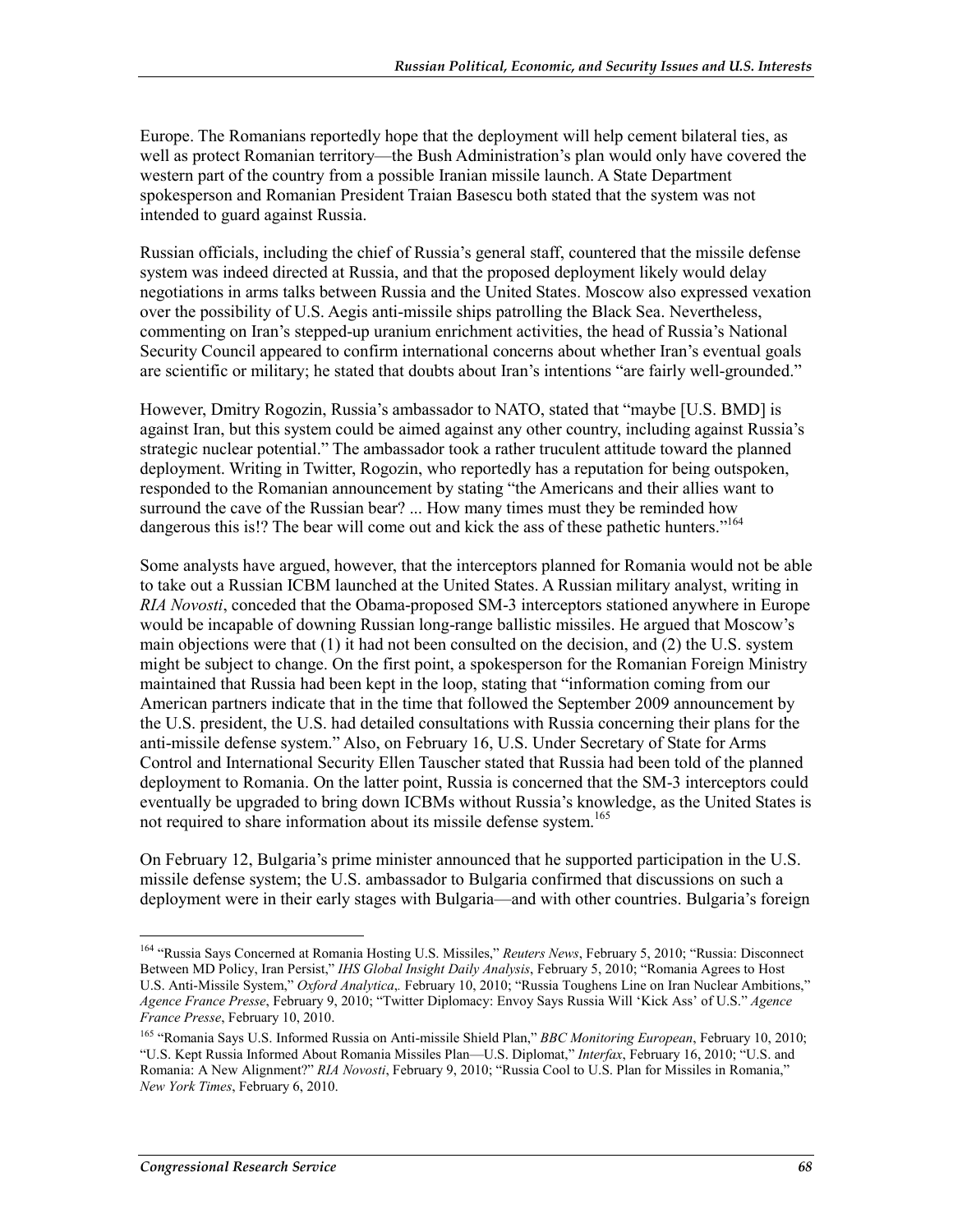minister noted that the missile shield would also protect Russia from the threat of Iranian missiles. Russia, however, professed that it had been caught unawares by the announcement; Foreign Minister Lavrov stated that "we have already questioned our U.S. partners in Washington ... as to the meaning of this, and why we have this Bulgarian surprise after the Romanian surprise." Russian NATO Ambassador Rogozin tweeted that "Bulgarians are our brothers, but politically they are promiscuous." A few days later, Russia turned aside an apparent offer by Transnistria, a breakaway region of Moldova, to host Russian Iskander missiles.<sup>166</sup>

Russia sought to tie discussions over missile defense to the renegotiation of START, contrary to the July 2009 agreement reached by Presidents Obama and Medvedev not to link the two. However, the United States refused to accede to the Russian position, and on April 8, 2010, the two governments signed the New START Treaty, which was ratified by the U.S. Senate in December and by the Russian Duma in January 2011. The agreement acknowledges that there is a relationship between offensive and defensive systems, but does not place any limits on missile defense or on the expanded system that has been proposed by the Obama Administration.<sup>167</sup>

On July 3, 2010, Secretary of State Clinton and Polish Foreign Minister Radek Sikorski signed an annex to the 2008 U.S.-Poland agreement permitting the deployment of U.S. BMD in Poland. The amendment provided approval for the deployment of SM-3 missiles, rather than silo-based interceptors. After the signing ceremony, Sikorski stated that Russia would be permitted to inspect the facilities.

At their November 19-20, 2010, summit in Lisbon, NATO heads of state and government officially identified territorial missile defense as a core alliance objective, and adopted it as a NATO program in response to the threat of ballistic missile proliferation by potentially unfriendly regimes. The NATO-Russia Council (NRC) meeting, held in conjunction with the alliance meeting, endorsed cooperation between NATO and Moscow in the area of missile defense. The NRC Joint Statement declared that

[w]e agreed to discuss pursuing missile defense cooperation. We agreed on a joint ballistic missile threat assessment and to continue dialog in this area. The NRC will also resume Theater Missile Defense Cooperation. We have tasked the NRC to develop a comprehensive Joint Analysis of the future framework for missile defense cooperation. The progress of this Analysis will be assessed at the June 2011 meeting of NRC Defense Ministers.<sup>16</sup>

The NATO-Russia accord did not constitute immediate full collaboration; rather, Russia approved the involvement of Russian technicians in the planning and development of the system. President Medvedev cautioned that missile defense cooperation must eventually amount to "a full-fledged strategic partnership between Russia and NATO." However, a State Department official emphasized that, although Russia would be involved in the program, the United States would "continue to reject any constraints or limitations on our missile defense plans." In a televised

<sup>166 &</sup>quot;Bulgaria Wants to Participate in US Missile Defense Shield: PM," *Agence France Presse*, February 12, 2010; "Russia Wants Bulgaria to Explain favor of U.S. Missile Shield," *Agence France Presse*, February 14, 2010; "Russia's NATO Envoy Quashes Transdniestr Missiles Bid—Report," *Dow Jones International Press*, February 16, 2010; "U.S. Missile Shield Not Targeting Russia, Bulgaria Says," *Agence France Presse*, February 17, 2010; "Dmitry Rogozin Accuses Bulgarian Leadership of 'Political Promiscuity,'" *WPS: Defense and Security*, February 17, 2010.

<sup>167</sup> CRS Report R41251, *Ballistic Missile Defense and Offensive Arms Reductions: A Review of the Historical Record*, by Steven A. Hildreth and Amy F. Woolf.

<sup>168</sup> NATO-Russia Council Joint Statement. November 20, 2010. NATO website: http://www.nato.int/cps/en/natolive/ news 68871.htm?selectedLocale=en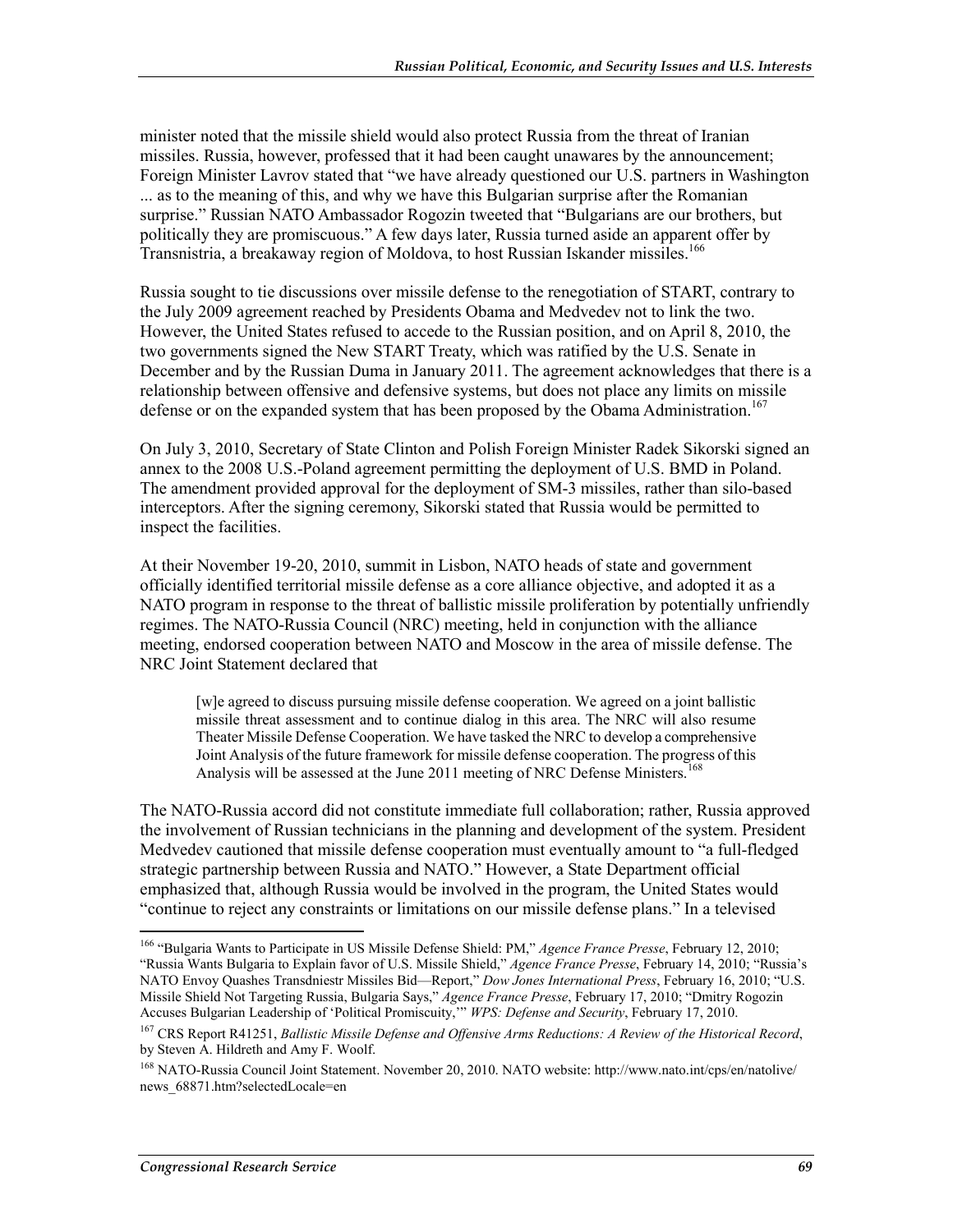interview with Larry King, Prime Minister Putin indicated that if Russia perceives that the PAA/NATO missile defense program is compromising Moscow's nuclear deterrent, "Russia will just have to protect itself using various means, including the deployment of new missile systems to counter the new threats to our borders."<sup>169</sup>

Analysts have argued that, despite its often-voiced reservations, Moscow may have believed itself compelled to cooperate on missile defense; because Russia could "neither block the [emergence of missile defense] in Europe nor restrict its capacity by means of treaty constraints, [instead] the only way ... to influence its shape is to join the [missile defense] program on as favorable terms as can possibly be snatched."170 On December 20, 2010, Foreign Minister Lavrov indicated that Russian acceptance of and participation in NATO missile defense would be fundamental to the success of such a system—and for improved Russia-NATO relations.<sup>171</sup> Although details as to how Russia might cooperate technologically remain to be seen, it is clear that NATO and the United States want to find ways to engage Russia in partnership on BMD.

In an address to the nation on November 30, 2010, Russian President Medvedev buttressed his case for striking a deal with Washington on missile defense. The Russian leader emphasized that the absence of such an agreement might lead to a new arms buildup—one that a financially strapped Russia could ill afford: "We will either come to terms on missile defense and form a fullfledged joint mechanism of cooperation or ... we will plunge into a new arms race and have to think of deploying new strike means, and it's obvious that this scenario will be very hard." A Russian political analyst noted that "we know that it was the arms race that led to the disintegration of the Soviet Union.... Russia is not ready financially for a new arms race."<sup>172</sup>

At the Lisbon summit, Medvedev suggested without elaborating that Moscow preferred a "sectoral" approach to missile defense. The plan was later clarified as one under which Russia and NATO would guard the airspace above their respective territories: Russia would be responsible for taking out missiles crossing its territory toward Europe, while NATO countries would shoot down over Europe any missiles headed toward Russia. Moscow reportedly is seeking agreement on such a plan because it remains concerned that the Phased Adaptive Approach might eventually compromise Russia's nuclear forces.

Although Moscow is advocating a "common" system with sectoral defense responsibilities, NATO Secretary General Rasmussen has insisted that NATO and Russia must maintain independent systems, and that cooperation will consist of information sharing. The Russian proposal reportedly is unacceptable to NATO for reasons of both sovereignty and capabilities. According to Rasmussen, NATO "is responsible for protecting the territory of NATO member states and for the safety of their populations. We do not intend to transfer that responsibility to

<sup>&</sup>lt;u>.</u> 169 "NATO Invites Russia To Join Europe Missile Shield," *The Washington Post*, November 20, 2010. "Russia To Aid NATO On Anti-Missile Network In Europe.'" *The Washington Post*, November 20, 2010. Europe and Eurasia: The Obama Administration's Efforts To Implement the European Phased Adaptive Approach. Testimony before the House Armed Services Subcommittee on Strategic Forces by U.S. Deputy Assistant Secretary of State Frank A. Rose. December 2, 2010. Transcript of TV Interview Vladimir Putin to CNN's Larry King. *RIA-Oreanda News*. December 2, 2010.

<sup>&</sup>lt;sup>170</sup> Prospects For Joint Russia-NATO Missile Defense System. By Beata Gorka-Winter, Robert Smigielski. Bulletin of the Polish Institute of International Affairs. No. 129 (205). October 29, 2010.

<sup>171 &</sup>quot;Success of Russia-NATO Relations Improvement Process Not Guaranteed - Lavrov Tells Interfax," *Interfax Russia and CIS General Newswire*. December 20, 2010.

<sup>172 &</sup>quot;Russian President Warns of New Arms Race," *Washington Post*, December 1, 2010. p. A8.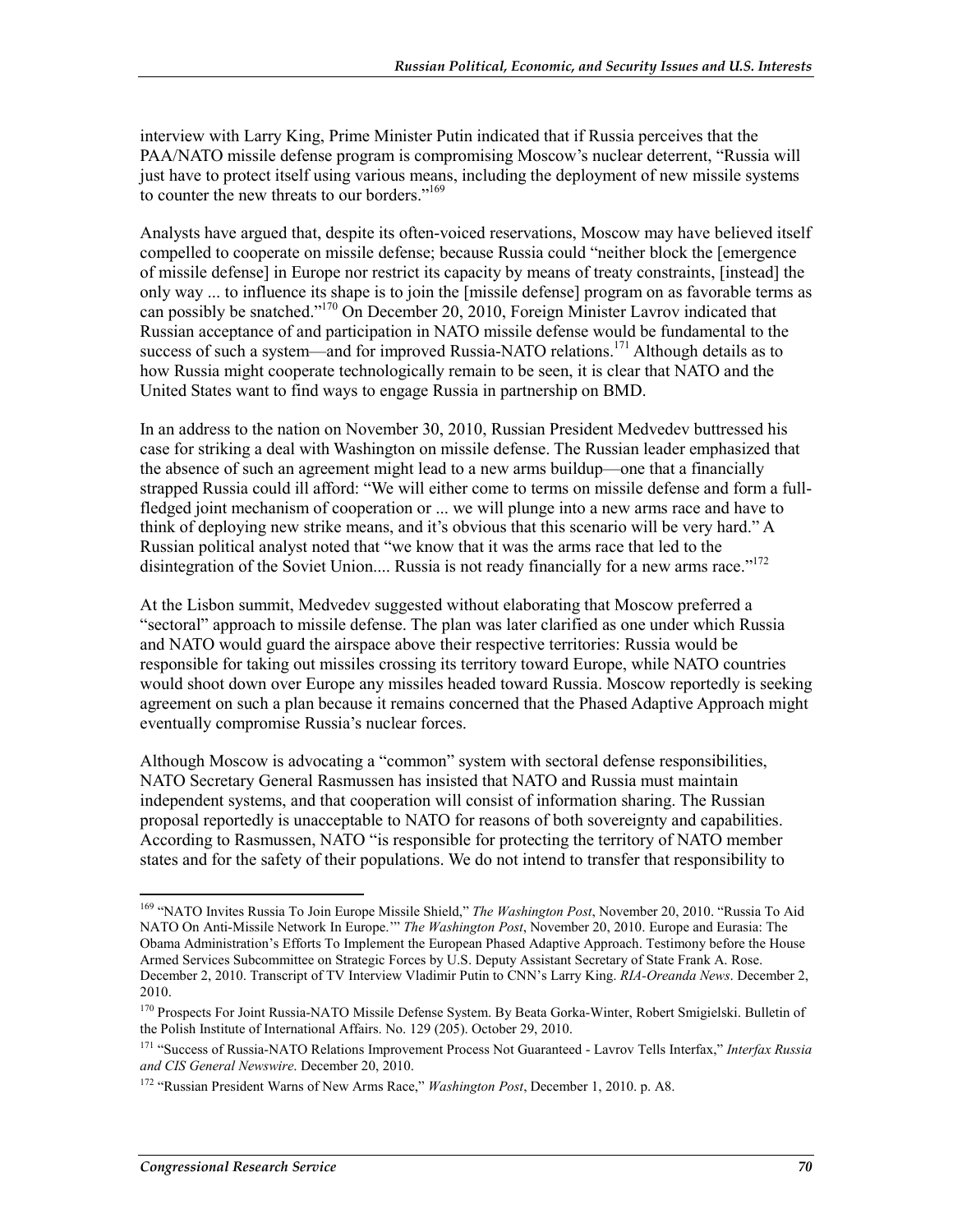anyone else." In addition, analysts note that current Russian missile defense technology lags far behind that of the NATO countries.<sup>173</sup> Moscow also stated that it sought written assurances from the United States and NATO that the interceptors not be aimed at Russia.<sup>174</sup>

Negotiations over a new missile defense architecture continued through the first half of 2011. Vice President Joseph Biden met with President Medvedev and Prime Minister Putin in mid-March 2011, and Admiral Mike Mullen, then Chairman of the Joint Chiefs of Staff, met with his Russian counterpart in early May 2011; and at the end of the month, President Obama and Medvedev discussed the issue during the G-8 meeting in Deauville, France.

On June 1, 2011, during a meeting in Bulgaria of a working group on missile defense, Russian Duma International Affairs Committee Chairman Konstantin Kosachyov warned that the European missile defenses would be inoperable without Russian participation. He also questioned whether the presumed threat justified the "colossal" costs of deploying a missile defense system. On June 2, President Medvedev expressed impatience with the pace of ongoing negotiations, stating "So far, I'm not pleased with how the U.S. and all NATO countries reacted to my proposals because we are losing time."175

Russia also expressed objections to the announcement that Turkey would permit missile defense radar to be based on its soil, and to Spain's decision in October to permit Aegis ships to be stationed at its the naval port at Rota.<sup>176</sup>

Discussions in the second half of 2011 centered around the two major sticking points: Moscow's proposal for sectoral missile defense, and its insistence upon written legal guarantees that the missile shield would not be directed against Russia. Both proposals are unacceptable to NATO. As Secretary-General Rasmussen noted, acceding to the first demand would violate the very concept of Article 5, NATO's mutual defense clause, and would be equivalent to "outsourcing" missile defense for the treaty area. Similarly, the alliance has rejected the demand for written legal guarantees because it would permit Russia to determine alliance defense doctrine and would tie the hands of future political and military leaders. As an alternative, the State Department proposed that Russia be offered "written assurances" that the EPAA would not be directed against Russia.

In November 2011, Russian officials renewed their objections to NATO's plans to proceed with it missile defense plans, and countered by indicating that Moscow would develop new missiles equipped with counter-measures capable of foiling missile defenses. The Russians also once more said that they might deploy Iskander missiles in Kaliningrad. In addition, Moscow announced its intention to base a radar station in the Russian exclave, a move that one Russian analyst argued was already planned. Finally, officials indicated that Russia might withdraw from the New

<sup>173 &</sup>quot;Medvedev Wants Missile Defense Carve-up Of Europe: Reports," *Agence France Presse*, November 22, 2010. "NATO, Russia Missile Systems To Stay Separate: NATO Chief," *Agence France Presse*, January 20, 2011. "NATO, Russia vow unity on terrorism, disagree on shield," *Agence France Presse*, January 26, 2011. "The Boogeyman the Kremlin Loves To Hate," *The Moscow Times*, February 8, 2011.

<sup>174 &</sup>quot;Russia Seeks Pledge From NATO On Missile Defense," *New York Times*, May 21, 2011.

<sup>&</sup>lt;sup>175</sup> "Without Russia, European Missile Defense Is Doomed," *The Voice of Russia*, June 1, 2011. "Medvedev Says Russia, US 'Losing Time' On Missile Defense," *Space Daily*, June 2, 2011.

<sup>176 &</sup>quot;Moscow Anxious On Turkey's Shield Role," *Hurriyet Daily News [Turkey],* July 28, 2011. "Russia Says U.S. Approach to Missile Defense 'Unacceptable,'" *Bloomberg Government,* October 6, 2011.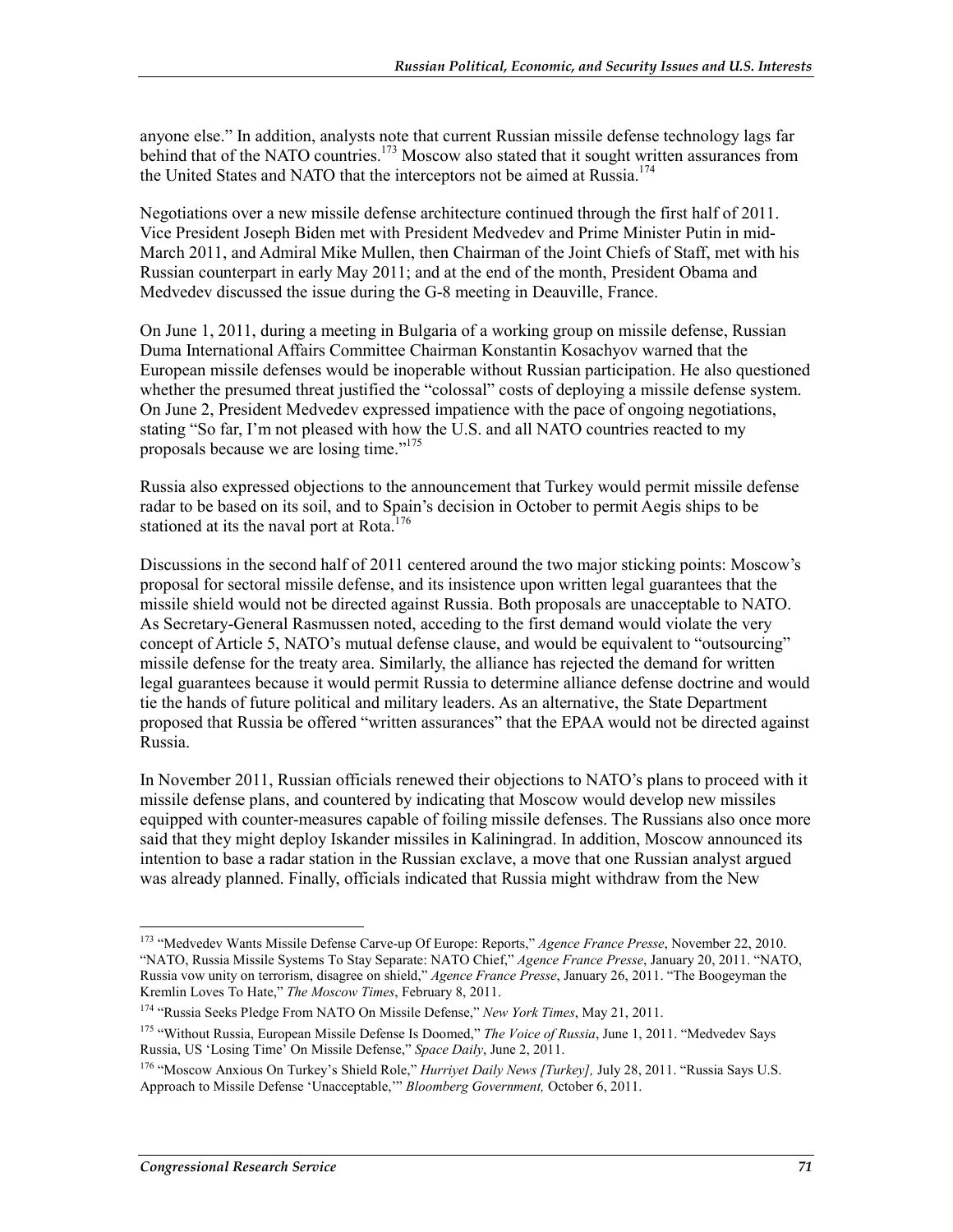Strategic Arms Reduction Treaty and disallow NATO use of the northern supply routes to Afghanistan.177

In response, at the NATO-Russia Council meeting of foreign ministers in early December, U.S. and NATO officials reiterated their intention to continue with the development of EPAA. NATO Secretary General Rasmussen argued that "It would definitely be a waste of valuable money if Russia started to invest heavily in countermeasures against an artificial enemy that doesn't exist.… That money could … be invested to the benefit of the Russian people in job creation and modernization."178

The Munich Security Conference in February 2012 saw the unveiling of the Euro-Atlantic Security Initiative, a series of proposals developed by a commission headed by former German Deputy Foreign Minister Wolfgang Ischinger, former Russian Foreign Minister Igor Ivanov, and former U.S. Senator Sam Nunn. Regarding missile defense, the commission recommended the sharing of radar information to provide early warning of missile attacks; the commission also proposed that the parties would be responsible for protecting their own territories.<sup>179</sup>

Some observers have questioned whether the Russian leadership might have realized at the outset that their proposals would be unacceptable, but stuck to them anyway because they never intended to cooperate on missile defense and wished to portray the alliance as unreasonable. Other observers speculate that the hard-line stance might be motivated by domestic political considerations. Finally, some argue that Russia may be hoping to create a rift within NATO; they note that in June 2011, Russian Defense Minister Anatoly Serdyukov stated that the missile defense debate depended on Washington's views, claiming that "[t]his is a U.S. position. There is a number of [NATO] countries expressing only concern. We could have received their support."<sup>180</sup>

In March 2012, Medvedev said Russia would adopt its nuclear forces—in phases—to account for upgrades of the EPAA, arguing that "we are not closing the door on dialog, [b]ut we need to prepare ourselves."181 A few days later, in a side meeting during an arms control summit in Korea, President Obama discussed missile defense with Medvedev—in the vicinity of a "hot" microphone. During the conversation, Obama told the Russian leader "This is my last election, and after my election I'll have more flexibility." Medvedev replied that he understood, and that he would transmit that point to "Vladimir"—Prime Minister Putin. Obama's comments were sharply criticized by presidential candidate Mitt Romney as "caving" to Russia. Representative Turner, chairman of the House Armed Services Subcommittee on Strategic Forces, requested a clarification of the remarks. Vice President Joseph Biden later argued that, given the political environment in both countries during an election year, President Obama had "stated the obvious."182

<sup>1</sup> 177 Medvedev Mollifies the West. *The Moscow Times*. November 20, 2011. NATO Rebuffs Russian Missile-Defense Threats. *Washington Post*. December 8, 2011.

<sup>&</sup>lt;sup>178</sup> Russia and NATO Trade Barbs Over Missile Shield. Agence France Presse. December 7, 2011.

<sup>&</sup>lt;sup>179</sup> Missile Defense Would Be 'Game Changer' For US, Russia—Report. Reuters News. February 4, 2012.

<sup>180 &</sup>quot;Russia May Develop Nuclear Offensive," *RIA Novosti,* June 8, 2011.

<sup>181</sup> Medvedev Urges Military To Parry U.S. Missile Shield. *International Herald Tribune*. March 22, 2012.

<sup>182</sup> Obama To Medvedev: No Missile Deal Before the Vote. *Wall Street Journal*. March 26, 2012. Obama 'Stated the Obvious' In Russia Remarks: Biden. *Agence France Presse*. April 1, 2012.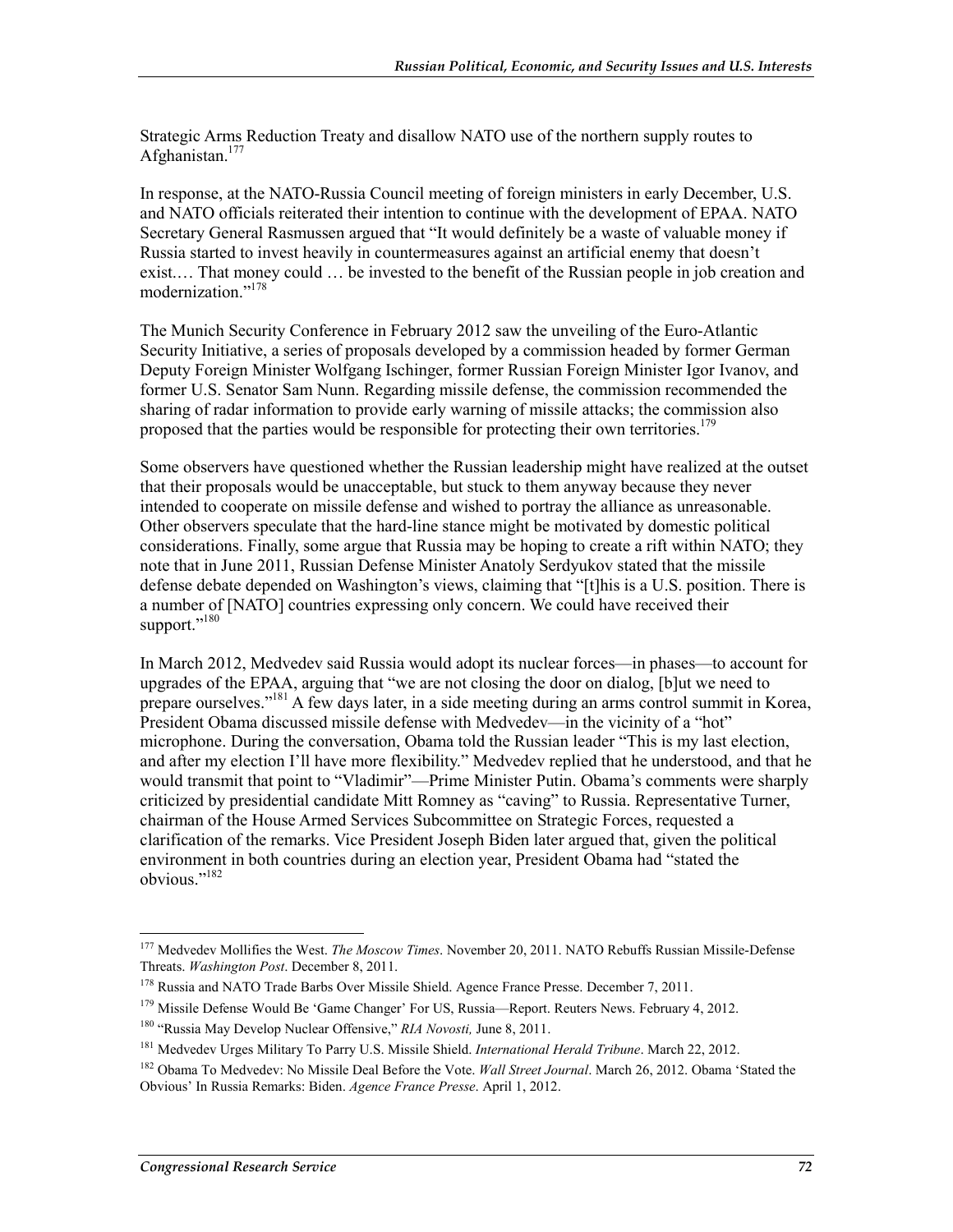During a conference on missile defense hosted in early May 2012 by Russia, senior State Department official Helen Tauscher said that "[w]e cannot agree to preconditions outlined by the Russian government. We cannot agree to any limitations on our missile defense deployment.… We are able to agree, however, to a political statement that our missile defenses are not directed at Russia." Later, at the same conference, Russian Armed Forces Chief of Staff General Nikolai Makarov indicated that "[w]e're open to consider different kinds of guarantees." However, Makarov also warned that, in response to continued development of EPAA, "a decision to use destructive force preemptively will be taken if the situation worsens."<sup>183</sup>

Newly reelected President Putin, claiming he needed to remain at home to form a new government, declined to attend either the NATO summit in Chicago or the G-8 meeting, held in Camp David, MD—both were in late May 2012. At the NATO summit, the alliance declared EPAA to have an "interim capability." It is scheduled to achieve "initial operational capability" in 2015, and "full operational capability" by 2018.<sup>184</sup> In their summit declaration, alliance leaders proposed

to develop a transparency regime based upon a regular exchange of information about the current respective missile defense capabilities of NATO and Russia. Such concrete missile defense cooperation is the best means to provide Russia with the assurances it seeks regarding NATO's missile defense plans and capabilities. In this regard, we today reaffirm that the NATO missile defense in Europe will not undermine strategic stability. NATO missile defense is not directed against Russia and will not undermine Russia's strategic deterrence capabilities…. While regretting recurrent Russian statements on possible measures directed against NATO's missile defense system, we welcome Russia's willingness to continue dialogue.<sup>185</sup>

The Kremlin appeared to remain unsatisfied. On May 24, Russian Foreign Ministry spokesman Alexander Lukashevich said that, while the declaration was "a step in the right direction … political statements cannot serve as a foundation for cooperation. Reliable and based on precise military and technical parameters, legal guarantees of the nontargeting of the deploying missile defense network against the Russian nuclear deterrence forces are essential to us."<sup>186</sup> However, this would appear to contradict General Marakov's statement (see above) three weeks earlier that Russia was "open to consider different kinds of guarantees."

In response to Russian statements about developing strategic countermeasures, Secretary General Rasmussen told Russian officials that NATO had no intention of attacking their country, and advised that they not to step up their defense budget to defend against an "artificial enemy." Not long thereafter, however, former Russian NATO Ambassador and current Deputy Prime Minister Dmitry Rogozin warned that Moscow would "create a system of piercing and suppressing any missile defense. If there's anyone who thinks we can be surrounded with an anti-missile wall, we

<sup>183</sup> Russia To Make Hi-tech Case Against NATO Missile Shield. *Reuters*. May 2, 2012. Moscow Raises Alarm On European Missile-Defense Plan. *Wall Street Journal*. May 3, 2012. Russia's Military Threatens Preemptive Strike If NATO Goes Ahead With Missile Plan. *Canadian Press*. May 3, 2012.

<sup>184</sup> NATO Activates Missile Shield, Reaches Out To Russia. *Agence France Presse*. May 20, 2012. Fact Sheet: Chicago Summit—NATO Capabilities. The White House. Office of the Press Secretary. May 20, 2012. http://www.whitehouse.gov/the-press-office/2012/05/20/fact-sheet-chicago-summit-nato-capabilities.

<sup>185</sup> Chicago Summit Declaration. May 20, 2012. NATO website, http://www.nato.int/cps/en/natolive/ official texts 87593.htm?mode=pressrelease.

<sup>186</sup> Moscow Still Needs Legal Guarantees NATO Missile Defense Not Aimed At It—Lukashevich. *Interfax*. May 24, 2012.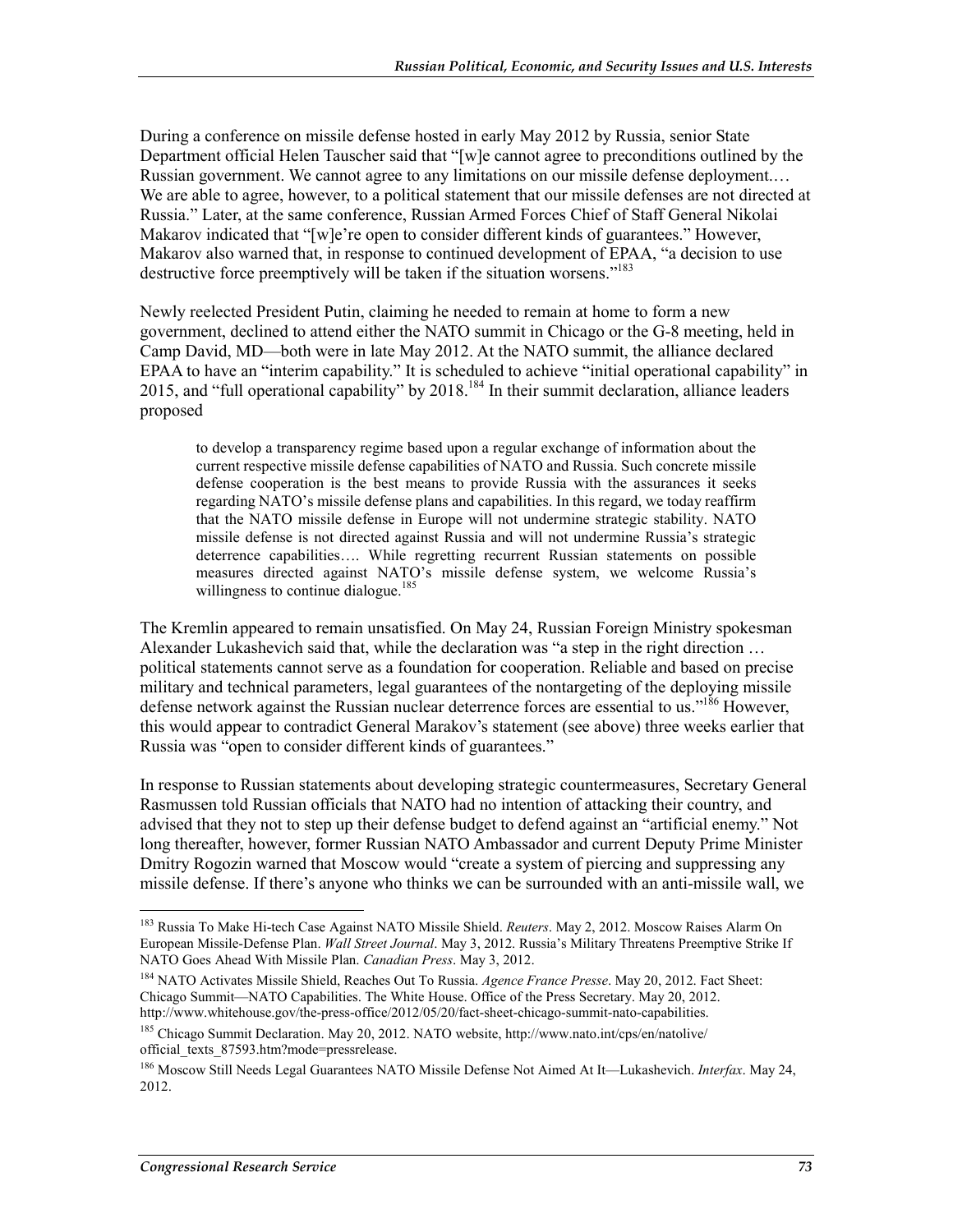were breaking a door into Europe back in the times of Peter [the Great] and now we'll break down everything the whole wall, if anyone tries to isolate us or bring us to our knees."<sup>187</sup>

In a sideline meeting of the G-20, Presidents Putin and Obama discussed missile defense, among other issues. They issued a joint statement, declaring that "[d]espite differences in assessments, we have agreed to continue a joint search for solutions to challenges in the field of missile defense." However, an aide to President Putin stated that "[i]t will be possible to resume authentic and detailed political discussions of missile defense only after the presidential election in the United States." In the meantime, he added, discussions would continue at the working level.<sup>188</sup>

Russia has continued to press for a joint missile defense system, and for written guarantees. As noted above, the May 2012 NATO Chicago summit declaration reaffirmed that the alliance's missile defense capability would not be directed against Russia, and would not compromise strategic stability. But in July, Russia's acting NATO ambassador reiterated Moscow's stance that this was "not enough. It must be upheld by explanations as to why it is so, what parameters of this system need to be taken into consideration, and how Russia, regardless of what it hears, could judge by itself that these parameters are being observed." Perhaps in response, NATO Secretary General Rasmussen on July 16 pointed out that 15 years ago, the alliance and Russia had signed a statement declaring that they "would not use force against each other. … We are still committed to this declaration.<sup>">189</sup>

In a media interview in late July, Prime Minister Medvedev charged that some European leaders did not really share the U.S. conviction on the necessity of missile defense, arguing that "they told me in private that they do not need all that but their U.S. friends, being senior partners in NATO, are forcing it upon them." He added that "U.S. lawmakers on Capitol Hill are saying almost openly: of course, it is against you. This is symptomatic."<sup>190</sup>

There has been little movement on the missile defense issue since the U.S. elections. Following a December 4 NATO-Russia Council meeting, Russia's NATO envoy pronounced the talks stalemated; however, Foreign Minister Lavrov indicated that the two sides would hold further consultations to assess whether a proposal regarding joint threat analysis.<sup>191</sup>

In recent weeks, much attention has focused on passage in the United States of the Sergei Magnitsky Rule of Law Accountability Act, which incensed the Russian government. Speaking at a December 20 news conference, President Putin stated that the new law "surely poisons our relations," and characterized it as "undoubtedly an act unfriendly toward the Russian Federation." Regarding the U.S./NATO PAA, he averred that "[t]he creation of such systems annuls our nuclear missile potential." He added that "deployment of a missile defense does worsen our relations. But we are not enemies. We've got to be patient and look for compromises," and added

<sup>1</sup> 187 Rasmussen Tells Russia Not to Waste Money on Missile Countermeasures. *Interfax*. June 6, 2012. Russia To 'Break Down' NATO Missile Defense 'Wall'—Rogozin. *Interfax*. July 2, 2012.

<sup>188</sup> US, Russia to Seek 'Joint Solutions' To Missile Defense Row. *Agence France Presse*. June 18, 2012. Russia Hopes to Resume Missile Defense Talks After US Elections—Aide. *ITAR-TASS World Service*. June 22, 2012.

<sup>189</sup> Moscow Insists On Legal Guarantees That European Missile Shield Not Targeted Against It—Diplomat. *Interfax*. July 12, 2012. Rasmussen Notes Lack of Progress with Russia on Missile Defense System. *Interfax*. July 16, 2012.

<sup>190</sup> Medvedev Not Ruling Out New Arms Race by 2018. *Interfax*. July 30, 2012.

<sup>191</sup> Dialogue Over Missile Defense With NATO Stalled – Grushko. *ITAR-TASS.* December 7, 2012. Russia, NATO To Hold Consultations on Missile Defense – Lavrov. *Interfax.* December 5, 2012.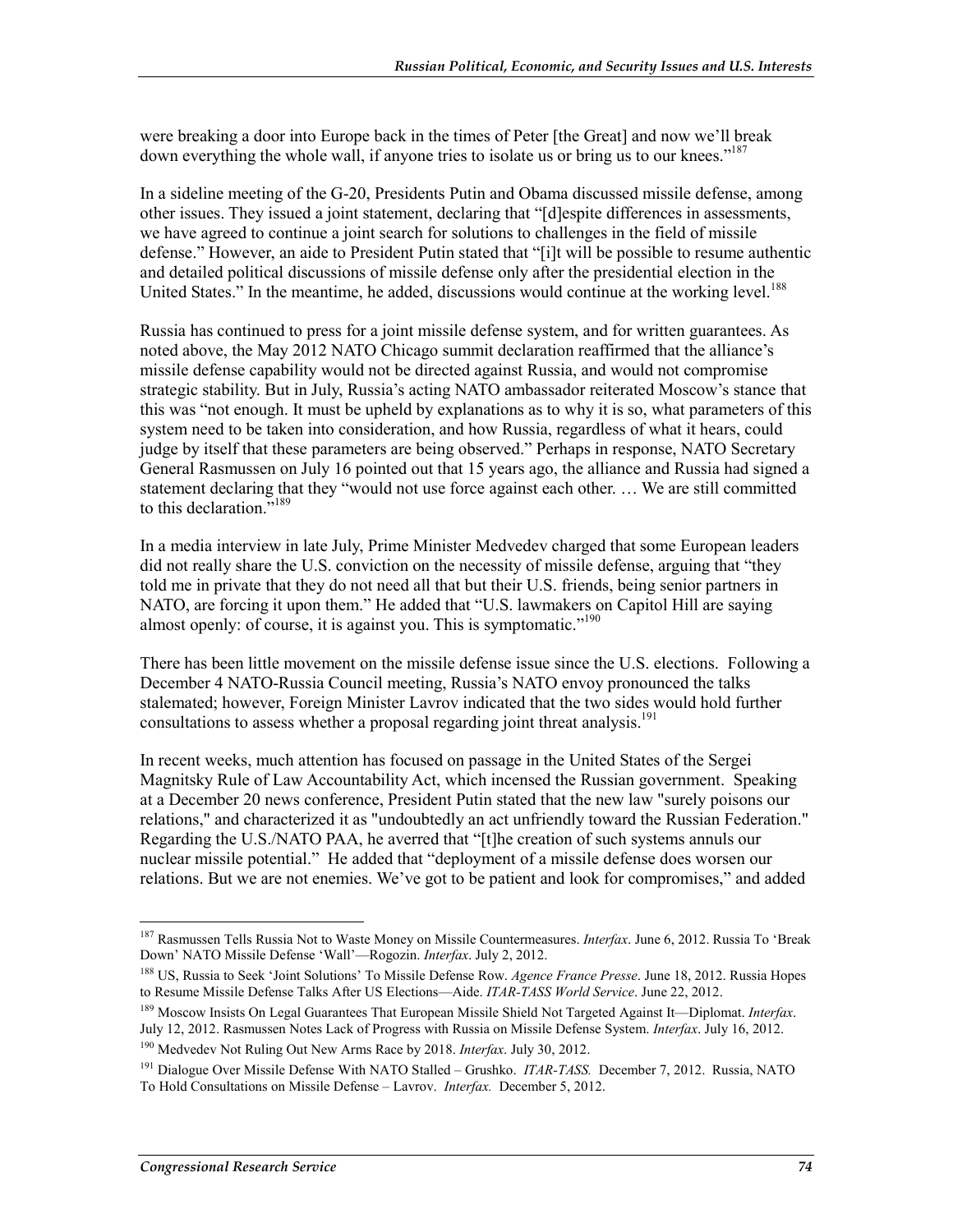that, although these disputes will not likely "harm the investment climate or hinder the development of the economy ... we must defend the interests of Russia."<sup>192</sup>

### **U.S.-Russia Economic Ties193**

U.S.-Russian trade and investment flows have increased in the post-Cold War period, reflecting the changed U.S.-Russian relationship. Many experts have suggested that the relationship could expand even further. U.S.-Russian trade, at least U.S. imports, has grown appreciably. The surge in the value of imports is largely attributable to the rise in the world prices of oil and other natural resources—which comprise the large share of U.S. imports from Russia—and not to an increase in the volume of imports. U.S. exports span a range of products including meat, machinery parts, and aircraft parts. U.S. imports increased more than 244%, from \$7.8 billion to \$26.8 billion from 2000 to 2008, and U.S. exports rose 343%, from \$2.1 billion to \$9.3 billion. However, U.S. exports and imports with Russia declined substantially in 2009, as a result of the global financial crisis and economic downturn, but increased in 2010 as both countries have shown signs of recovery.

| (in billions of dollars) |                               |                        |                                  |      |                        |                               |                                         |
|--------------------------|-------------------------------|------------------------|----------------------------------|------|------------------------|-------------------------------|-----------------------------------------|
| Year                     | <b>U.S.</b><br><b>Exports</b> | U.S.<br><b>Imports</b> | U.S.<br>Trade<br><b>Balances</b> | Year | U.S.<br><b>Exports</b> | <b>U.S.</b><br><b>Imports</b> | <b>U.S.</b><br>Trade<br><b>Balances</b> |
| 1994                     | 2.6                           | 3.2                    | $-0.6$                           | 2003 | 2.4                    | 8.6                           | $-6.2$                                  |
| 1995                     | 2.8                           | 4.0                    | $-1.2$                           | 2004 | 3.0                    | 11.9                          | $-8.9$                                  |
| 1996                     | 3.3                           | 3.6                    | $-0.3$                           | 2005 | 3.9                    | 15.3                          | $-11.3$                                 |
| 1997                     | 3.4                           | 4.3                    | $-0.9$                           | 2006 | 4.7                    | 19.8                          | $-15.1$                                 |
| 1998                     | 3.6                           | 5.7                    | $-2.1$                           | 2007 | 7.4                    | 19.4                          | $-12.0$                                 |
| 1999                     | 2.1                           | 5.9                    | $-3.8$                           | 2008 | 9.3                    | 26.8                          | $-17.5$                                 |
| 2000                     | 2.1                           | 7.7                    | $-5.6$                           | 2009 | 5.4                    | 18.2                          | $-12.8$                                 |
| 2001                     | 2.7                           | 6.3                    | $-3.5$                           | 2010 | 6.0                    | 25.7                          | $-19.7$                                 |
| 2002                     | 2.4                           | 6.8                    | $-4.4$                           | 2011 | 8.3                    | 34.6                          | $-26.3$                                 |

**Table 1. U.S. Merchandise Trade with Russia, 1994-2011**   $\ell$  billions of dollars  $\ell$ 

**Source:** Compiled by CRS from U.S. Department of Commerce, U.S. Census Bureau data. FT900.

**Note:** Major U.S. exports: machinery; vehicles; meat; aircraft. Major U.S. imports: mineral fuels; inorganic chemicals aluminum; steel.

Russia accounted for 1.6% of U.S. imports and 0.6% of U.S. exports in 2011, and the United States accounted for 3.7% of Russian exports and 5.2% of Russian imports.<sup>194</sup> Russia was the  $37<sup>th</sup>$ -largest export market and  $17<sup>th</sup>$ -largest source of imports for the United States in 2011. According to Russian government data, by the end of 2011, the United States accounted for less

<sup>192</sup> Interfax Russia & CIS Diplomatic Panorama. *Interfax.* December 201, 2012. Russia, US Must Seek Compromises on Complex Problems - Putin. *ITAR-TASS*. December 20,2012.

<sup>&</sup>lt;sup>193</sup> Prepared by William H. Cooper, Specialist in International Trade and Finance.

<sup>194</sup> *World Trade Atlas.* Global Trade Information Services, Inc.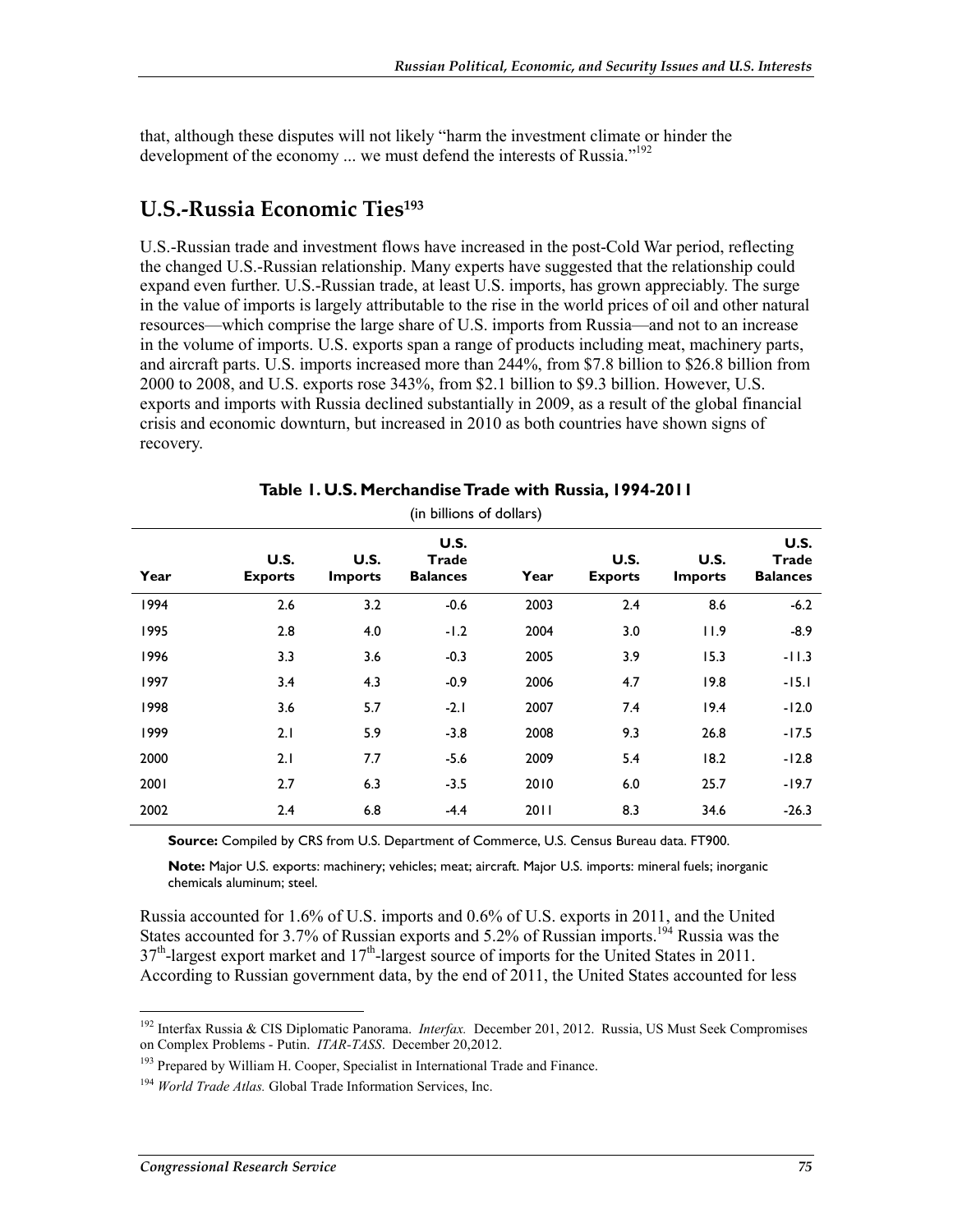than 1.2% of total accumulated foreign direct and portfolio investments in Russia. However, the first four countries were Switzerland (48.2%), Cyprus (10.6%), the Netherlands (8.8%), and Luxembourg  $(2.5\%)$  suggesting that more than 70% of the investments might have been repatriated Russian funds.195

Russia and the United States have never been major economic partners, and it is unlikely that the significance of bilateral trade will increase much in the near term. However, in some areas, such as agriculture, Russia has become an important market for U.S. exports. Russia is the largest foreign market for U.S. poultry. Furthermore, U.S. exports to Russia of energy exploration equipment and technology, as well as industrial and agricultural equipment, have increased as the dollar has declined in value. Russian demand for these products will likely grow as old equipment and technology need to be replaced and modernized. Russia's significance as a supplier of U.S. imports will also likely remain small given the lack of international competitiveness of Russian production outside of oil, gas, and other natural resources. U.S.-Russian investment relations could grow tighter if Russia's business climate improves; however, U.S. business concerns about the Russian government's seemingly capricious intervention in energy and other sectors could dampen the enthusiasm of all but adventuresome investors.

The greater importance of Russia's economic policies and prospects to the United States lies in their indirect effect on the overall economic and political environment in which the United States and Russia operate. From this perspective, Russia's continuing economic stability and growth can be considered positive for the United States. Because financial markets are interrelated, chaos in even some of the smaller economies can cause uncertainty throughout the rest of the world. Such was the case during Russia's financial meltdown in 1998 and more recently with the 2008-2009 crisis. Promotion of economic stability in Russia has been a basis for U.S. support for Russia's membership in international economic organizations, including the IMF, the World Bank, and the WTO. As a major oil producer and exporter, Russia influences world oil prices that affect U.S. consumers.

# **U.S. Assistance to Russia**

U.S. assistance to Russia as a percentage of all aid to Eurasia has declined over the years, but historically Russia has received about one-half of all U.S. assistance to Eurasia. From FY1992 through FY2012, the U.S. government budgeted nearly \$19 billion in assistance to Russia (see **Tables 2-4**, below). The bulk of this assistance (nearly 60%) was expended on CTR (Nunn-Lugar) and other security-related programs aiming to prevent the proliferation of WMD, combat drug-trafficking and transnational crime, foster law enforcement and criminal justice sector reforms, and support reconciliation and recovery efforts in Chechnya and other areas of the North Caucasus. Other aid was provided for democratization, market reform, and health needs.<sup>196</sup>

Annual foreign operations appropriations bills contained conditions that Russia was expected to meet in order to receive assistance:

• A restriction on aid to Russia was approved in the FY1998 appropriations act and each year thereafter, prohibiting any aid to the central government (local and regional government assistance is permitted) unless the President certified that

<sup>1</sup> 195 Russian Federal Statistics Service. http://www.gks.ru.

<sup>196</sup> See CRS Report RL32866, *U.S. Assistance to the Former Soviet Union*, by Curt Tarnoff.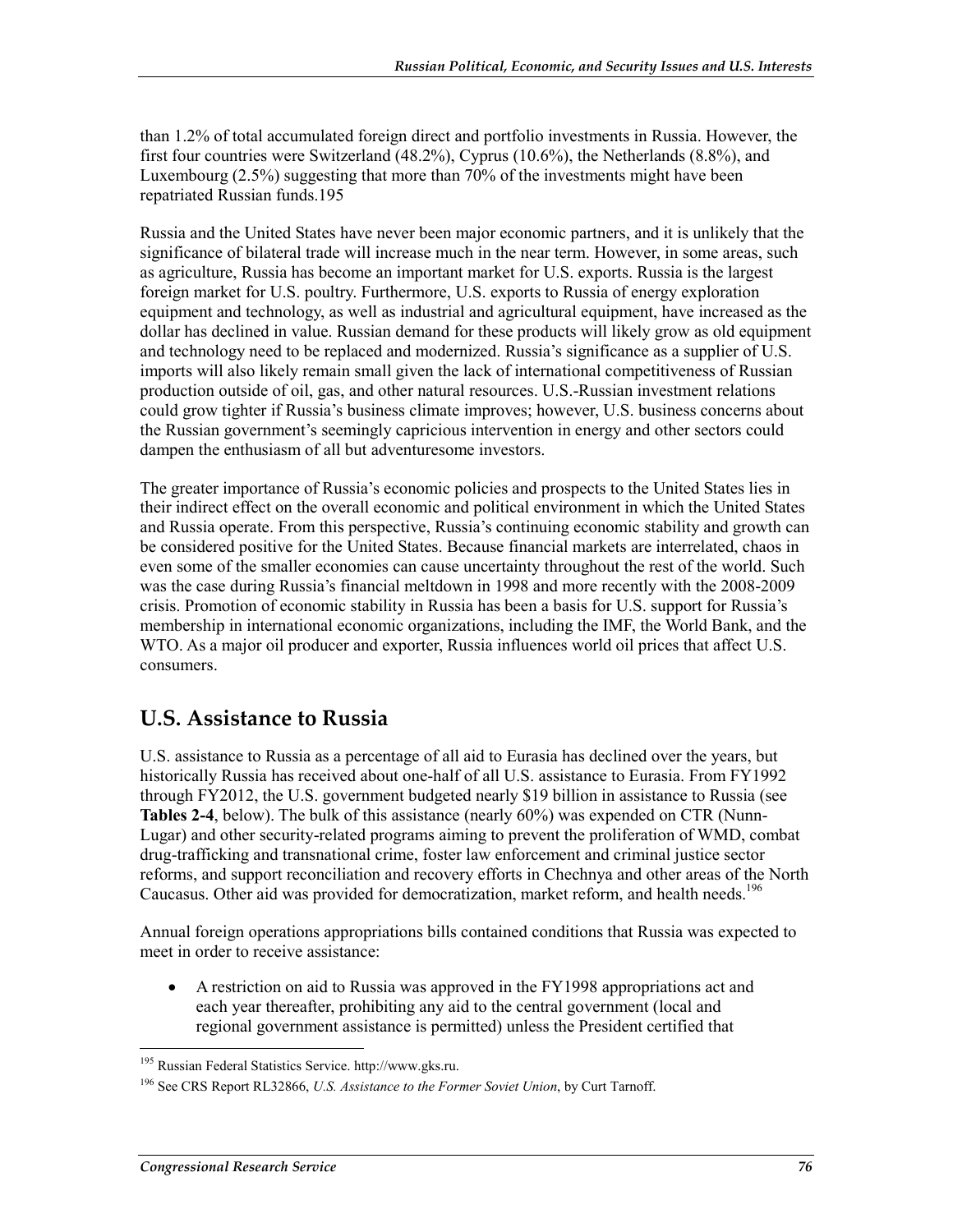Russia had not implemented a law discriminating against religious minorities. Other democratization and human rights conditions were added for FY2008 and retained thereafter in the face of abuses during the run-up to the December 2007 State Duma election. Although religious freedom was generally respected in recent years, successive administrations issued waivers to overcome the restrictions on aid because of ongoing problems of democratization and other human rights.

- Since FY1996, direct assistance to the government of Russia hinged on whether it was continuing the sale of nuclear reactor technology to Iran. As a result, 60% of planned U.S. assistance to Russia's central government was cut. In actuality, little if any aid has been provided directly to the central government in recent years.
- The FY2001 foreign aid bill prohibited 60% of aid to the central government of Russia if it was not cooperating with international investigations of war crime allegations in Chechnya or providing access to NGOs doing humanitarian work in Chechnya. Possibly as a result of Russian cooperation with the United States in anti-terrorism efforts, the war crime provision was dropped in subsequent years.
- A condition in the FREEDOM Support Act prohibits aid to a Soviet successor state that has violated the territorial integrity of another successor state. Presidential waivers for Russia were exercised after the 2008 Russia-Georgia conflict.

### **The Ouster of the U.S. Agency for International Development (USAID)**

During a September 8, 2012, meeting between U.S. Secretary of State Hillary Clinton, Russian President Putin, and Russian Foreign Minister Lavrov (a meeting that took place on the sidelines of the Asia-Pacific Economic Cooperation, or APEC, summit in Vladivostok) Secretary Clinton was informed that Russia was planning to end USAID programs in the country by October 1, 2012. A formal diplomatic note was sent to the State Department on September 12. On September 19, the Russian Foreign Ministry stated that the work of USAID in Russia "did by no means always meet the stated purposes of contributing to the development of bilateral humanitarian cooperation. There were attempts to influence, by means of allocating grants, political processes including elections at different levels and civic institutions. The activity of USAID in Russian regions, especially in the North Caucasus, raised serious questions.... It should also be noted that Russia ... rejects the status of recipient of aid from all international organizations. As for the Russian society, it has become mature enough and does not need 'external guidance.'"<sup>197</sup> The State Department asked for time beyond the deadline to close its USAID office and wind up existing programs.

<sup>1</sup> <sup>197</sup> "Comment from the Russian Foreign Ministry's Official Spokesman Aleksandr Lukashevich on the USAID Shutting Down its Activity in the Russian Federation," reported in *CEDR*, September 19, 2012, Doc. No. CEP-950104. On September 18, 2012, USAID had issued a fact sheet on its 20 years of activities in Russia, including support for health, civil society, rule of law, judicial reform, and entrepreneurship. USAID stated that it had given support for the writing of Russia's constitution, civil code, tax code, and land code. See USAID, *USAID in Russia*, September 18, 2012, at http://www.usaid.gov/news-information/fact-sheets/usaid-russia.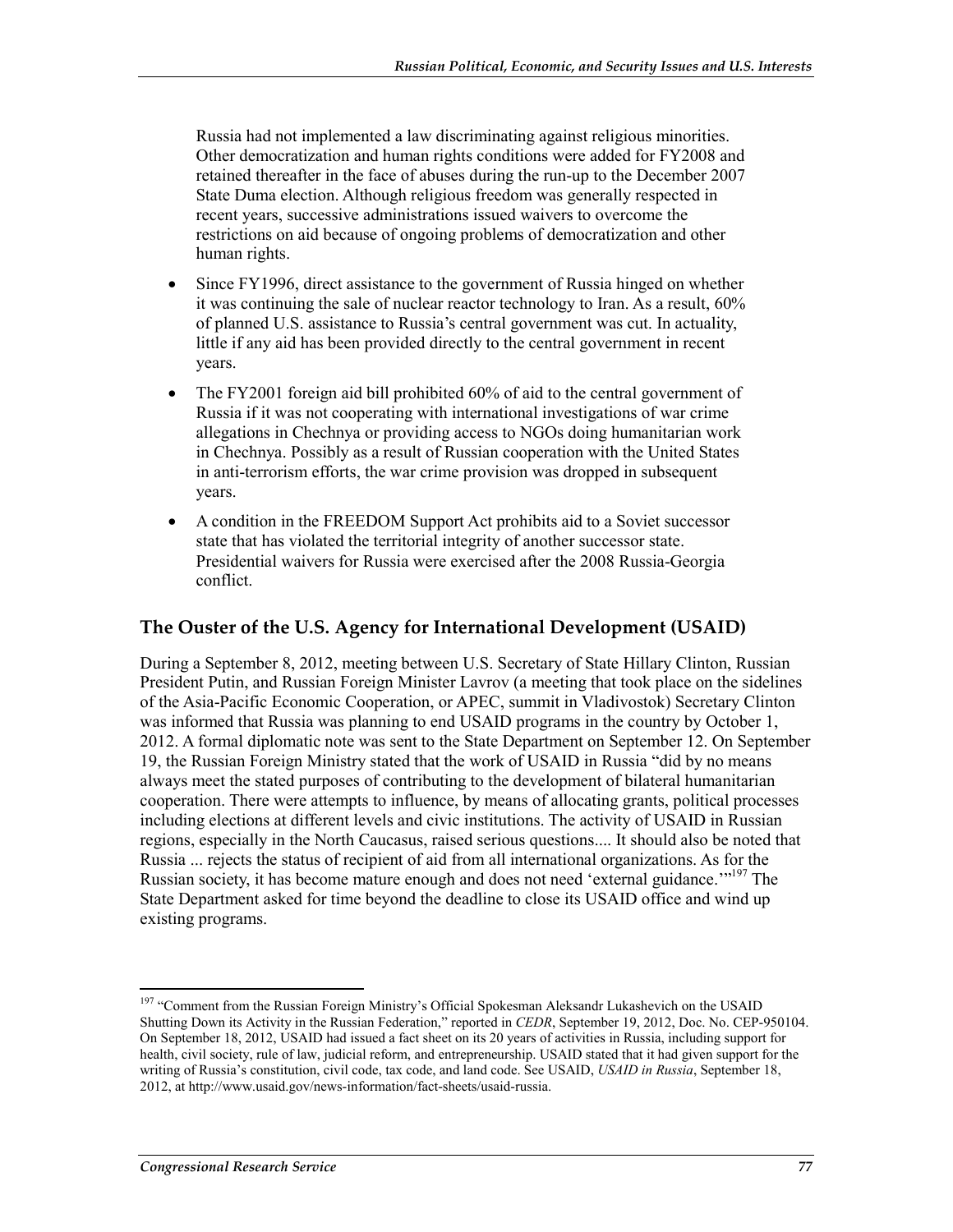In a press briefing on September 18, State Department Spokesperson Victoria Nuland stated that USAID had administered about \$2.7 billion in assistance to Russia since 1992 and that its programs in FY2012 amounted to about \$51 million. She averred that it was Russia's sovereign right to end the programs, but voiced the hope that the United States would be able to continue some support to Russian nongovernmental organizations (NGOs) that support democratization and human rights. However, she appeared to acknowledge that other U.S. programs might not be continued after the end of FY2012 when she stated that the United States has "worked over the years with the Russian Government on programs that fight AIDS there, fight tuberculosis, help orphans, help the disabled, combat trafficking, support Russian programs in the environmental area, [such as] wildlife protection. So it is our hope that Russia will now, itself, assume full responsibility and take forward all of this work." She also indicated that the planned USAID funding for Russia (\$52 million was requested for FY2013, of which the bulk would have been administered by USAID) could now be reallocated to other countries with needs.<sup>198</sup> Many of these programs have been part of cooperation efforts discussed by the working groups of the U.S.-Russia Bilateral Presidential Commission and had been the subject of accords reached at the U.S.-Russia summit in Los Cabos, Mexico, in June 2012, and at other U.S.-Russia summits.

On September 20, 2012, Nuland pointed out that the ruling United Russia Party had received aid for voter education and other party-representative efforts over the years, in effect disputing the characterization by the Foreign Ministry that U.S. assistance favored opposition parties.

| Fiscal Year/<br><b>Program Area</b>  | 1992    | 1993    | 1994    | 1995    | 1996    | 1997        | 1998    | 1999     |
|--------------------------------------|---------|---------|---------|---------|---------|-------------|---------|----------|
| Economic<br>Growth                   | 84.68   | 137.21  | 1187.92 | 231.37  | 72.69   | 39.35       | 51.21   | 74.0     |
| Governing Justly<br>& Democratically | 33.93   | 63.82   | 238.65  | 70.8    | 49.97   | 38.16       | 67.27   | 83.85    |
| Humanitarian<br>Assistance           | 167.89  | 1060.4  | 39.49   | 48.44   | 35.34   | 0.93        | 6.34    | 1,167.34 |
| Investing in<br>People               | 13.1    | 8.31    | 79.85   | 12.67   | 10.98   | 10.59       | 10.55   | 15.42    |
| Peace & Security                     | 28.81   | 182.71  | 361.69  | 203.19  | 323.18  | 456.21      | 461.36  | 790.05   |
| Program Support                      | 0       | 0       | 4.0     | 0.44    | 0       | 0           | 0       | 0        |
| <b>Cross-Cutting</b>                 | 0       | 0       | 0       | 0       | 0       | $\mathbf 0$ | 0       | 0        |
| Total                                | 2320.41 | 3445.45 | 3905.6  | 2561.91 | 2488.16 | 2542.24     | 2594.73 | 4,129.66 |

**Table 2. U.S. Government Funds Budgeted for Assistance to Russia, FY1992-FY1999**  (in millions of dollars)

**Source:** U.S. Department of State, Office of the Coordinator of U.S. Assistance to Europe and Eurasia.

**Notes:** Includes "all spigot" program and agency assistance. Classified assistance is excluded.

<sup>198</sup> U.S. Department of State, *Daily Press Briefing*, September 18, 2012; *Press Statement: On Russian Decision to End USAID Activities in Russia*, September 18, 2012.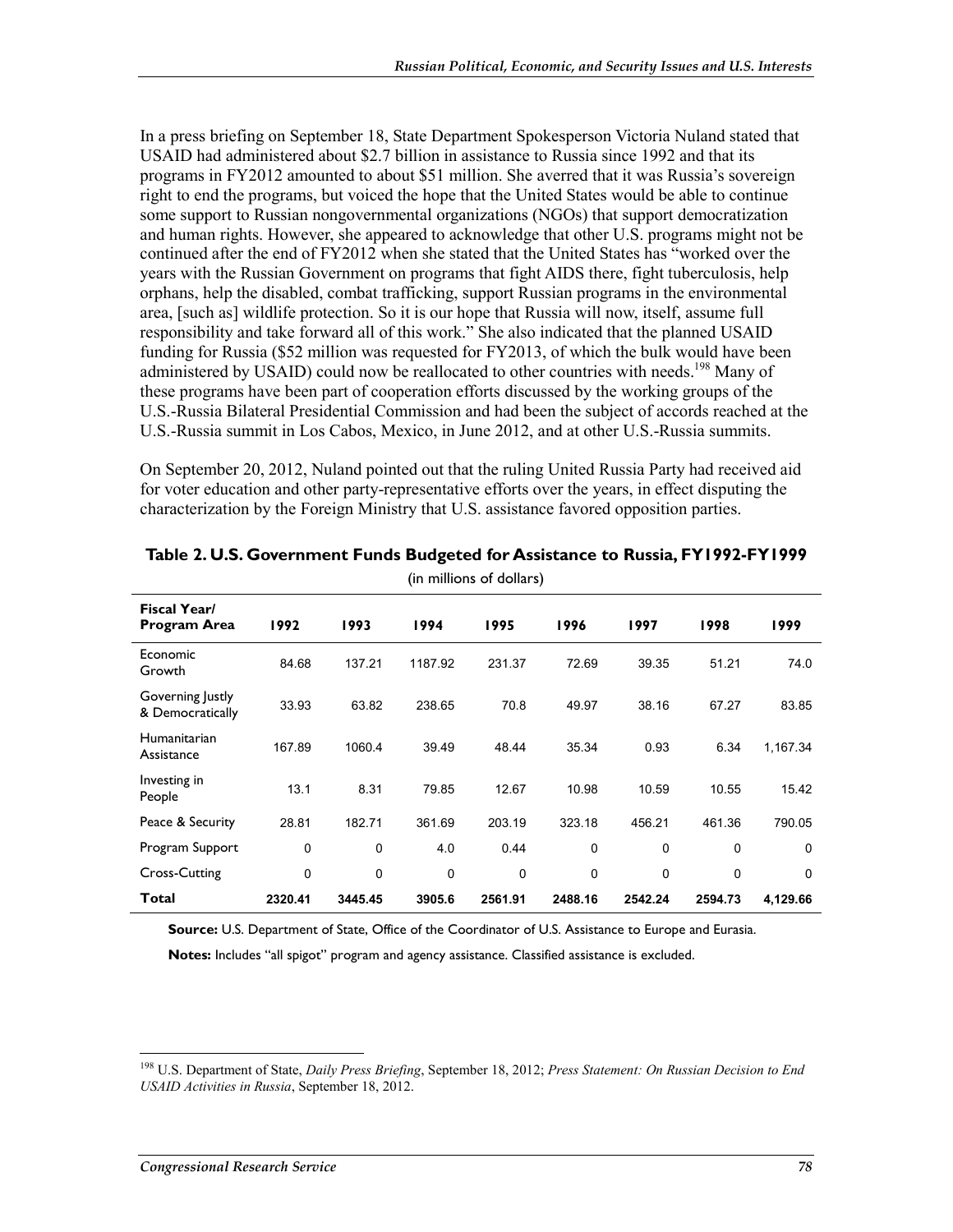| (in millions of dollars)                |         |             |         |             |         |        |         |         |         |         |        |                            |
|-----------------------------------------|---------|-------------|---------|-------------|---------|--------|---------|---------|---------|---------|--------|----------------------------|
| <b>Fiscal Year/</b><br>Program<br>Area  | 2000    | 2001        | 2002    | 2003        | 2004    | 2005   | 2006    | 2007    | 2008    | 2009    | 2010   | Total<br>FY1992-<br>FY2010 |
| Economic<br>Growth                      | 58.65   | 60.13       | 60.62   | 54.47       | 33.93   | 9.54   | 7.71    | 3.41    | 1.21    | 0.91    | 1.3    | 2170.3                     |
| Governing<br>Justly &<br>Democratically | 68.26   | 82.26       | 79.89   | 79.98       | 64.31   | 64.04  | 78.7    | 57.41   | 67.88   | 60.57   | 64.6   | 1414.3                     |
| Humanitarian<br>Assistance              | 243.1   | 92.37       | 23.83   | 26.1        | 19.97   | 1.5    | 13.23   | 0.0     | 3.67    | 4.2     | 1.7    | 2955.8                     |
| Investing in<br>People                  | 15.88   | 21.92       | 21.92   | 19.36       | 21.31   | 28.59  | 23.82   | 23.95   | 29.64   | 23.71   | 9.9    | 366.0                      |
| Peace &<br>Security                     | 667.52  | 694.86      | 822.79  | 727.59      | 802.43  | 897.75 | 854.8   | 926.66  | 779.58  | 1093.58 | 790.5  | 11865.3                    |
| Program<br>Support                      | 0       | $\mathbf 0$ | 0       | $\mathbf 0$ | 0       | 0      | 0.1     | 1.25    | .4      | 7.84    | 5.9    | 20.9                       |
| Cross-Cutting                           | 0       | 4.19        | 5.49    | 5.0         | 2.71    | 6.88   | 4.48    | 0       | 0       | 0       | 0      | 28.74                      |
| <b>Total</b>                            | 3053.41 | 2956.73     | 3016.54 | 2915.5      | 2948.66 | 3013.3 | 2988.84 | 3019.68 | 2891.39 | 3199.81 | 2883.9 | 18821.4                    |
| As % of<br>Eurasia aid                  |         |             |         |             |         |        |         |         |         |         |        | 48                         |

**Table 3. U.S. Government Funds Budgeted for Assistance to Russia, FY2000-FY2010** 

**Source:** U.S. Department of State, Office of the Coordinator of U.S. Assistance to Europe and Eurasia.

**Note:** Includes Freedom Support Act and other program and agency assistance.